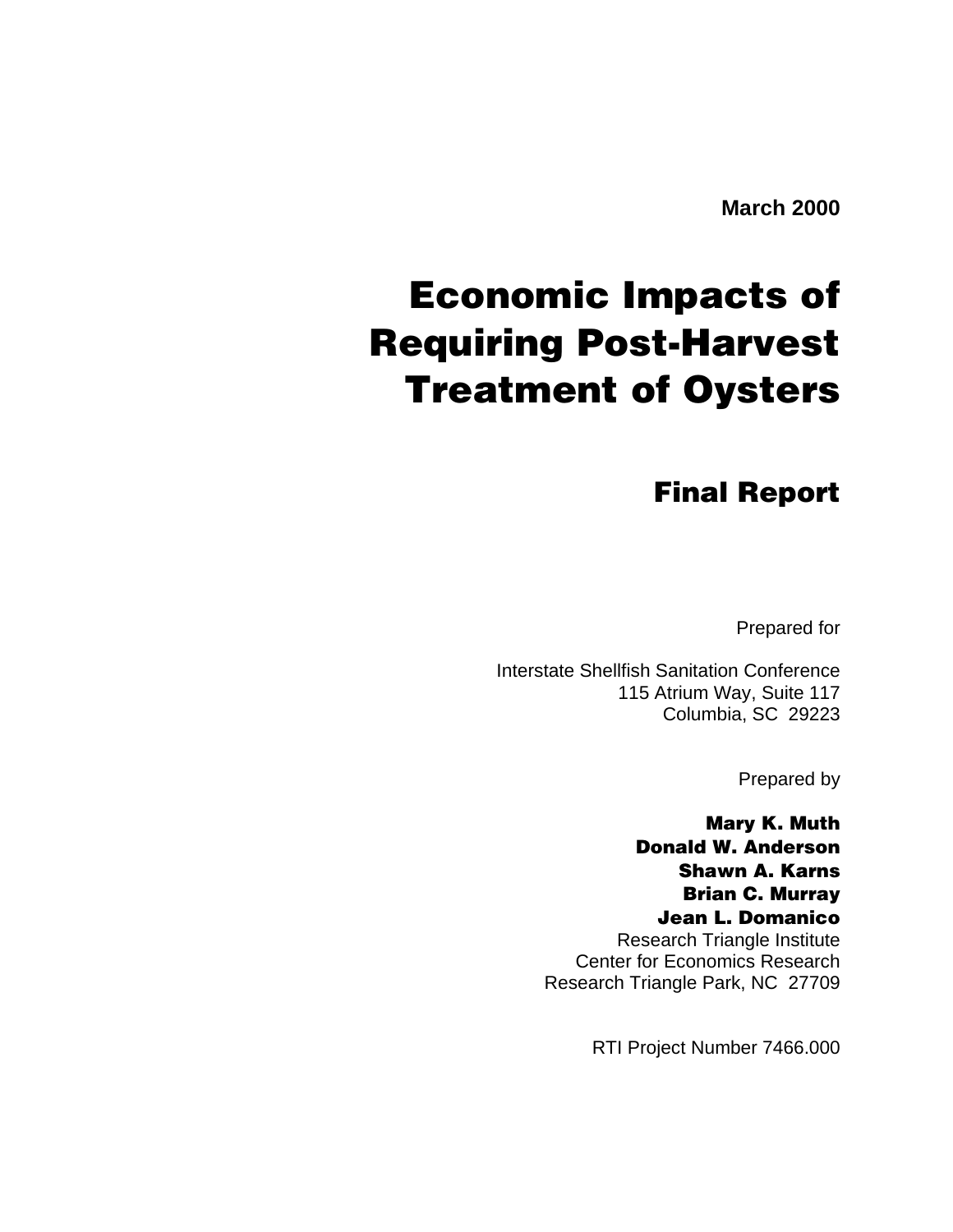RTI Project Number 7466.000

### **Economic Impacts of Requiring Post-Harvest Treatment of Oysters**

**Final Report**

**March 2000**

Prepared for

Interstate Shellfish Sanitation Conference 115 Atrium Way, Suite 117 Columbia, SC 29223

Prepared by

**Mary K. Muth Donald W. Anderson Shawn A. Karns Brian C. Murray Jean L. Domanico** Research Triangle Institute Center for Economics Research Research Triangle Park, NC 27709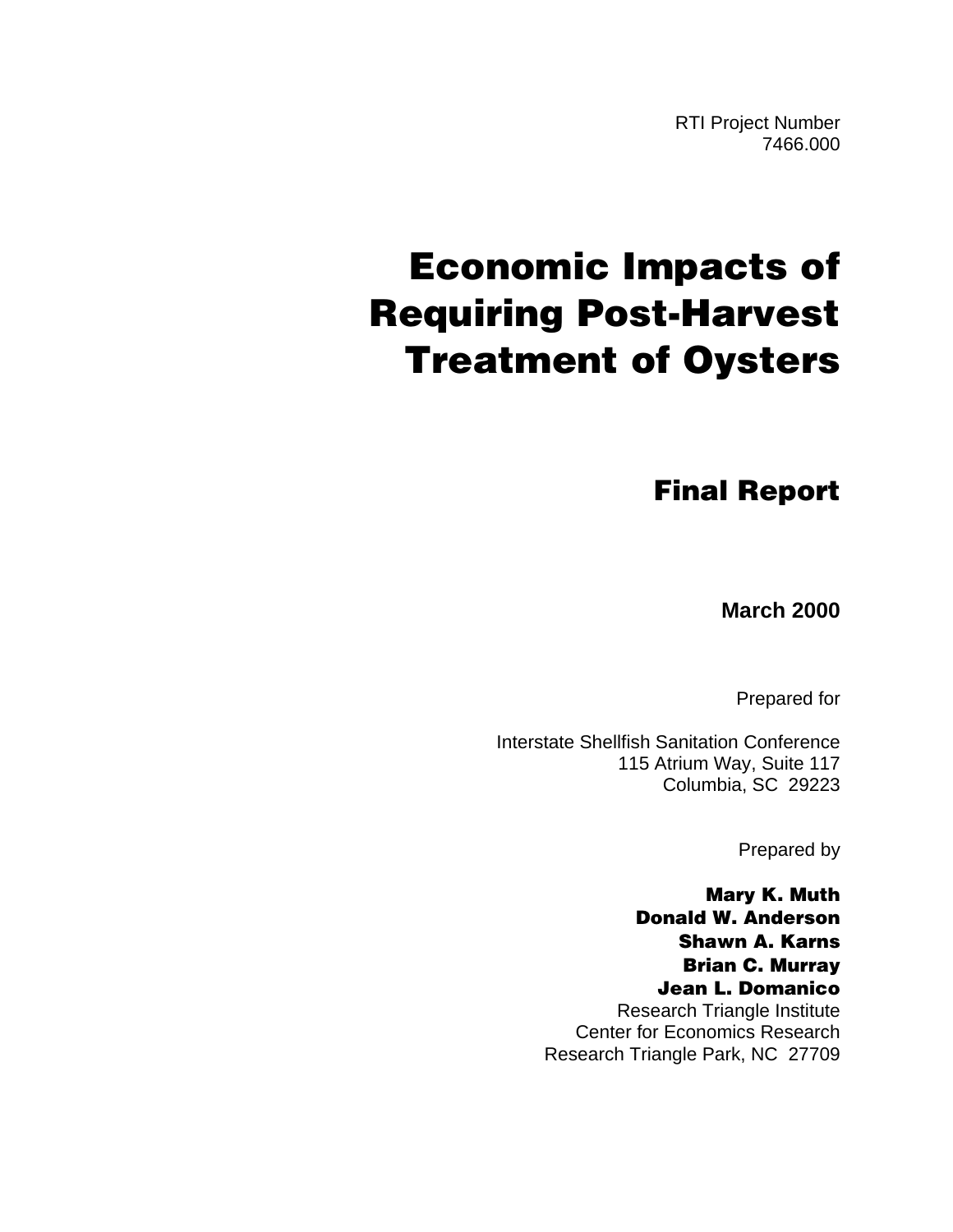### **DISCLAIMER**

The results presented in this report are based on data and information provided by the companies that currently operate postharvest treatment processes for oysters in their plants. The use or mention of any trade names, commercial products, or company names in this report does not constitute an endorsement or recommendation for use by Research Triangle Institute (RTI). Furthermore, RTI has no opinion on whether post-harvest treatment of oysters should be required, nor, if treatment was required, on which products in which regions should be included in a requirement.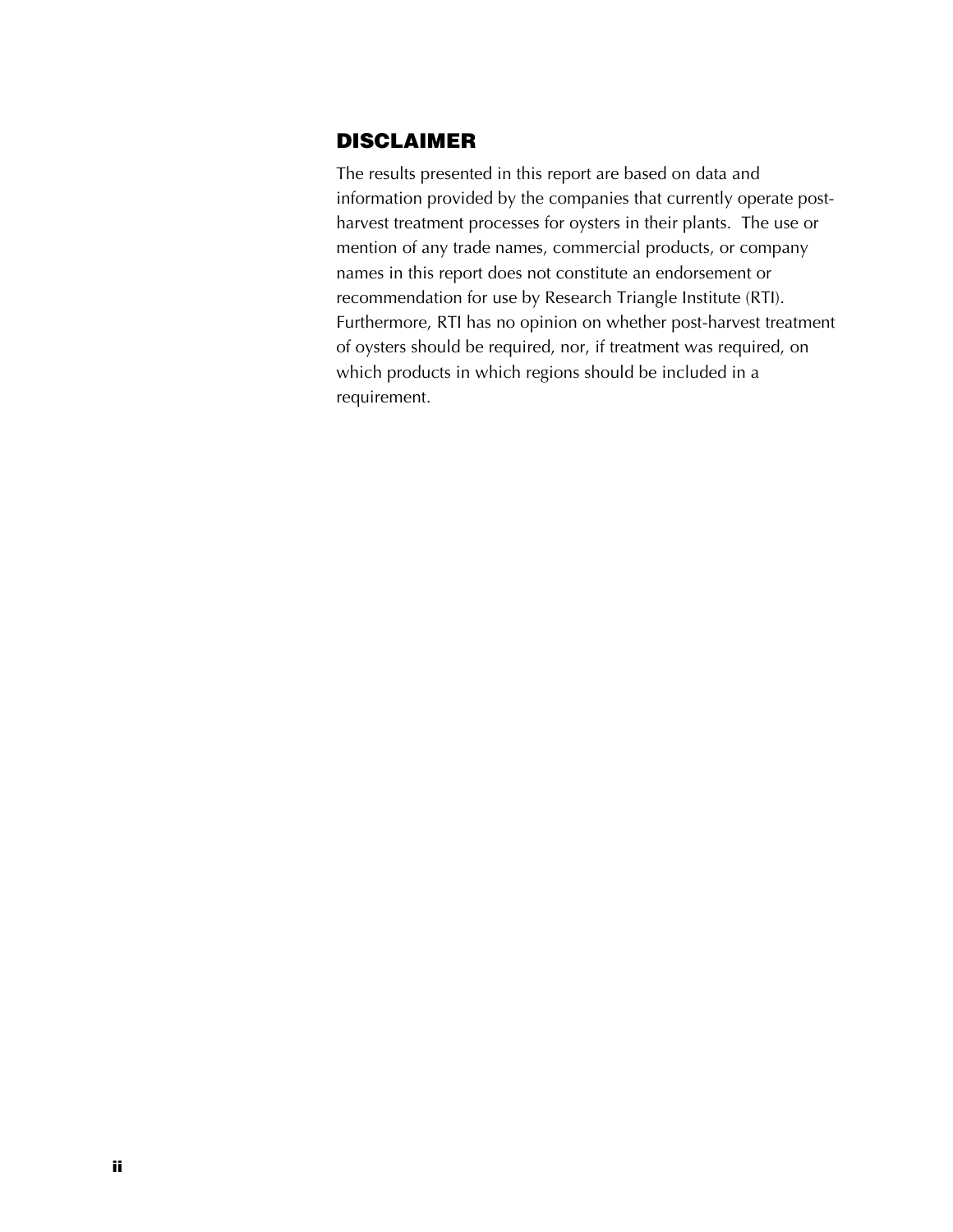### **Acknowledgements**

We would like to acknowledge the contributions of Tayler Bingham, Sheryl Cates, Becky Durocher, and Heather Carter-Young at RTI and David Zorn at the Food and Drug Administration for providing insight on development of the economic model, assisting in the industry surveys and taste tests, and reviewing sections of the draft report. In addition, we would like to acknowledge the efforts of Susan Murchie in editing and preparing this report.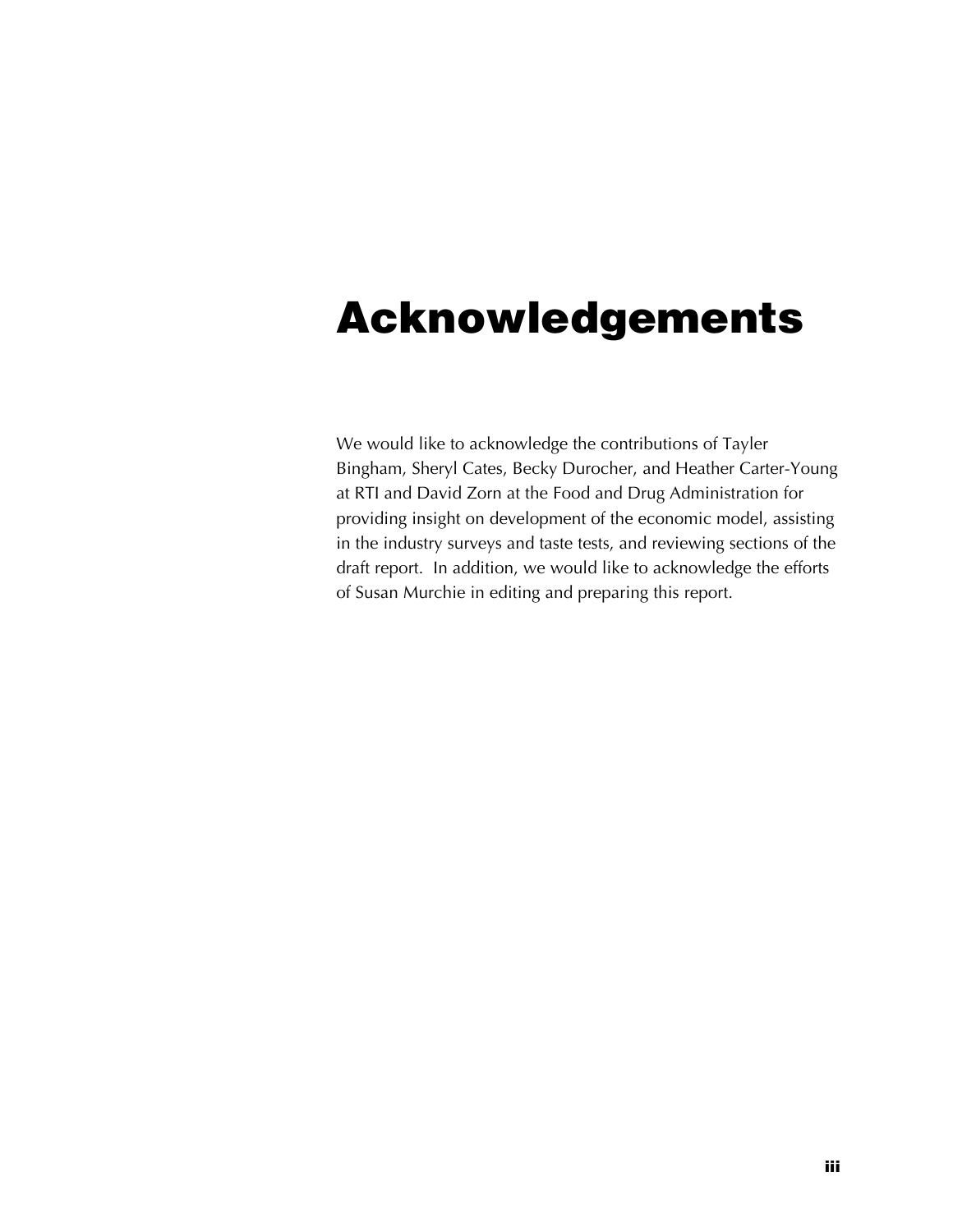### **Contents**

|    |     | <b>Executive Summary</b><br><b>ES-1</b>                  |
|----|-----|----------------------------------------------------------|
| 1. |     | <b>Introduction</b><br>$1 - 1$                           |
|    | 1.1 |                                                          |
|    | 1.2 |                                                          |
|    | 1.3 |                                                          |
| 2. |     | <b>Profile of the Oyster Industry</b><br>$2 - 1$         |
|    | 2.1 |                                                          |
|    | 2.2 |                                                          |
|    | 2.3 |                                                          |
|    | 2.4 |                                                          |
|    |     | 2.4.1                                                    |
|    |     | Substitution Possibilities in Consumption  2-19<br>2.4.2 |
|    | 2.5 |                                                          |
| З. |     | <b>Treatment Technologies and Costs</b><br>3-1           |
|    | 3.1 |                                                          |
|    |     | 3.1.1                                                    |
|    |     | 3.1.2                                                    |
|    |     | 3.1.3                                                    |
|    | 3.2 |                                                          |
|    |     | Factors Affecting Treatment Feasibility  3-16<br>3.2.1   |
|    |     | 3.2.2                                                    |
|    | 3.3 |                                                          |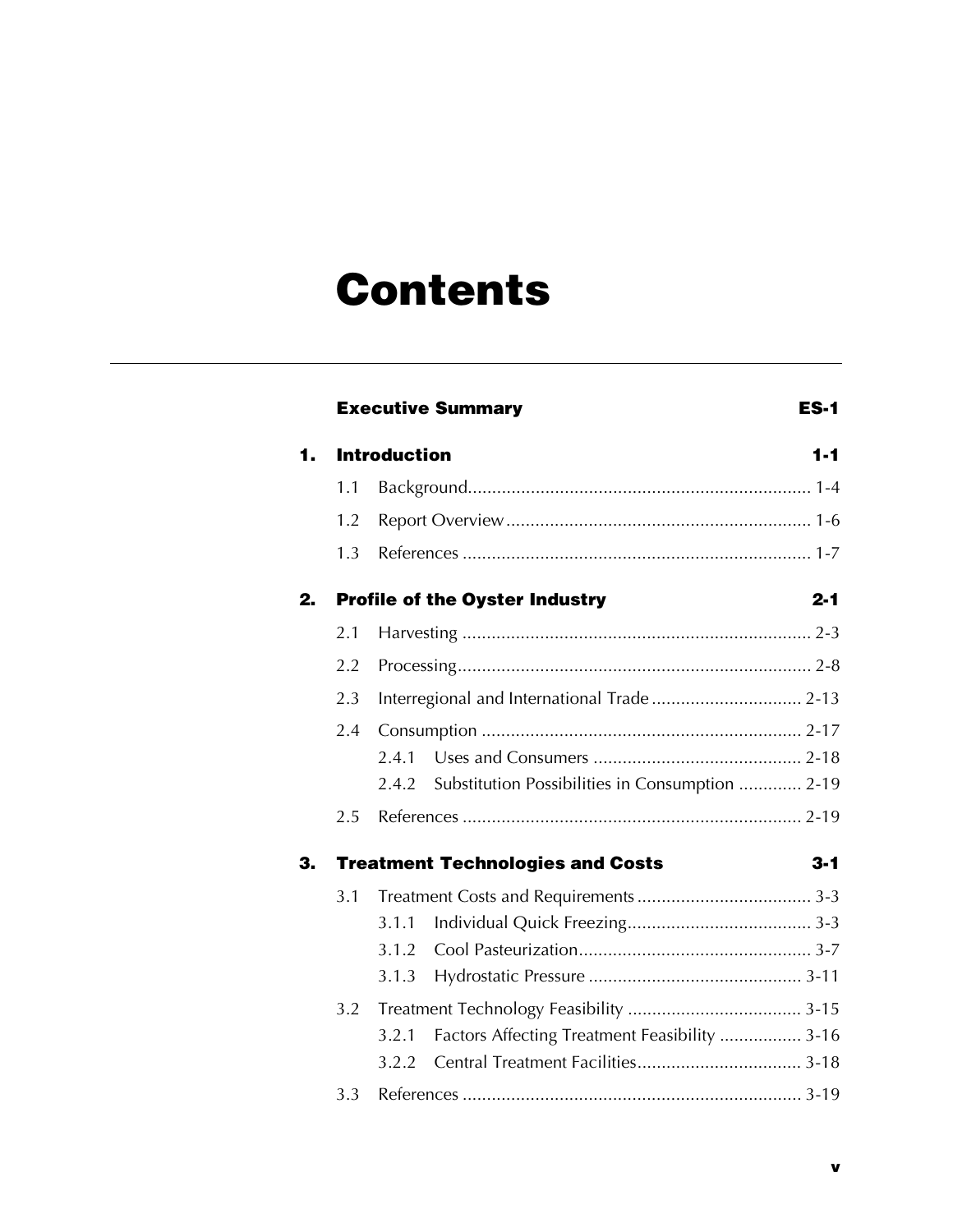|     | <b>Oysters</b>      | <b>Potential Effects of Treatment on Demand for</b>                                      | $4 - 1$ |
|-----|---------------------|------------------------------------------------------------------------------------------|---------|
| 4.1 |                     | Potential Consumer Reaction to Post-Harvest                                              |         |
| 4.2 |                     | Potential Restaurant Manager Reaction to Post-Harvest                                    |         |
|     | 4.2.1               | Corporate Headquarters' Decisions to Offer                                               |         |
|     | 4.2.2               | Individual Restaurants' Decisions to Offer                                               |         |
| 4.3 |                     | Company Evidence of the Effects of Post-Harvest                                          |         |
| 4.4 |                     | Summary of Potential Treatment Effects on Demand  4-12                                   |         |
| 4.5 |                     |                                                                                          |         |
|     |                     | <b>Estimated Effects of Post-Harvest Treatment</b>                                       |         |
|     | <b>Requirements</b> |                                                                                          | $5 - 1$ |
| 5.1 |                     | Assumptions and Baseline Industry Data 5-2                                               |         |
|     |                     |                                                                                          |         |
|     | 5.1.2               |                                                                                          |         |
| 5.2 |                     | Cost and Demand Changes for the Treatment                                                |         |
|     | 5.2.1               | Cost Shifts for Post-Harvest Treatment Process 5-6                                       |         |
|     |                     |                                                                                          |         |
| 5.3 |                     | Economic Effects of Post-Harvest Treatment                                               |         |
|     |                     | 5.3.1 The Cryogenic IQF Treatment Process 5-9                                            |         |
|     | 5.3.2               | Economic Effects of Treatment Requirements<br>for Both Shucked and Raw Halfshell Oysters |         |
|     | 5.3.3               | Economic Effects of Treatment Requirements<br>for Only Gulf, Raw Halfshell Oysters  5-15 |         |
|     | 5.3.4               | Potential International Trade Effects of                                                 |         |
|     | 5.3.5               | Potential Effects of Treatment Requirements on                                           |         |
| 5.4 |                     |                                                                                          |         |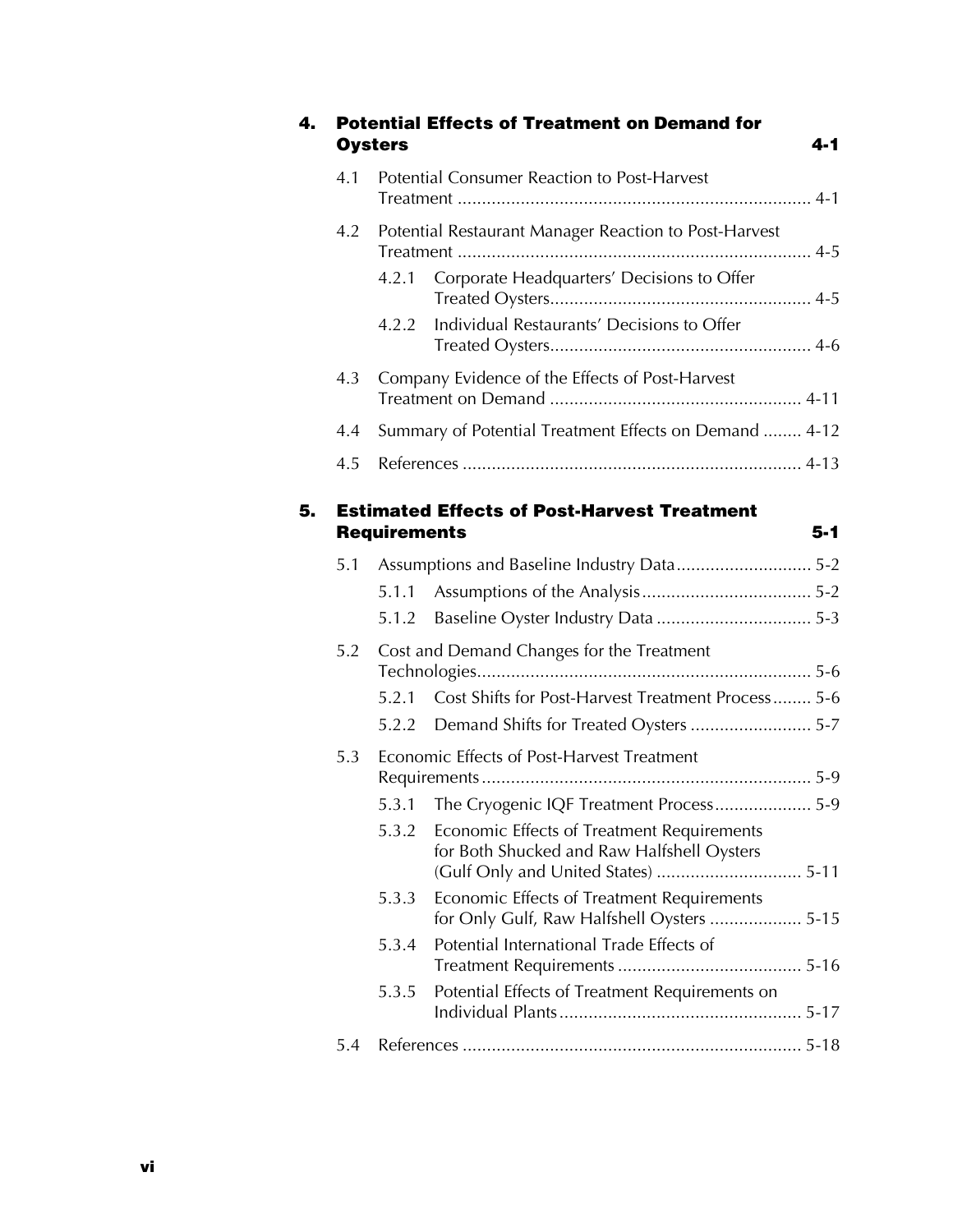### **Appendix**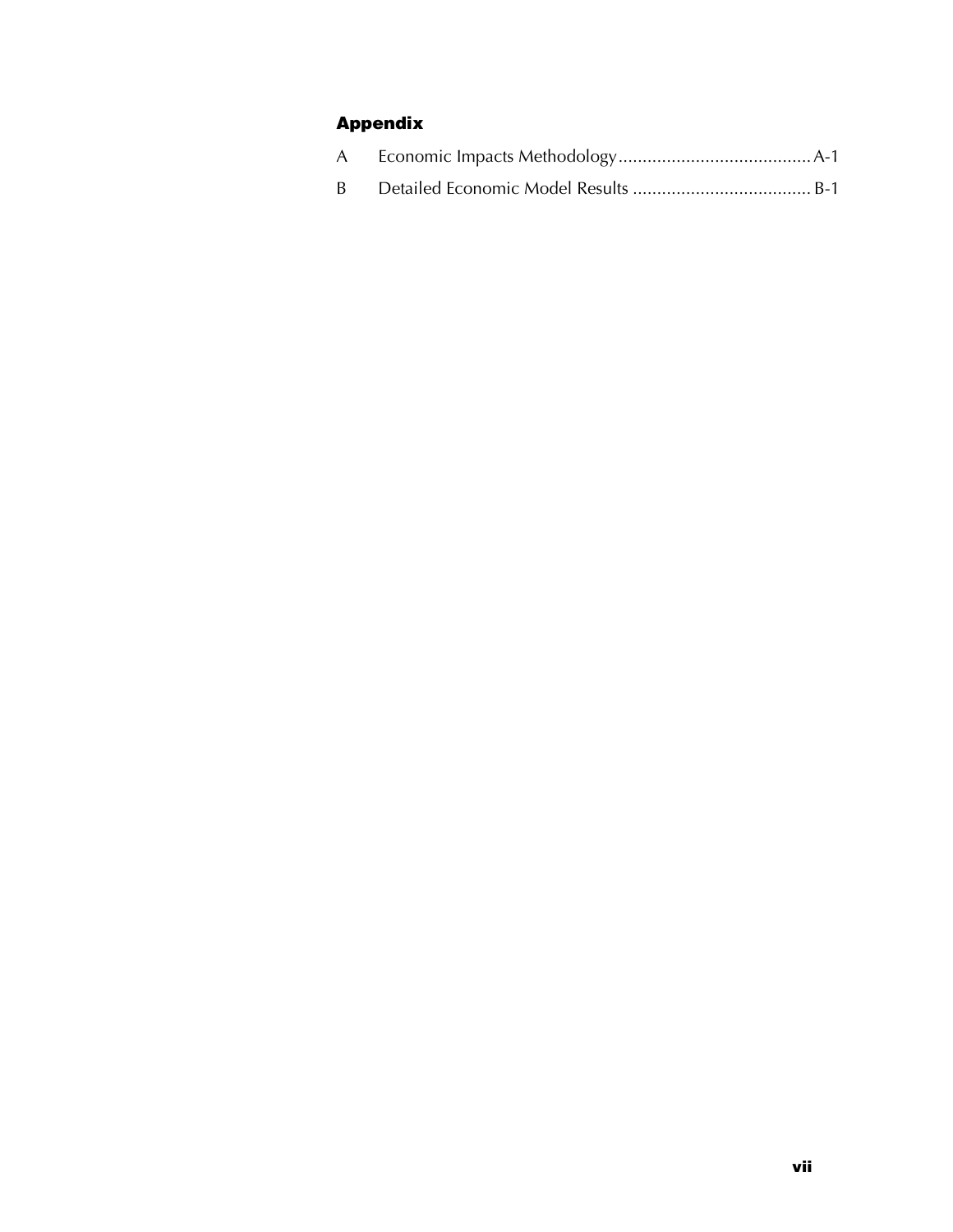## **Figures**

|            | Figure 2-3 Nationwide Oyster Harvests by Region (meat-weight) |  |
|------------|---------------------------------------------------------------|--|
|            | Figure 2-4 Regional Oyster Harvests by Month (meat-weight     |  |
| Figure 2-5 | Regional Oyster Harvest Values by Month (meat-weight          |  |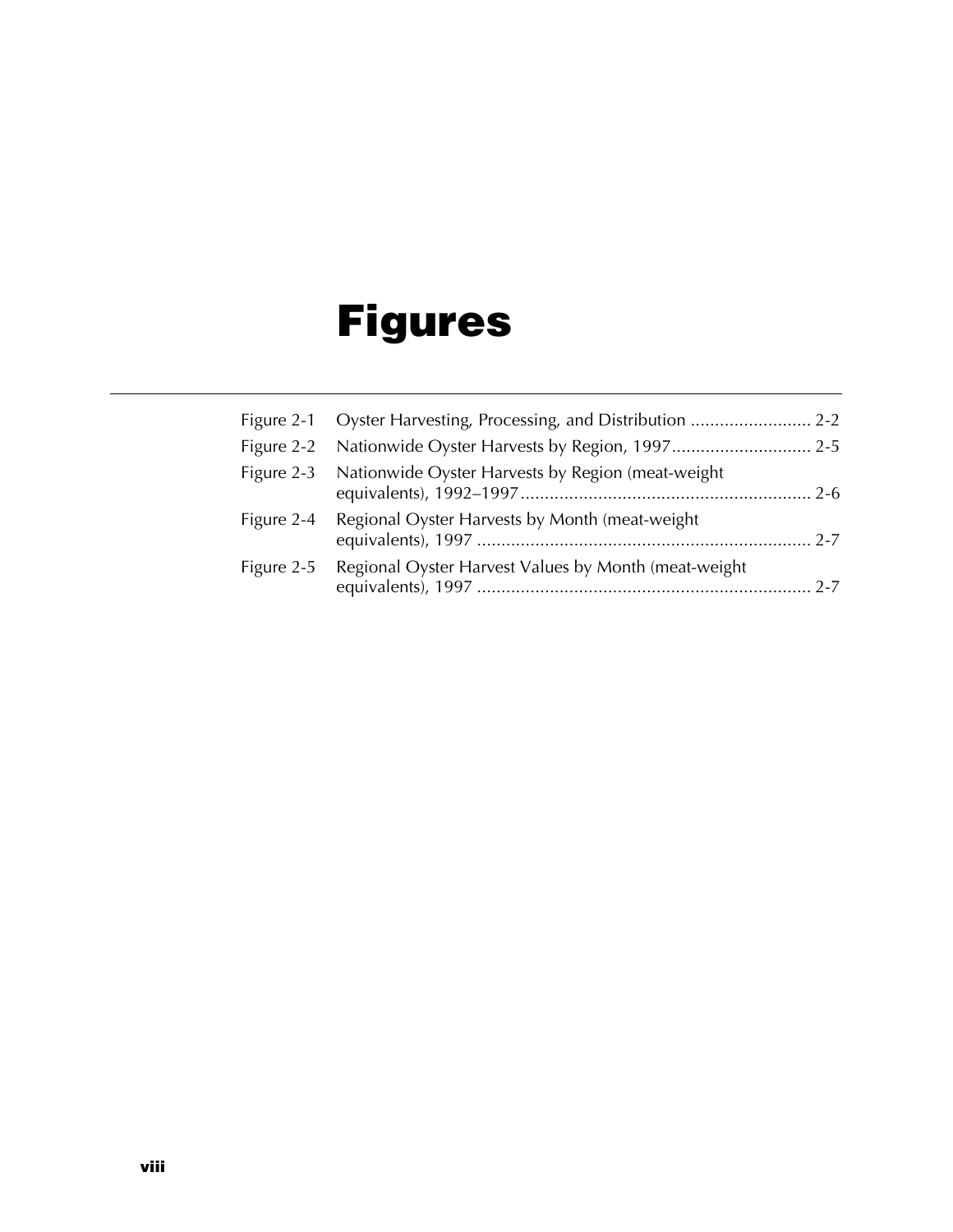### **Tables**

| Table 2-1 |                                                                                                                        |
|-----------|------------------------------------------------------------------------------------------------------------------------|
| Table 2-2 | Proportion of Shellstock to the Shucked and Halfshell                                                                  |
| Table 2-3 | Locations of Shellfish Shippers in the United States by                                                                |
| Table 2-4 | Oyster Processing and Shucking Plant Locations, Numbers,                                                               |
| Table 2-5 |                                                                                                                        |
| Table 2-6 |                                                                                                                        |
| Table 2-7 |                                                                                                                        |
| Table 3-1 | Per-Unit Treatment Costs for the Cryogenic IQF Process  3-6                                                            |
| Table 3-2 | Per-Unit Treatment Costs for the Cool Pasteurization                                                                   |
| Table 3-3 | Per-Unit Treatment Costs for the Hydrostatic Pressure                                                                  |
| Table 4-1 | Likelihood of Restaurants that Serve Only Cooked Oysters                                                               |
| Table 4-2 | Perceived Effect of Post-Harvest Treatment Requirements on<br>Sales of Raw Oysters by Restaurants that Currently Serve |
| Table 4-3 | Perceived Customer Comparisons of Sensory Attributes of                                                                |
| Table 4-4 | Summary of the Potential Effects of Post-Harvest Treatment                                                             |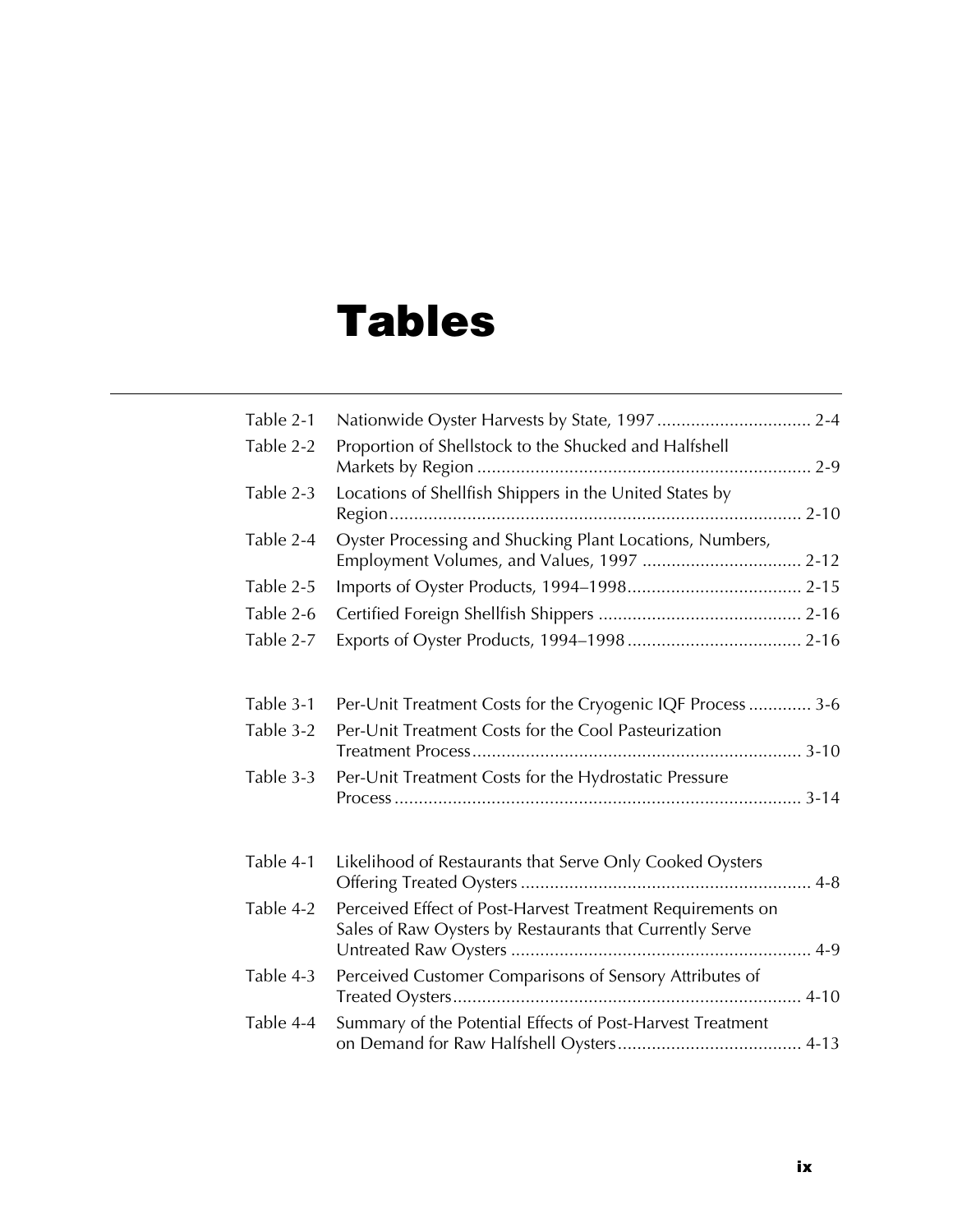| Table 5-1 Baseline Wholesale Oyster Industry Data, 1997  5-5        |  |
|---------------------------------------------------------------------|--|
| Table 5-2 Per-Unit Treatment Cost Estimates (medium or average size |  |
| Table 5-3 Proportionate Demand Shift Estimates Resulting from Post- |  |
| Table 5-4 Summary of Results Assuming All Plants Adopt the Cool     |  |
| Table 5-5 Summary of Results Assuming All Plants Adopt the          |  |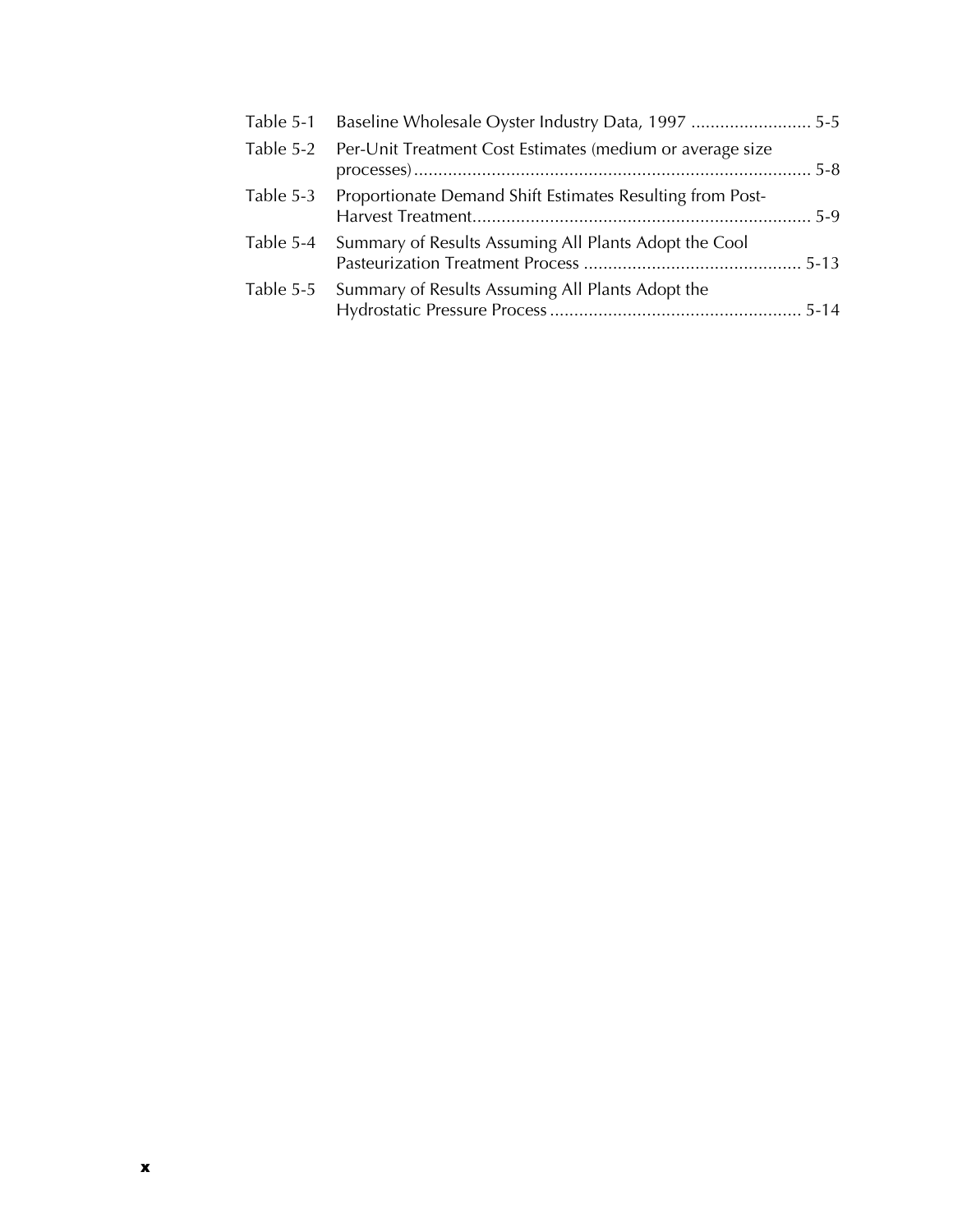### **Executive Summary**

Three post-harvest treatment technologies for oysters, all of which are currently in use in Gulf region plants, eliminate *V. vulnificus* and may potentially result in reduced processing costs for shucked oysters and greater storability of raw halfshell oysters.

Research Triangle Institute (RTI) evaluated the economic impacts of requiring post-harvest treatment of oysters intended for the raw halfshell and shucked markets both for the Gulf region and for the entire United States. In considering the effects of treatment requirements, we evaluated three treatment technologies currently in use in the Gulf region that reduce the risks of consumers becoming infected with *Vibrio vulnificus* from consuming either raw halfshell or shucked oysters. These treatment technologies, which may also potentially reduce the levels of *Vibrio parahaemolyticus* in oysters, are the following: cryogenic individual quick freezing (IQF), a mild thermal process referred to as cool pasteurization, and hydrostatic pressure. In our economic analysis, we considered treatment requirement scenarios that included the Gulf only versus the entire United States and raw halfshell product only versus both raw halfshell and shucked product.

Based on our research findings, it appears that if post-harvest treatment was required for both raw halfshell and shucked oysters, the requirements would accelerate a process of technology adoption that is already beginning to occur in the industry. Some producers are becoming interested in these technologies not only because they eliminate *V. vulnificus*, but also because they may result in additional benefits such as reduced processing costs for shucked oysters or greater storability. However, a number of unresolved issues remain including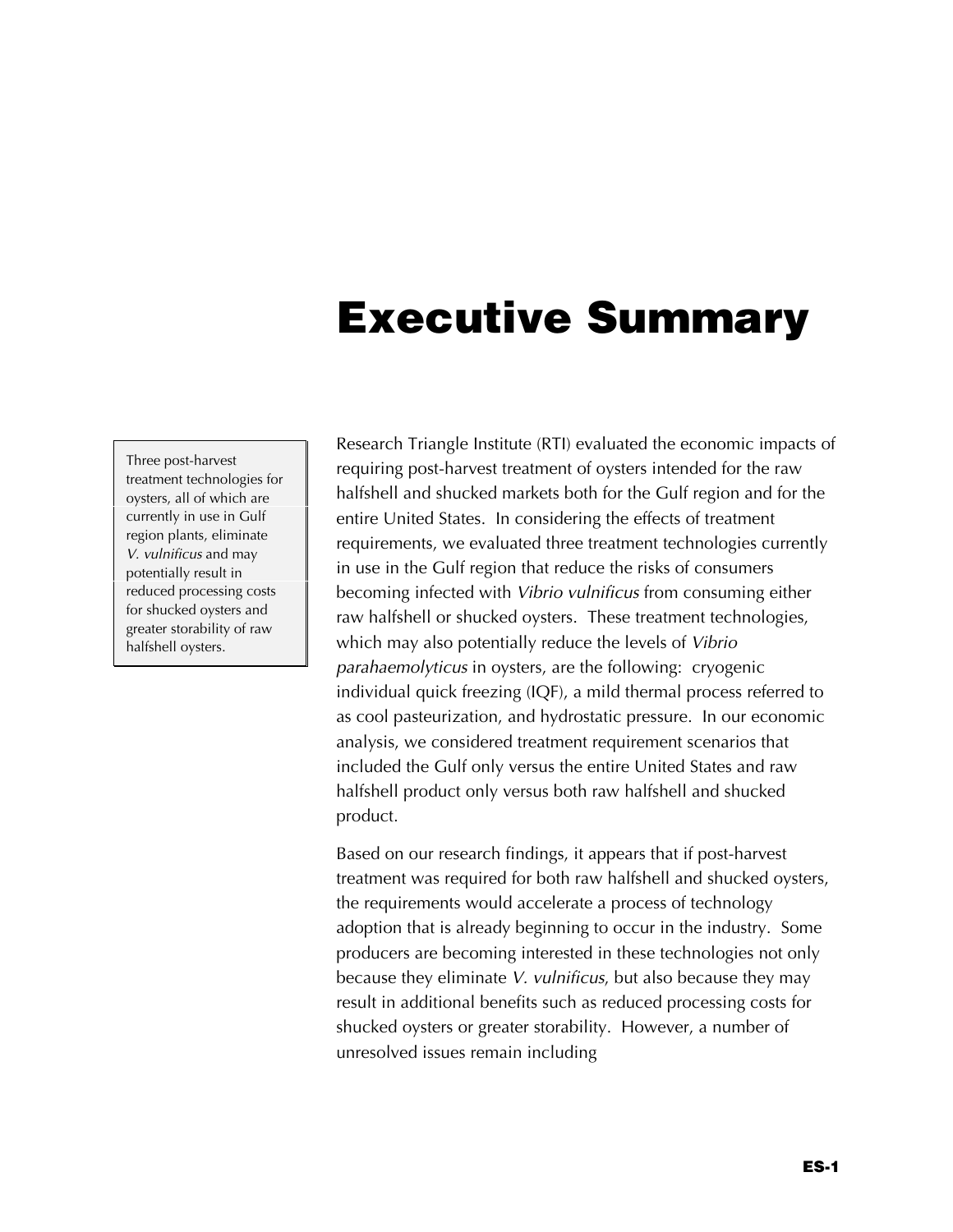- $\triangleright$  whether small plants with low processing volumes and possibly limited resources would find it feasible to install treatment equipment,
- $\blacktriangleright$  whether central treatment facilities would be able to provide treatment services to companies unable to install treatment equipment,
- $\blacktriangleright$  whether the treatment processes would be adaptable to species of oysters other than the Eastern oyster (*Crassotrea virginica*), and
- $\blacktriangleright$  how different types of consumers would ultimately react toward treated oysters.

### **E.1 SUPPLY-SIDE EFFECTS OF TREATMENT**

RTI evaluated the supply-side effects of three post-harvest treatment technologies that are currently used in a few Gulf region plants that handle Eastern oysters. The cryogenic IQF process is currently used only for raw halfshell oysters, but the cool pasteurization and hydrostatic pressure processes are used for both raw halfshell and shucked oysters.

The costs of post-harvest treatment, which we use in the economic model as a proxy for the shift in supply of halfshell and shucked oysters as a result of treatment requirements, include annualized plant expansion costs, annualized capital equipment and installation costs, annual operating and maintenance costs, and perunit royalties charged by the owners of the proprietary technologies. For two of the technologies we evaluated, the costs of the process for shucked oysters will be potentially offset by reduced shucking labor requirements and increased shucked oyster yields for plants that shuck oysters. Depending on the technology and the region of the country, the cost estimates for treatment of raw halfshell oysters range from 3.3 to 17.7 cents per oyster, and the cost estimates for treatment of shucked oysters range from –2.9 to 0.2 cents per oyster.

In addition to these costs, the feasibility of these treatment processes for individual plants will depend on whether a plant has the following: adequate space for installing treatment equipment, financial resources to purchase treatment equipment, sufficient volume of product relative to the size of the treatment equipment, and adequate technical capabilities to operate the treatment equipment. Central treatment facilities may potentially provide

Supply-side effects of treatment include the costs of the process and the feasibility of the technologies for individual plants.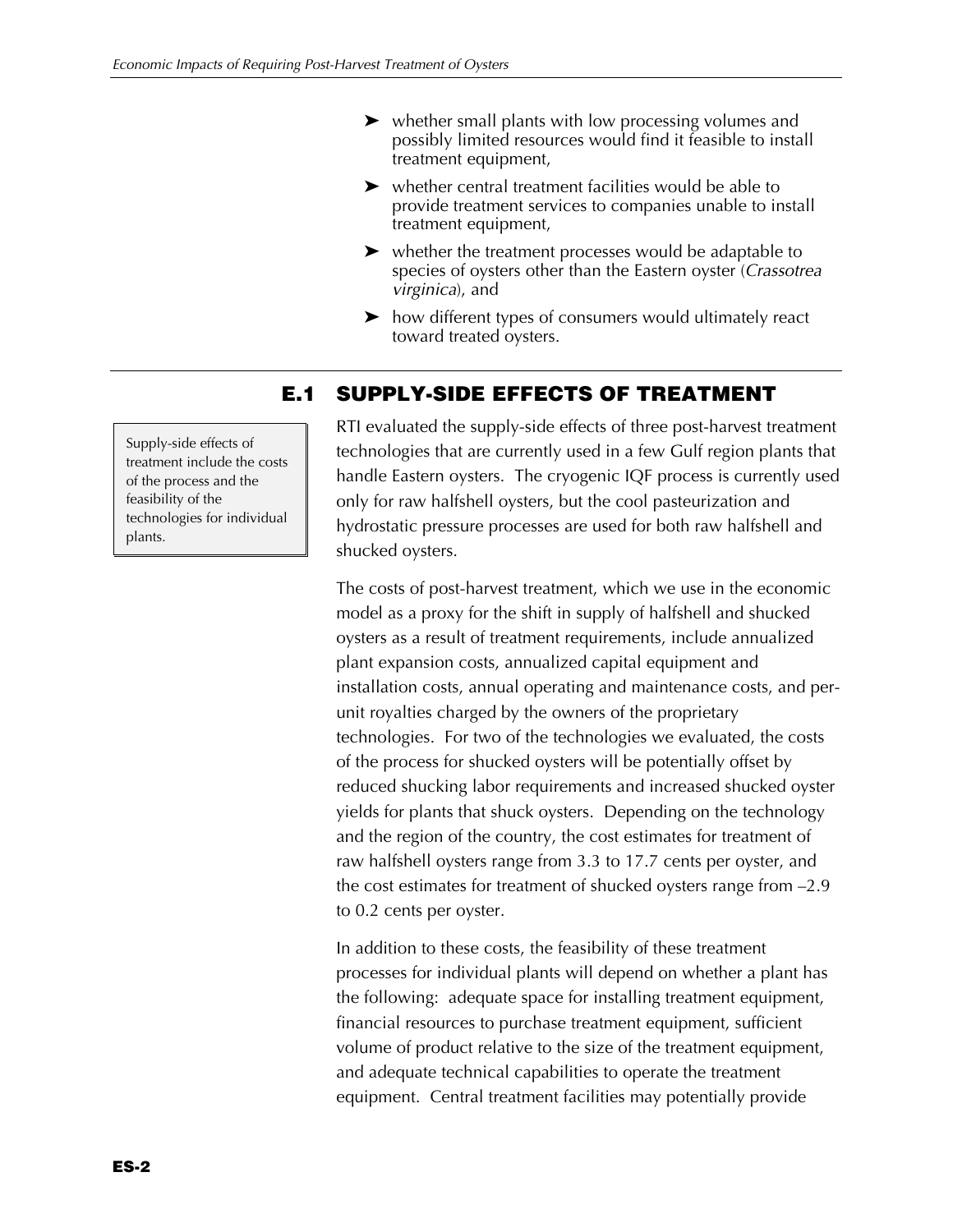treatment services to plants unable to install their own treatment equipment. Whether the use of such facilities will be feasible for individual plants will depend on where the facilities would be located, who would build and operate the facilities, and how treatment services would be allocated to individual producers.

### **E.2 DEMAND-SIDE EFFECTS OF TREATMENT**

RTI evaluated the potential demand-side effects of each of the postharvest treatment technologies currently in use. In considering these demand-side effects, we conducted taste tests of treated oysters, interviewed restaurant managers regarding their perceptions of treated oysters, and interviewed the companies that currently market treated oysters. Participants in the taste tests of treated oysters in New Orleans, who normally eat raw oysters three or more times per year, indicated that if only treated oysters were available and treated oysters retailed for \$1 to \$2 more per dozen than untreated oysters, they would reduce the number of times they consume oysters per year by one-third to one-half. A small scale survey of 20 restaurant managers indicated the following:

- $\blacktriangleright$  three of six restaurants that serve cooked oysters are at least somewhat likely to serve treated oysters, but the other three were either somewhat unlikely or unlikely;
- $\triangleright$  six of seven restaurants that serve untreated raw oysters expect that treatment would have no effect on sales if only treated oysters were available and treated oysters retailed for \$1 more per dozen; and
- $\triangleright$  six of seven restaurants that currently serve either cool pasteurized or cryogenic IQF oysters report that their patrons do not seem to have noticed a difference in the oysters served.

Finally, all three companies report that they obtain higher prices for treated oysters relative to untreated oysters both because of increased safety and other quality-related characteristics of treated oysters. Specifically, the companies that produce oysters treated by cool pasteurization and by hydrostatic pressure report that they obtain prices of 10 to 20 percent more for both shucked and raw halfshell oysters that have been treated by their processes. The company that produces oysters treated by the cryogenic IQF process reports that it obtains approximately one-third more for treated raw halfshell oysters.

Demand-side effects of post-harvest treatment include (1) consumer reaction to changes in oyster prices and sensory and safety characteristics and (2) restaurant manager reaction to liability concerns and changes in quality characteristics.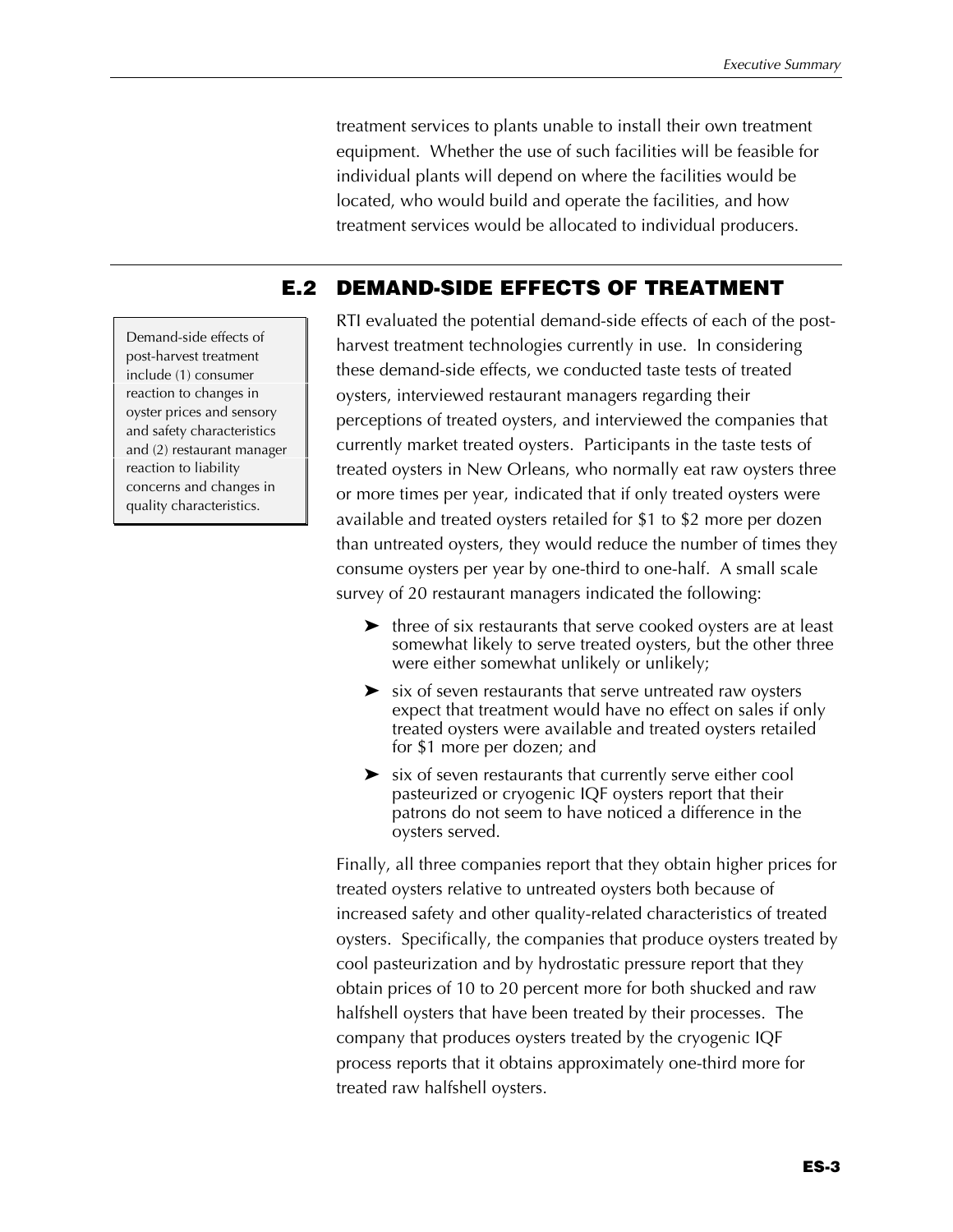We combine supply-side and demand-side effects of post-harvest treatment requirements in an economic model of the oyster industry to estimate the effects on prices, volumes, revenues, costs, and employment.

### **E.3 ESTIMATED ECONOMIC EFFECTS OF TREATMENT REQUIREMENTS**

Post-harvest treatment requirements would affect the wholesale (processing sector) markets for halfshell and shucked oysters both because of the costs of conducting post-harvest treatment activities (supply shifts) and the effects of post-harvest treatment on demand (demand shifts). We developed an interregional comparative statics model to estimate the effects of post-harvest treatment requirements under scenarios that include the Gulf only versus the entire United States and include supply shifts only versus supply and demand shifts. We considered these scenarios assuming first, that all producers would use the cool pasteurization process, and then second, that all producers would use the hydrostatic pressure process. We did not consider these scenarios assuming that producers would use the cryogenic IQF process because it appears that a company faced with a post-harvest treatment requirement is unlikely to consider IQF as an option.

In general, the overall economic effects of treatment requirements are greatest if requirements apply to the entire United States, rather than to only the Gulf region, and if demand shifts are included in the model in addition to supply shifts. Even when requirements are applied only to the Gulf, some effects occur in other regions because of the interregional shipment of oysters between regions. If requirements apply to the entire United States, prices and volumes are affected similarly across regions, except in the Northeast because the region shucks few oysters and thus would not experience the benefits of the treatment processes for shucked oysters.

Depending on the treatment requirement scenario, industry-wide treatment costs total a minimum of \$14 million for the cool pasteurization treatment process and treatment savings total a minimum of \$2 million for the hydrostatic pressure process. If demand shifts are included in the model in addition to supply shifts, then producers appear to benefit in the case of either treatment technology because revenues are estimated to rise more than the increase in costs associated with the treatment technologies.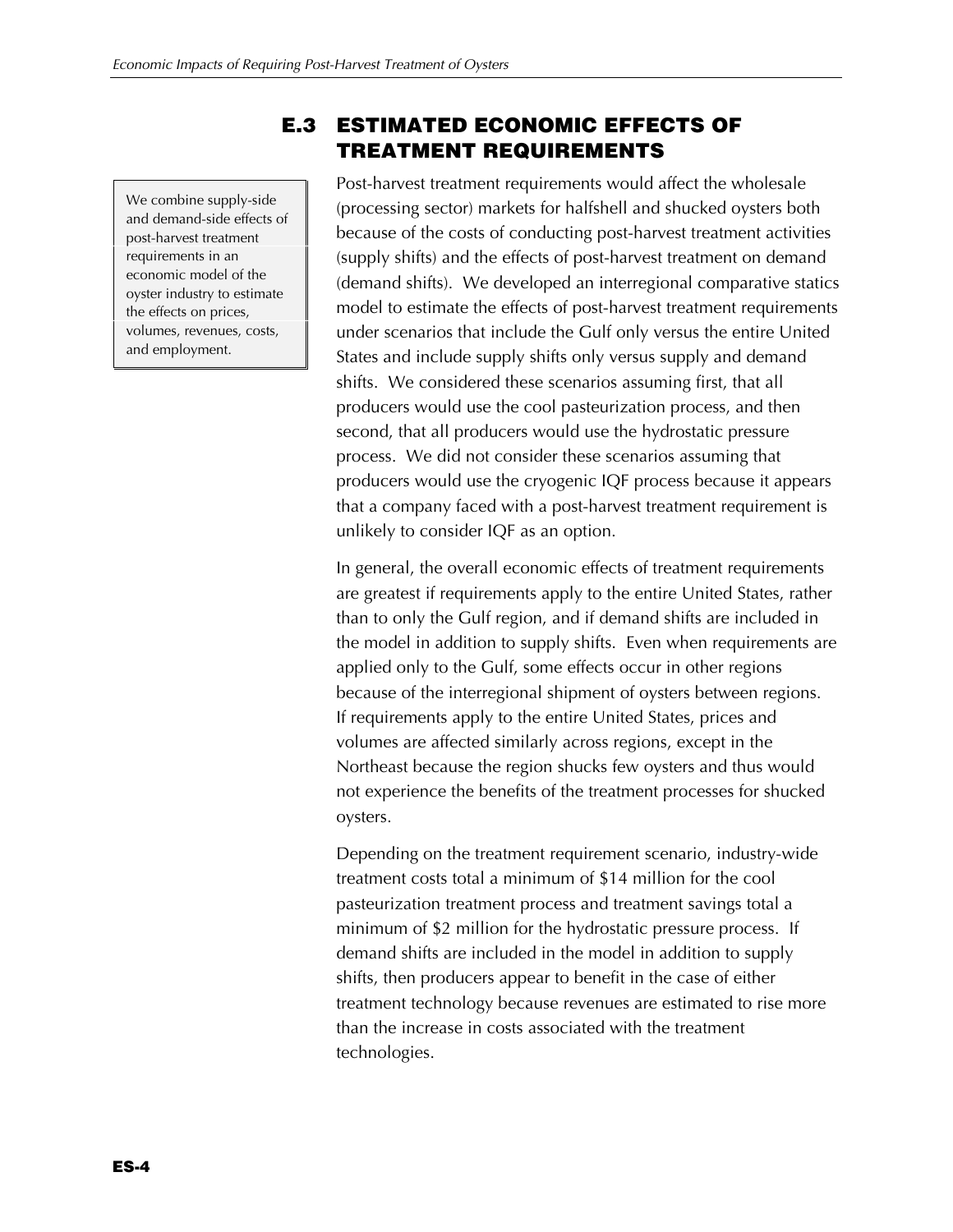If treatment requirements were to apply to only raw halfshell product processed in the Gulf, the results of the model differ from those presented above. However, due to the potential benefits of two of these processes for shucked oysters, producers that shuck oysters would likely use these processes for shucked oysters in addition to halfshell oysters and thus would treat shucked oysters even if not required to do so.

The economic model addresses the industry-wide effects but not the individual plant effects of post-harvest treatment requirements. Plants may shut down as a result of treatment requirements because either the revenue of the plant is not sufficient to cover its production costs plus the costs of treatment, or because it is technically infeasible for the plant to install treatment equipment. In particular, we know that the oyster industry is characterized by many small operations that may not have the resources or the management capacity to install and maintain treatment equipment. We can only speculate at this time on the extent to which central treatment facilities could provide treatment services to these plants.

#### **E.4 QUALIFICATIONS OF THE ANALYSIS**

Limitations of the analysis arise from the availability of data on the oyster industry, costs of postharvest treatment, and demand effects of postharvest treatment.

The analysis of the economic effects of requiring post-harvest treatment of oysters presented here was subject to several limitations. While we qualify the limitations throughout the report, we describe the basic categories of limitations here because an understanding of each will assist the reader in using the information presented and because they suggest future areas of research that may be of interest.

**Baseline oyster industry data.** Because of limitations in the data on oyster harvests, raw halfshell processing volumes and prices, and proportion of oysters to each of the raw halfshell and shucked product markets, we used available information from the National Marine Fisheries Service and from individuals in the industry to construct our best estimate of the baseline oyster industry data.In addition, because information on the product types and volumes produced by individual oyster plants was not available, our economic model methodology is based on the aggregate industry data.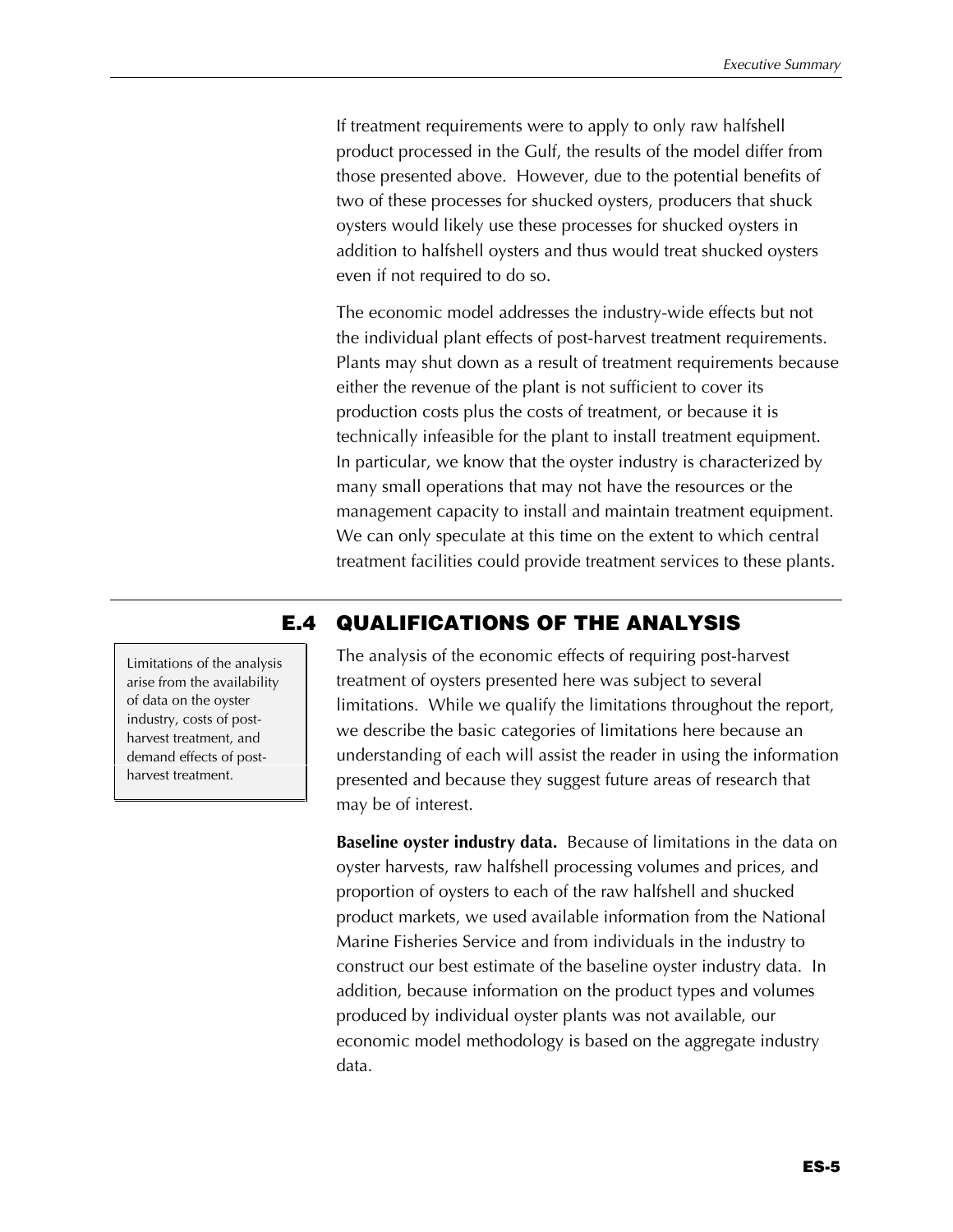**Data on post-harvest treatment costs.** The best available source of data on the actual costs of the treatment technologies is the companies that currently operate these processes. While we believe this information was provided to us in good faith, we acknowledge that the owners of the proprietary technologies for cool pasteurization and hydrostatic pressure have a financial stake in the perceptions of their technologies because they will collect royalties from other companies that adopt them. Furthermore, these companies are all located in the Gulf and thus far have only commercially applied the technologies to Eastern oysters.

**Data on consumer acceptance of treated oysters.** Because consumer acceptance data are costly and time-intensive to collect, our methodologies provide us with somewhat preliminary information on consumer acceptance of treated oysters. Specifically, the results of the taste tests for treated oysters provide us with information for only frequent oyster consumers in the Gulf region. The restaurant managers' survey was limited to a few metropolitan areas, and we were only able to obtain the names of restaurants that currently serve treated oysters from the companies that service these restaurants or by their distributors. Finally, the increased prices received for treated oysters as stated by the companies that currently market treated oysters are difficult to verify.

**Economic impacts modeling methodology.** Because we do not know the characteristics of individual plants, we adopted an aggregate industry economic model methodology. Thus, the model cannot predict which plants, if faced with a post-harvest treatment requirement, would adopt which technologies and which plants may potentially close instead of installing treatment equipment. If individual plant data were available, the economic model could more quantitatively address the effects of treatment requirements on individual plants.

### **E.5 POTENTIAL FUTURE RESEARCH**

While we qualitatively address some of the limitations of the current analysis, it may be of interest to pursue additional areas of research to better estimate the effects of post-harvest treatment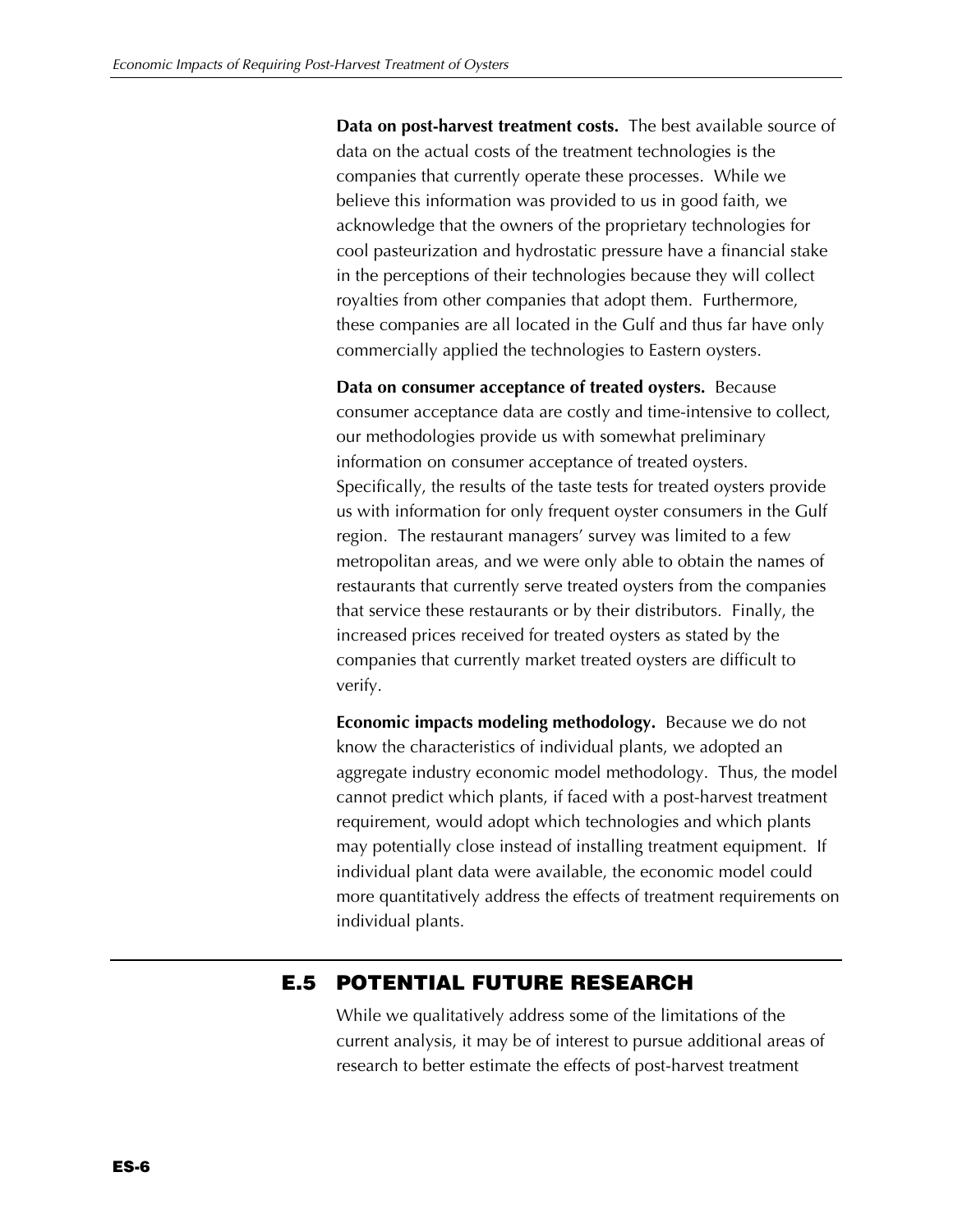requirements. In particular, the following areas likely yield the greatest additional benefits:

- $\blacktriangleright$  additional data on the characteristics of individual oyster plants including their products and volumes, physical sizes, numbers of employees, and proportion of oyster products to each of the raw halfshell and shucked markets;
- $\blacktriangleright$  additional independently verified information on the costs of treatment for individual plants based on their characteristics;
- $\blacktriangleright$  further evaluation of the feasibility of central treatment facilities including where they would be located, who would operate them, and the logistics of their use;
- $\blacktriangleright$  further evaluation of consumer acceptance of treated oysters, including consumers in other regions of the country and for other species of oysters;
- $\blacktriangleright$  further evaluation of the shelf-life of treated oysters and whether consumer acceptance of treated oysters is affected by shelf-life considerations; and
- $\blacktriangleright$  the effect of higher wholesale costs for treated oysters on restaurant and retail prices.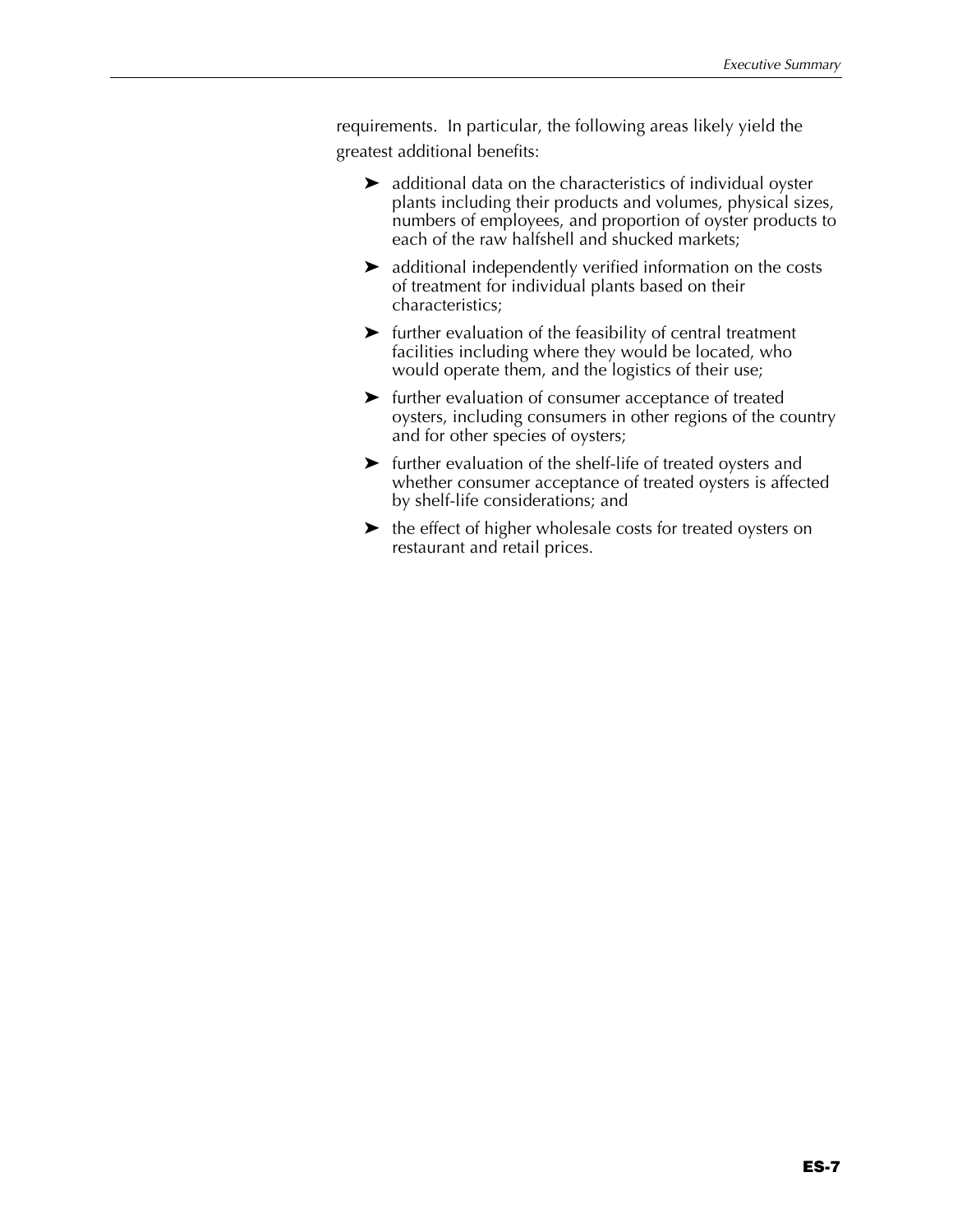## *1* **Introduction**

RTI evaluated the economic impacts of postharvest treatment requirements for raw halfshell and shucked oysters both for the Gulf region and for the entire United States.

*If post-harvest treatment was required for both halfshell and shucked oysters, the requirements would accelerate a process of technology adoption that is already beginning to occur in the industry.*

Research Triangle Institute (RTI) conducted a study of the economic impacts of requiring post-harvest treatment of oysters intended for the raw halfshell and shucked markets. In the analysis, RTI considered the following treatment requirement scenarios:

- **EX** requirements throughout the **United States**, for both **shucked** and **raw halfshell** oysters;
- ▶ requirements in the **Gulf only**, for both **shucked** and **raw halfshell** oysters; and
- ▶ requirements in the **Gulf only**, for **raw halfshell** oysters only.

In considering the effects of treatment requirements, RTI evaluated the following three treatment technologies that reduce the risks of consumers becoming infected with *Vibrio vulnificus* from consuming either raw halfshell or shucked oysters: cryogenic individual quick freezing (IQF), a mild thermal process referred to as cool pasteurization, and hydrostatic pressure. These treatment technologies may also potentially reduce the levels of *Vibrio parahaemolyticus* in oysters, but verification data demonstrating this effect are currently unavailable or in the review process with state and federal regulatory agencies.

Based on our research findings, it appears that if post-harvest treatment was required for both raw halfshell and shucked oysters, the requirements would accelerate a process of technology adoption that is already beginning to occur in the industry. Some plants that handle and process oysters are becoming interested in using post-harvest treatment technologies because the processes eliminate *V. vulnificus* and result in additional benefits to the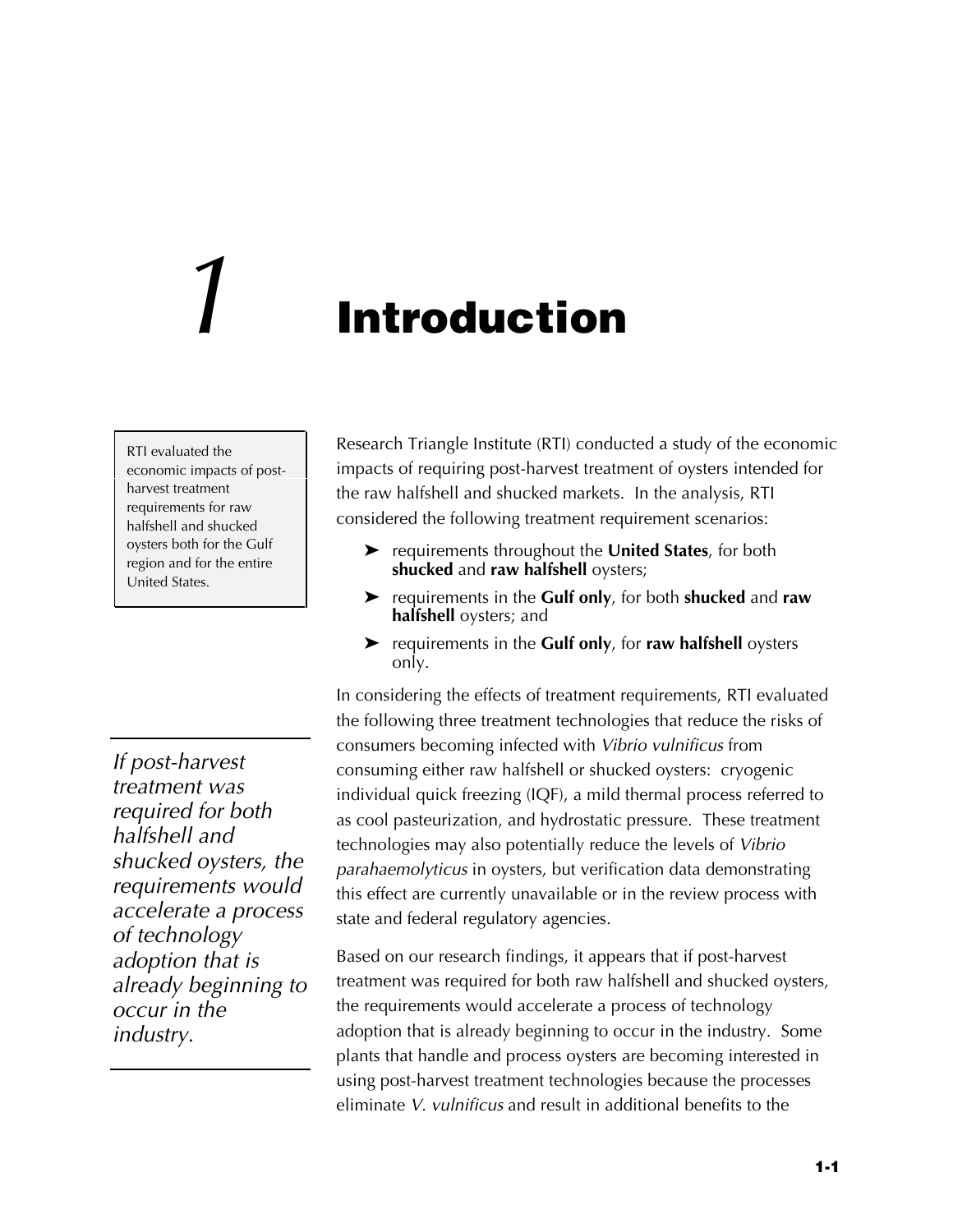plants. Specifically, oysters treated by the cryogenic IQF process can be stored for several months so that better-quality winterharvested oysters can be made available during other times of the year and in places where it would not otherwise be feasible to supply halfshell oysters. Oysters treated by the hydrostatic pressure process and the cool pasteurization process have higher shucking yields than untreated oysters. Finally, oysters treated by the hydrostatic pressure process also are more easily shucked resulting in a large reduction in the number of needed shuckers, who are in short supply in most areas of the country.

However, the capital equipment and plant modifications for these treatment processes are costly. In particular, small plants may not have the financial resources to invest in the required capital equipment, sufficient volume of product to make the process economically viable, or sufficient technical capabilities to operate the process. While central treatment facilities could potentially provide treatment services to small plants, there are a number of issues that would affect their feasibility for individual plants:

- $\triangleright$  where the facilities would be located, which affects the distance that oysters would need to be shipped for treatment;
- $\triangleright$  who would build and operate the facilities, which affects how much producers would be charged for treatment services; and
- $\triangleright$  how treatment services would be allocated to individual producers, especially during the peak harvest seasons.

The use of central treatment facilities would result in additional transportation costs, which may be substantial, in transporting oysters to and from the facility; thus, the producers that would use these facilities would incur a greater cost burden than plants that install their own treatment equipment.

Thus far, these processes have been applied only to the species of oyster *Crassostrea virginica*, which is commonly known as the Atlantic or Eastern oyster. This species of oyster is produced throughout the Gulf region and most of the Atlantic seaboard. If treatment requirements were imposed for areas outside the Gulf, the treatment technologies we evaluated must be determined to be

Two potential impediments to requiring post-harvest treatment of oysters are that small plants may not have the resources required to install and operate treatment equipment, and, if requirements apply to all of the United States, the processes we evaluated have only been applied to the Eastern oyster.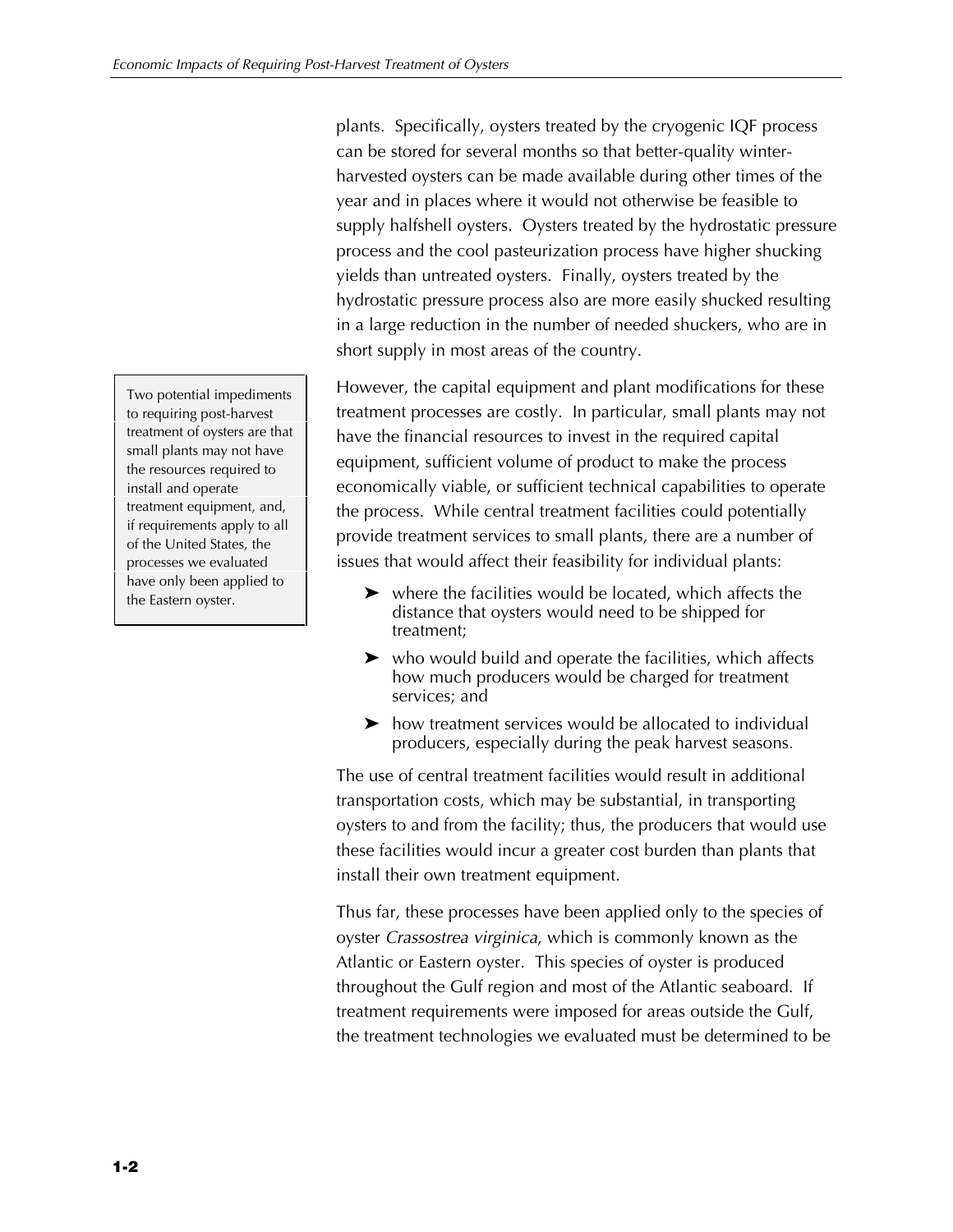suitable for other species. These other species include the following:

- $\blacktriangleright$  the Pacific oyster (*Crassostrea gigas*) produced on the Pacific coast,
- $\blacktriangleright$  the Kumamota oyster (*Crassostrea sikamea*) produced primarily on the Pacific coast,
- $\blacktriangleright$  the Olympia oyster (*Ostrea lurida*) produced in the Northwest, and
- ► the European flat oyster (*Ostrea edulis*) produced both in the Northwest and Northeast.

Because these oyster species differ in size and shape from the Eastern oyster, we do not yet know whether the treatment processes would (1) eliminate the *V. vulnificus* bacteria and (2) result in acceptable product characteristics following treatment.

In the economic model presented in this report, we estimated the effects of both Gulf-only and U.S. requirements for raw halfshell and shucked oysters. For tractibility of the model, we assumed that (1) the per-unit costs of treatment would be the same across plants, and (2) the treatment processes would be acceptable for all oyster species. We estimated the effects of treatment requirements assuming that the processes affect only the costs of producing oysters and both the costs of producing oysters and the demand for oysters. For each treatment scenario, we estimated changes in the

- $\blacktriangleright$  raw halfshell, shucked, and shellstock prices and volumes;
- $\blacktriangleright$  raw halfshell and shucked revenues and shellstock costs;
- $\blacktriangleright$  treatment process costs or savings; and
- $\blacktriangleright$  full-time equivalent plant employment.

The complete assumptions and results of the economic model for each treatment requirement scenario are summarized in Section 5 and detailed in Appendix B. In addition to the numerical results of the model, we also address qualitatively how the results would differ if treatment requirements applied only to raw halfshell oysters processed in the Gulf or if Gulf-harvested oysters were required to be treated prior to shipment from the Gulf.

We used a variety of information sources to conduct our analysis including both primary and secondary data sources. We would like to acknowledge the assistance of Steve Koplin at the National Marine Fisheries Service (NMFS) for providing data and insight on

The economic model estimates the quantitative effects of Gulf-only and U.S. treatment requirements for raw halfshell and shucked oysters. We also address how these results would differ for Gulf-only, raw halfshell-only treatment requirements.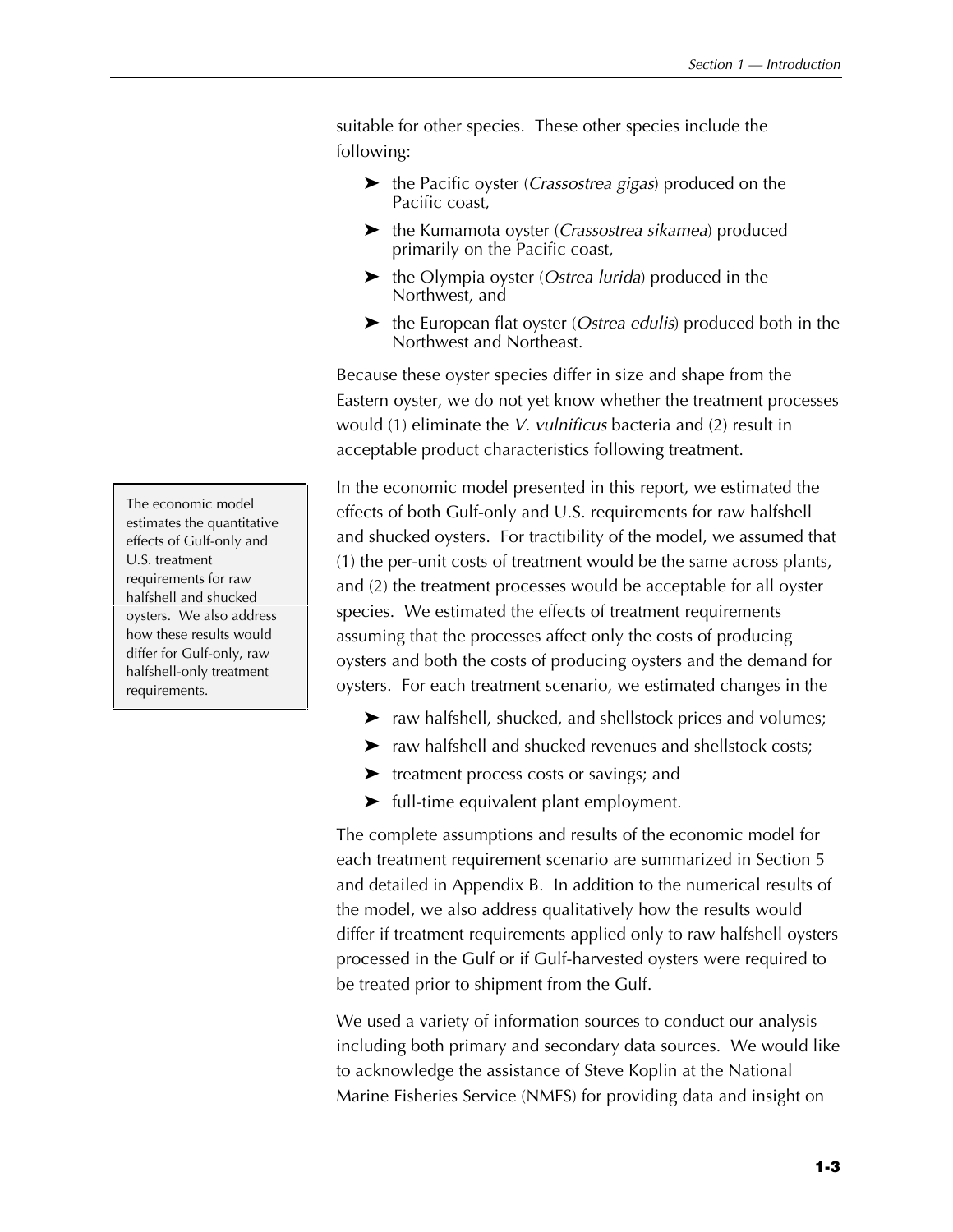the oyster industry. We would also like to acknowledge the following individuals who provided information about the treatment processes currently in place in their plants:

- $\blacktriangleright$  Clifford Hillman, Hillman Shrimp and Oyster Company, Dickinson, Texas (IQF process);
- ▶ John Schegan, Pat Fahey, and John Tesvich, AmeriPure Oyster Companies, Kenner, Louisiana (cool pasteurization process); and
- ▶ Mike Voisin, Motivatit Seafoods, Inc., Houma, Louisiana (hydrostatic pressure process).

Finally, we would like to thank the following individuals for providing insight on the characteristics of the oyster industry in their regions:

- ▶ Richard Daiger, industry consultant, Kinsale, Virginia;
- $\blacktriangleright$  Bill Dewey, Taylor Shellfish Company, Shelton, Washington;
- ▶ Steve Fleetwood, Bivalve Packing Company, Inc., Port Norris, New Jersey;
- ▶ Lori Howell, Spinney Creek Shellfish, Inc., Eliot, Maine;
- ▶ Chris Nelson, Bon Secour Fisheries, Inc., Bon Secour, Alabama; and
- ▶ Karen Oertel, W.H. Harris Seafood, Inc., Grasonville, Maryland.

However, the findings in this report are not intended to reflect their views and opinions on post-harvest treatment of oysters.

In the remainder of this section, we provide background information on the *Vibrio* problem in the oyster industry and an overview of the contents of the report.

### **1.1 BACKGROUND**

On June 29, 1998, the Center for Science in the Public Interest (CSPI) petitioned the Food and Drug Administration (FDA) to establish a regulation requiring nondetectable levels of *V. vulnificus* in oysters harvested from waters that have been linked to illnesses and deaths from these bacteria (CSPI, 1998). The petition notes the availability of a cool pasteurization process that can reduce the number of *V. vulnificus* bacteria to nondetectable levels. Although it was not noted in the petition, a cryogenic IQF process that reduces the number of *V. vulnificus* bacteria to nondetectable

The Center for Science in the Public Interest (CSPI) petitioned FDA to establish a regulation requiring nondetectable levels of *Vibrio vulnificus* in oysters.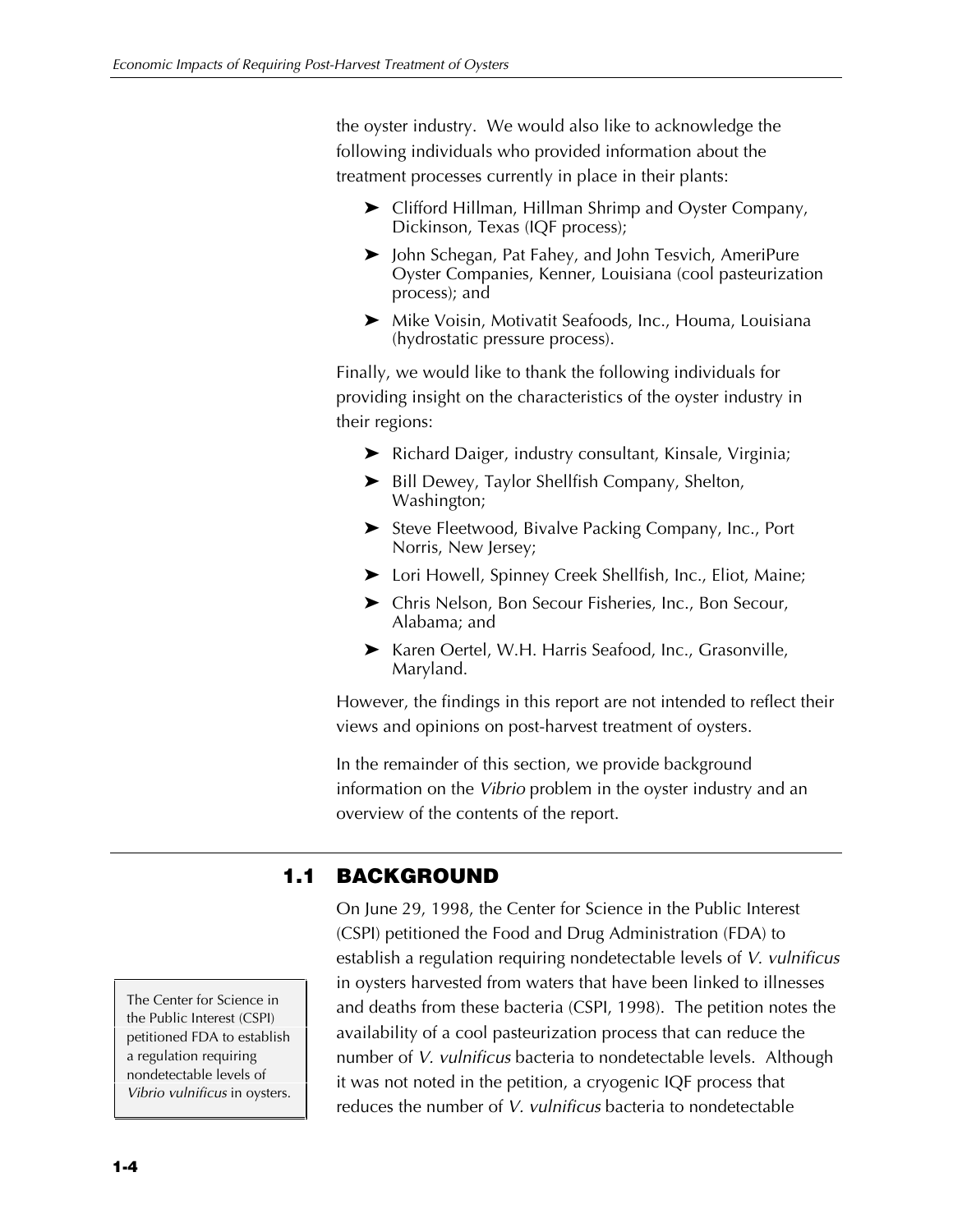levels has been in use for some time. Since the time of the petition, a third treatment process—hydrostatic pressure—has also been developed.

The petition claims that to reduce *V. vulnificus* to nondetectable levels, treatment controls would need to be mandated year-round in affected areas. It claims that although most cases of *V. vulnificus* occur from oysters harvested from the Gulf region (Alabama, Florida, Louisiana, Mississippi, and Texas), a few cases occur from oysters harvested from the Northeast (Connecticut and New York) and Northwest (Washington state). Because *V. vulnificus* cases occur in many regions of the country, the petition suggests mandating treatment of shellfish harvested from waters linked to *V. vulnificus*.

In addition to controlling *V. vulnificus*, these treatments may potentially reduce the levels of *V. parahaemolyticus*. Although illnesses associated with *V. parahaemolyticus* are less severe and less likely to result in mortality, they occur with more frequency than illnesses from *V. vulnificus* throughout all regions of the United States.

CSPI claims in the petition that previous attempts to control *V. vulnificus* have been unsuccessful. Consumer education programs have been unsuccessful because they have not reached at-risk consumers or because at-risk consumers are not aware that they have the health conditions that make them vulnerable. Product label warnings have not been successful because retailers do not always choose to display the label's message and because the text of the label does not effectively communicate the information that would bring about a behavioral change by consumers. Finally, refrigeration controls instituted in 1996 provide for an allowable time before refrigeration that is long enough to allow *V. vulnificus* to multiply to unsafe levels.

CSPI also claims that FDA has legal grounds to regulate post-harvest treatment of oysters through the following vehicles:

- ▶ Food, Drug, and Cosmetic Act: to treat *V. vulnificus* as a food adulterant or as an added poisonous or deleterious substance;
- $\blacktriangleright$  Public Health Service Act: to prevent the spread of communicable diseases from an infected animal to a person; and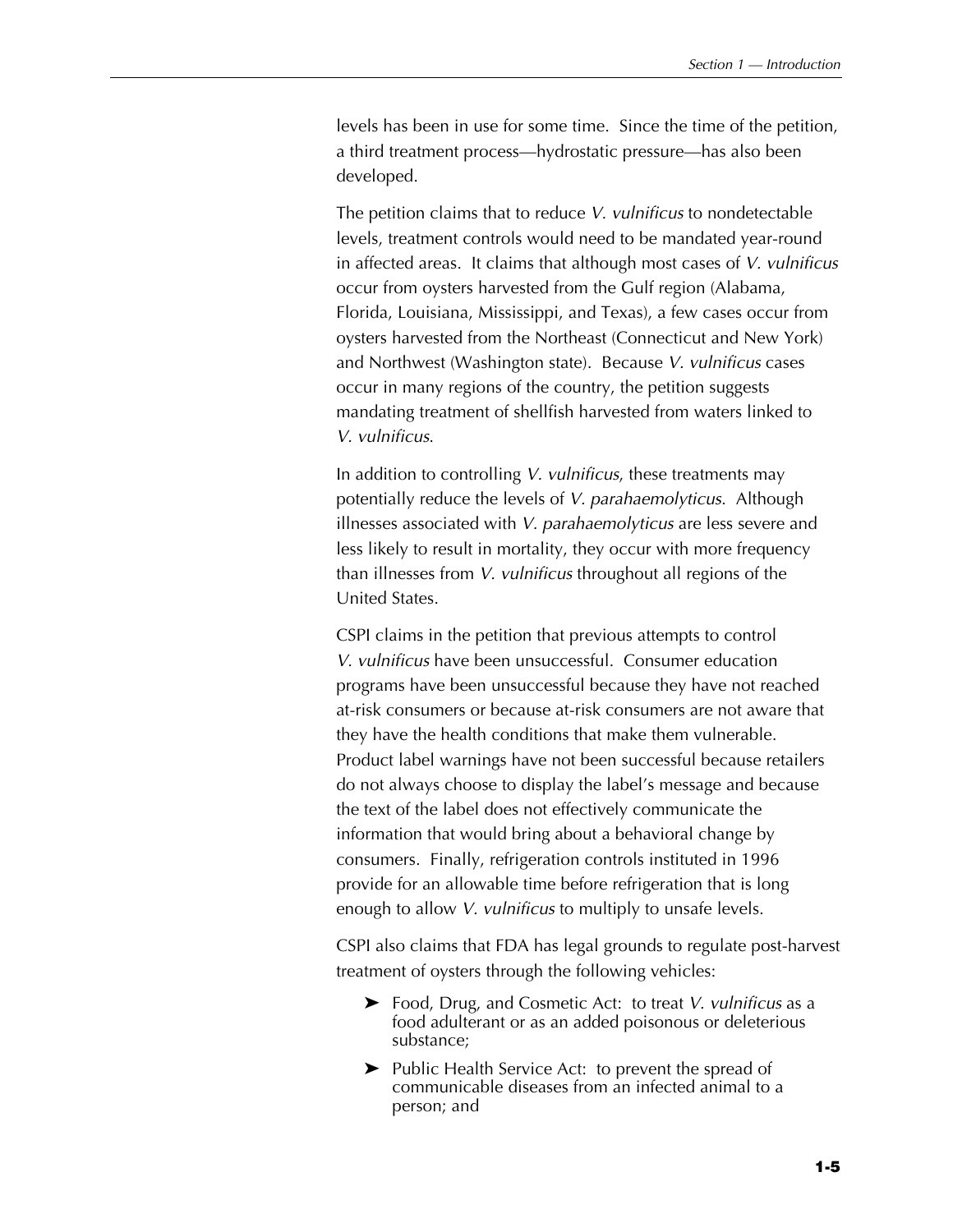▶ Seafood HACCP: to treat *V. vulnificus* as a hazard to be controlled.

In addition to the issues raised in the petition, consumer perception issues may also influence decisions regarding post-harvest treatment. News reports of *Vibrio* outbreaks may decrease demand for halfshell oysters that have not been treated. Thus, the industry may be interested in considering treatment options to avoid negative publicity and the resulting effect on consumption.

Recently, the FDA issued a *Federal Register* notice requesting information and views on CSPI's petition and questions related to the petition (FDA, 1999). They requested comments related to the following eight issues:

- 1. the employability of and barriers to adoption of the AmeriPure cool pasteurization process;
- 2. the availability of other technologies, including their effect on sensory qualities and their ability to reduce *V. vulnificus* to nondetectable levels;
- 3. the reliability and employability of these alternative technologies;
- 4. whether a nondetectable level is necessary;
- 5. whether the standard should apply to other shellfish;
- 6. the effect on costs, including who would bear the costs;
- 7. the benefits of the performance standard; and
- 8. whether the performance standard should apply to other *Vibrio* species that post-harvest treatment might be able to reduce.

This report provides information on issues 1, 2, and 3 in that we describe three post-harvest treatment processes, how the treatment processes affect product handling and distribution, and the factors that plants will evaluate when considering post-harvest treatment options. In addition, the report addresses the effects of the performance standard on costs (issue 6).

### **1.2 REPORT OVERVIEW**

This report is organized as follows. Section 2 provides a profile of the oyster industry, focusing particularly on the processing sector for both halfshell and shucked oysters, and provides industry data that are used in the economic analysis. Section 3 describes the costs and technical feasibility of three treatment options that were

We evaluated the feasibility, employability, and costs of three postharvest treatment technologies.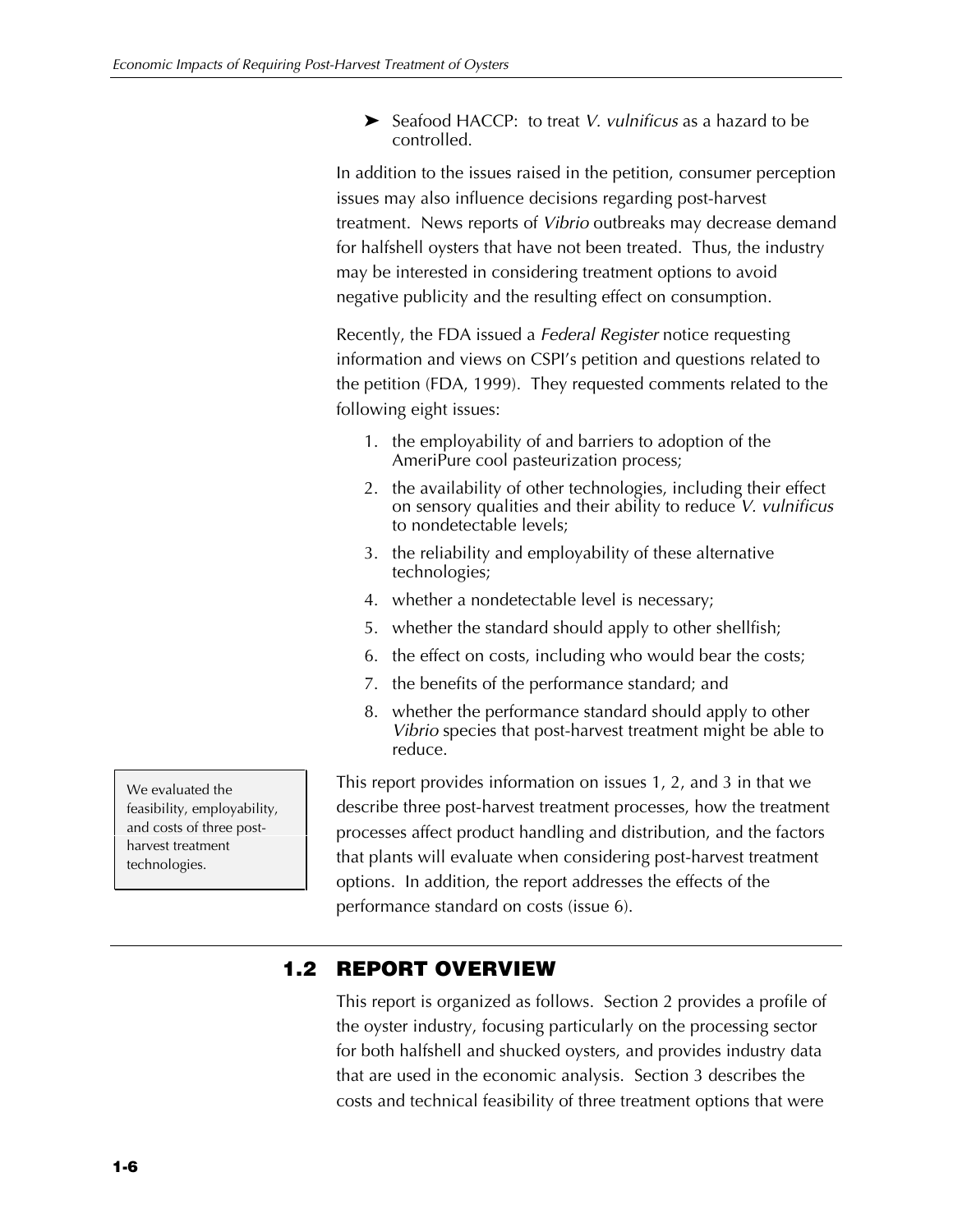considered. Section 4 provides information on potential consumer acceptance of treated oysters based on taste tests, restaurant manager surveys, and plant interviews that we conducted. Section 5 provides the summarized results of the economic impact analysis for several treatment scenarios. The economic methodology is described in Appendix A, and the complete economic model results are presented in Appendix B.

#### **1.3 REFERENCES**

- Center for Science in the Public Interest (CSPI). June 29, 1998. "Citizen Petition." Submitted to the Dockets Management Branch, FDA, HHS.
- Food and Drug Administration (FDA). January 21, 1999. "Performance Standard for *Vibrio vulnificus*; Request for Comments." *Federal Register* 64(13):3300-3301.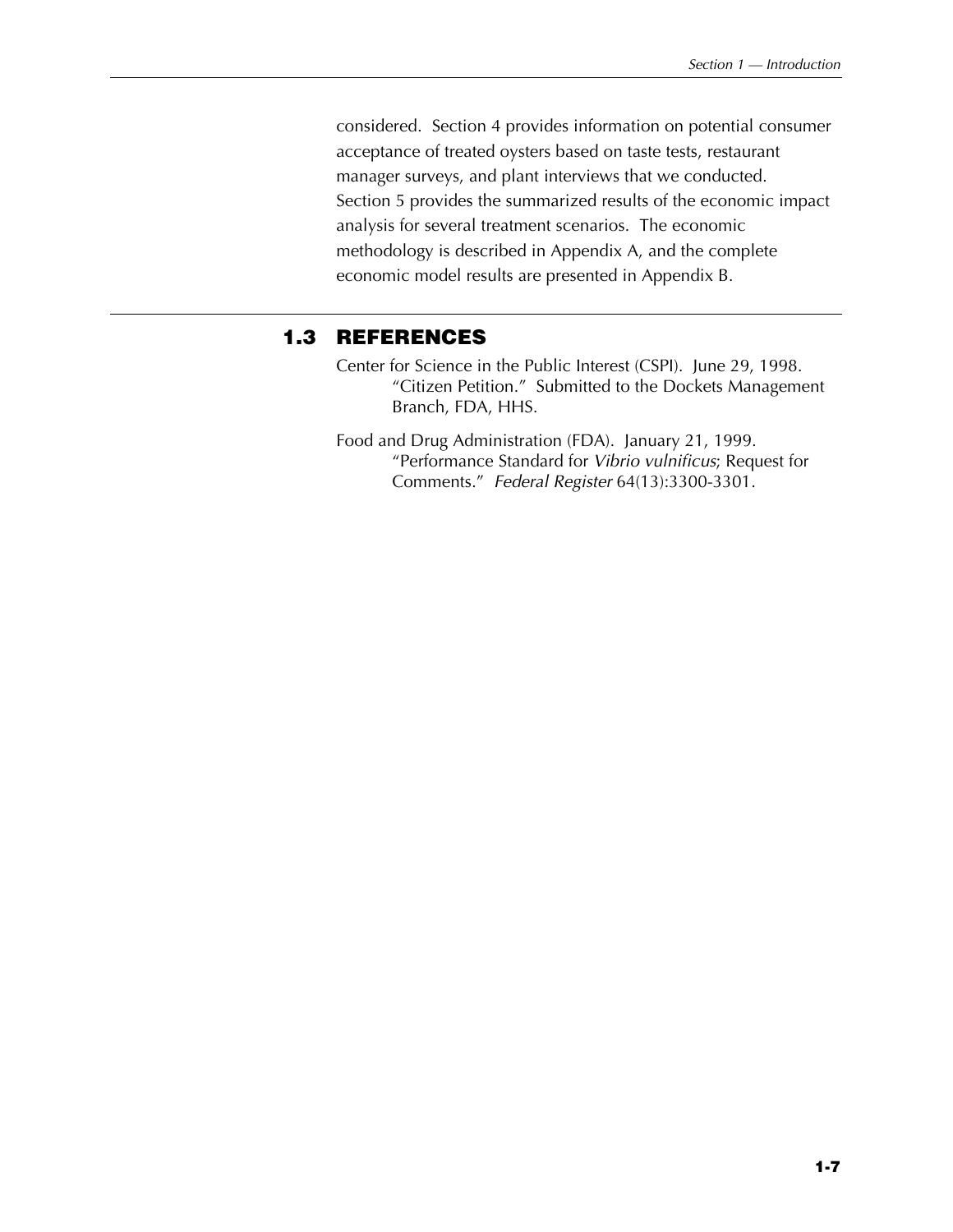# **Profile of the** *2* **Oyster Industry**

The industry profile identifies the stakeholders in the oyster industry, describes the factors affecting supply of and demand for oysters, and provides data on the industry.

The purpose of the industry profile is to identify the stakeholders in the industry that would potentially be affected by a post-harvest treatment requirement, describe the factors affecting supply and demand for oysters, and provide data on the industry to be used in the economic model. In this profile, we emphasize the processing and wholesale sector because the initial burden of installing and operating treatment equipment would most logically and likely fall on existing shellstock processors. Harvesters and consumers will also be affected indirectly, however, so we also describe them briefly.

Figure 2-1 provides an overview of the oyster industry from harvesting to final consumption. The figure is necessarily a simplification of the process. The actual movement of oysters from harvest-to-consumers may differ from that shown in Figure 2-1 in subtle or significant ways, especially from region-to-region, depending on laws and customs.

Essentially there are three main "sectors" in the oyster industry: harvesters, processors, and retailers. Harvesting operations, which can vary anywhere from purely "wild" harvesting to highlymanaged cultivating operations, bring mature oysters from waters to wholesalers/processors. Some harvesters deliver oysters directly to restaurants or other retail outlets, but it is more common for harvesters to sell their oysters either to wholesalers or processors. Wholesalers may repack shellstock into sacks, boxes, or bushels and sell them to other wholesalers or to processors. Wholesalers may also sell shellstock directly to restaurants or retailers.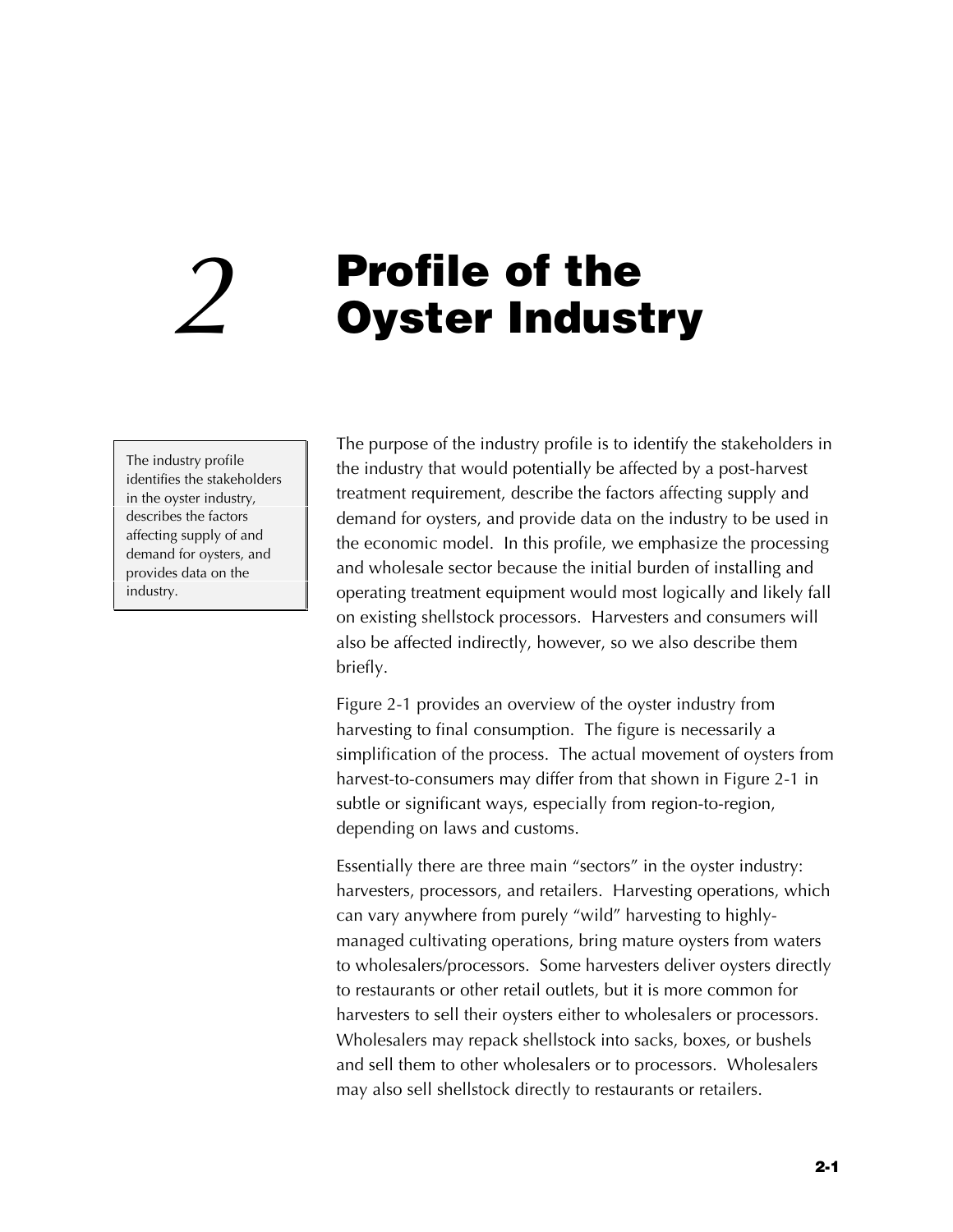#### **Figure 2-1. Oyster Harvesting, Processing, and Distribution**

Post-harvest treatment activities will occur at oyster wholesaling and processing plants.

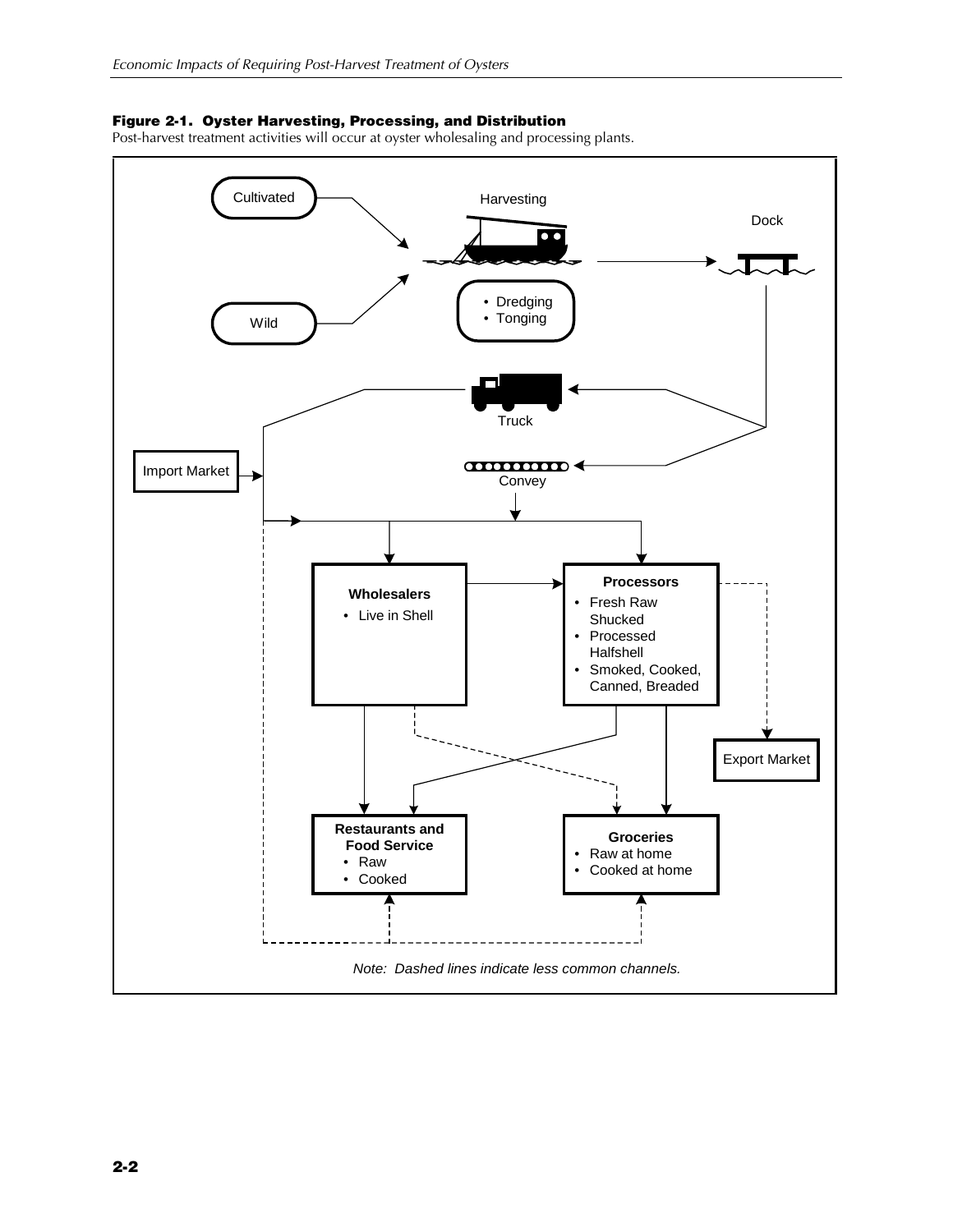Wholesalers and processors are generally located near water's edge with loading docks for conveying oysters from the boats into refrigerated trucks. All dealers must be certified under the National Shellfish Sanitation Program (NSSP) in order to receive or ship any shellfish products in interstate commerce (Anderson et al., 1996).

The remainder of this section is organized as follows. Section 2.1 discusses the harvesting sector of the industry, which could be indirectly affected by post-harvest treatment requirements as the derived demand for oysters changes. Section 2.2 describes the processing sector of the industry, which would be most directly affected by post-harvest treatment requirements. Section 2.3 describes interregional and international trade for oysters because trade flows may be affected by treatment requirements. Finally, Section 2.4 describes the demand or consumer side of the industry.

### **2.1 HARVESTING**

Post-harvest treatment requirements would be expected to most immediately and directly affect oyster processing companies as they work to comply with the requirements. Oyster harvesters could also be affected, however, as the "derived demand" for shellstock changes. This section provides basic information about oyster harvesting in the United States and presents harvest data used in our economic model.

Shellstock oysters can be either natural, "managed natural," or cultivated. Natural oysters grow and reproduce without human intervention in naturally occurring oyster beds. Managed natural oyster beds are tended by harvesters, even in the off season, mainly by raking the beds periodically to reduce clustering. Cultivated oysters are transported while immature to man-made beds where they are allowed to mature. In some regions of the United States, particularly the Northwest, nearly all shellstock oysters are produced on cultivated beds. In the Northeast, a significant portion of shellstock oysters are produced on cultivated beds but some are harvested from wild reefs. In areas such as the Gulf, the majority of shellstock oysters are harvested from wild reefs.

Any harvester-level regional effects of post-harvest treatment requirements will depend on many factors, including the importance of the oyster industry in the region. Table 2-1 presents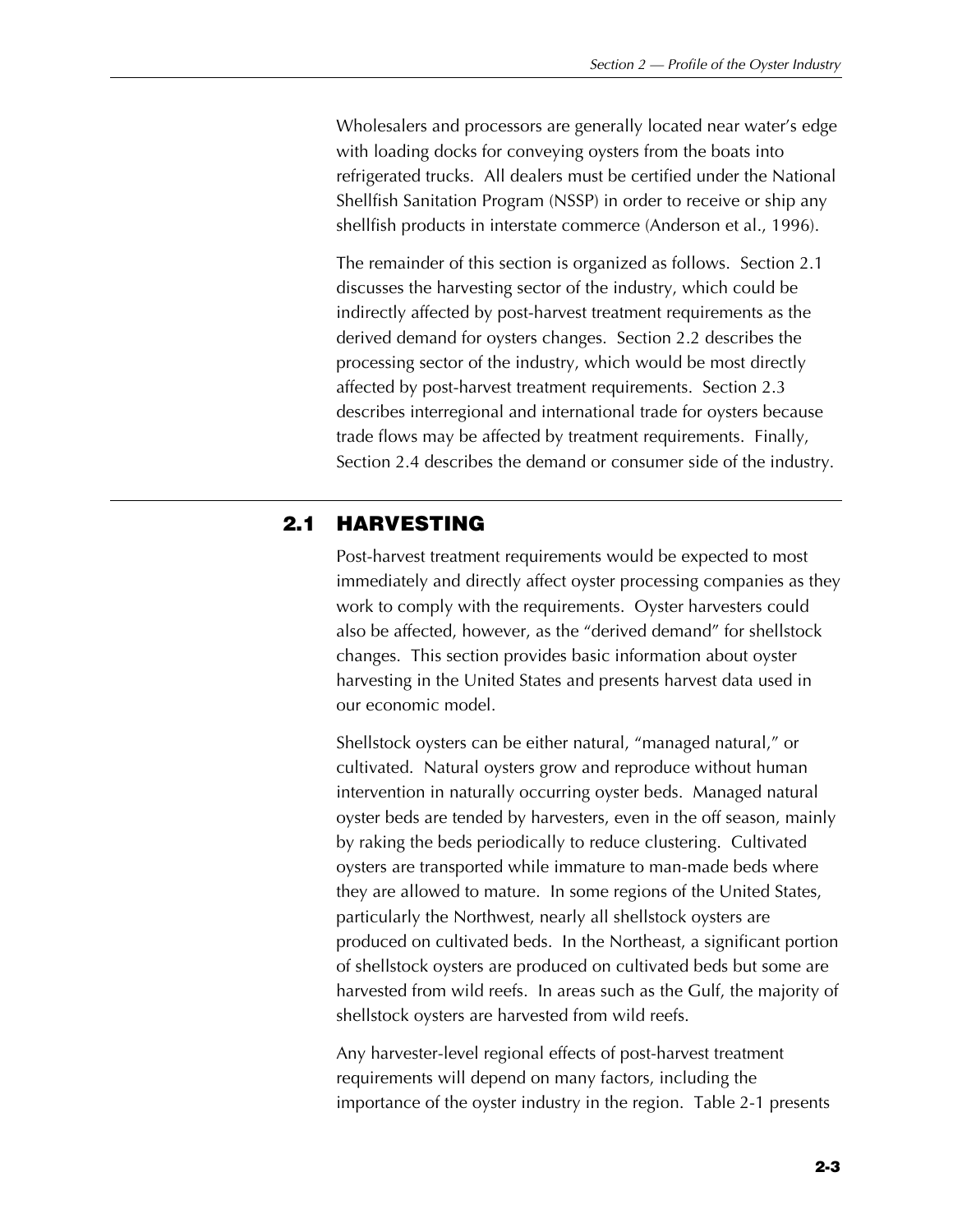#### **Table 2-1. Nationwide Oyster Harvests by State, 1997**

Oyster harvests are reported for 20 states in four regions of the country.

| <b>Region</b>          | <b>State</b>         | Meat-Weight<br><b>Pounds</b> | Value (\$)   | $(\frac{4}{10})$ |
|------------------------|----------------------|------------------------------|--------------|------------------|
| Atlantic               | FL East Coast        | 37,560                       | \$93,191     | \$2.48           |
|                        | <b>GA</b>            | 7,480                        | \$18,428     | \$2.46           |
|                        | <b>MD</b>            | 1,429,409                    | \$4,507,620  | \$3.15           |
|                        | NC                   | 248,981                      | \$1,010,935  | \$4.06           |
|                        | SC                   | 199,451                      | \$770,829    | \$3.86           |
|                        | VA                   | 303,359                      | \$959,368    | \$3.16           |
| <b>Atlantic Total</b>  |                      | 2,226,240                    | \$7,360,371  | \$3.31           |
| Gulf                   | $\mathsf{AL}\xspace$ | 695,320                      | \$1,397,908  | \$2.01           |
|                        | FL West Coast        | 1,867,839                    | \$2,718,855  | \$1.46           |
|                        | LA                   | 13,221,705                   | \$29,770,615 | \$2.25           |
|                        | <b>MS</b>            | 2,093,148                    | \$2,671,554  | \$1.28           |
|                        | <b>TX</b>            | 4,579,092                    | \$11,200,249 | \$2.45           |
| <b>Gulf Total</b>      |                      | 22,457,104                   | \$47,759,181 | \$2.13           |
| Northeast <sup>a</sup> | <b>CT</b>            | 1,511,456                    | \$5,103,618  | \$3.38           |
|                        | ME                   | 20,690                       | \$76,771     | \$3.71           |
|                        | <b>NJ</b>            | 592,870                      | \$2,262,315  | \$3.82           |
|                        | <b>NY</b>            | 528,917                      | \$2,441,822  | \$4.62           |
|                        | R <sub>l</sub>       | 256,325                      | \$748,524    | \$2.92           |
| Northeast Total        |                      | 2,910,258                    | \$10,633,050 | \$3.65           |
| Pacific                | AK                   | 22,595                       | \$357,100    | \$15.80          |
|                        | CA                   | 937,815                      | \$3,586,000  | \$3.82           |
|                        | <b>OR</b>            | 333,466                      | \$1,333,852  | \$4.00           |
|                        | <b>WA</b>            | 5,723,699                    | \$14,263,258 | \$2.49           |
| Pacific Total          |                      | 7,017,575                    | \$19,540,210 | \$2.78           |
| <b>Grand Total</b>     |                      | 34,611,177                   | \$85,292,812 | \$2.46           |

aOysters are also harvested from Massachusetts, but NMFS data have not included a harvest number for the state since 1993. At the time this report was being finalized, we received data that indicated Massachusetts harvests of approximately 95,000 meat-weight pounds or 3 percent of Northeast harvests.

Sources: National Oceanic and Atmospheric Administration, National Marine Fisheries Service. Marine Commercial Landing Statistics. <http://www.st.nmfs.gov/st1/commercial/landings/gc\_runc.html>. As obtained on November 10, 1999.

Alaska Department of Fish and Game, Division of Commercial Fisheries. Statewide Aquatic Farming Production and Value. <http://www.cf.adfg.state.ak.us/geninfo/enhance/maricult/aqfarm\_i/9698farm.htm>. As obtained on December 10, 1999. (Converted from in-shell weight to meat weight by multiplying by 0.02625.)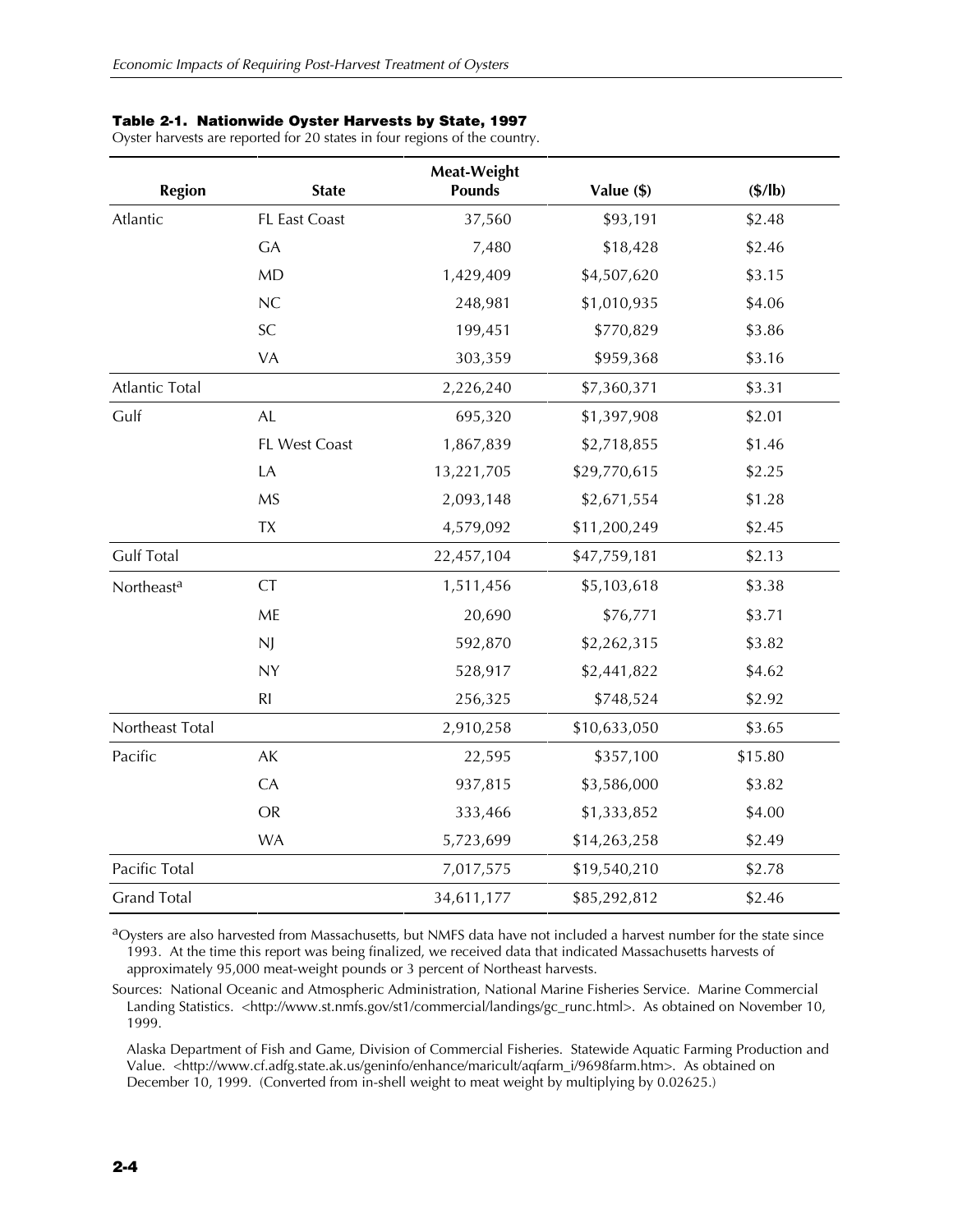harvest data by state in 1997 in the Atlantic, Gulf, Northeast, and Pacific regions. These harvests are reported as meat-weight equivalents for which the amount of shellstock from the bushel, sack, or tub has been converted to its approximate meat-weight yield. Meat yield conversions vary by place and month and are determined by the individual state offices that report harvest data to NMFS. Based on these data, the Gulf dominates oyster harvests with 66 percent of harvests compared to the Northeast at nearly 9 percent, the Pacific at nearly 18 percent, and the Atlantic at 7 percent in 1997 (see Figure 2-2). Over the past few years, Gulf harvests have increased relative to 1992, Northeast and Pacific harvests have declined, and Atlantic harvests have been steady (see Figure 2-3).



Source: National Oceanic and Atmospheric Administration, National Marine Fisheries Service. Marine Commercial Landing Statistics. <http://www.st.nmfs.gov/st1/commercial/landings/gc\_runc.html>. As obtained on November 10, 1999.

However, based on information provided to us by industry representatives, we believe NMFS harvest volumes are underreported in most regions of the United States for the following reasons:

- $\blacktriangleright$  harvesters are taxed on volumes of harvests and associated profits and thus they may underreport their volumes,
- $\blacktriangleright$  harvesters may in some states sell shellstock directly without going through a dealer (who reports the harvest volume),

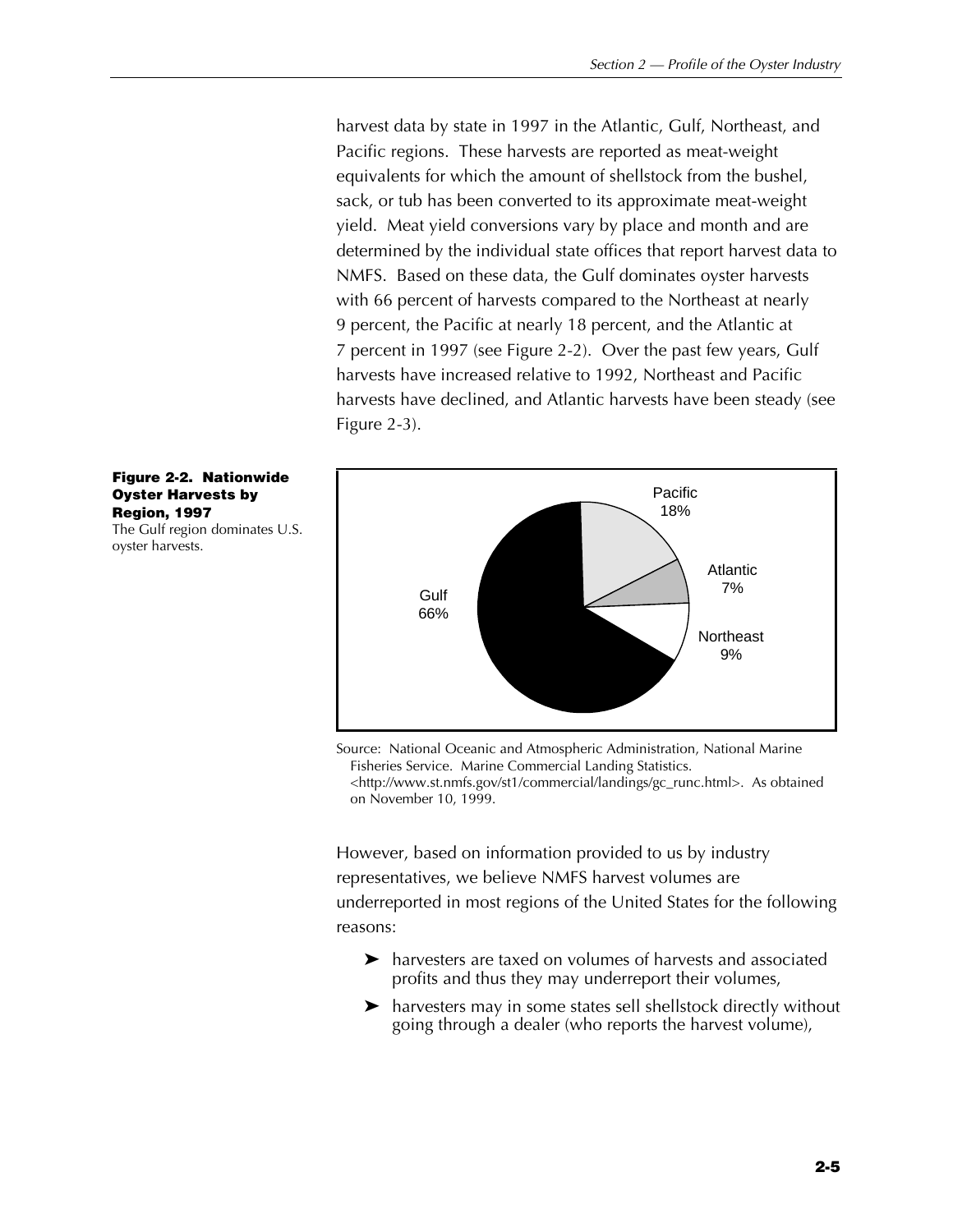

**Figure 2-3. Nationwide Oyster Harvests by Region (meat-weight equivalents), 1992–1997**

Gulf oyster harvests have been increasing while oyster harvests in the other regions have decreased or remained steady.

Source: National Oceanic and Atmospheric Administration, National Marine Fisheries Service. Marine Commercial Landing Statistics. <http://www.st.nmfs.gov/st1/commercial/landings/gc\_runc.html>. As obtained on November 10, 1999.

- $\blacktriangleright$  the meat yield conversions used by the states may be outdated or inconsistent between regions, and
- $\blacktriangleright$  the harvest containers used by individual harvesters may differ from the standard used by the states to calculate yields.

To the extent that the underreporting of harvests is consistent over the course of the year, the harvest data can provide us with some general information about seasonal harvests and prices. Figure 2-4 presents oyster harvests by month for 1997. As indicated by these data, nationwide harvests are at their peak in November, December, and January, and then again in March and April. The summer months from May through August, when oysters are spawning, yield lower harvest numbers. Prices for harvested oysters, based on meat-weight yields, are in the range of \$2 to \$3 per meat-weight pound over the course of the year with the exception of lower prices in March and April (Figure 2-5).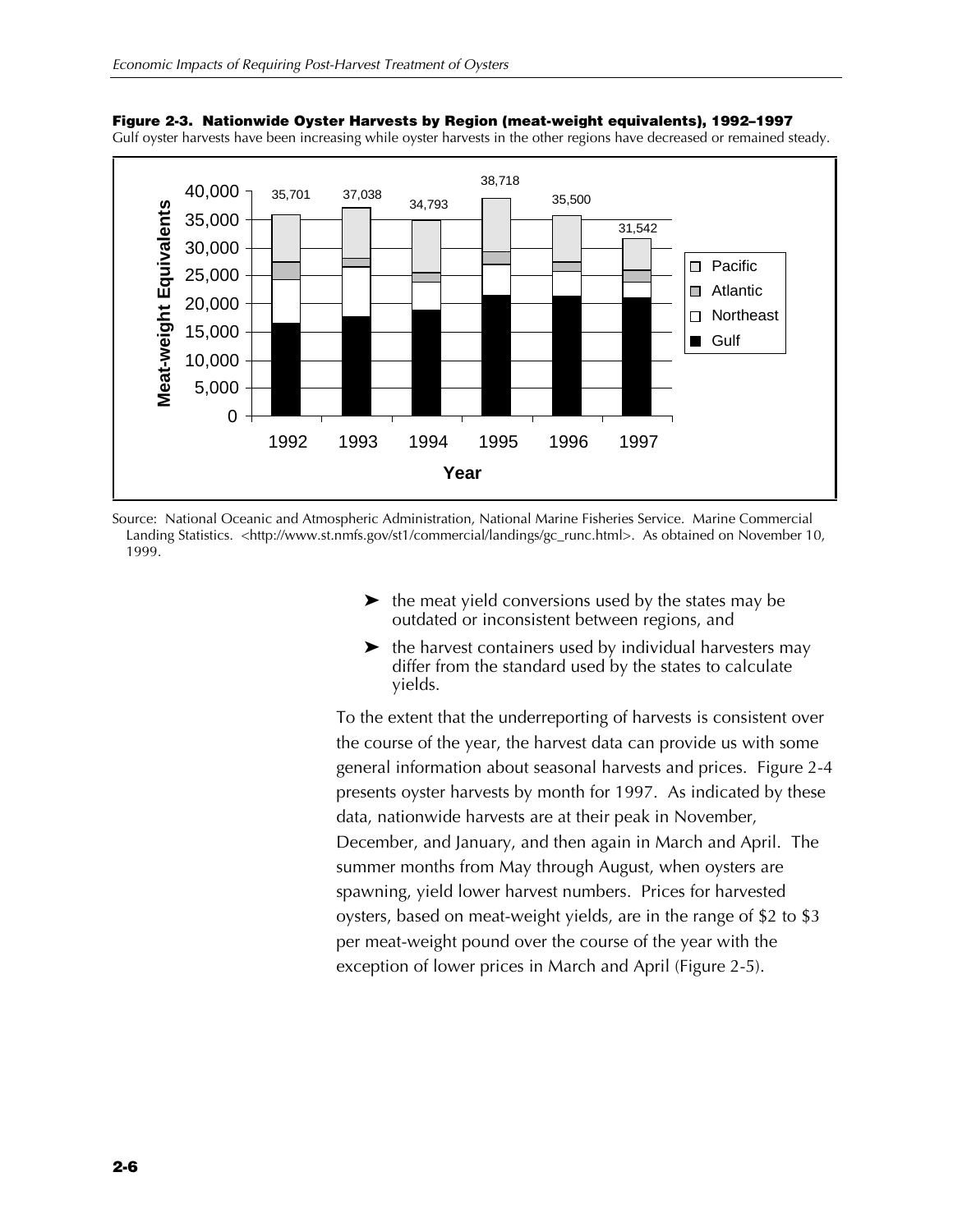

#### **Figure 2-4. Regional Oyster Harvests by Month (meat-weight equivalents), 1997a** Oyster harvests are at their peak during the holiday months of November and December.

 $a_A$  portion of the Northeast harvests (1.5 billion pounds) and Pacific harvests (1.3 billion pounds) are not specified by month.

Source: National Oceanic and Atmospheric Administration, National Marine Fisheries Service. Marine Commercial Landing Statistics. <http://www.st.nmfs.gov/st1/commercial/landings/gc\_runc.html>. As obtained on November 10, 1999.



**Figure 2-5. Regional Oyster Harvest Values by Month (meat-weight equivalents), 1997**

Prices for harvested oysters are in the range of \$2 to \$3 per meat-weight pound.

Source: National Oceanic and Atmospheric Administration, National Marine Fisheries Service. Marine Commercial Landing Statistics. <http://www.st.nmfs.gov/st1/commercial/landings/gc\_runc.html>. As obtained on November 10, 1999.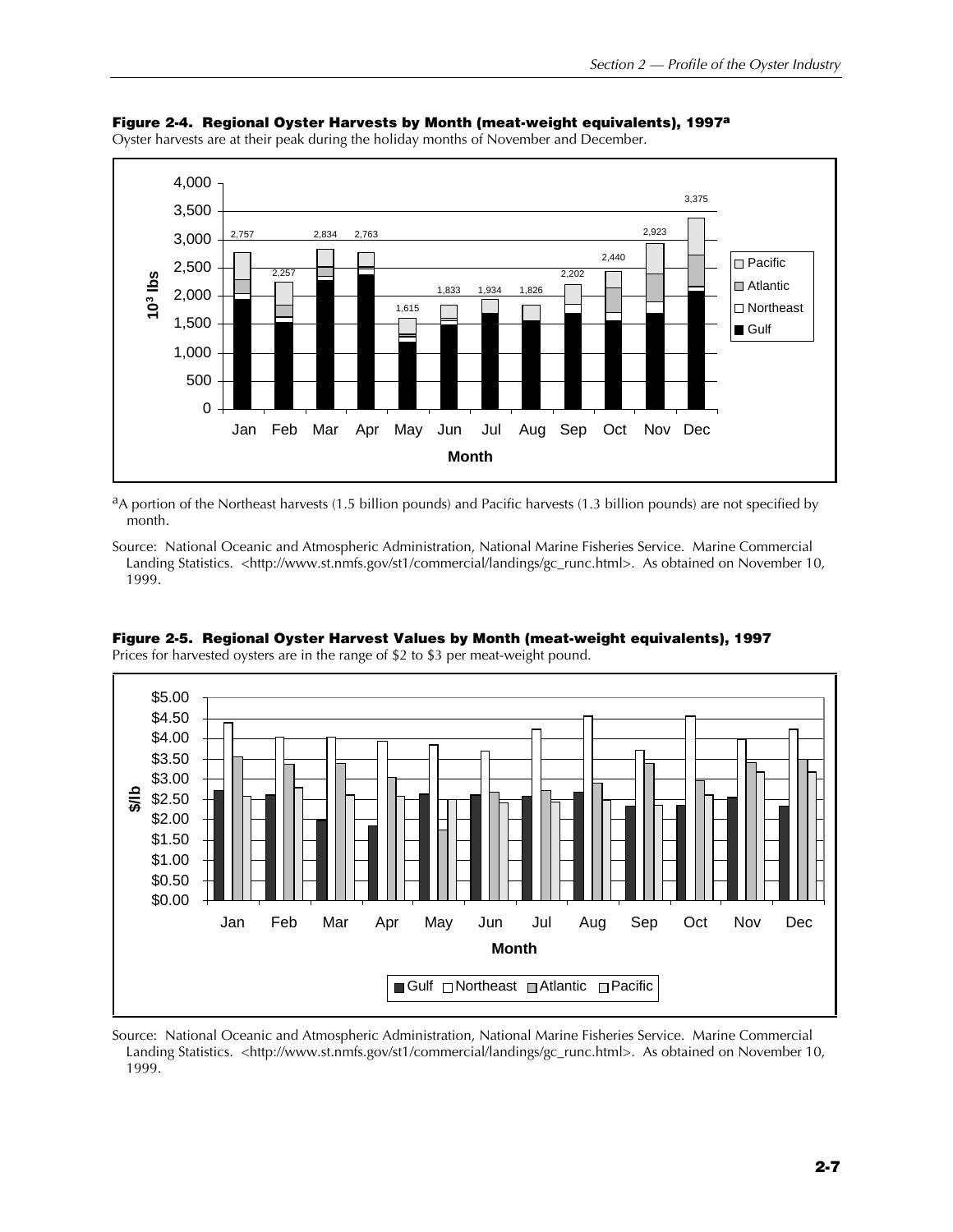### **2.2 PROCESSING**

The processing sector is the post-harvest industry that essentially transforms shellstock oysters into various consumer forms. Harvest and post-harvest operations occur with varying degrees of vertical integration depending on the region of the country. A fullyintegrated company may do everything from managing their own "seed" operations, through growing and harvesting, to shuckingsorting and delivery to wholesalers or even retailers. Oyster processors may obtain shellstock directly from harvesters or from wholesalers (see Figure 2-1). Occasionally, processors purchase shucked oysters from other processors for use in prepared oyster products. Also, some facilities engage in both wholesaling and processing activities. Once oysters arrive at a processing plant, they are refrigerated as they await processing.

Processing plants may shuck the shellstock oysters and place them into any of several different sizes and types of containers for sale to restaurants, retailers, or other processors. Shucking is currently done by hand. Shuckers of Eastern oysters usually average about one gallon of oysters per hour, although an experienced shucker can produce twice that volume. Shuckers of Pacific oysters may open from 10 to 25 gallons per day depending on their experience and the size of the oysters and meat weight (Dewey, 2000). Some processing plants also conduct further processing of shucked oysters such as breading, stewing, or freezing (Anderson et al., 1996).

When oysters intended for the halfshell market are processed, they are usually placed on a conveyor belt where workers sort, grade, and wash them. Next, workers weigh or count them and pack them into cardboard boxes or burlap sacks. At this point, workers place a new tag on each batch of oysters. Processors must keep the original tags, which record the time and place of harvest, on file for 90 days. The new tags include information from the original tags plus additional information from the processor. Oysters are then shipped to another processor or the final customer (Chen, 1996).

Many oyster processors produce both shucked and halfshell oysters. The proportion of oysters used in each form is extremely difficult to determine given data limitations, and varies by plant, region, season, and year. Processors continually adjust the proportion of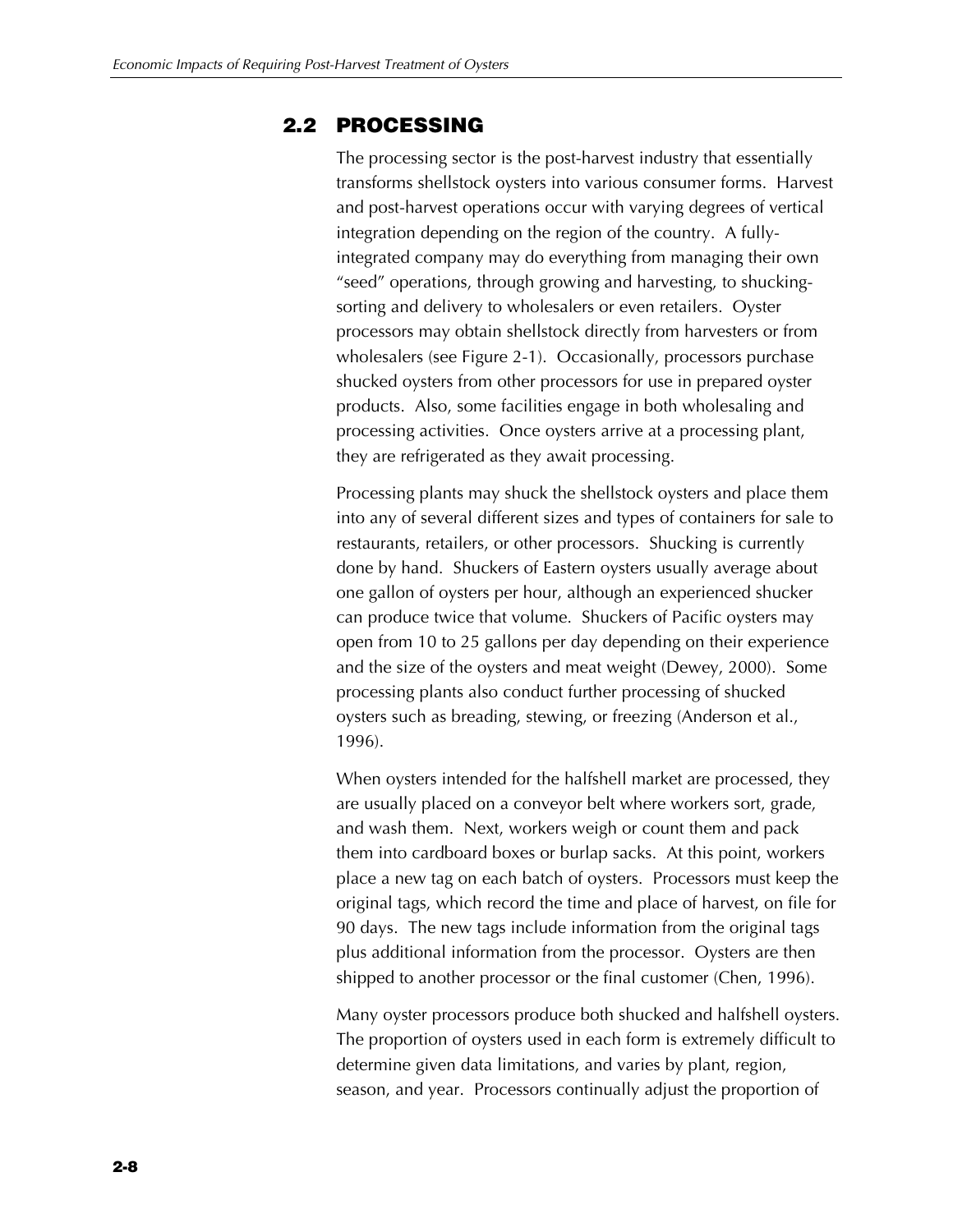each form produced based on demand. In the Gulf, halfshell demand is generally higher in the summer while shucked demand is generally higher in the winter, but significant sales of each occur in all seasons. In this report, we assume that approximately half of Gulf shellstock goes to each market over the course of a year. In other regions, the relative proportions of the two product forms may vary considerably. Table 2-2 indicates the assumptions we used in our model about the proportion of shellstock going to each market by region as suggested by our industry contacts.

| <b>Region</b>                              | Shucked | <b>Halfshell</b> |
|--------------------------------------------|---------|------------------|
| Atlantic (mid-Atlantic and South Atlantic) | 75%     | 25%              |
| Gulf Coast                                 | 50%     | 50%              |
| <b>Northeast</b>                           | 10%     | $90\%$           |
| Pacific                                    | 80%     | 20%              |

**Table 2-2. Proportion of Shellstock to the Shucked and Halfshell Markets by Region**

The proportion to each market varies by region.

> Processing plants that ship oysters are certified as interstate or intrastate shippers. As implied by their names, interstate certified plants may ship oysters across state lines while intrastate plants must market their oysters within their state borders. The interstate shippers are inspected and certified by individual states. Each state provides its list of certified dealers to the FDA, which publishes the Interstate Certified Shellfish Shippers List. The intrastate shippers are also inspected and certified by individual states, but the states maintain the intrastate lists themselves. Some states do not maintain a separate intrastate list and thus require all plants to be certified interstate shippers. The state agencies involved include departments of health, marine resources, agriculture (especially in states where all production is aquaculture), natural resources, or fisheries and wildlife.

> Table 2-3 indicates the number of interstate certified shellfish in the shell (SS) and shucker/packer (SP) plants and all types of intrastate certified plants. Repackers (RP) and reshippers (RS), which are also included on the certified shippers list, are not included because they would be only indirectly affected by post-harvest treatment requirements.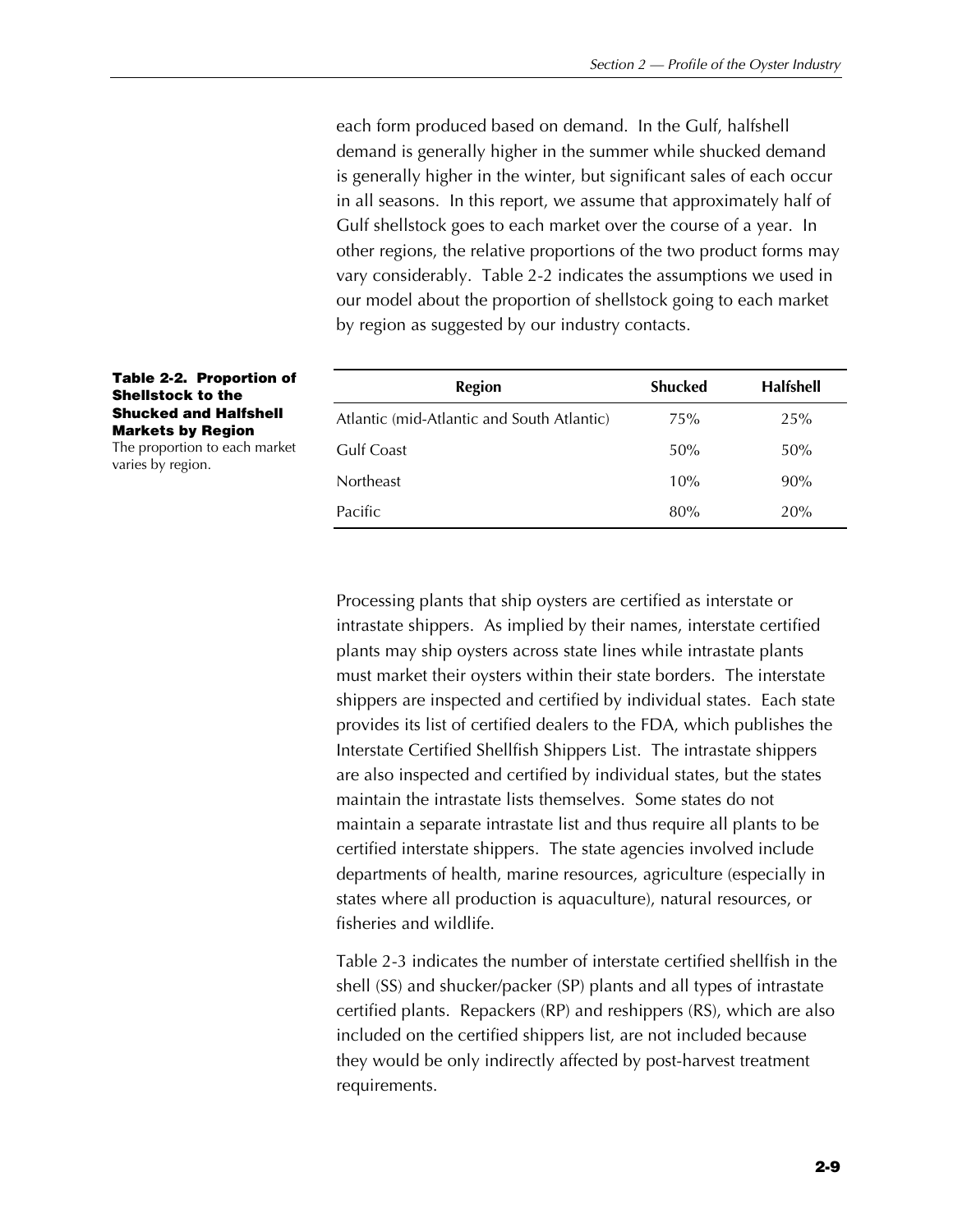|  | Table 2-3. Locations of Shellfish Shippers in the United States by Region |  |  |  |  |  |  |  |
|--|---------------------------------------------------------------------------|--|--|--|--|--|--|--|
|--|---------------------------------------------------------------------------|--|--|--|--|--|--|--|

The number of interstate and intrastate shellfish shippers provides an upper bound on the number of oyster plants.

|                     |                | Interstate Shippers <sup>a</sup> |                  | Intrastate       | Grand          |  |
|---------------------|----------------|----------------------------------|------------------|------------------|----------------|--|
| <b>Region</b>       | <b>State</b>   | Shellfish In Shell               | Shucker/Packer   | Shippersb        | <b>Total</b>   |  |
| Atlantic            | DC             | 3                                | $\boldsymbol{0}$ |                  | $\overline{3}$ |  |
|                     | DE             | 14                               | $\sqrt{2}$       |                  | 16             |  |
|                     | <b>GA</b>      | 8                                | 11               | 23               | 32             |  |
|                     | MD             | 57                               | 31               |                  | 88             |  |
|                     | NC             | 44                               | 9                | 77               | 130            |  |
|                     | SC             | 40                               | 3                |                  | 43             |  |
|                     | VA             | 66                               | 66               |                  | 132            |  |
| Atlantic Total      |                | 232                              | 112              | 100              | 444            |  |
| Gulf                | AL             | $\boldsymbol{0}$                 | 41               |                  | 41             |  |
|                     | FL             | 72                               | 43               |                  | 115            |  |
|                     | LA             | 63                               | 41               |                  | 104            |  |
|                     | <b>MS</b>      | 17                               | 11               | $\boldsymbol{7}$ | 35             |  |
|                     | TX             | 21                               | 25               |                  | 46             |  |
| <b>Gulf Total</b>   |                | 173                              | 161              | $\overline{7}$   | 341            |  |
| Inland              | IL             | 22                               | $\boldsymbol{0}$ |                  | 22             |  |
|                     | NM             | $\sqrt{4}$                       | $\boldsymbol{0}$ |                  | $\overline{4}$ |  |
|                     | <b>NV</b>      | $\overline{2}$                   | $\mathbf{0}$     |                  | $\overline{2}$ |  |
|                     | <b>TN</b>      | $\mathbf{1}$                     | $\mathbf{0}$     |                  | 1              |  |
| <b>Inland Total</b> |                | 29                               | $\mathbf{0}$     | $\overline{0}$   | 29             |  |
| Northeast           | <b>CT</b>      | 61                               | $\overline{0}$   |                  | 61             |  |
|                     | <b>MA</b>      | 94                               | 18               |                  | 112            |  |
|                     | ME             | 84                               | 26               |                  | 110            |  |
|                     | <b>NH</b>      | 10                               | 9                |                  | 19             |  |
|                     | N              | 62                               | 12               |                  | 74             |  |
|                     | <b>NY</b>      | 96                               | 5                |                  | 101            |  |
|                     | PA             | 6                                | 6                | 55               | 67             |  |
|                     | R <sub>l</sub> | 33                               | 3                |                  | 36             |  |
| Northeast Total     |                | 446                              | 79               | 55               | 580            |  |
| Pacific             | AK             | 9                                | $\overline{7}$   | 9                | 25             |  |
|                     | CA             | 55                               | 1                | 176              | 232            |  |
|                     | CO             | $\,6\,$                          | $\boldsymbol{0}$ |                  | $\,$ 6 $\,$    |  |
|                     | H <sub>l</sub> | $\overline{7}$                   | $\boldsymbol{0}$ |                  | $\overline{7}$ |  |
|                     | <b>OR</b>      | 15                               | $\overline{7}$   | $\, 8$           | 30             |  |
|                     | <b>WA</b>      | 178                              | 25               | 114              | 317            |  |
| Pacific Total       |                | 270                              | 40               | 307              | 617            |  |
| <b>Grand Total</b>  |                | 1,150                            | 392              | 469              | 2,011          |  |

aInformation on Interstate Shippers was obtained from the U.S. Food and Drug Administration, Center for Food Safety and Applied Nutrition. Interstate Certified Shellfish Shippers List. <http://vm.cfsan.fda.gov/~ear/shellfis.html>. Last updated on January 12, 2000. As obtained on February 11, 2000.

bInformation on Intrastate Shippers was obtained from individual state offices. Blank cells indicate that the state does not maintain a separate intrastate shippers list.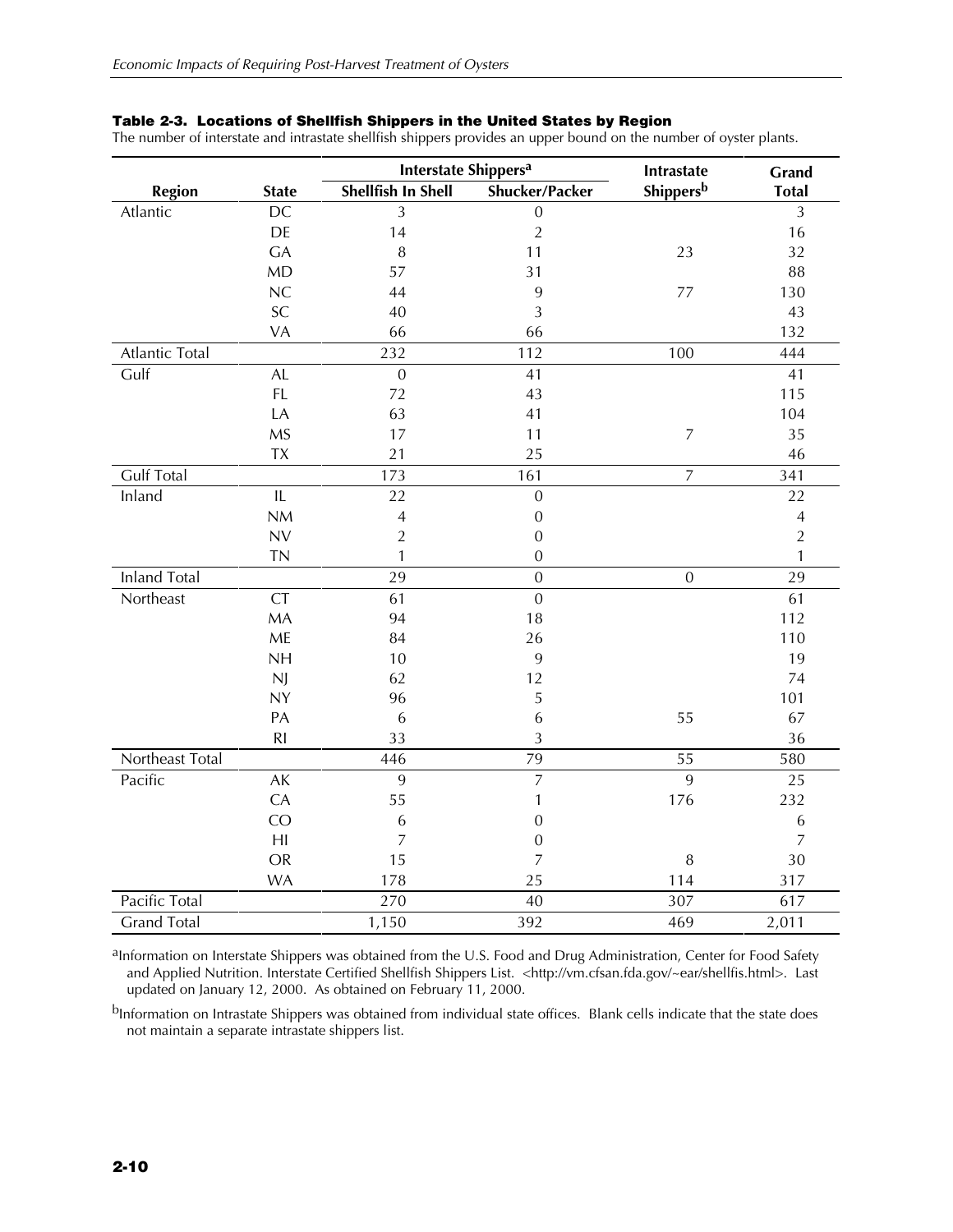Certified shellfish shippers may handle one or more of the following: oysters, clams, mussels, and scallops. Although the shippers list does not indicate the type of shellfish handled by these plants, it is believed that the majority handle oysters. The precise number of shellfish plants that handle oysters is not known; the certified interstate and intrastate shellfish shippers lists provide an upperbound on the number of oyster plants.

NMFS maintains confidential information on the numbers, locations, and volumes of processed product produced by plants that shuck or otherwise process oysters. These data, aggregated to preserve confidentiality, are presented by region for 1997 in Table 2-4. In 1997, there were 40 oyster shucking plants in the Atlantic region, 98 in the Gulf, and 24 in the Pacific region. These plants produced an average of 213,000 pounds of shucked meat and employed an average of nearly 20 employees. Nearly all of these plants probably also handle halfshell product. However, we believe that the number of oyster plants that handle only halfshell oysters greatly exceed the number of oyster shucking plants and that average production (on a meat-weight basis) and employment for these plants are lower than the averages for oyster shucking plants.

Based on the reported values for the output, we also calculated the average wholesale price per pound of output by state and region. Shucked product prices are highest in the Atlantic region, followed by the Gulf, and finally the Pacific. These differences may arise because the Pacific shucked oysters are a different species from those in the Gulf and Atlantic regions, because of regional variations in the costs of processing (primarily labor expenses), and because of the transportation costs involved in shipping shellstock from their harvest locations to their processing locations.

When compiling oyster processing data, NMFS converts gallons of shucked oysters to pounds of processed product by multiplying the number of gallons by 8.5 (representing 8.5 pounds of processed product per gallon of shucked oysters). However, industry representatives indicate that the actual volume of shucked oyster meat in a typical gallon of oysters is in the range of 6 to 8 pounds, but is most likely about 7 to 7.5 pounds. Thus, the shucked weights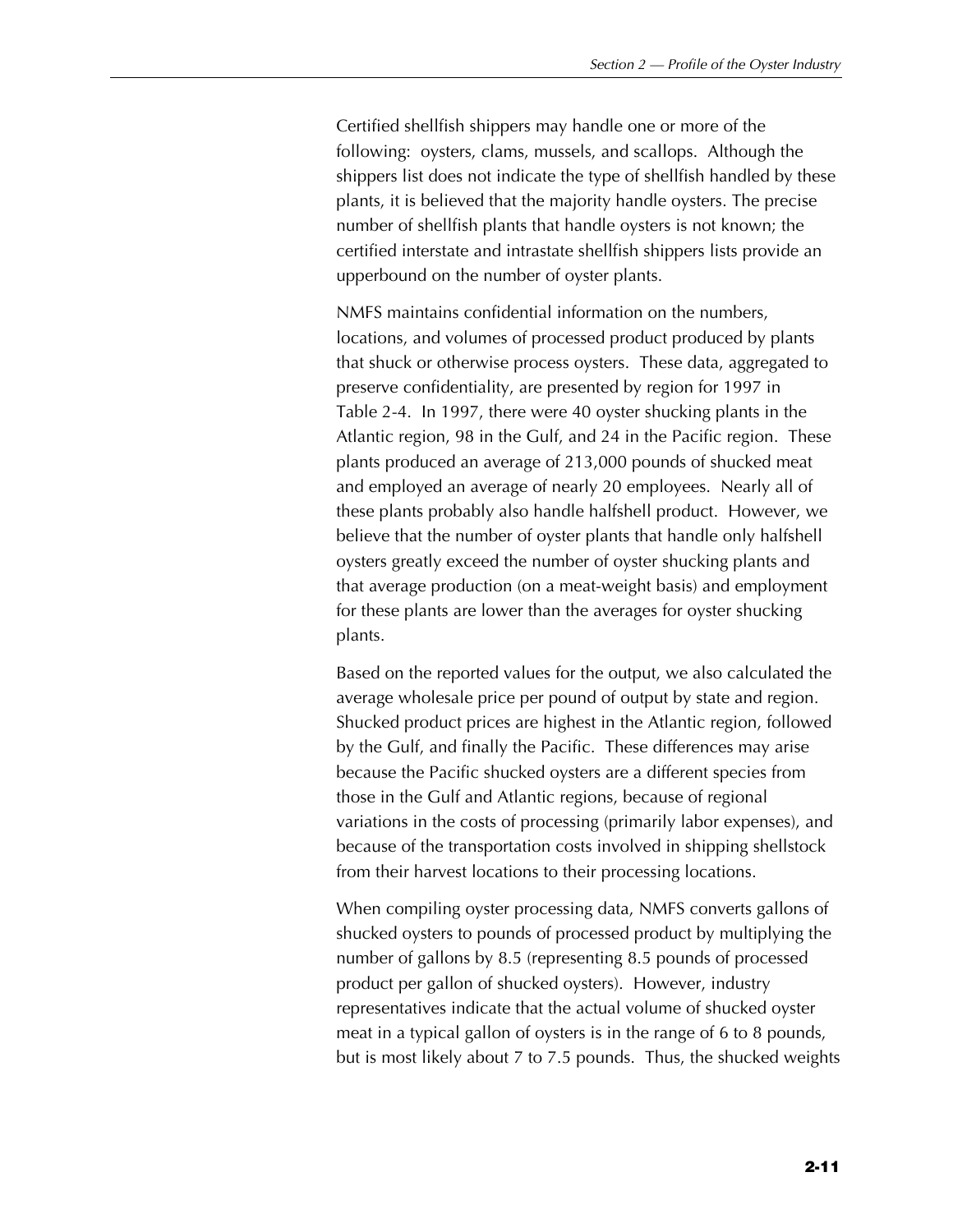#### **Table 2-4. Oyster Processing and Shucking Plant Locations, Numbers, Employment Volumes, and Values, 1997**

|  | The Gulf region shucks the greatest volume of oysters followed by the Pacific and the Atlantic. |  |  |  |  |
|--|-------------------------------------------------------------------------------------------------|--|--|--|--|
|  |                                                                                                 |  |  |  |  |

|                           |                            | <b>Shucked</b> |            |               |              |                  |  |  |
|---------------------------|----------------------------|----------------|------------|---------------|--------------|------------------|--|--|
| <b>Region</b>             | <b>State</b>               | No. of Plants  | Employment | <b>Pounds</b> | Value (\$)   | $(\frac{5}{lb})$ |  |  |
| Atlantic                  | <b>MD</b>                  | 11             | 249        | 1,202,601     | 5,417,668    | 4.50             |  |  |
|                           | NC                         | 5              | 112        | 1,508,080     | 5,345,255    | 3.54             |  |  |
|                           | $\ensuremath{\mathsf{SC}}$ | 3              | 64         | 27,913        | 141,500      | 5.07             |  |  |
|                           | VA                         | 21             | 389        | 3,675,667     | 16,256,992   | 4.42             |  |  |
| Atlantic Total            |                            | 40             | 814        | 6,414,261     | 27, 161, 415 | 4.23             |  |  |
| Gulf                      | <b>AL</b>                  | 41             | 584        | 5,326,819     | 22,441,717   | 4.21             |  |  |
|                           | <b>FL</b>                  | 14             | 162        | 2,323,248     | 7,864,506    | 3.39             |  |  |
|                           | LA                         | 24             | 357        | 4,546,859     | 14,561,140   | 3.20             |  |  |
|                           | <b>MS</b>                  | 10             | 164        | 2,765,910     | 9,168,770    | 3.31             |  |  |
|                           | <b>TX</b>                  | 9              | 155        | 1,908,646     | 7,655,798    | 4.01             |  |  |
| <b>Gulf Total</b>         |                            | 98             | 1,422      | 16,871,482    | 61,691,931   | 3.66             |  |  |
| Pacific                   | CA                         | $\overline{4}$ | 276        | 675,893       | 2,633,724    | 3.90             |  |  |
|                           | <b>OR</b>                  | $\overline{4}$ | 50         | 224,350       | 827,200      | 3.69             |  |  |
|                           | <b>WA</b>                  | 16             | 590        | 10,925,226    | 35,201,328   | 3.22             |  |  |
| Pacific Total             |                            | 24             | 916        | 11,825,469    | 38,662,252   | 3.27             |  |  |
| Other States <sup>a</sup> |                            | 5              | 88         | 460,081       | 1,837,805    | 3.99             |  |  |
| <b>Grand Totals</b>       |                            |                |            |               |              |                  |  |  |
| Shucked                   |                            | 167            |            | 35,571,293    | 129,353,403  | 3.64             |  |  |
| Canned/Smoked/Processedb  |                            | 19             |            | 1,277,596     | 5,428,682    | 4.25             |  |  |
| Total Industry            |                            | 186            | 3,240      | 36,848,889    | 134,782,085  | $3.66$ (avg)     |  |  |

a"Other States" include Colorado, Delaware, Georgia, New Jersey, and Pennsylvania and are aggregated to protect plant confidentiality.

bGrand totals for canned, smoked, and processed oysters are aggregated to protect plant confidentiality.

Source: NMFS data provided by Steve Koplin.

indicated here are likely overstated relative to true oyster meat pounds; consequently, the price per pound of meat is likely higher than calculated based on these volumes.

NMFS does not maintain data on the volume of halfshell product handled by plants that shuck oysters and does not maintain data on plants that handle *only* halfshell product. Thus, data on halfshell oysters plants are not presented here. However, some information on prices of both halfshell and shucked oyster products by region is reported for the Fulton Fish Market (U.S. Department of Commerce,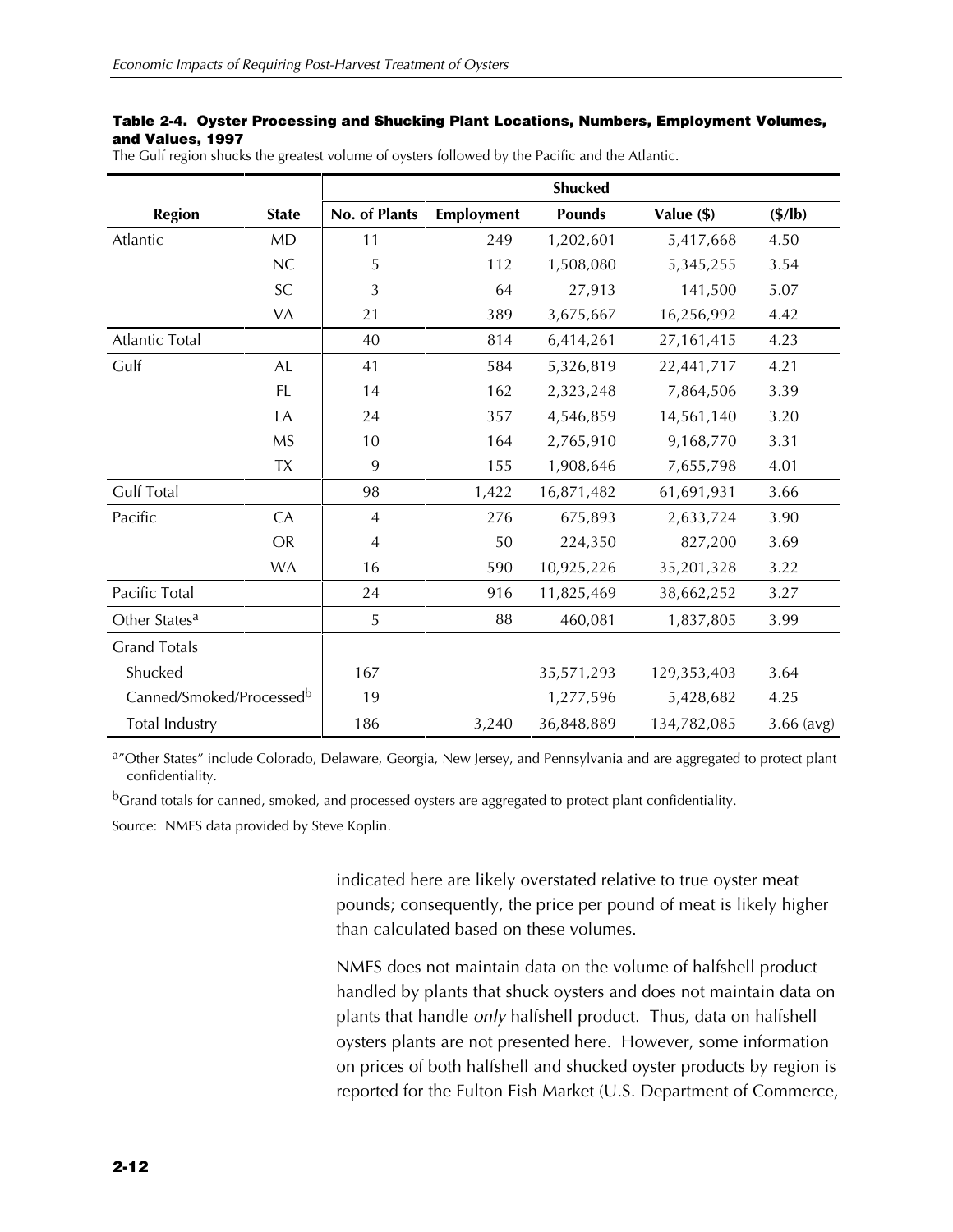1997). These prices are for product at the public market and thus include transportation costs, which may be substantial, from the plant to the market. In 1997, the prices per oyster (assuming a 100 count container) were as follows:

- $\blacktriangleright$  Connecticut: 38 cents
- $\blacktriangleright$  Florida: 20 to 22 cents
- $\blacktriangleright$  Louisiana: 19.5 to 20.5 cents
- $\blacktriangleright$  Massachusetts: 24 to 24.25 cents
- $\blacktriangleright$  Maryland: 22 cents
- $\blacktriangleright$  Mississippi: 20 to 21 cents
- $\blacktriangleright$  New Jersey: 21.67 cents
- $\blacktriangleright$  New York (Long Island): 27.25 to 35.85 cents
- $\blacktriangleright$  Rhode Island: 38 cents
- $\blacktriangleright$  Texas: 20 to 21.2 cents
- $\blacktriangleright$  Virginia: 18 to 22 cents

Thus, some Northeastern oysters sell for double the delivered price of oysters from the mid-Atlantic and Gulf regions.

Similarly, Northeast shucked oyster prices were higher than mid-Atlantic shucked oysters (many of which likely originated from the Gulf). The reported shucked oyster prices per gallon (assuming 8 pints to the gallon) were as follows:

- $\blacktriangleright$  Maryland: \$22.80 to \$24.00
- $\blacktriangleright$  New York (Long Island): \$55.00 to \$60.00
- $\blacktriangleright$  Virginia: \$22.72 to \$23.20
- $\blacktriangleright$  Washington: \$40.00 to \$42.00

# **2.3 INTERREGIONAL AND INTERNATIONAL TRADE**

Data on interregional and international trade in oyster products are included here because post-harvest treatment requirements may potentially alter trade flows of oyster products. This would be especially true if certain regions or countries of origin were not covered by the requirement.

Based on information provided by industry representatives, shellstock may be transported between states and between regions for processing, and processed product may be shipped elsewhere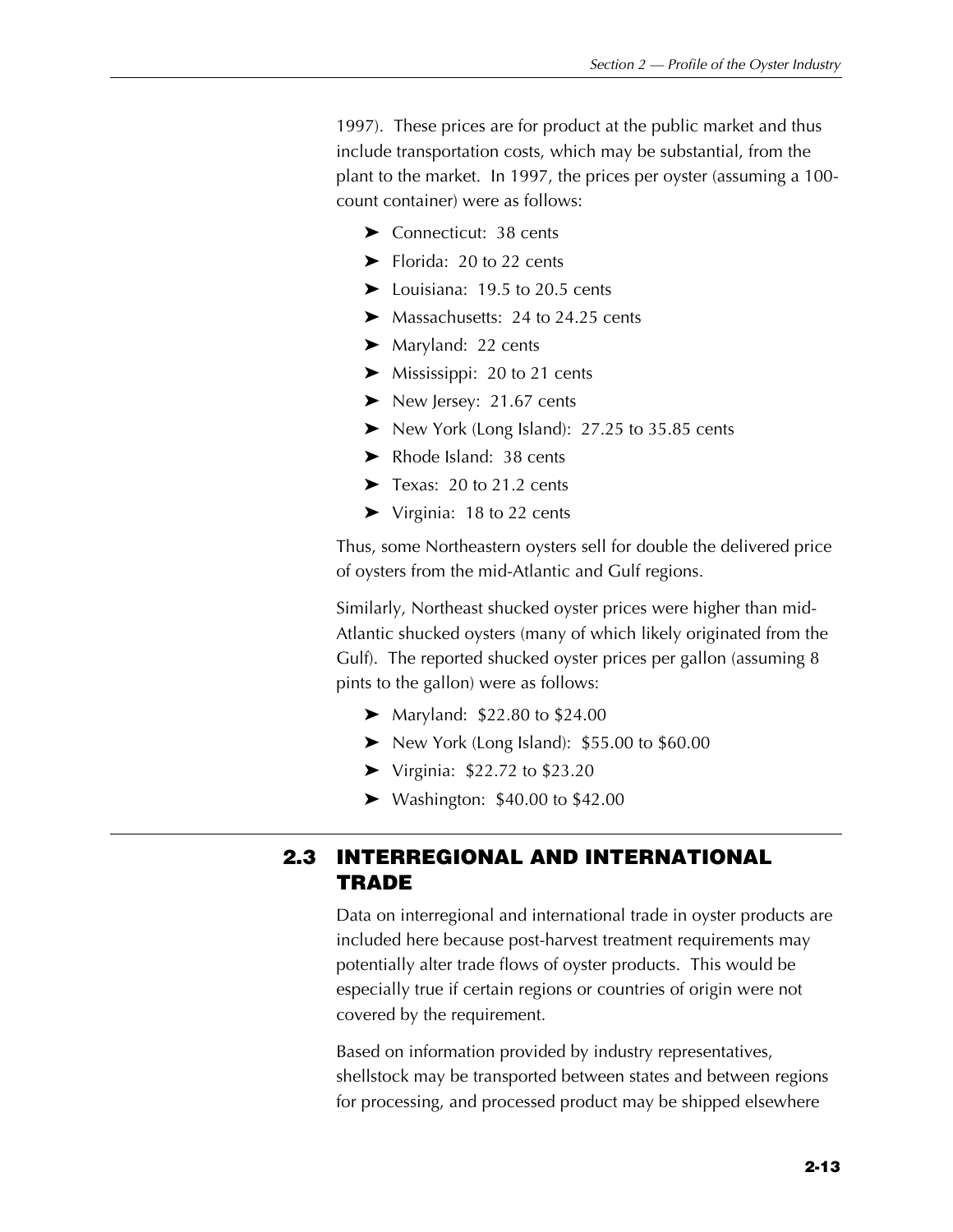for consumption. In addition to domestic trade flows, some shellstock is imported from Canada. The predominate trade flows appear to be the following:

- $\blacktriangleright$  Gulf shellstock is shipped to California (for halfshell use) and to the mid-Atlantic (mostly for shucking);
- $\blacktriangleright$  Connecticut shellstock is shipped to New Jersey for processing for halfshell use;
- $\blacktriangleright$  Connecticut, Rhode Island, and New Jersey shellstock are shipped to the mid-Atlantic for processing for halfshell use;
- $\blacktriangleright$  New Jersey shellstock is shipped to the mid-Atlantic for shucking;
- $\blacktriangleright$  California shellstock is shipped to Washington state for shucking;
- $\blacktriangleright$  Northwest shucked oysters are shipped to California, the Gulf, the major metropolitan areas in the Midwest and Northeast, and Canada;
- $\triangleright$  Northwest halfshell oysters are shipped to California and the major metropolitan areas in the Midwest and Northeast; and
- $\blacktriangleright$  Both eastern and western Canadian shellstock is shipped to many parts of the country for halfshell consumption.

Trade flows between regions have in recent years been affected by

- ▶ concerns about *V. vulnificus* in Gulf harvested oysters resulting in more Gulf oysters being used for shucked product, particularly in the mid-Atlantic;
- $\triangleright$  MSX and Dermo disease problems that have at times virtually eliminated harvests from the mid-Atlantic states, causing plants in these areas to import all the shellstock they process from the Gulf and Northeast;
- $\blacktriangleright$  greater production of oysters for halfshell consumption in the Northwest particularly for the Pacific, Olympia, Kumamoto, and European flat oyster; and
- $\blacktriangleright$  the influx of laborers from Mexico and Central America to the mid-Atlantic.

In general, it appears that interregional shipments of oysters are substantial and are likely to continue to be substantial in the future.

Table 2-5 provides data on imports of oyster products from 1994 to 1998 for the top five countries from which we import and overall import totals. The volumes presented are for pounds of oysters in the shell, shucked, or otherwise processed and thus can only be used as a general indication of the volume of oyster product imported. If these were all oyster meat volumes, international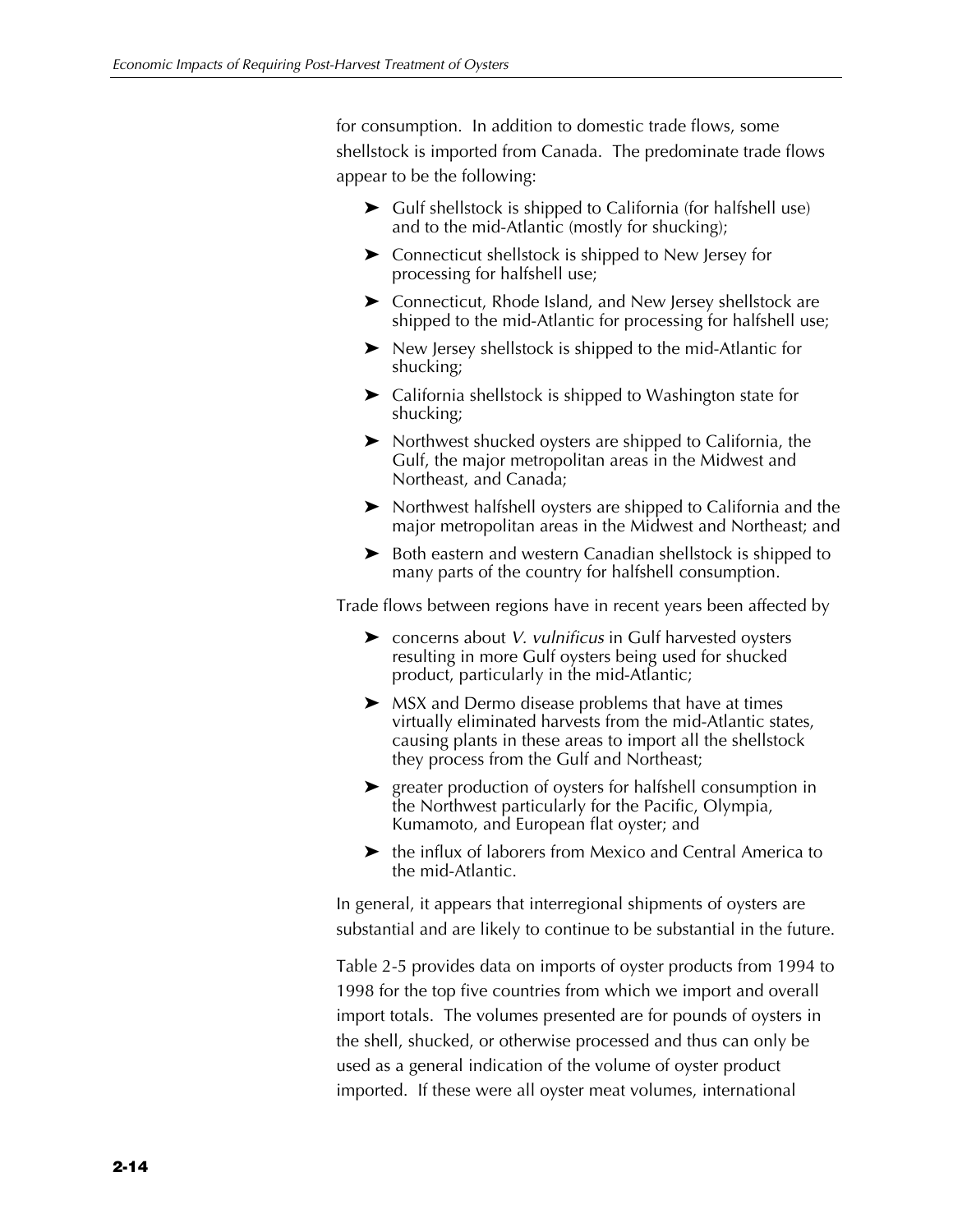#### **Table 2-5. Imports of Oyster Products, 1994–1998**

Import volumes for oyster products have been increasing over the past five years with Canada and South Korea accounting for the vast majority of imports.

|                     | <b>Pounds of Oysters</b> |                 |                |                 |                 |
|---------------------|--------------------------|-----------------|----------------|-----------------|-----------------|
| Country             | 1994                     | 1995            | 1996           | 1997            | 1998            |
| Canada              | 1,898,668.20             | 1,987,449.20    | 2,097,917.80   | 2,040,572.60    | 2,168,762.20    |
| China               | 268,191.00               | 68,266.00       | 67,124.20      | 2,591.60        | 73,449.20       |
| Japan               | 190,179.00               | 264,684.20      | 173,155.40     | 328,378.60      | 246,796.00      |
| New Zealand         | 80,603.60                | 71,359.20       | 101,978.80     | 107,841.80      | 132,294.80      |
| South Korea         | 1,271,078.60             | 1,770,850.40    | 1,465,521.20   | 1,798,187.60    | 1,524,408.60    |
| All Other           | 90,981.00                | 97,152.00       | 115,667.20     | 309,810.60      | 293,640.60      |
| <b>Total Volume</b> | 3,799,701.40             | 4,259,761.00    | 4,021,364.60   | 4,587,382.80    | 4,439,351.40    |
| <b>Total Value</b>  | \$9,363,951.00           | \$11,892,349.00 | \$9,584,432.00 | \$11,817,363.00 | \$10,096,745.00 |

Note: Import volumes combine farmed and wild oysters that are live, fresh, frozen, dried, salted, and brined.

Source: National Oceanic and Atmospheric Administration. National Marine Fisheries Service, Office of Science and Technology, Fisheries Statistics and Economics Division. FOREIGN TRADE INFORMATION—Annual By Product For All Countries. <http://www.st.nmfs.gov/ows-trade/trade\_prdct\_cntry.sh>. As obtained on November 10, 1999.

> imports would be approximately 15 percent of the U.S. harvest volume. According to the intrastate shippers list, only plants in Canada, New Zealand, and South Korea are certified to ship shellfish in the shell to the United States; and only plants in Canada, Chile, Mexico, and New Zealand have been certified to ship shucked shellfish to the United States. The number of certified shippers of each type for each country is provided in Table 2-6.

> Table 2-7 provides data on exports of oyster products from 1994 to 1998 for the top five countries to which we export and overall export totals. As for imports, the indicated volumes may be for in the shell, shucked, and otherwise processed oysters. If all volumes were oyster meats, exports would account for less than 10 percent of the U.S. harvest volume.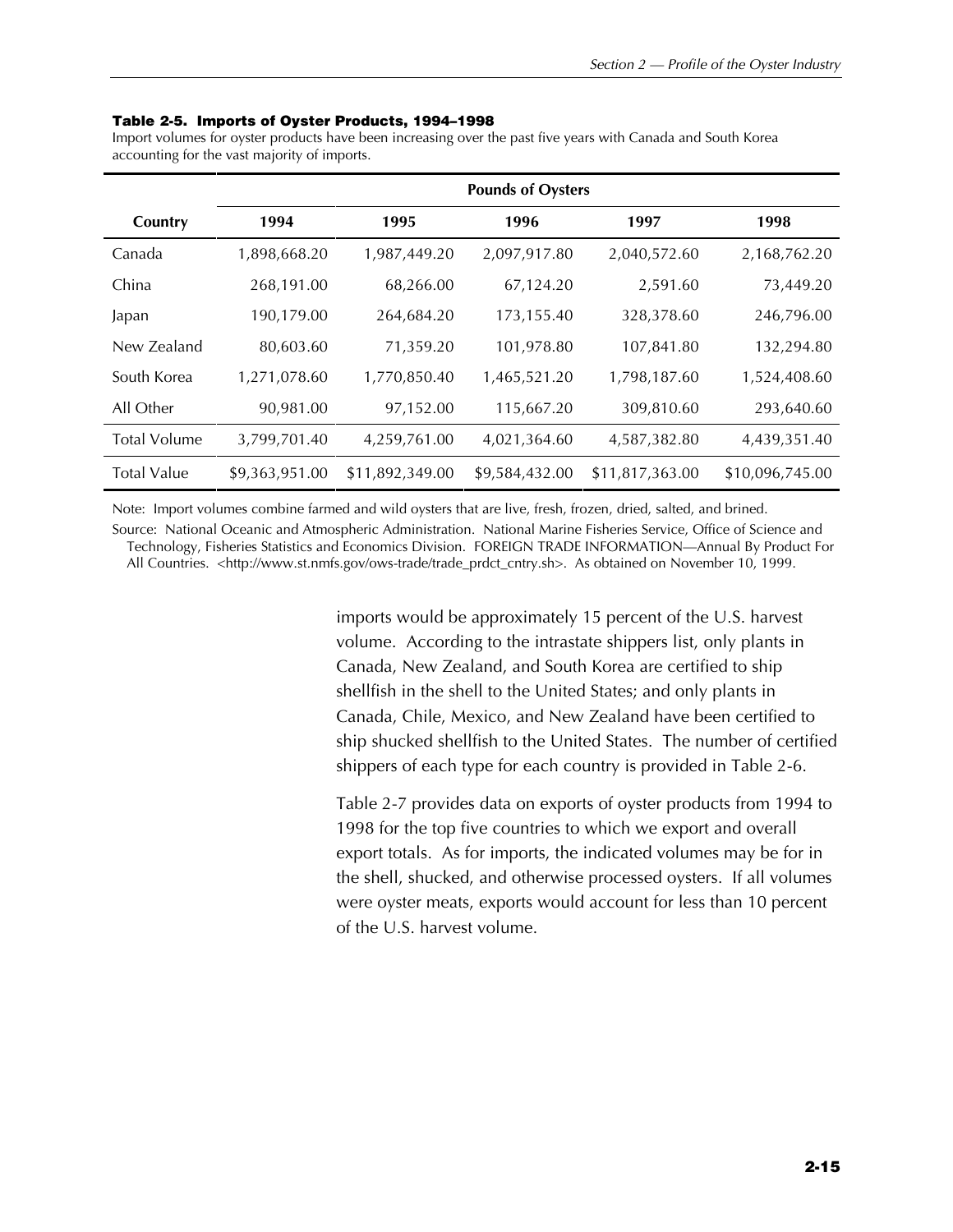Foreign shellfish plants that export oysters to the United States must be certified interstate shippers.

| Country     | <b>Shellfish in Shell</b> | Shucker/Packer | <b>Total</b> |
|-------------|---------------------------|----------------|--------------|
| Canada      | 65                        | 60             | 125          |
| Chile       | 2                         | 1              | 3            |
| Mexico      |                           | $\theta$       |              |
| New Zealand | 8                         | 38             | 46           |
| South Korea | 0                         | 5              | 5            |
| Total       | 76                        | 104            | 180          |

Source: U.S. Food and Drug Administration. Center for Food Safety and Applied Nutrition. Interstate Certified Shellfish Shippers List. <http://vm.cfsan.fda.gov/~ear/shellfis.html>. Last updated on January 12, 2000. As obtained on February 11, 2000.

#### **Table 2-7. Exports of Oyster Products, 1994–1998**

Export volumes for oyster products have remained fairly constant over the past 5 years with Canada accounting for more than half of exports.

|                     | <b>Pounds of Oysters</b> |                |                |                |                |
|---------------------|--------------------------|----------------|----------------|----------------|----------------|
| Country             | 1994                     | 1995           | 1996           | 1997           | 1998           |
| Canada              | 1,477,493.60             | 1,573,442.20   | 1,362,088.20   | 1,561,892.20   | 1,506,029.80   |
| Hong Kong           | 15,835.60                | 101,428.80     | 141,801.00     | 398,004.20     | 302,515.40     |
| Japan               | 304,999.20               | 211,646.60     | 40,990.40      | 129,291.80     | 59,987.40      |
| Spain               | 25,891.80                | 28,109.40      | 36,333.00      | 68,653.20      | 59,892.80      |
| Taiwan              | 584,865.60               | 489,854.20     | 293,574.60     | 360,071.80     | 125,793.80     |
| All Other           | 221,084.60               | 123,571.80     | 218,462.20     | 365,530.00     | 435,930.00     |
| <b>Total Volume</b> | 2,630,170.40             | 2,528,053.00   | 2,093,249.40   | 2,883,443.20   | 2,490,149.20   |
| <b>Total Value</b>  | \$6,893,149.00           | \$6,582,878.00 | \$5,710,206.00 | \$6,128,566.00 | \$5,941,022.00 |

Note: Export volumes combine live, fresh, frozen, dried, salted, and brined oyster products.

Source: National Oceanic and Atmospheric Administration. National Marine Fisheries Service, Office of Science and Technology, Fisheries Statistics and Economics Division. FOREIGN TRADE INFORMATION—Annual By Product For All Countries. <http://www.st.nmfs.gov/ows-trade/trade\_prdct\_cntry.sh>. As obtained on November 10, 1999.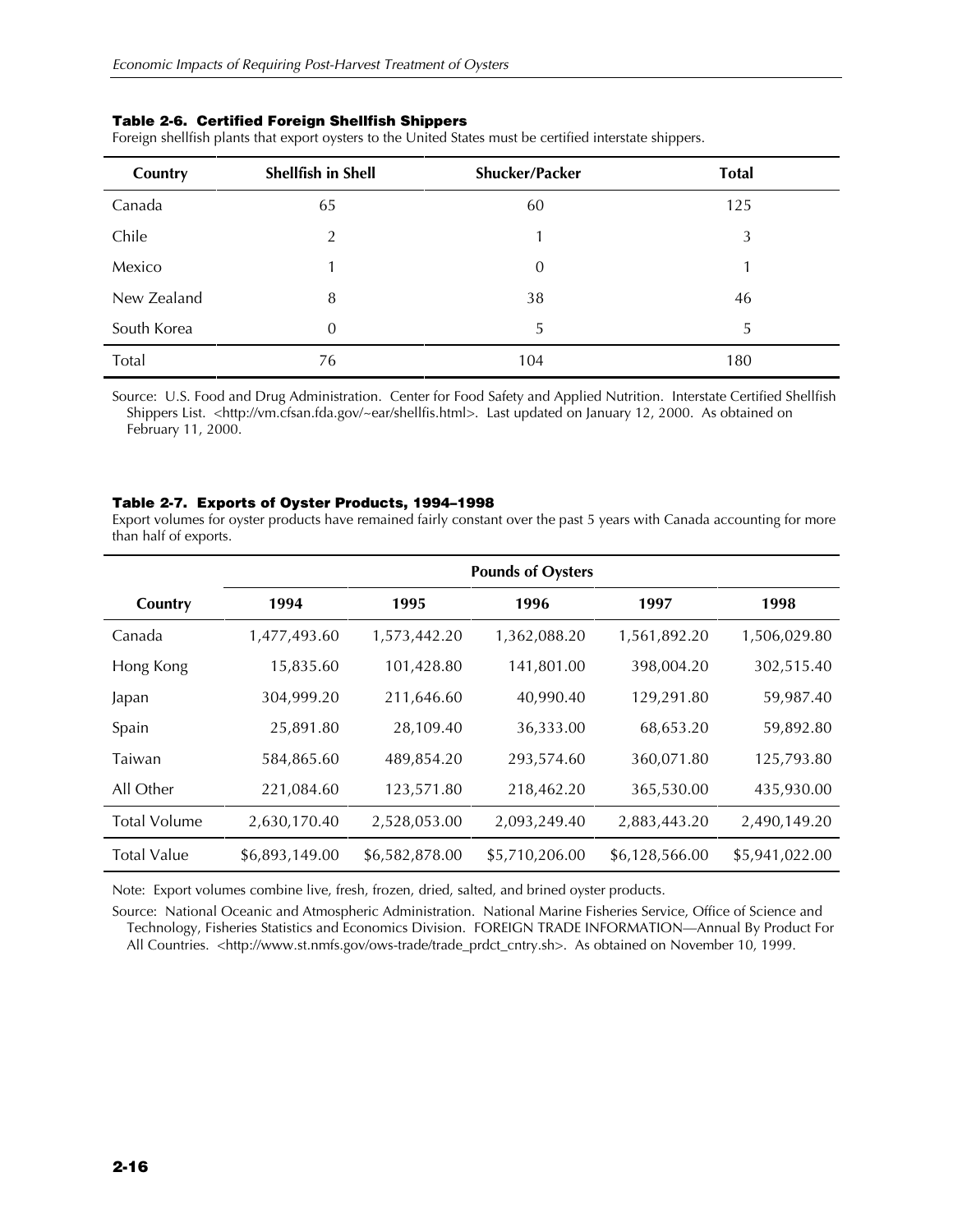# **2.4 CONSUMPTION**

The product characteristics that influence consumer perceptions of raw halfshell oysters include appearance (size, shape, color), odor, flavor (sweetness and saltiness), and texture (firmness). Consumers prefer cup-shaped oysters and meat that fits the shell (i.e., that is not shrunken). Color may be less important to consumers since there is a great deal of natural variation in the color of raw oysters. Raw oysters should not emit any unpleasant odor because consumers regard off-odor as an indication of spoilage. Fresh oysters should have a mild, salty flavor with no off-flavor, and their texture should be very tender but not mushy (Chen, 1996). The sensory characteristics of halfshell oysters vary depending on the season in which they are harvested, the location from which they are harvested, and the species of the oysters.

Five different species of oysters make up the majority of harvests in the United States (Rex-Johnson, 1997; Taylor Shellfish, 1999; CuisineNet, 1999):

- **Example 2** *Crassostrea virginica*. These oysters are known as the Atlantic oyster or the Eastern oyster or may be named for the area where they are harvested (e.g., Bluepoint, Apalachicola, Wellfleet). They are grown on the Gulf Coast and the entire Atlantic Seaboard. They are consumed both raw and shucked.
- ► *Crassostrea gigas.* These oysters are known as the Pacific oyster and are also sold under a variety of names depending on where they are harvested. They are usually shucked but may also be served on the halfshell if they are harvested when small (2 to 3 inches long).
- ▶ *Ostrea lurida*. These oysters are known as the Olympia oyster and are native to the Northwest. They are extremely small, approximately the size of a quarter, and are most often served on the halfshell. If shucked, 250 meats make up a pint.
- **Exercise 2 Crassostrea sikamea.** These oysters, known as the Kumamoto oyster, originated in Japan and are cultivated in the Northwest. They are small oysters, though larger than the Olympia oyster, and are almost always served on the halfshell.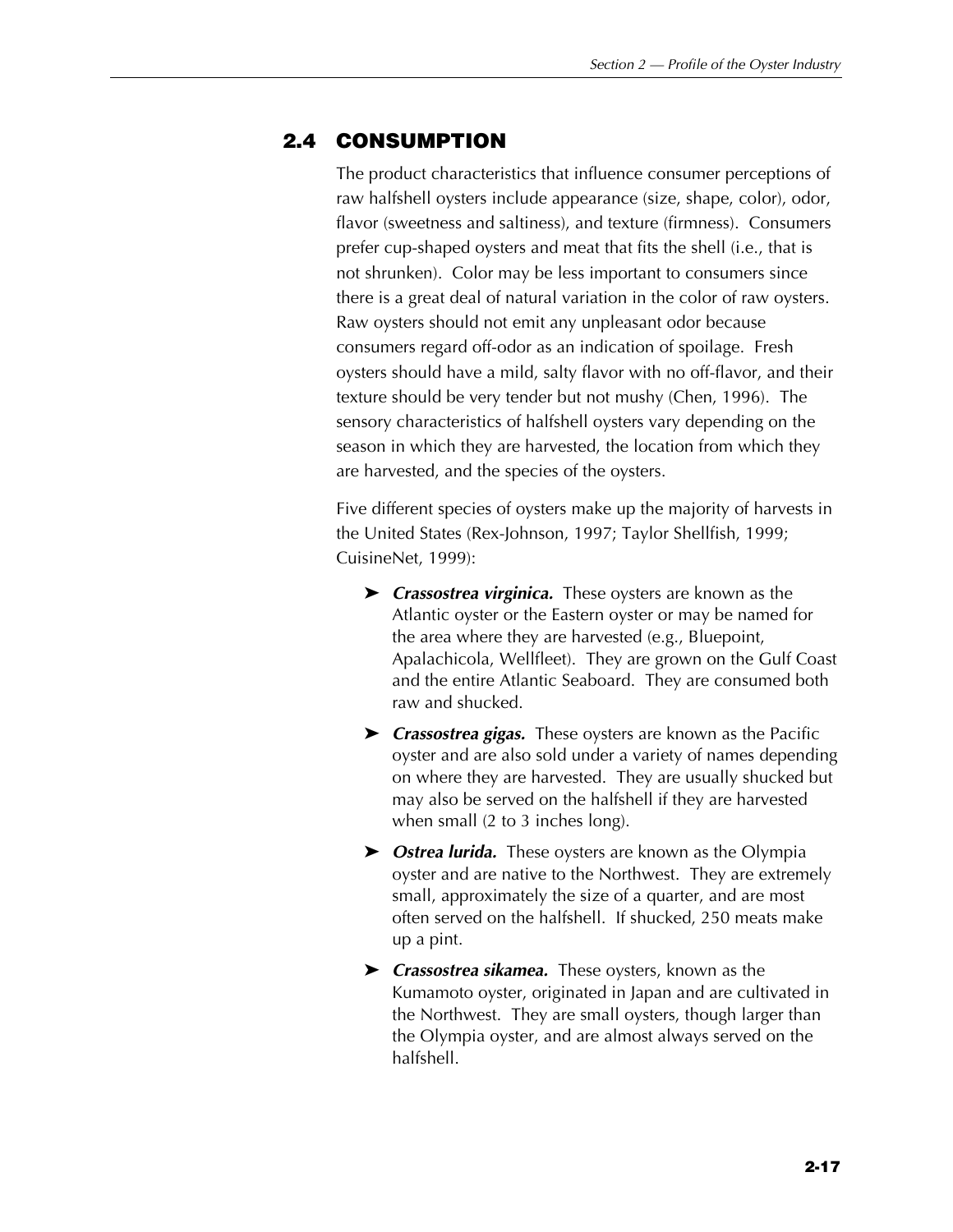▶ *Ostrea edulis.* These oysters are known as the European flat oyster and are sometimes referred to as the Belon oyster, after the region of France where they originated. They are cultivated in both the Northeast and the Northwest. They have a flat, round shape, are usually harvested when smaller than the Eastern oyster, and are nearly always served on the halfshell.

# **2.4.1 Uses and Consumers**

Consumers enjoy oysters both in their homes and in restaurants. Most often, oysters consumed at home are cooked, and oysters consumed in restaurants are served both raw and cooked. Consumers purchase oysters from grocery stores or fresh seafood markets for in-home consumption. Oyster processors report that most oysters sold to grocery stores are shucked and shipped in a variety of different size containers for stewing or frying. Although restaurants also purchase shucked oysters, wholesalers and processors report shipping significant quantities of shellstock to restaurants. Consumers order these oysters in restaurants as raw halfshell oysters or in cooked halfshell dishes such as steamed oysters or Oysters Rockefeller (Anderson et al., 1996).

Although oyster bars and seafood restaurants serving oysters are located in all areas of the country, they are concentrated in coastal regions near oyster landings. During the summer travel and vacation season, consumer demand is high for in-shell oysters suitable for raw or cooked halfshell consumption. Oyster industry representatives report a high consumer demand for shucked oyster meats during the winter holiday season in November and December (Anderson et al., 1996).

In 1994, the Florida Agricultural Market Research Center conducted a telephone survey on seafood consumption with over 1,000 randomly selected Florida households (Degner and Petrone, 1994). They found that seafood consumption was greatest among middleaged consumers (ages 35 to 64) and those with a college education. About 47 percent of those interviewed indicated that they like oysters. However, only about a quarter of those who like oysters reported that they are frequent consumers who eat oysters at least once a month. Nearly a third of respondents had not eaten any oysters within the last year, and the remainder had eaten them four times or less in the previous year. About half of those who like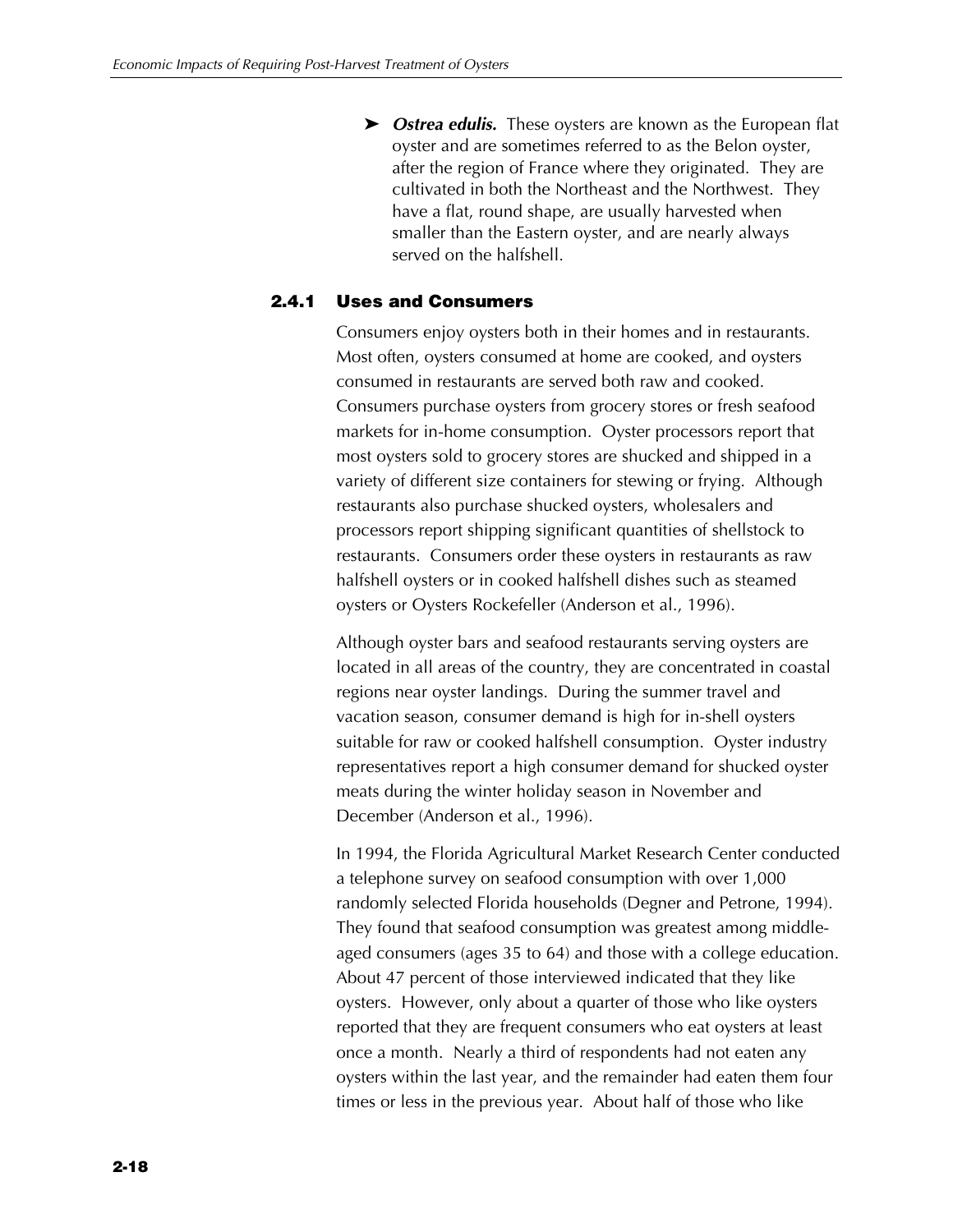oysters but had not eaten any in the previous year cited "fear of illness" as their reason for avoiding them.

According to this study, 53 percent of respondents reported that they usually eat cooked oysters, 41 percent generally eat oysters raw on the halfshell, about 4 percent eat raw oysters from a jar, and the remaining respondents eat canned oysters. The preferred form of oyster appears to be unrelated to factors such as age, income, gender, education, or race. About 23 percent of respondents who had eaten oysters in the previous year reported that the proportion of oysters they ate raw was decreasing. Only 2 percent of oyster consumers mentioned price or expense as a reason for not eating them in the past year.

# **2.4.2 Substitution Possibilities in Consumption**

When a consumer chooses among protein sources to consume, they may compare shucked to halfshell oysters, or compare oysters to other shellfish, seafood, or protein sources such as meat and poultry. Although oyster consumers may have a strong preference for oyster products compared to these other products, they must be price competitive. According to a study by Hanson, Herrmann, and Dunn (1995), which reviewed literature on the determinants of seafood purchasing behavior, "the most critical marketing problem faced by fisheries and aquaculture businesses is how to compete on price with poultry and red meats" (page 1304). Cheng and Capps (1988) also considered how changes in the prices of poultry and red meat affect consumption of seafood. They found that the consumption of seafood was more sensitive to changes in its own price than to changes in the prices of poultry and red meat. Their results suggest that an increase in the price of oysters could cause consumers to consume fewer oysters and more of other types of seafood, poultry, and red meat.

# **2.5 REFERENCES**

Alaska Department of Fish and Game, Division of Commercial Fisheries. Statewide Aquatic Farming Production and Value. <http://www.cf.adfg.state.ak.us/geninfo/ enhance/maricult/aqfarm\_i/9698farm.htm>. As obtained on December 10, 1999.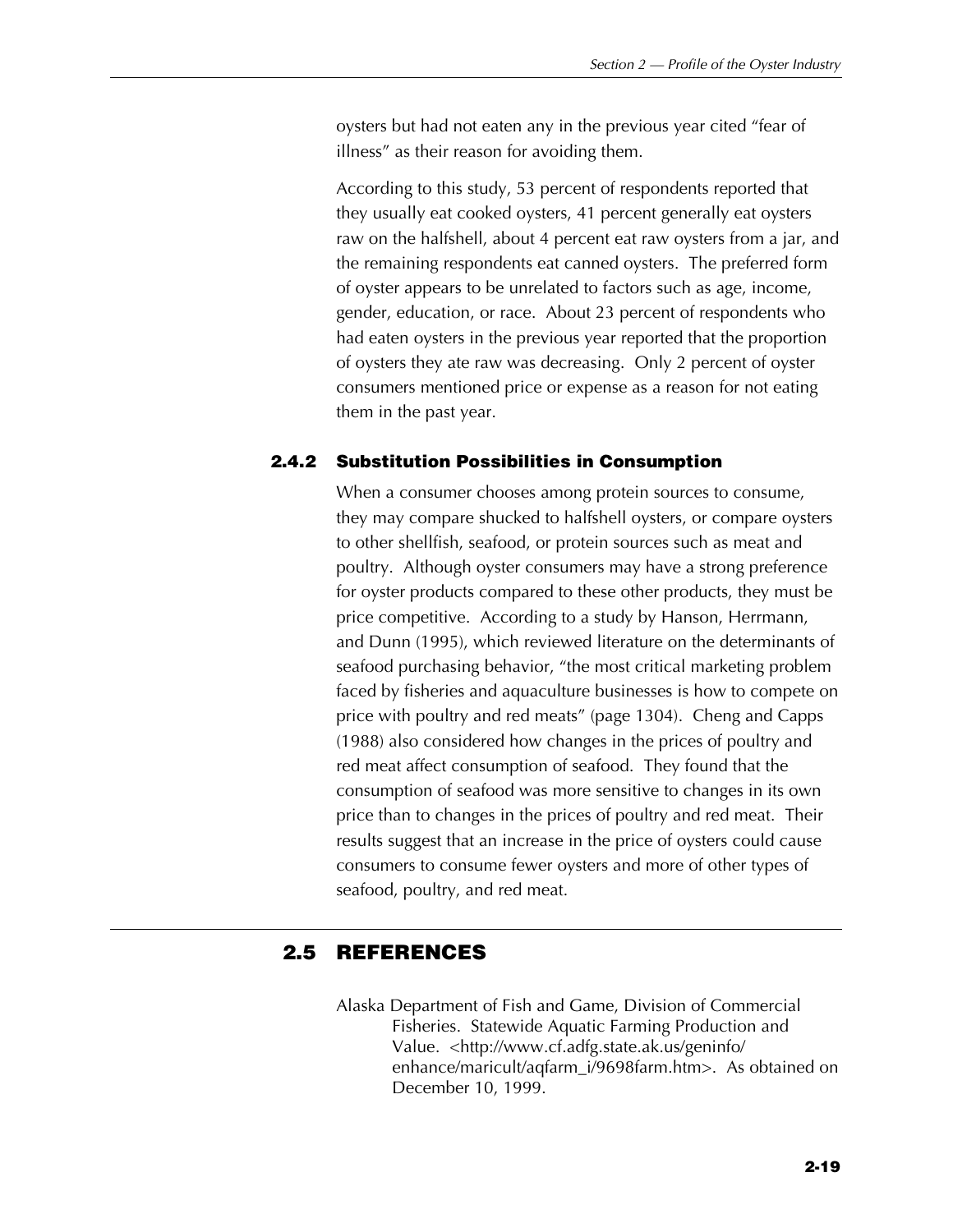- Anderson, D.W. R.C. Lindrooth, B.C. Murray, and J.L. Teague. 1996. "Cost of Restrictions on Gulf Oyster Harvesting for Control of *Vibrio vulnificus*-Caused Disease." Research Triangle Park, NC: Research Triangle Institute.
- Chen, Y.-P. 1996. *Reduction and Management of Vibrio Vulnificus in Gulf Coast Oyster (Crassostrea virginica).* Doctoral dissertation. Louisiana State University. Department of Food Science.
- Cheng, H.-T., and O. Capps, Jr. August 1988. "Demand Analysis of Fresh and Frozen Finfish and Shellfish in the United States." *American Journal of Agricultural Economics* 70(3):533-542.
- CuisineNet. 1999. "Oysters on the Halfshell." wysiwyg://34/http://match.cuisinet/digest/ingred/oyster/ eating.shtml. As obtained on December 8, 1999.
- Degner, R.L., and C. Petrone. 1994. "Consumer and Restaurant Manager Reaction to Depurated Oysters and Clams." Florida Agricultural Market Research Center, Food and Resource Economics Department, Institute of Food and Agricultural Sciences, University of Florida, Gainesville, FL, Industry Report 94-1.
- Dewey, B., Taylor Shellfish Company, Inc. February 6, 2000. "Economic Impacts of Requiring Post-Harvest Treatment of Oysters—January 2000." Comments delivered to Mary Muth, Research Triangle Institute.
- Hanson, G.D., R.O. Herrmann, and J.W. Dunn. December 1995. "Determinants of Seafood Purchase Behavior: Consumers, Restaurants, and Grocery Stores." *American Journal of Agricultural Economics* 77(5):1301-1305.
- Koplin, S., National Marine Fisheries Service. 1999. Oyster processing plant data provided to Mary Muth, Research Triangle Institute.
- National Oceanic and Atmospheric Administration, National Marine Fisheries Service. Marine Commercial Landing Statistics. <http://www.st.nmfs.gov/st1/commercial/ landings/gc\_runc.html>. As obtained on November 10, 1999.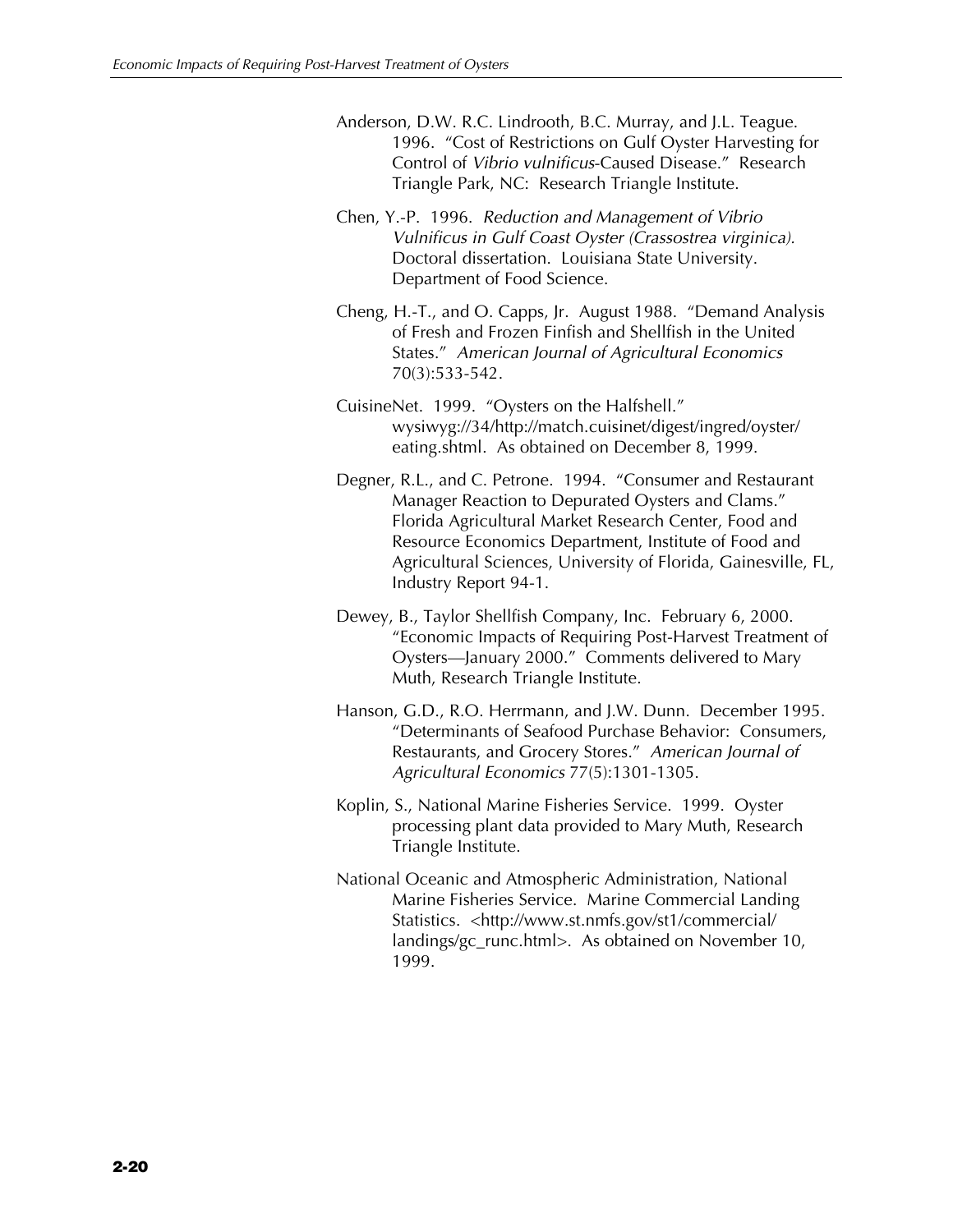- National Oceanic and Atmospheric Administration. National Marine Fisheries Service, Office of Science and Technology, Fisheries Statistics and Economics Division. FOREIGN TRADE INFORMATION—Annual By Product For All Countries. <http://www.st.nmfs.gov/owstrade/trade\_prdct\_cntry.sh>. As obtained on November 10, 1999.
- Rex-Johnson, B. 1997. *Pike Place Public Market Seafood Cookbook.* Ten Speed Press: Berkeley, California.
- Taylor Shellfish. 1999. "Product Catalog, Oysters—Taylor Shellfish." <www.taylorshellfish.com/oysters.html>. As obtained on December 7, 1999.
- U.S. Department of Commerce. 1997. "Fresh Prices at Fulton Fish Market." New York, NY. <www.st.nmfs.gov/st1/ market\_news/nyfu97.pdf>.
- U.S. Food and Drug Administration. Center for Food Safety and Applied Nutrition. 2000. Interstate Certified Shellfish Shippers List. <http://vm.cfsan.fda.gov/~ear/shellfis.html>. Last updated on January 12, 2000. As obtained on February 11, 2000.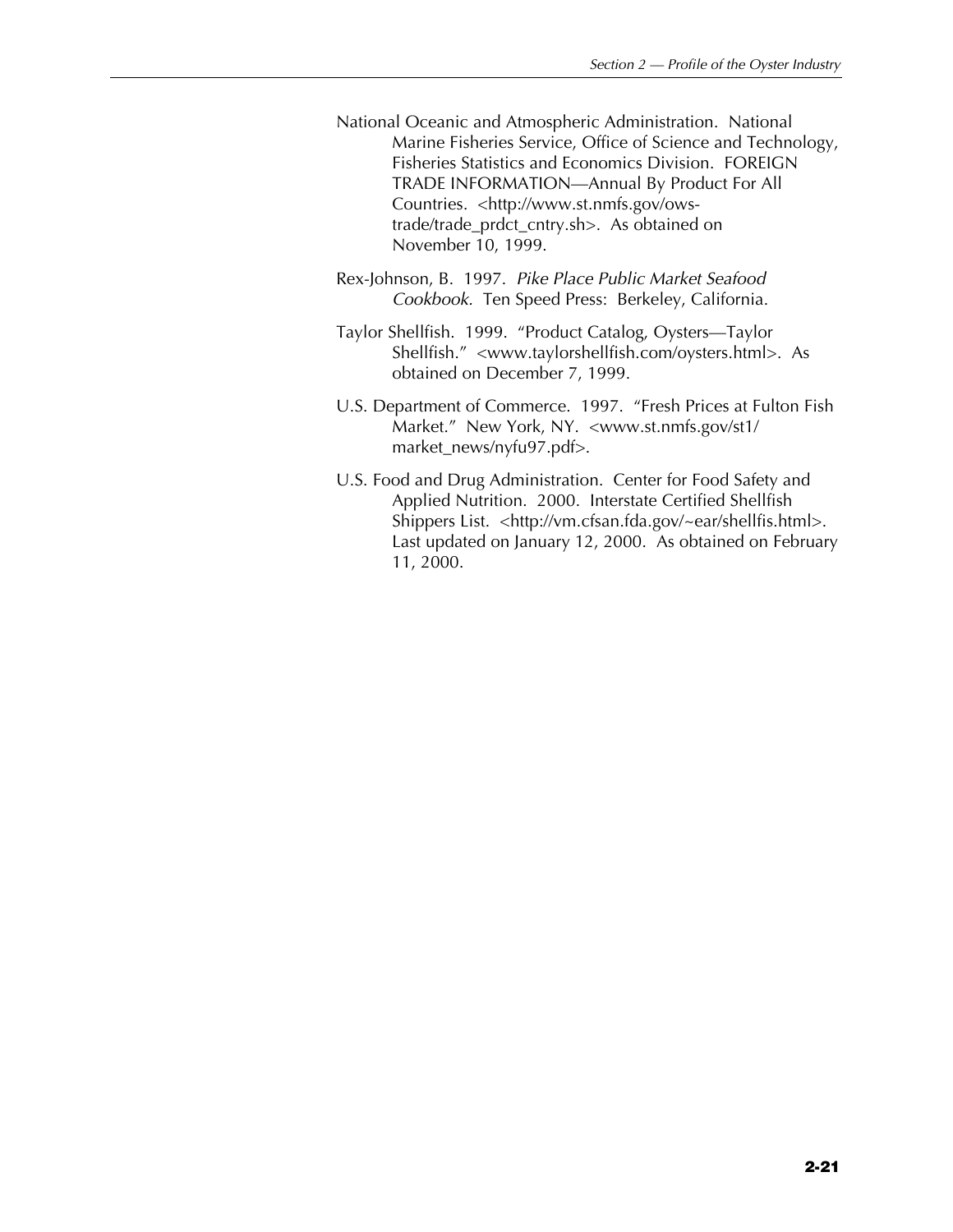# **Treatment Technologies** *3* **and Costs**

RTI evaluated three post-harvest treatment technologies that are intended to eliminate *Vibrio vulnificus* from raw oysters. These treatment technologies are individual quick freezing (IQF), cool pasteurization, and hydrostatic pressure. All three of the treatment technologies are currently in use in the Gulf, and products from plants with these treatment technologies are already being sold to restaurants, grocery stores, and other food service establishments. Thus far, these treatment technologies have only been applied to Gulf-harvested oysters of the species *C. virginica*, otherwise known as the Eastern oyster. We do not have information on their effectiveness or practicality for other species of oysters, which may differ in size and shape from the Eastern oyster.

These three processes are in different stages of demonstrating their effectiveness in reducing *Vibrio* in Gulf-harvested oysters to nondetectable levels. For the IQF process, the data to support nondetectable levels of *V. vulnificus* have been compiled only for winter-harvested oysters. The Food and Drug Administration (FDA) has requested additional data to support nondetectable levels of *V. vulnificus* in oysters with levels of the bacteria typically found in summer-harvested oysters (Distefano, 1999). For the cool pasteurization process, the data to support nondetectable levels of *V. vulnificus* have been submitted to and accepted by the FDA; the data to support nondetectable levels of *V. parahaemolyticus* have also been submitted to FDA. Finally, for the hydrostatic pressure process, preliminary data suggest that the process reduces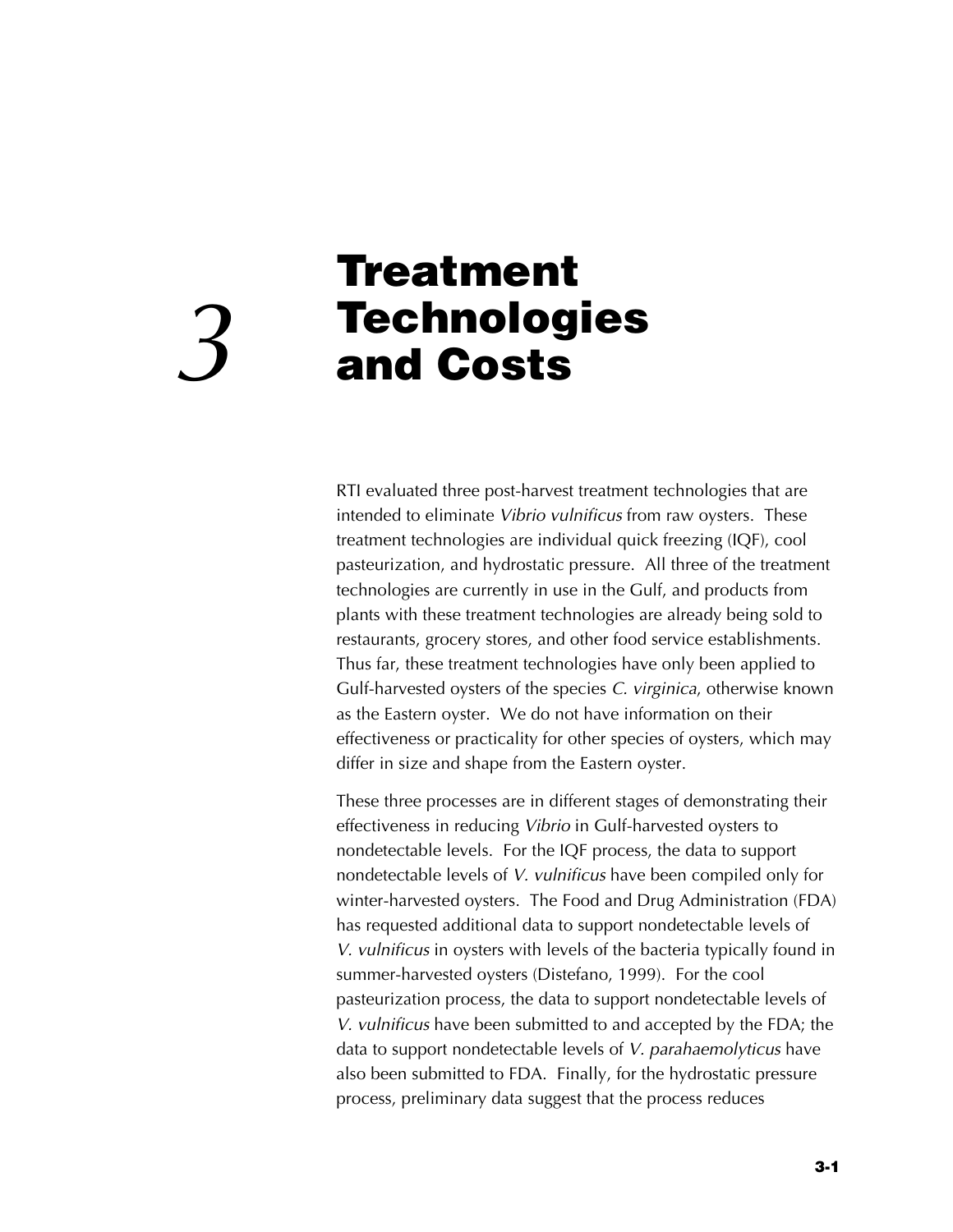*V. vulnificus* to nondetectable levels. However, as with the IQF process, the FDA has requested additional data to support nondetectable levels of *V. vulnificus* in oysters with levels of the bacteria typically found in summer-harvested oysters (Distefano, 1999). Preliminary evidence suggests that all three of these processes may also have effects on the levels of *V. parahaemolyticus*.

Two other post-harvest treatment technologies—heat shock and depuration—are included in NSSP's "Guide for the Control of Molluscan Shellfish" (1997). Although they may reduce the levels of *V. vulnificus*, they have not been documented to achieve nondetectable levels. Thus, we did not evaluate these processes in this study. Another potential post-harvest treatment technology that was not evaluated in this study, but which may become available in the future, is irradiation. In September 1999, the FDA was petitioned by the National Fisheries Institute and the Louisiana Department of Agriculture to allow irradiation of fresh or frozen molluscan shellfish for control of *Vibrio* and other foodborne pathogens (FDA, 1999). We did not evaluate irradiation as an alternative because it is not currently in use, and thus we had no means of assessing costs and feasibility of the technology for treatment of raw oysters.

In this section, we describe equipment and resource requirements, costs, and post-treatment handling and distribution. We then evaluate the feasibility of treatment for individual oysters plants. The information in this section is provided irrespective of potential consumer acceptance of oysters treated by each of these methods.1 Furthermore, the numerical cost estimates provided in this section are based primarily on treatment of Eastern oysters with labor, energy, and other input costs that are applicable to the Gulf region.

<sup>&</sup>lt;sup>1</sup> Consumer acceptance of post-harvest treated oysters is addressed in Section 4.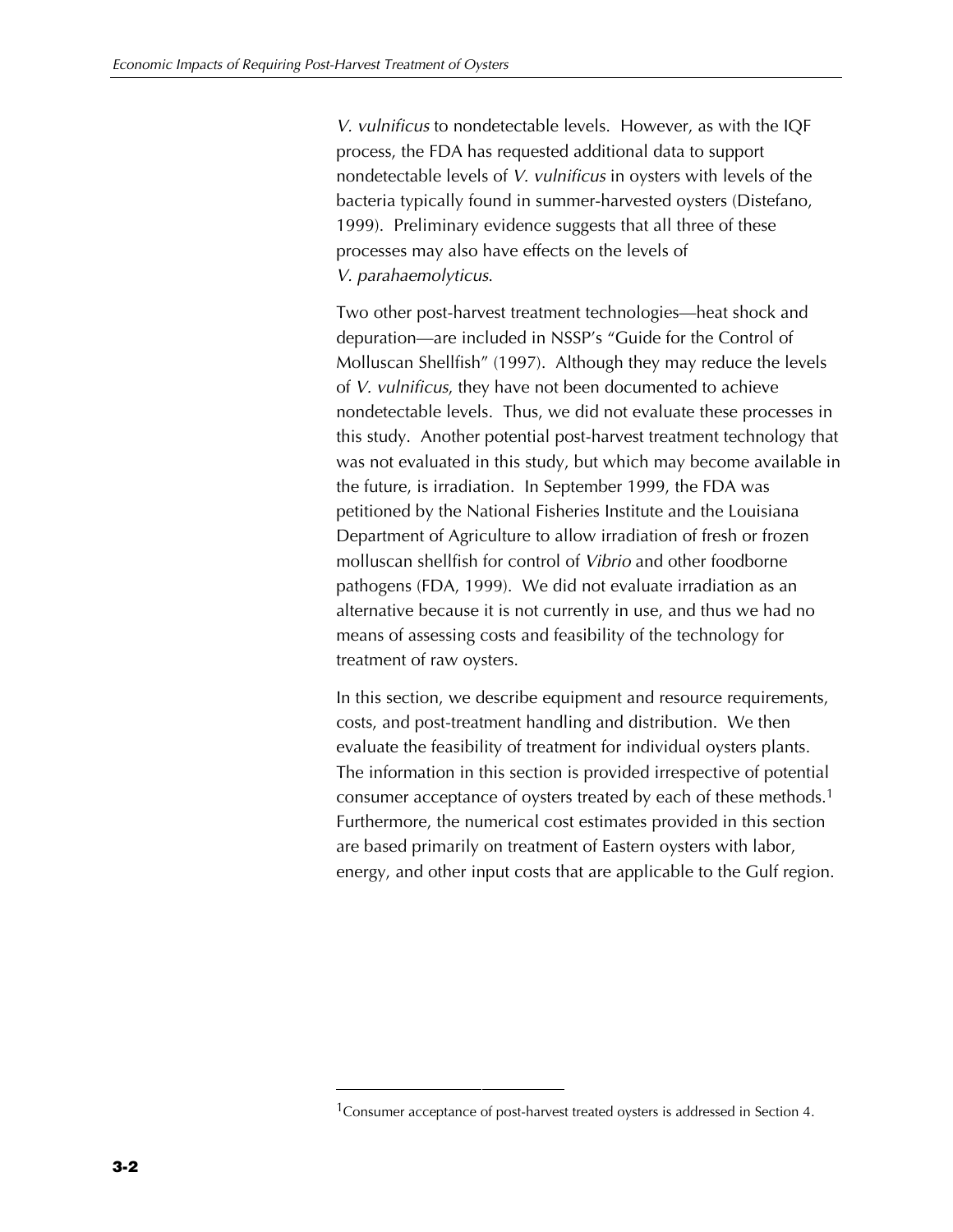# **3.1 TREATMENT COSTS AND REQUIREMENTS**

We evaluated three postharvest treatment technologies for oysters:

- $\blacktriangleright$  individual quick freezing,
- $\blacktriangleright$  cool pasteurization, and
- $\blacktriangleright$  hydrostatic pressure.

When evaluating a technology, we are interested in the potential effects of that technology on both the supply and demand for the product that will be treated. In this section, we describe the factors that will affect supply and distribution of both raw halfshell and shucked oysters that are treated with each technology. Specifically, we describe what will be required for plants to install the technology (preparation of the space, capital equipment purchases, and process modifications), the cost per unit for treatment of oysters using the technology (including royalties to be paid to the owners of the technology), and how product handling differs once the product is treated. While differences in product handling following treatment are a factor in the demand for treated oysters, the effects of treatment on consumer and restaurant acceptance of treated oysters are addressed in more detail in Section 4.

The information on the technologies described in this section was obtained by RTI from the following companies:

- $\blacktriangleright$  Individual quick freezing: Hillman Shrimp & Oyster Company, Dickinson, Texas;
- ▶ Cool pasteurization: AmeriPure Oyster Companies, Kenner, Louisiana; and
- ▶ Hydrostatic pressure: Motivatit Seafoods, Inc., Houma, Louisiana.

Each treatment technology is addressed below.

# **3.1.1 Individual Quick Freezing**

Two types of IQF processes are currently in use in the oyster industries: cryogenic freezing and mechanical freezing.<sup>2</sup> Preliminary data suggest that the cryogenic process, which has been in use in the Gulf for over a decade, achieves nondetectable levels of *V. vulnificus* in winter-harvested oysters. In contrast to the cryogenic process, mechanical freezing of oysters using a blast freezer is done for ease of handling and storage and has not been documented to reduce levels of *V. vulnificus*. Neither IQF process

<sup>&</sup>lt;sup>2</sup>We are aware of three companies doing cryogenic freezing of oysters and perhaps a dozen more companies doing mechanical freezing in the Gulf (Nelson, 1999), and a few companies doing mechanical freezing in the Pacific region (Dewey, 2000).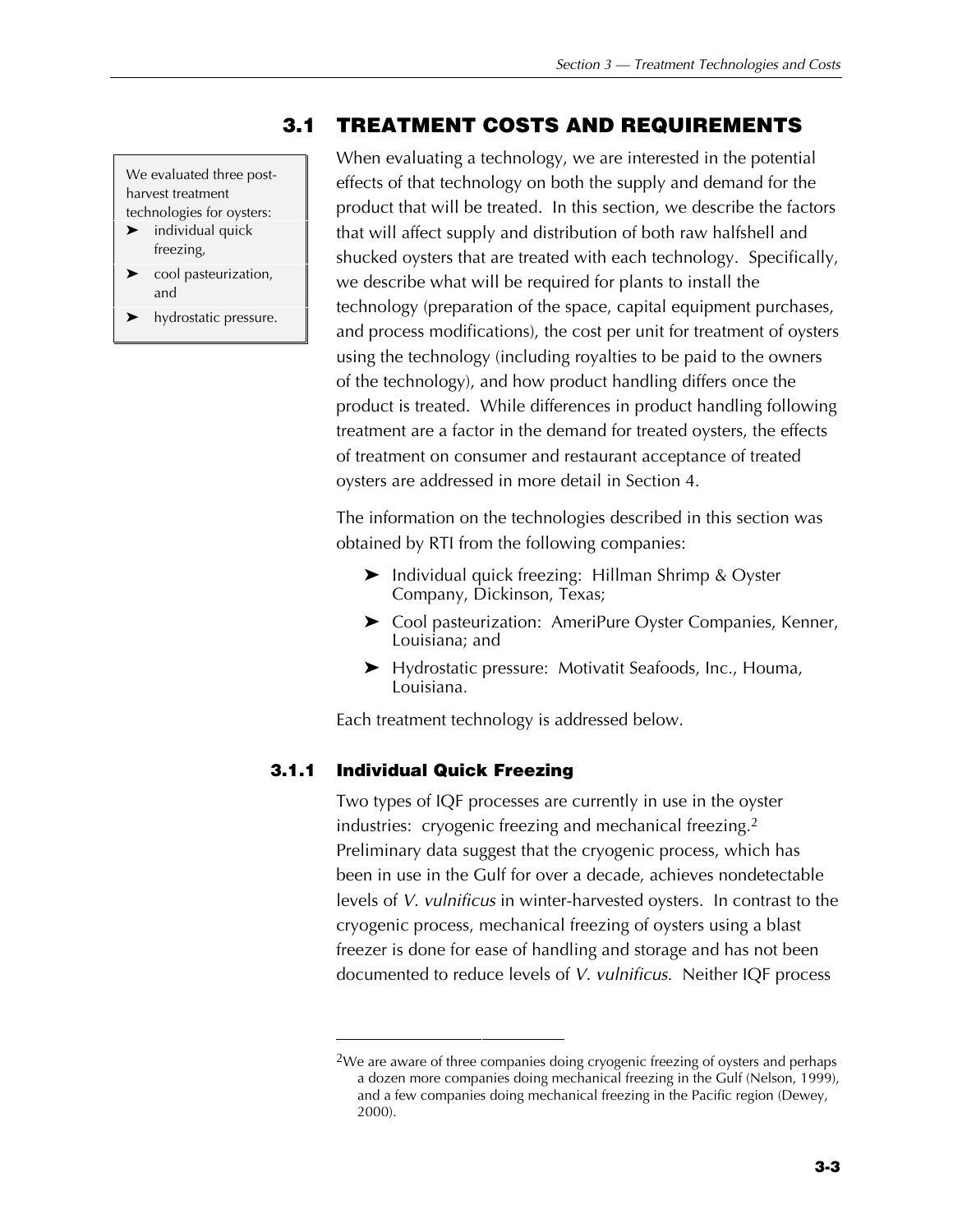for oysters is patented, and thus use of either process does not require payment of royalties.

The IQF process is fundamentally different from the cool pasteurization process and the hydrostatic pressure process because (1) it has, to our knowledge, only been developed and used for oysters to be served on the halfshell and not for shucked oysters; (2) once treated, the oysters must be kept frozen until just prior to serving; and (3) the data to document nondetectable levels of *V. vulnificus* have been compiled only for winter-harvested oysters in the Gulf.

In this section, we describe the cryogenic IQF process, the required plant modifications and capital equipment needed for the process, the variable inputs used in the process (e.g., labor, water, energy), the per-unit costs of treatment, and changes in the handling of the product once it has been treated.

# *Process Description*

After incoming shellstock has been received, rinsed, and prepared for treatment, oysters are shucked and placed on the halfshell. Workers load the oysters onto a conveyor belt that transports the oysters through the freezer tunnel where they are rapidly frozen using liquid  $CO<sub>2</sub>$ . Next, they travel on the conveyor belt through a glazing machine that sprays them with a fine mist of water, which freezes into a glaze of ice. Workers then pack the frozen oysters into wax-coated corrugated boxes using sheets of plastic to separate layers, and bubble wrap to add cushioning. The entire process takes approximately 9 minutes from start to finish. Once treated, the oysters are stored in a freezer.

# *Plant Modifications and Capital Equipment*

We considered two different size IQF processes: a small process that would treat approximately 50,000 cases per year (12 dozen oysters per case) and a large process that would treat approximately 100,000 cases per year. The small process requires approximately 1,200 square feet (30 feet by 40 feet), and the large process requires approximately 2,000 square feet. For both sizes, the required ceiling height is 9 to 10 feet and the flooring is concrete.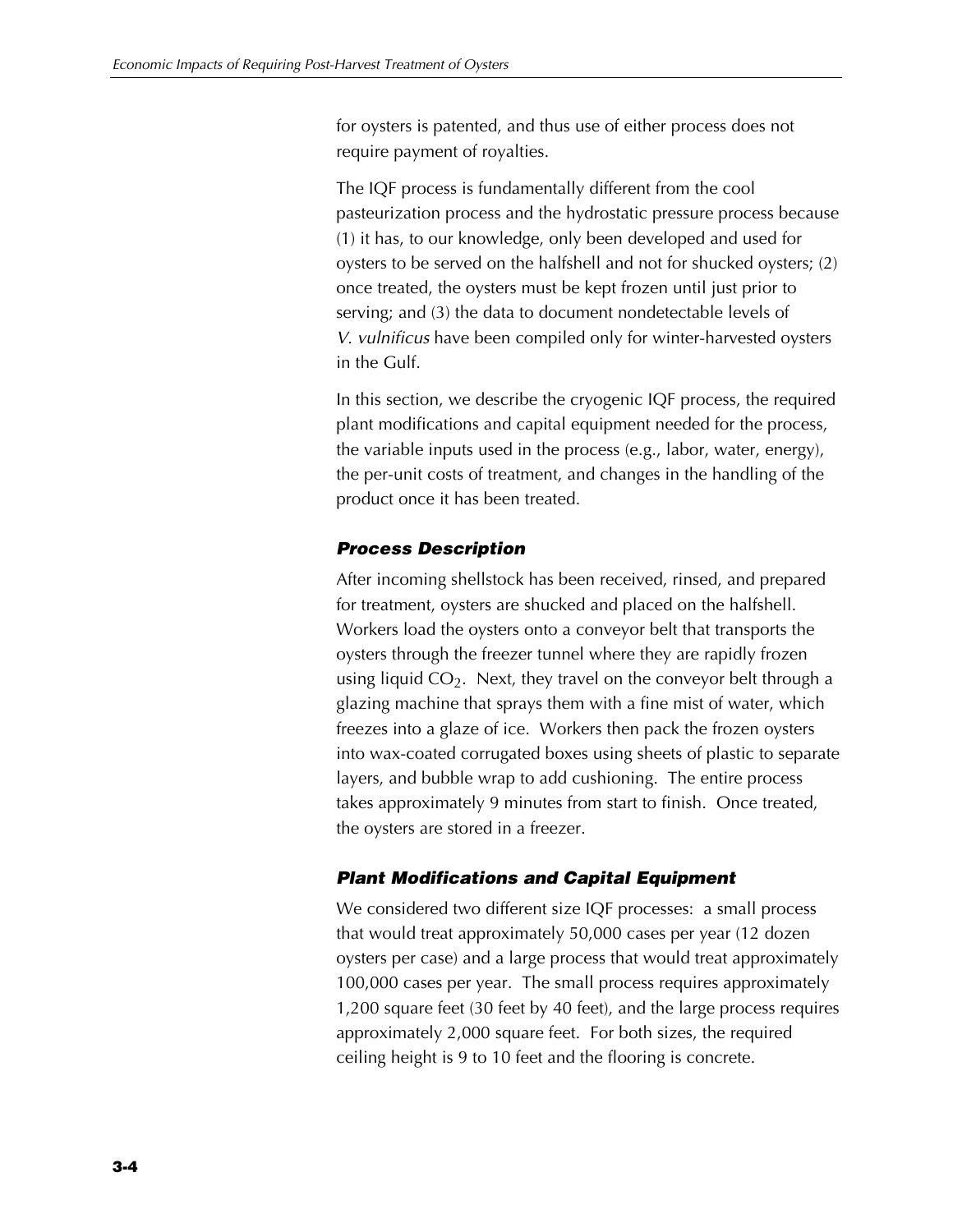The following capital equipment is needed:

- $\triangleright$  a cryogenic freezer tunnel (10 feet for a small process and 20 feet for a large process),
- $\blacktriangleright$  a cryogen receiver tank,
- $\blacktriangleright$  a glazing (or mister) machine and conveyer, and
- $\blacktriangleright$  a freezer truck for transporting the product to cold storage.

Total capital equipment and installation costs for the small process are approximately \$408,000, and for the large process are approximately \$620,000. The expected life of the processing equipment is 12 to 15 years, and the expected life of the freezer truck is 5 years.

# *Processing Inputs*

To operate the IQF process, the following variable inputs are needed:

- $\blacktriangleright$  liquid CO<sub>2</sub> (60 pounds per case of oysters);
- $\blacktriangleright$  additional water;
- $\blacktriangleright$  additional electricity;
- $\blacktriangleright$  labor for shucking oysters prior to entering the freezer tunnel;
- $\blacktriangleright$  additional labor for preparing the oysters prior to freezing, loading the freezer belt, guiding the oysters from the freezer tunnel into the glazing machine, and packing the oysters into cases;
- $\blacktriangleright$  cold storage space;
- $\blacktriangleright$  packaging; and
- $\blacktriangleright$  a driver, fuel, and upkeep for the freezer truck.

Note that part of the costs for these inputs (particularly shucking labor) would normally fall on the restaurant or food service establishment that serves raw halfshell oysters. However, to cryogenically freeze oysters, they must be placed on the halfshell; thus, the costs of shucking are a cost of the IQF process.

# *Per-Unit Costs of Treatment*

Table 3-1 summarizes the per-unit costs of treatment for a small and large IQF treatment process. To calculate these per-unit costs, we added the following treatment specific costs: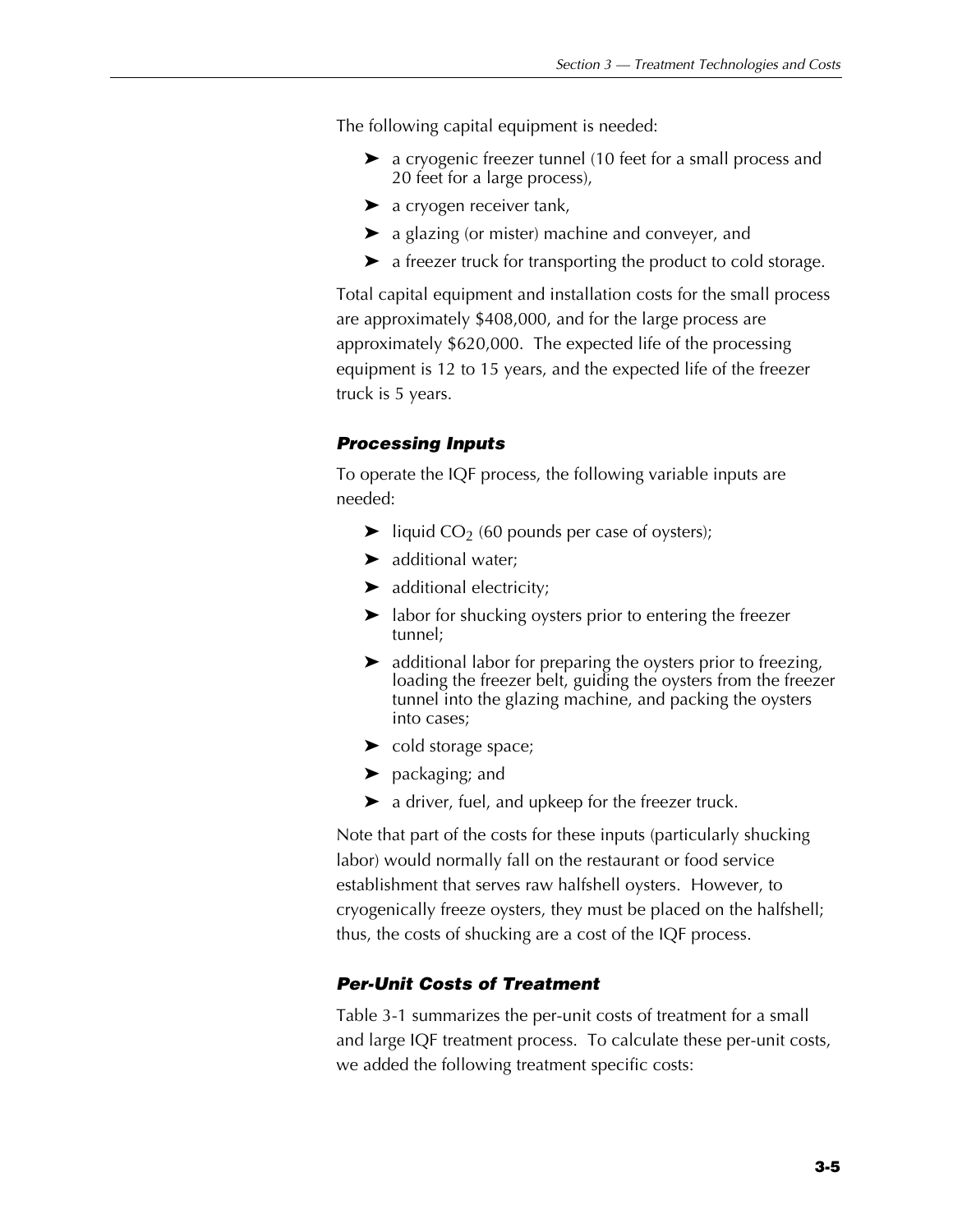**Table 3-1. Per-Unit Treatment Costs for the Cryogenic IQF Process**

We estimated treatment costs for a small and large cryogenic IQF process operating 2,500 hours per year.

|                                                   | <b>Small Process</b> | <b>Large Process</b> |
|---------------------------------------------------|----------------------|----------------------|
| <b>Cost Estimates</b>                             |                      |                      |
| Per raw halfshell oyster                          | \$0.141              | \$0.138              |
| Per case of raw halfshell<br>oysters <sup>a</sup> | \$20.35              | \$19.94              |
| <b>Throughput Assumptions</b>                     |                      |                      |
| Oysters per year                                  | 7,200,000            | 14,400,000           |
| Cases per year <sup>a</sup>                       | 50,000               | 100,000              |

aOne case holds 12 dozen oysters.

- $\blacktriangleright$  annualized plant expansion costs for the space required to house the treatment equipment,
- $\blacktriangleright$  annualized capital equipment and installation costs, and
- $\blacktriangleright$  annual operating and maintenance costs (e.g., liquid CO<sub>2</sub>, labor, energy, water, and replacement parts).

These total annual costs are then divided by the annual throughput of the treatment process to calculate the per-unit (i.e., per oyster and per case) cost.

The cost per unit is slightly lower for the large process compared to the small process because the larger size equipment is less costly on a per-unit capacity basis than the smaller size equipment. We assume that plants will purchase rather than lease the required equipment; however, the costs do not vary substantially in either case.3

The treatment costs are based on the following assumptions: the plant operates one 10-hour shift per day, 5 days per week, 50 weeks per year; interest rates are 10 percent per year; construction costs average \$65 per square foot; wages including benefits average \$10 per hour; and  $CO<sub>2</sub>$  gas prices are 5.5 cents per pound.<sup>4</sup> In addition, we assume an average storage time of 3 months per case at 60 cents per case.

<sup>&</sup>lt;sup>3</sup> According to Hillman Oyster Companies, the freezer tunnel and cryogen receiver tank can be leased (Hillman, 1999).

<sup>&</sup>lt;sup>4</sup>Liquid CO<sub>2</sub> prices vary substantially by region; the estimate we used applies to the Gulf region.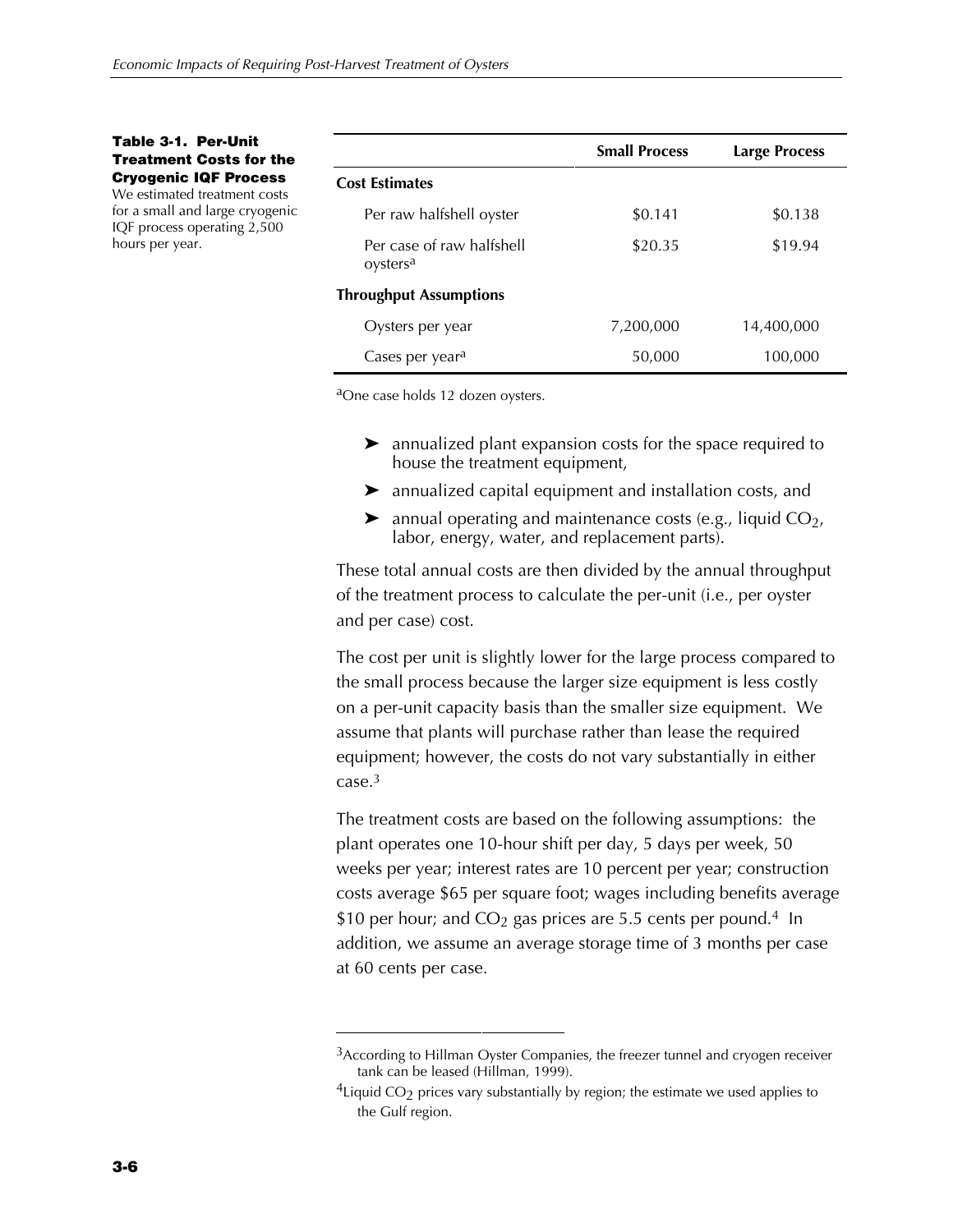# *Post-Treatment Handling and Distribution*

Once the oysters have been through the IQF process and packaged, cold storage space must be available to keep the product frozen prior to its distribution. Because oyster plants may not have sufficient freezer capacity on site to store all of the oysters that are treated, they may need to lease cold storage space to keep the product frozen until it is distributed.5 If they are leasing cold storage space, oyster plants must also own and maintain a freezer truck for transporting the product to and from cold storage.

One of the benefits of the IQF process is that oysters can be stored from the winter harvest, which yields higher quality oysters (particularly in the Gulf), and then offered for sale during other times of the year.<sup>6</sup> More importantly, however, raw halfshell oysters can be served at restaurants and other food service establishments without a shucker on staff. The oysters are removed from their packaging and brought up to the desired serving temperature before they are served on the halfshell. This means that raw halfshell oysters can be made available in locations where they otherwise would not be. For these reasons, IQF oysters may retail at prices higher than raw, untreated oysters without regard to the safety attributes of either product.

# **3.1.2 Cool Pasteurization**

The cool pasteurization process for oysters is a patented process developed by AmeriPure Oyster Companies that has been in use for approximately 3 years. It is a mild thermal treatment of oysters in the shell, followed by a rapid cooling. This process raises the temperature of the oyster enough to kill *V. vulnificus* bacteria, but does not sterilize or cook the oyster. The same process is used for both raw halfshell and shucked oysters, except that shucked oysters are not banded prior to processing. AmeriPure Oyster Companies claims that shucking yields for pasteurized oysters increase by 15 to 30 percent relative to untreated oysters because the process results

<sup>&</sup>lt;sup>5</sup>Because the market for cold storage is fairly competitive, we expect the cost of rented storage space not to differ substantially from the cost of storage space at the plant.

 $6$ However, freezing oysters alters the texture of the meat and thus IQF oysters are somewhat of a different commodity than fresh oysters. In addition, summerharvested oysters in the Gulf may not freeze well in comparison to winterharvested oysters (Nelson, 2000).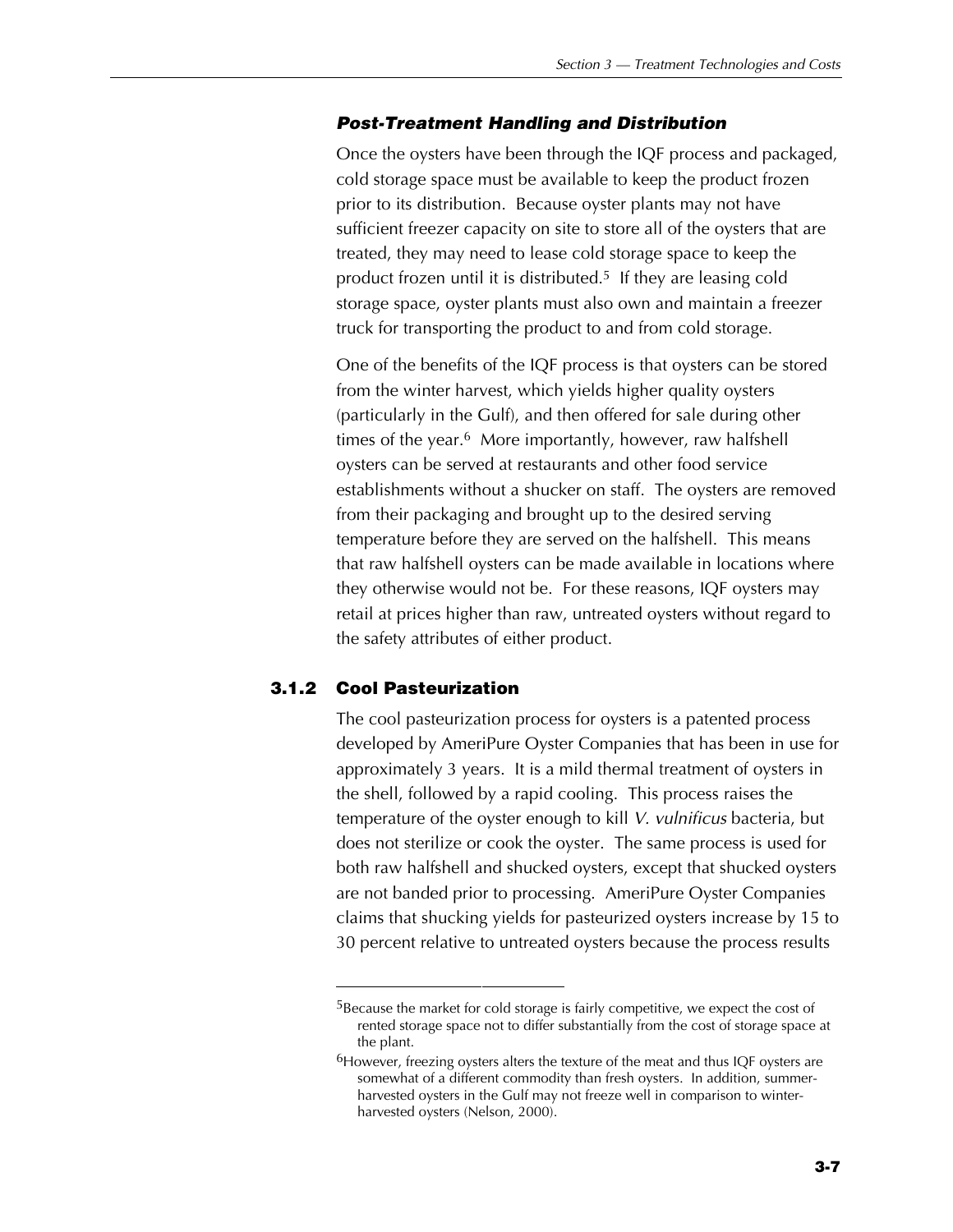in greater moisture retention in the oyster meat (Tesvich and Fahey, 2000). Shucking yield increases of 10 to 20 percent, with the greatest increases occurring in the summer when oysters are "skinnier," were confirmed by food scientists from Louisiana State University (Andrews, 2000).

As mentioned previously, the process has been demonstrated as effective in reducing *V. vulnificus* to nondetectable levels. Data to document nondetectable levels of *V. parahaemolyticus* have also been compiled.

In this section, we describe the cool pasteurization process, the required plant modifications and capital equipment needed for the process, the variable inputs used in the process (e.g., labor, water, energy), the per-unit costs of treatment, and changes in the handling of the product once it has been treated.

# *Process Description*

After shellstock is received at the plant and prior to the cool pasteurization process, workers place a rubber band around each oyster intended for the raw halfshell market. Banding may be done manually or using a banding machine. Oysters to be shucked are not banded. Workers load both types of oysters into racks and submerge them in a bath of warm water. During this process, the internal temperature of the oysters is raised to a level that varies with the season because levels of *V. vulnificus* are higher in summer months. The length of time that the internal oyster temperature is maintained at the specified temperature is adjusted based on the size of the batch of oysters (Andrews, 1999).

After the heating process, the oysters are transferred to a bath of sanitized cold water for rapid chilling. During both the heating and cooling stages of the process, water temperatures must be closely monitored. The water is replaced on a daily basis (Schegan and Fahey, 1999).

The technology is available to automate the process to a continuous line system, which will eliminate the need for separate tanks and for manually lifting the oysters in and out of the hot and cold water baths separately (Schegan and Fahey, 1999). A continuous line system may be more appropriate for large rather than small plants,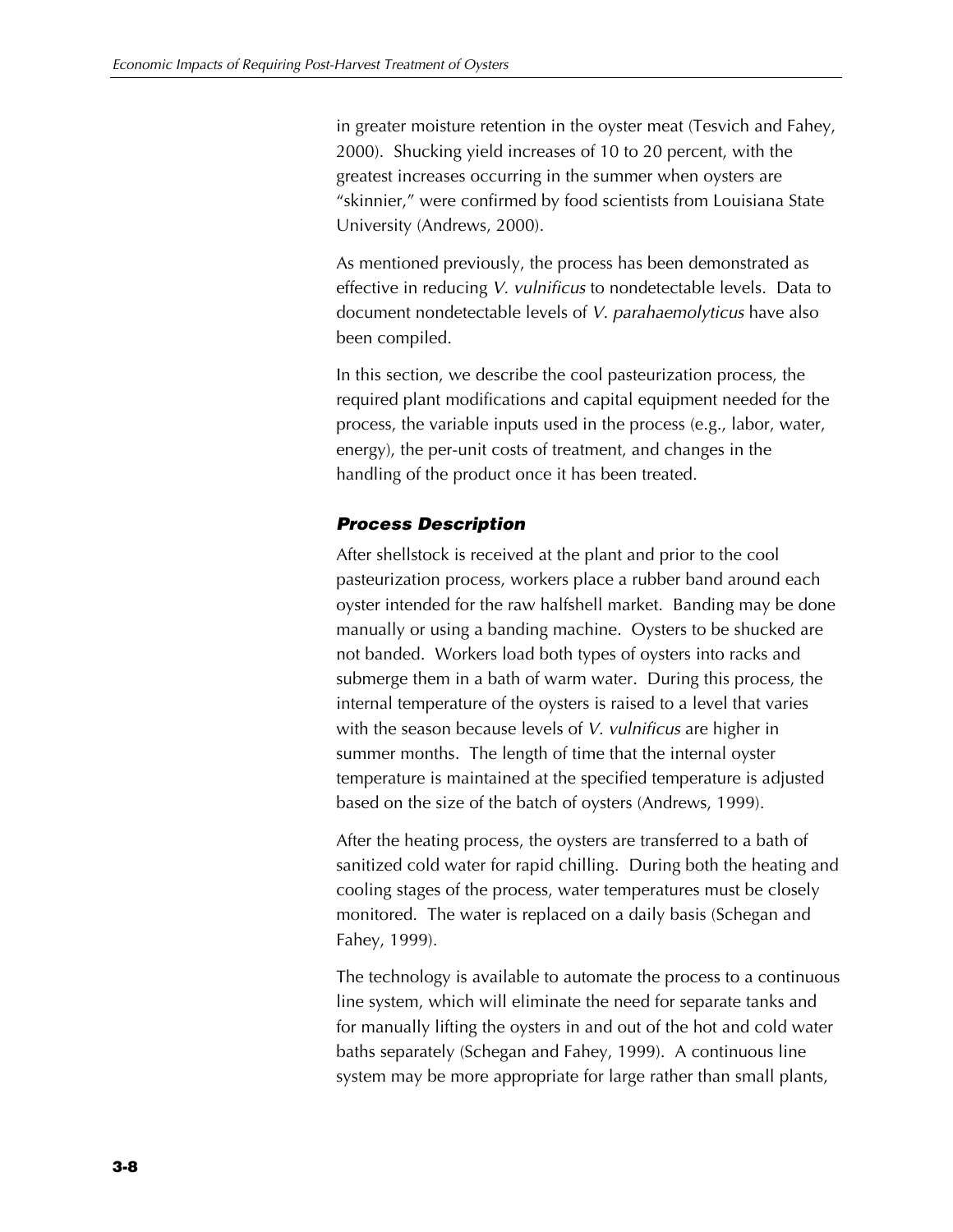but a particular plant would weigh the costs of automation versus the labor costs of the manual system in choosing which to install.

# *Plant Modifications and Capital Equipment*

We evaluated both a small- and a large-scale cool pasteurization treatment process. However, AmeriPure Oyster Companies states that the size of the process can be adjusted to fit the needs of the individual processing plant (Tesvich and Fahey, 2000). The smallscale process we evaluated requires approximately 200 square feet and handles approximately 18,000 100-pound sacks per year. The large-scale process we evaluated requires 1,500 to 2,000 square feet of space within the plant and handles approximately 225,000 100-pound sacks per year. The ceiling height requirement for the treatment process is 12 feet. In addition to the space within the plant, the following capital equipment is needed:

- $\blacktriangleright$  a boiler,
- $\blacktriangleright$  a chilling and condensing unit,
- $\blacktriangleright$  a computer monitored hot and cold exchange unit,
- $\blacktriangleright$  holding tanks (5,800 gallons for the hot water tank and 3,700 gallons for the cold water tank),
- $\blacktriangleright$  conveyer units,
- $\triangleright$  hoists for lifting oysters in and out of the water baths,
- $\blacktriangleright$  an ultra-violet water purification system, and
- $\blacktriangleright$  banding machines, particularly for large plants.

Installation of the equipment requires plumbing connections and electrical hook-ups. Without the costs of the banding machines, the total capital and installation costs for the small process are approximately \$45,000, and for the large process are approximately \$230,000. The cost of the banding machine is approximately \$15,000; the large plant we evaluated would require two machines. The expected life of capital equipment is 20 to 25 years with proper maintenance.

# *Processing Inputs*

To operate the cool pasteurization treatment process, the following variable inputs are needed:

- $\blacktriangleright$  additional electricity and/or natural gas;
- $\blacktriangleright$  additional water;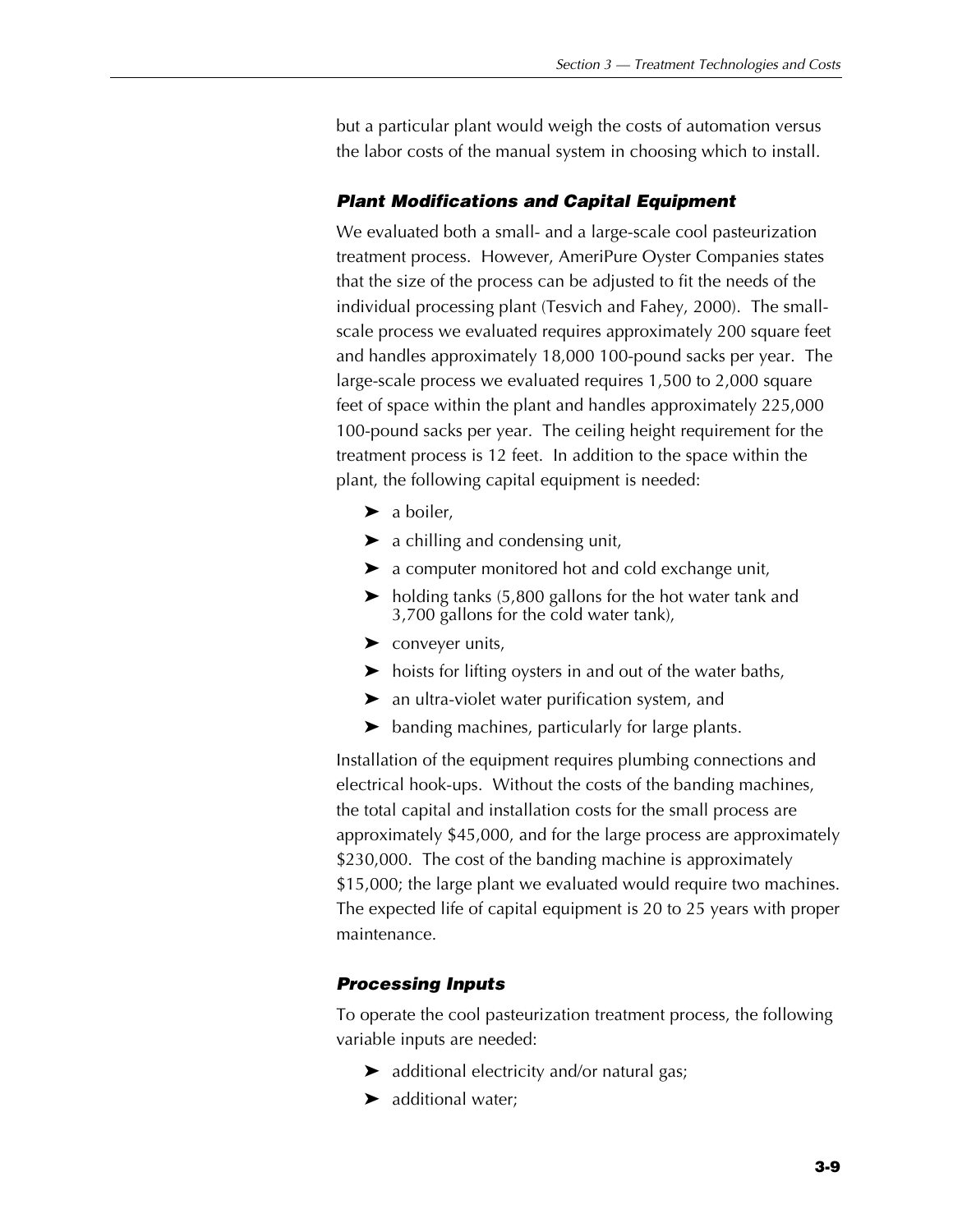- $\blacktriangleright$  additional workers to operate the process;
- $\triangleright$  UV filters and other replacement parts such as tank probes, nuts and bolts, and thermometers; and
- $\triangleright$  oyster bands and the additional labor expenses to put the bands on oysters intended for the raw halfshell market.

In addition, an oyster plant would pay a license fee to AmeriPure Oyster Companies to cover the set up of the treatment process and a royalty based on the volume processed.

# *Per-Unit Costs of Treatment*

Table 3-2 summarizes the per-unit costs of the cool pasteurization treatment process. To calculate these per-unit costs, we added the following treatment specific costs:

- $\blacktriangleright$  annualized plant expansion costs for the space required to house the treatment equipment,
- $\blacktriangleright$  annualized capital equipment and installation costs,
- $\blacktriangleright$  annual operating and maintenance costs (e.g., labor, energy, water, replacement parts, bands for raw halfshell oysters), and
- $\blacktriangleright$  per-unit royalties that will be imposed by AmeriPure Oyster Companies.7

These total annual costs are then divided by the annual throughput of the treatment process to calculate the per-unit treatment cost.

|                                | <b>Small Process</b> | <b>Large Process</b> |
|--------------------------------|----------------------|----------------------|
| <b>Cost Estimates</b>          |                      |                      |
| Per shucked oyster             | \$0.002              | $-$0.003$            |
| Per raw halfshell oyster       | \$0.042              | \$0.028              |
| Per sack <sup>a</sup>          | \$6.09               | \$3.39               |
| <b>Throughput Assumptionsb</b> |                      |                      |
| Oysters per year               | 5,000,000            | 61,875,000           |
| Shellweight pounds per year    | 1,800,000            | 22,500,000           |
| Sacks per year                 | 18,000               | 225,000              |

aWe assumed that half of each sack would be shucked and half would be banded for the raw halfshell market.

bWe assumed 275 oysters per 100 pound sack.

#### **Table 3-2. Per-Unit Treatment Costs for the Cool Pasteurization Treatment Process**

We estimated treatment costs for a small and large cool pasteurization treatment process operating 2,500 hours per year.

 $7$ The royalty fees are confidential information provided to RTI; thus, while royalties are included in the cost estimates, they are not disclosed here.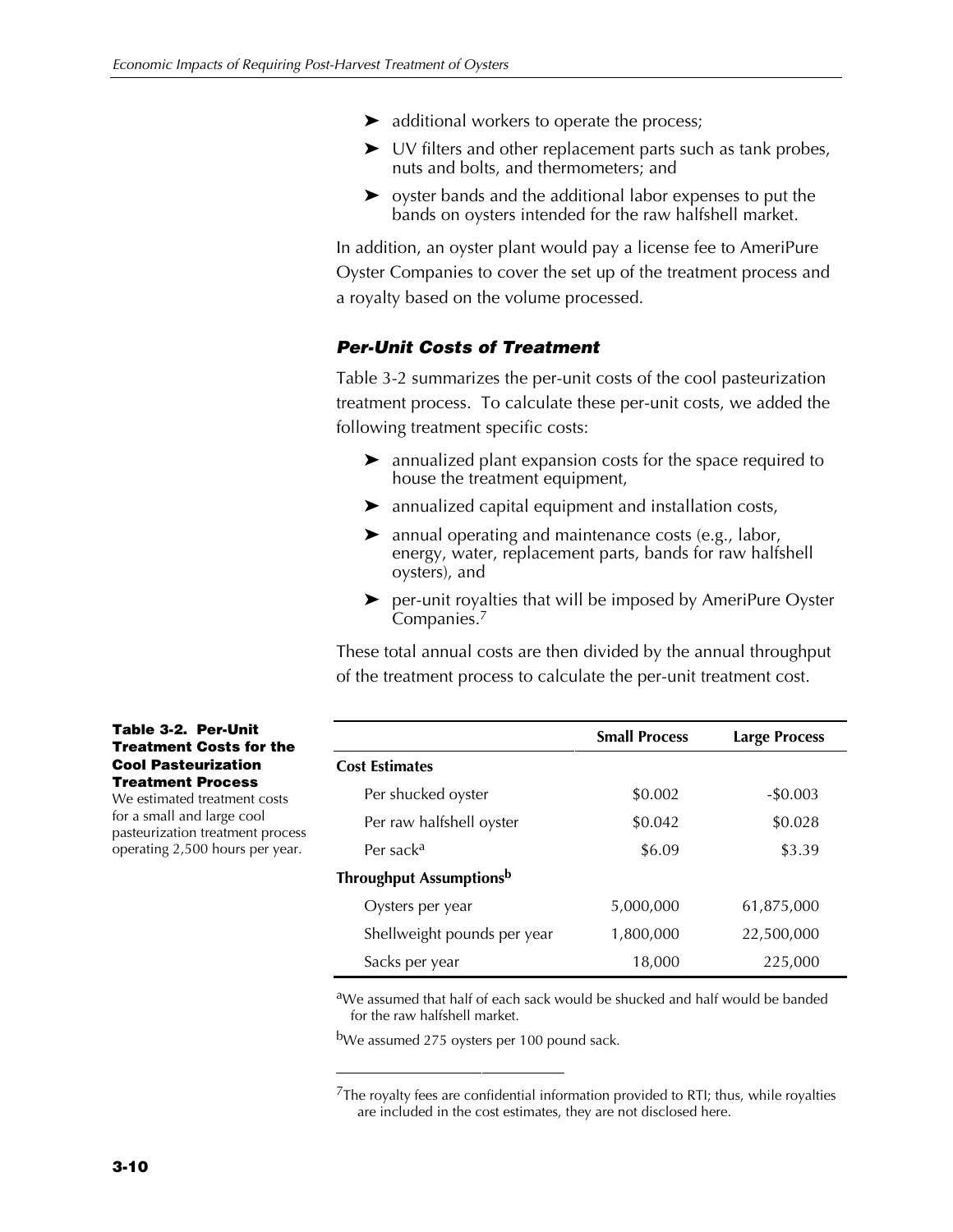The costs per sack for the small process are approximately double the costs of the large process primarily because the capital equipment costs are higher on a per-unit basis. Specifically, the equipment costs for the small process are approximately one-fifth of the equipment costs for the large process, yet the large process handles 12 times the volume of the small process. In addition, we assume the small process requires one additional worker whereas the large process requires three additional workers. Thus, the labor costs to run the treatment process are proportionally higher for the small process.

The treatment costs are based on the following assumptions: the plant operates one 10-hour shift per day, 5 days per week, 50 weeks per year; interest rates are 10 percent per year; construction costs average \$65 per square foot; and wages including benefits average \$10 per hour. In addition, based on claims by AmeriPure Oyster Companies (Tesvich and Fahey, 2000; Andrews, 2000), we estimated and assumed shucked yield increases of 1 pound per 100 pounds of shellstock oysters.8

# *Post-Treatment Handling and Distribution*

Once oysters are treated with the cool pasteurization process, they are generally handled as they are for untreated raw oysters. The label for the AmeriPure product states that it must be kept refrigerated at 38° Fahrenheit or lower.<sup>9</sup> Oysters to be served on the halfshell are distributed in their banded shells and are shucked at the time they are served. Oysters to be cooked are shucked and placed into containers.

# **3.1.3 Hydrostatic Pressure**

The hydrostatic pressure process for raw oysters, which has been developed by Motivatit Seafoods and in use since the summer of 1999, applies to both raw halfshell and shucked oysters (Voisin, 1999). The process pops open the oyster and separates the muscle of the oyster from the shell. Thus, Motivatit Seafoods claims that

 ${}^{8}$ If yield increases were not factored into the costs of treating shucked oysters, the estimated per-unit costs of treatment would be 2 cents per shucked oyster for the small process and 1.5 cents per shucked oyster for the large process.

<sup>&</sup>lt;sup>9</sup>This temperature requirement may be lower than the requirement to which some distributors, wholesalers, and food service establishments are accustomed (Nelson, 2000).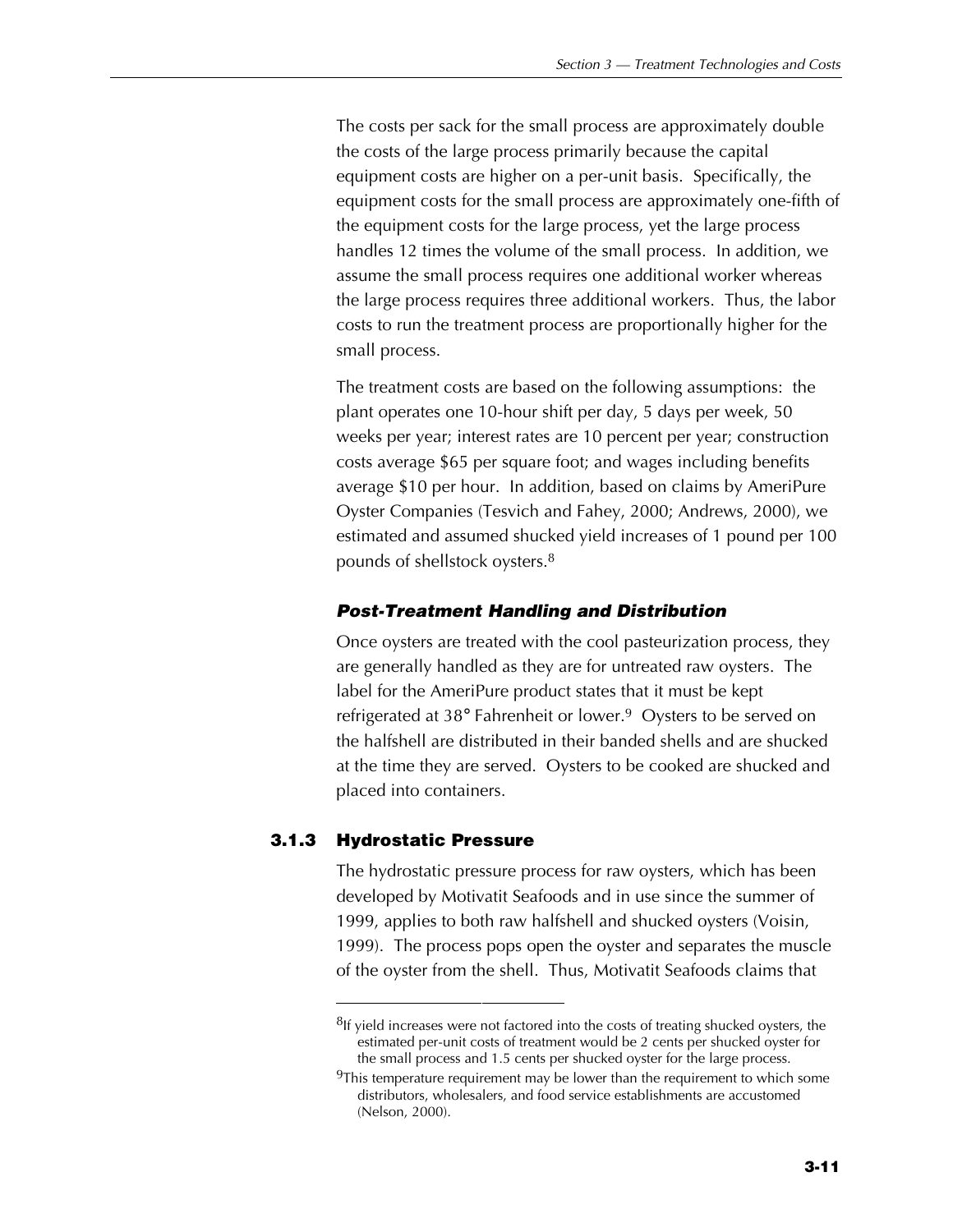shucking a pressure-treated oyster is easier and faster than an untreated oyster. In addition, because the muscle of the oyster is not cut, the oyster retains all of its moisture. They also claim yield increases of 25 to 50 percent (averaging 37 percent over the course of the year) both because the moisture is retained and because all of the oysters in a sack, including the smallest ones, are shucked (Voisin, 1999).

As noted previously, Motivatit Seafoods is still in the process of compiling the data needed to establish that the hydrostatic pressure process achieves nondetectable levels of *V. vulnificus*.

In this section, we describe the hydrostatic pressure process, the required plant modifications and capital equipment needed for the process, the variable inputs used in the process (e.g., labor, water, energy), the per-unit costs of treatment, and changes in the handling of the product once it has been treated.

# *Process Description*

Once shellstock oysters are received at the plant, they are prepared for treatment. Oysters intended for the raw halfshell market are individually banded shut using a banding machine that shrinkwraps the band onto the oyster. Workers then load oysters for both raw halfshell and shucked uses into baskets, and a system of overhead rails conveys the baskets to the ultra high-pressure processor. The baskets are hoisted up and then lowered into the water-filled pressure chamber, which is then sealed and pressurized using an electric 60 horsepower pump. At present the chamber is loaded from the top, but the equipment industry is working on developing a system that could load horizontally. Following treatment, oysters intended for the raw halfshell market are packaged with their bands on and oysters intended for shucking are shucked and packed in containers.

# *Plant Modifications and Capital Equipment*

We considered three different size hydrostatic pressure processes:

 $\blacktriangleright$  a small-size process that would treat approximately 5,000 shellweight pounds per day running at 60 pounds per cycle, 8.3 cycles per hour, 10 hours per day;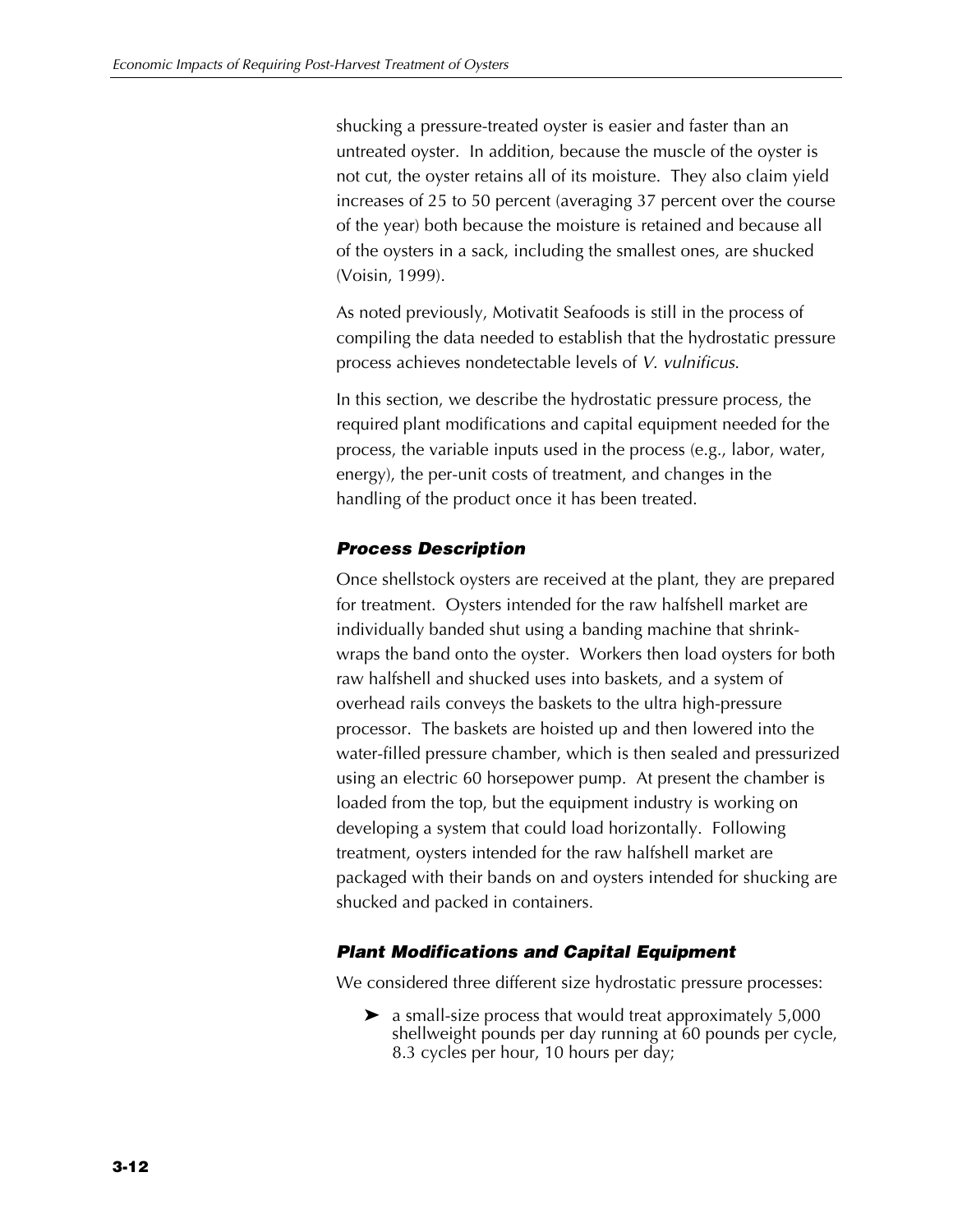- $\blacktriangleright$  a medium-size process that would treat approximately 14,000 shellweight pounds per day running at 200 pounds per cycle, 7 cycles per hour, 10 hours per day; and
- $\blacktriangleright$  a large-size process that would treat approximately 21,000 shellweight pounds per day running at 300 pounds per cycle, 7 cycles per hour, 10 hours per day.

The treatment equipment requires from 1,500 to 2,000 square feet of space within the plant. For all sizes, the required ceiling height is 16 feet so that the product can be hoisted into the processor. The bottom of the enclosure that houses the processor is 6 feet below floor level to make the process more functional.

In addition to the plant modifications, the following capital equipment is needed:

- $\blacktriangleright$  an overhead rail system with support beams, the processor enclosure, conveyors, and hoists; and
- $\blacktriangleright$  an ultra high-pressure processor.

The expected life of the overhead rail system, conveyors, and hoists is 20 years. The processor unit will be available for sale or lease from equipment suppliers in cooperation with Motivatit Seafoods. An oyster plant would pay an equipment lease cost that covers delivery, installation, and maintenance of the processor and a per-pound basis royalty. The costs for the capital equipment that is not part of the leased equipment are approximately \$40,000 for the small process, \$50,000 for the medium process, and \$60,000 for the large process.

# *Processing Inputs*

To operate the hydrostatic pressure process, the following variable inputs are needed:

- $\blacktriangleright$  additional electricity,
- $\blacktriangleright$  additional water,
- $\blacktriangleright$  additional labor expenses for higher skilled workers (two for a small plant, three for a medium or large plant), and
- $\triangleright$  oyster bands and the additional labor expenses to put the bands on oysters intended for the raw halfshell market.

For shucked oyster products, however, Motivatit Seafoods claims fewer workers are needed to shuck the oysters because the oysters are already popped open, and the oyster meat is already separated from the shell. Thus, the number of shuckers needed at a plant is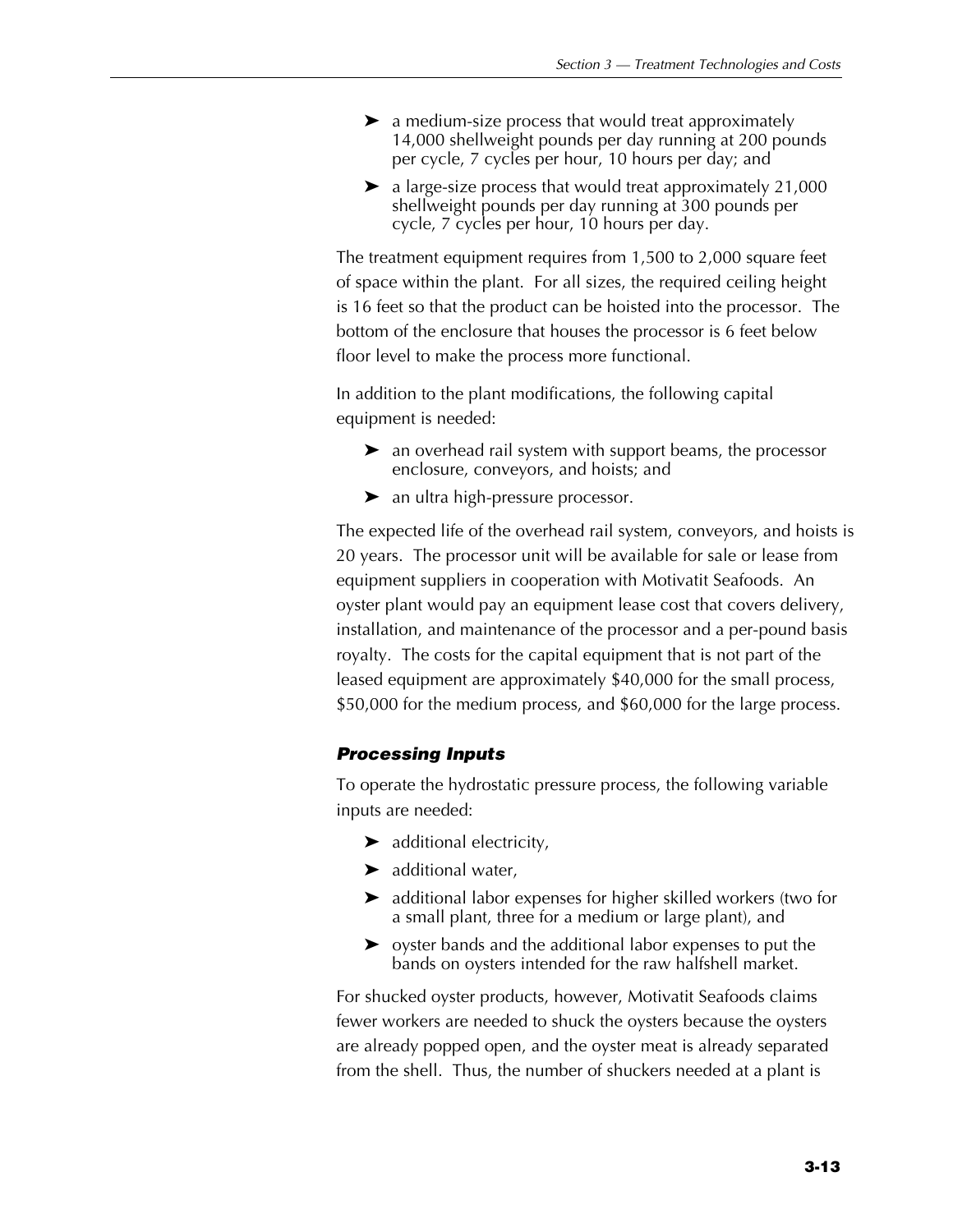expected to decrease by 60 percent. Also, the costs of the process are further offset by increased yields for shucked product.

# *Per-Unit Costs of Treatment*

Table 3-3 summarizes the per-unit costs of treatment for a small, medium, and large hydrostatic pressure process. We based the cost calculations on Motivatit Seafoods' expected charges for leasing the processor unit. Thus, we added the following treatment specific costs:

- $\blacktriangleright$  annualized plant expansion costs for the space required to house the processor,
- $\blacktriangleright$  annualized capital equipment costs for the equipment not included in the lease,
- $\blacktriangleright$  annual processor lease cost (which includes maintenance),
- $\blacktriangleright$  annual operating costs (e.g., labor, energy, water, and bands for raw halfshell oysters), and
- $\blacktriangleright$  per-unit royalties that will be imposed by Motivatit Seafoods.<sup>10</sup>

|                                 | <b>Small Process</b> | <b>Medium Process</b> | <b>Large Process</b> |
|---------------------------------|----------------------|-----------------------|----------------------|
| <b>Cost Estimates</b>           |                      |                       |                      |
| Per shucked oyster <sup>a</sup> | $-$ \$0.025          | $-$ \$0.029           | $-$ \$0.030          |
| Per raw halfshell oyster        | \$0.037              | \$0.033               | \$0.032              |
| Per sack <sup>b</sup>           | \$1.68               | \$0.51                | \$0.25               |
| <b>Throughput Assumptionsc</b>  |                      |                       |                      |
| Oysters per year                | 3,437,500            | 9,625,000             | 14,437,500           |
| Shellweight pounds per year     | 1,250,000            | 3,500,000             | 5,250,000            |
| Sacks per year                  | 12,500               | 35,000                | 52,500               |

### **Table 3-3. Per-Unit Treatment Costs for the Hydrostatic Pressure Process**

We estimated treatment costs for a small, medium, and large high-pressure processor operating 2,500 hours per year.

aNegative numbers indicate that it will be less costly to produce shucked oysters with the hydrostatic pressure process relative to untreated oysters.

bWe assumed that half of each sack would be shucked and half would be banded for the raw halfshell market.

cWe assumed 275 oysters per 100 pound sack.

 $10$ The royalty fees are confidential information provided to RTI; thus, while royalties are included in the cost estimates, they are not disclosed here.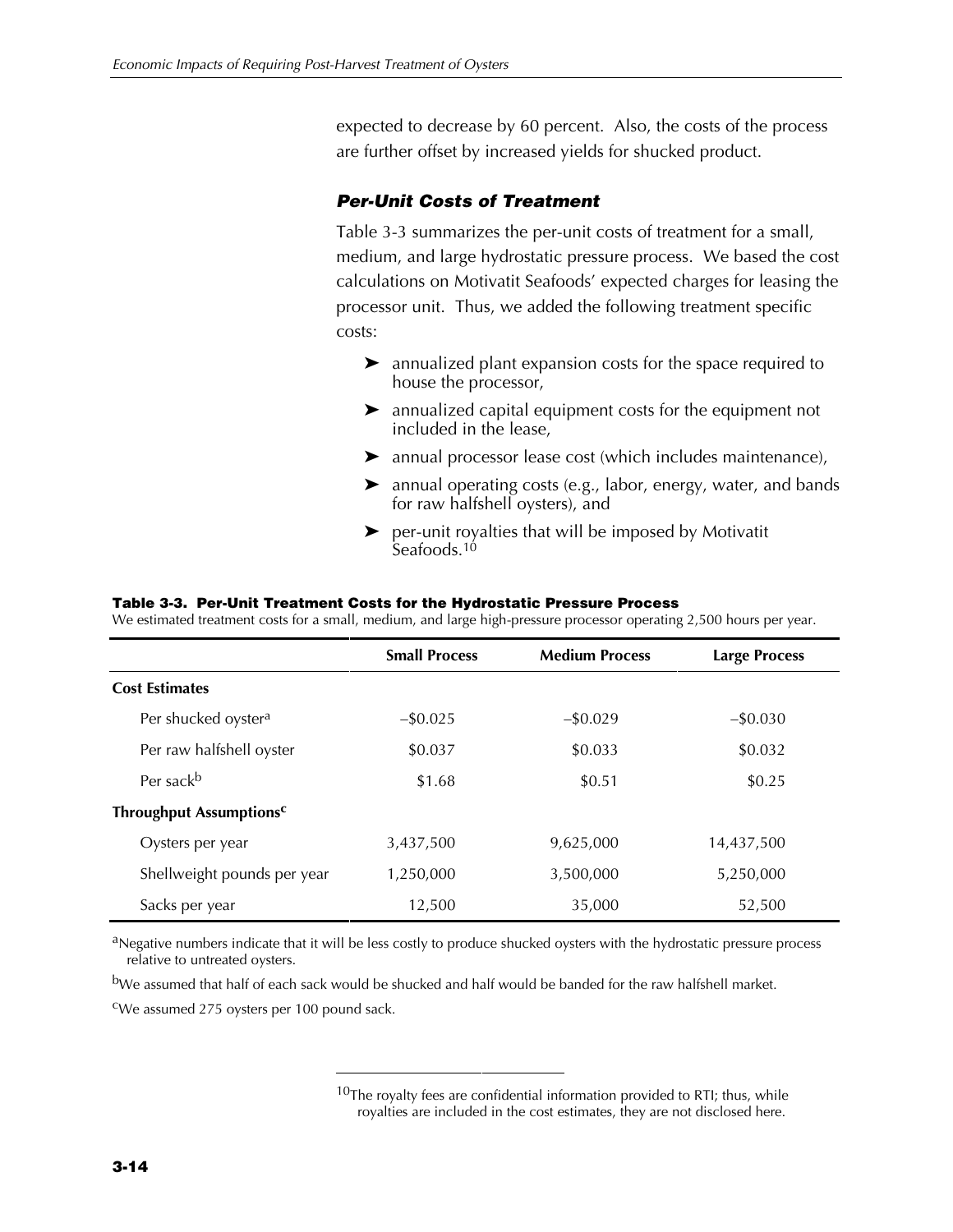These total annual costs are then divided by the annual throughput of the treatment process to calculate the per-unit treatment cost.

The cost per unit is lowest for the largest processor and highest for the smallest processor because the plant modifications cost essentially the same for all three sizes of processors even though the processor will process different volumes, and the costs of the overhead rail system, conveyers, and hoists do not increase substantially as the size of the processor increases.

The treatment costs are based on the following assumptions: the plant operates one 10-hour shift per day, 5 days per week, 50 weeks per year; interest rates are 10 percent per year; and wages including benefits average \$10 per hour. In addition, based on information provided by Motivatit Seafoods (Voisin, 1999), we assume shucker labor savings of 60 percent and increased shucked product yields of approximately 2 pounds per 100 pounds of shellstock.11,12

### *Post-Treatment Handling and Distribution*

As with untreated oysters, pressure-treated oysters must be kept refrigerated throughout their distribution process. The handling of shucked product coming out of the hydrostatic pressure process is the same as for untreated shucked oysters except that the oysters are more easily shucked for packing in containers. However, once raw halfshell oysters are treated with the hydrostatic pressure process, their handling differs from raw untreated oysters because they are easier to shuck. Thus, restaurants and food service establishments can serve pressure-treated oysters without a shucker on staff.

# **3.2 TREATMENT TECHNOLOGY FEASIBILITY**

In deciding which, if any, post-harvest technology to adopt, individual plants will compare not only the per-unit costs of

 $11$ If yield increases were not factored into the costs of treating shucked oysters, the estimated per-unit costs of treatment would be 1.2 cents per shucked oyster for the small process, 0.7 cents per shucked oyster for the medium process, and 0.6 cents per shucked oyster for the large process.

 $12$ Taylor Shellfish, Inc. has been testing the hydrostatic pressure process on Pacific oysters and is finding overall yield decreases (Dewey, 2000). Thus, it is uncertain whether these yield increases apply to oysters other than the Eastern oyster.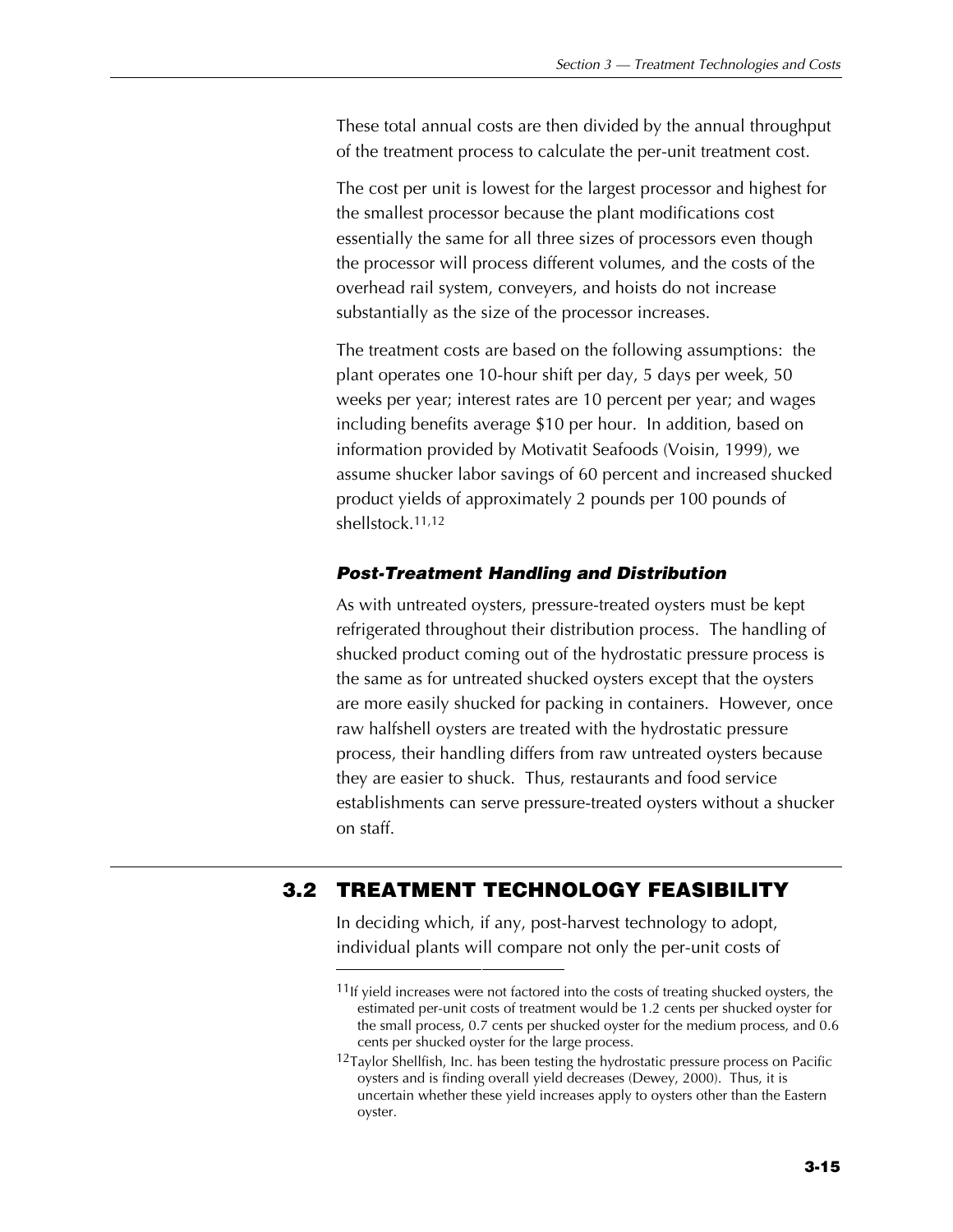treatment but also the feasibility of a particular technology for their plant. Specifically, small plants with limited capacity may be unable to undertake the process changes to use a particular technology. In this section, we describe the factors that will affect each plant's ability to adopt post-harvest treatment. We also describe the potential construction and use of central post-harvest treatment facilities.

# **3.2.1 Factors Affecting Treatment Feasibility**

The primary factors affecting the feasibility of installing treatment equipment within an oyster plant include space requirements, the availability of financial resources, the size of the plant relative to the treatment equipment capacity, and the management capabilities of the plant. To learn more about the characteristics of oyster plants, we distributed a one-page questionnaire in mid-October 1999 to a randomly selected sample of plants on the Interstate Shellfish Shippers List. The list of plants was provided to us by the FDA through the Interstate Shellfish Sanitation Conference and included plants from all states on the shippers list. Of the 158 questionnaires we mailed, 20 were completed and 10 were returned by the postal service as undeliverable. Five additional questionnaires were returned with responses indicating that the plant does not handle oysters or will not be affected by post-harvest treatment requirements. We received no responses from any of the plants located in the Gulf states. While the response rate was low, the questionnaire provides us with a preliminary indication of the ability of oyster plants to install treatment equipment.

In evaluating its ability to install treatment technology, a plant may consider the following:

*1. Is space available within the plant to install treatment equipment, and is the ceiling high enough to install and run the equipment? If the answer to either of these questions is no, can the plant be expanded to accommodate the equipment? Also, if the plant needs to be expanded, is adjacent land available?*

Based on responses to the questionnaire, most oyster plants (85 percent) have no unoccupied floor space within the plant to install the treatment equipment. Of those that do,

The primary factors affecting the feasibility of installing treatment equipment within an oyster plant include space requirements, availability of financial resources, and size of the plant relative to the treatment equipment capacity.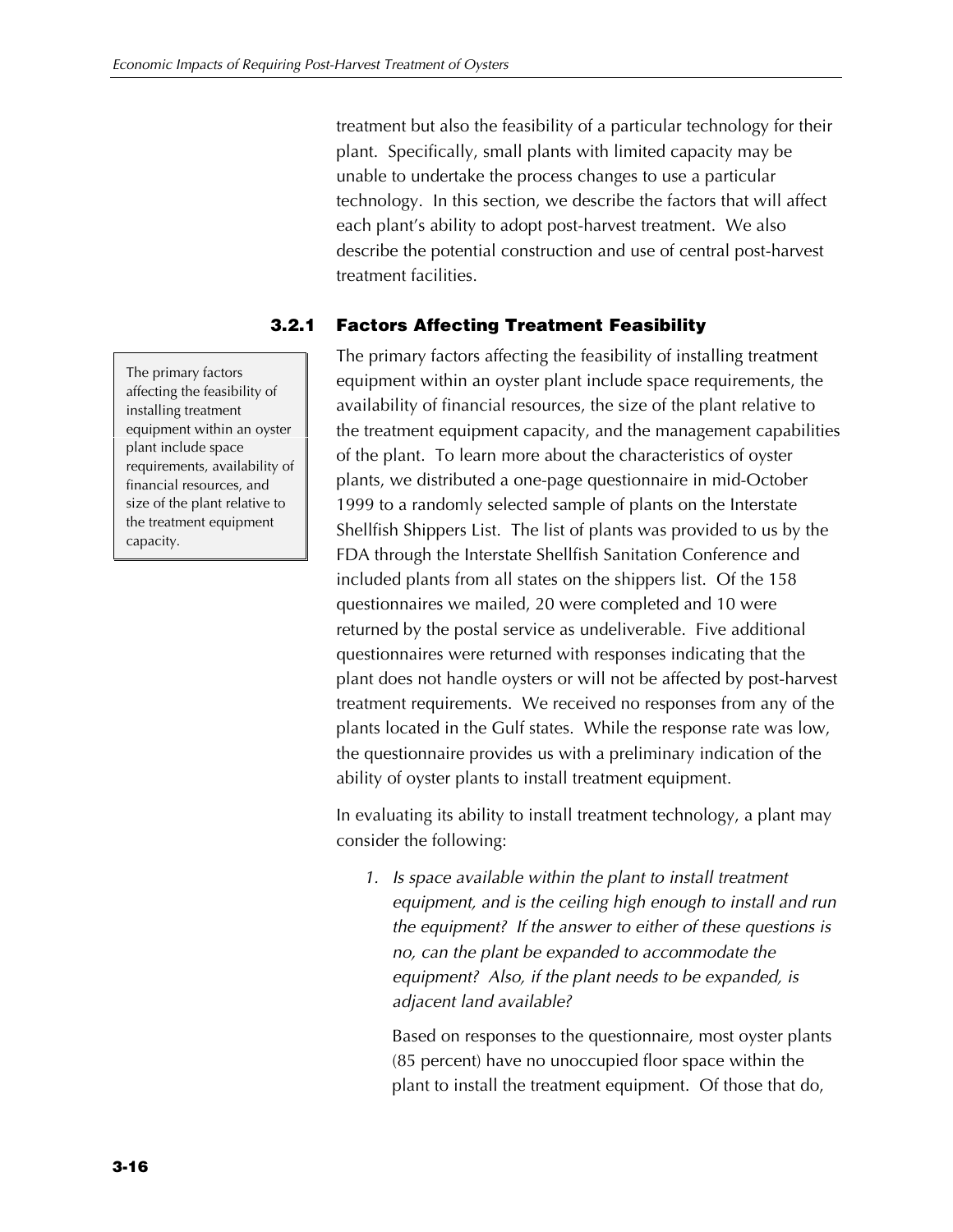three have 2,000 or more square feet available, which is sufficient for the large-size processes for all three treatment technologies. Of the plants with insufficient space within the plant to accommodate treatment equipment, none have adjacent land available to expand their plants.

Of the 16 plants that provided information on ceiling height, six have ceiling heights of 8 feet or less, which is too low for any of the treatment processes. An additional six plants have ceiling heights of 9 to 10 feet, which is sufficient only for the IQF process. The remaining four plants have ceiling heights of 12 or more feet, which is sufficient for the cool pasteurization process but not the hydrostatic pressure process.

*2. Does the plant have the financial resources or ability to borrow the funds needed to purchase and install the capital equipment for post-harvest treatment?*

We did not question plants about their financial resources, but in general, we believe smaller plants are less likely to have the ability to borrow the funds necessary for equipment installation. However, regardless of their financial resources it is unlikely that plants would be able to borrow funds to install a treatment process that is designed for a capacity much greater than the plant's normal operating throughput, which is addressed in the following question.

*3. For small plants, does the plant handle a sufficient volume of product relative to the size of the treatment equipment?*

The oyster plants that responded to the survey indicate that they process between 1 and 750 tons of shellstock per year with an average of 142 tons per year. Of the processes we evaluated, the smallest cool pasteurization process is designed for 900 shellstock tons per year and the smallest hydrostatic pressure process is designed for 625 shellstock tons per year.<sup>13</sup>

If the plant handles a volume much smaller than the minimum size equipment, then their per-unit costs of

<sup>13</sup> AmeriPure Oyster Companies claims that the cool pasteurization process can be adapted for any size plant (Tesvich and Fahey, 2000).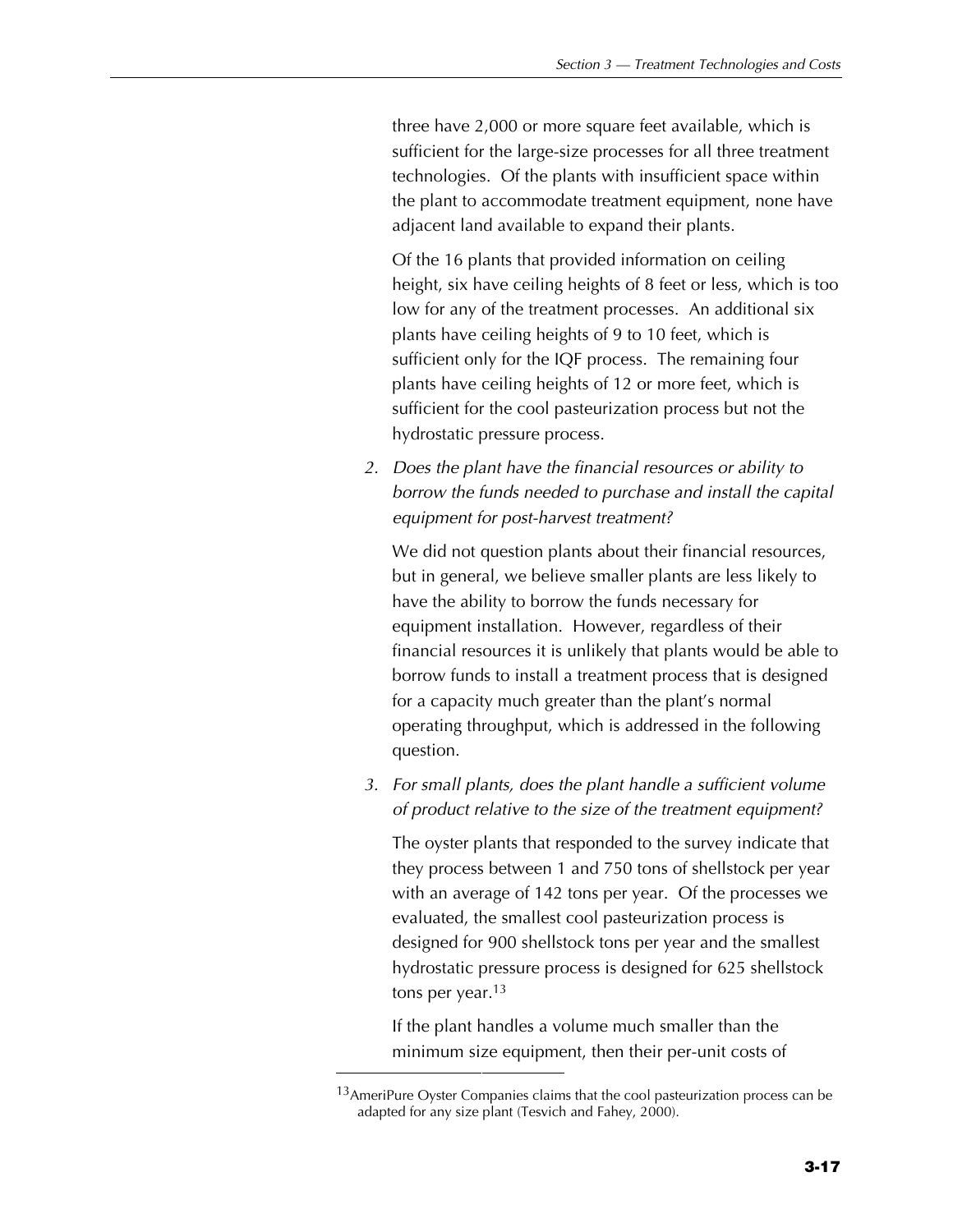processing will likely be much greater than those presented in Section 3.1. Thus, the impact of post-harvest treatment requirements will be much greater for these plants compared to larger plants. Furthermore, plants that handle a low volume of product may not have the technical capabilities required to install and operate treatment equipment.

*4. Finally, for plants that may consider installing IQF equipment, can the plant maintain the product in its frozen state throughout its storage and distribution and what kind of operational changes would be required to do so?*

If plants do not have a means for keeping the product frozen after treatment, then IQF is not a viable option. While raw halfshell oysters are normally refrigerated throughout their distribution, they are not normally kept frozen unless they have been treated by either a cryogenic or mechanical IQF process. In addition, to market IQF oysters, a plant must be able to secure customers for the product who are likely different from their current customers to whom they sell their fresh product.

If installation of treatment equipment is technically infeasible for individual plants for any of the reasons noted above, one possible solution is the use of central treatment facilities, which are discussed in the following section.

# **3.2.2 Central Treatment Facilities**

Central treatment facilities for post-harvest treatment of oysters could potentially evolve through two different routes. The first route would be through private companies that provide post-harvest treatment of oysters to plants on a per-unit cost basis. The second route would be through the formation of cooperatives by groups of oyster plants. At this stage in the development of the technologies, we can only speculate about whether either of these options would evolve and what kind of effects they could have on the structure of the oyster industry.

In evaluating either possibility, one would need to consider the effects of (1) additional transportation costs in shipping oysters to and from the central treatment facility and (2) potential effects on

For plants that do not install treatment equipment, post-harvest treatment services could potentially be provided to them by private companies or by cooperatives.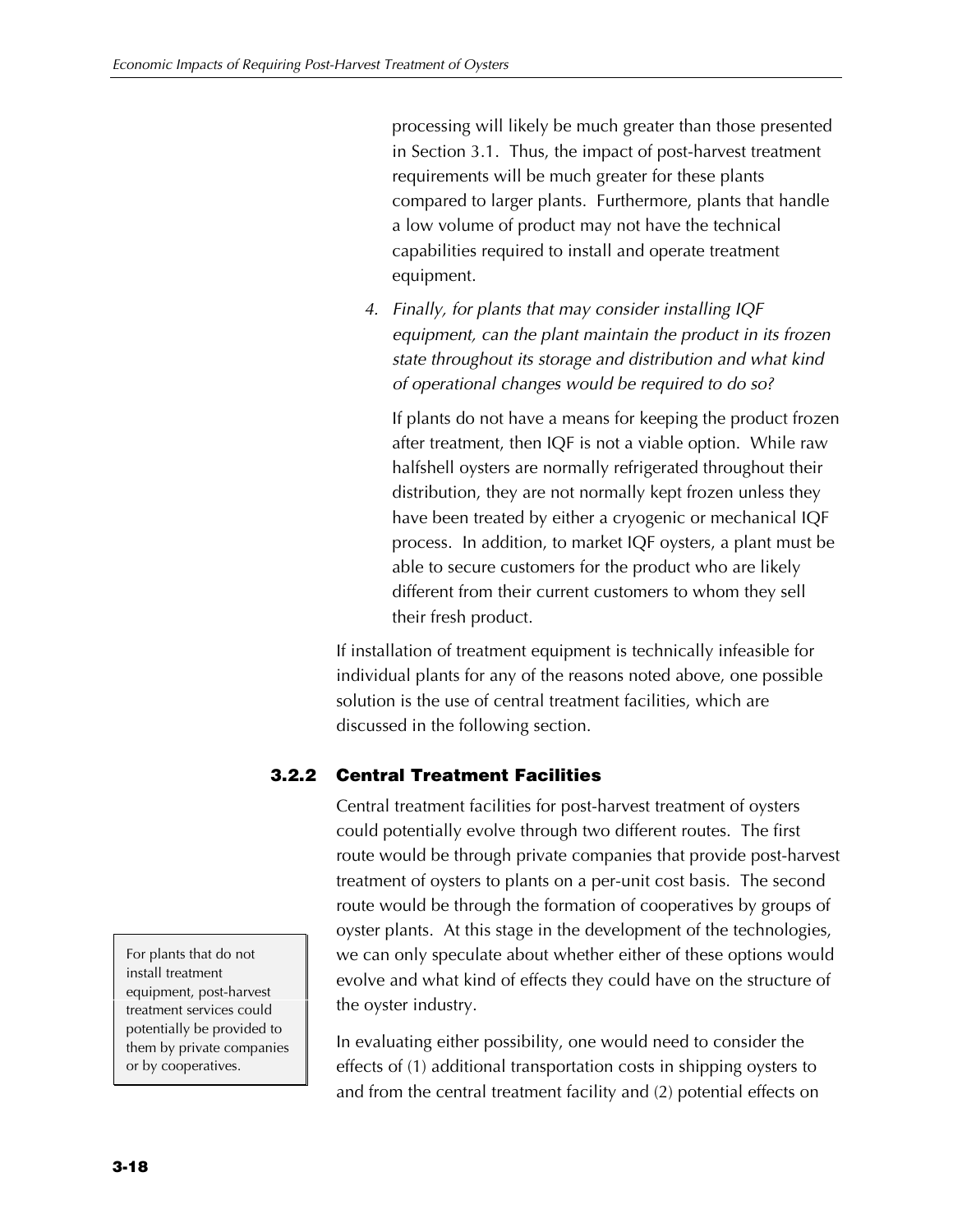product quality of delays in oysters reaching their final market. Furthermore, if cooperatives form, they may take on marketing and distribution activities in addition to the treatment process and thus may also have effects on costs and product quality.

When we asked plants what factors would affect their decisions to use central post-harvest treatment facilities, they responded with the following:

- $\triangleright$  confidentiality and security at the facility;
- $\triangleright$  cost or fee for the service;
- $\blacktriangleright$  logistics, scheduling, and convenience of the service;
- $\blacktriangleright$  transportation distance and costs to ship oysters to the facility;
- $\blacktriangleright$  quality control at the facility; and
- $\blacktriangleright$  the effect of the particular treatment process on the acceptability of the oysters or the demand for treated oysters.

These factors would depend on where and by whom treatment facilities would be constructed and how the institutional arrangements for treating oysters would evolve. However, based on previous experiences with central treatment facilities, some individuals in the industry believe that it is very unlikely that "dealers and harvesters will join forces and build centralized treatment facilities, or even *use* central treatment facilities if provided for them" (Howell, 2000, p. 2).<sup>14</sup> Scheduling the use of facilities, especially during the peak harvest season, would be particularly difficult (Howell, 2000). In addition, "Washington State growers had a bad experience with a cooperative processing facility several decades ago that has biased the industry" against these types of facilities (Dewey, 2000, p. 8). Thus, while we suggest the possibility of central treatment facilities, predicting the acceptance and level of use of central treatment facilities is beyond the scope of this study.

# **3.3 REFERENCES**

AmeriPure Oyster Companies. Undated. Promotional brochure. Kenner, Louisiana.

The use of central postharvest treatment facilities could result in additional transportation costs and delays in oysters reaching the market.

<sup>&</sup>lt;sup>14</sup>The state of Massachusetts operates a subsidized central depuration plant. Due to limited capacity, the plant must ration the days when harvesters can work (Howell, 2000).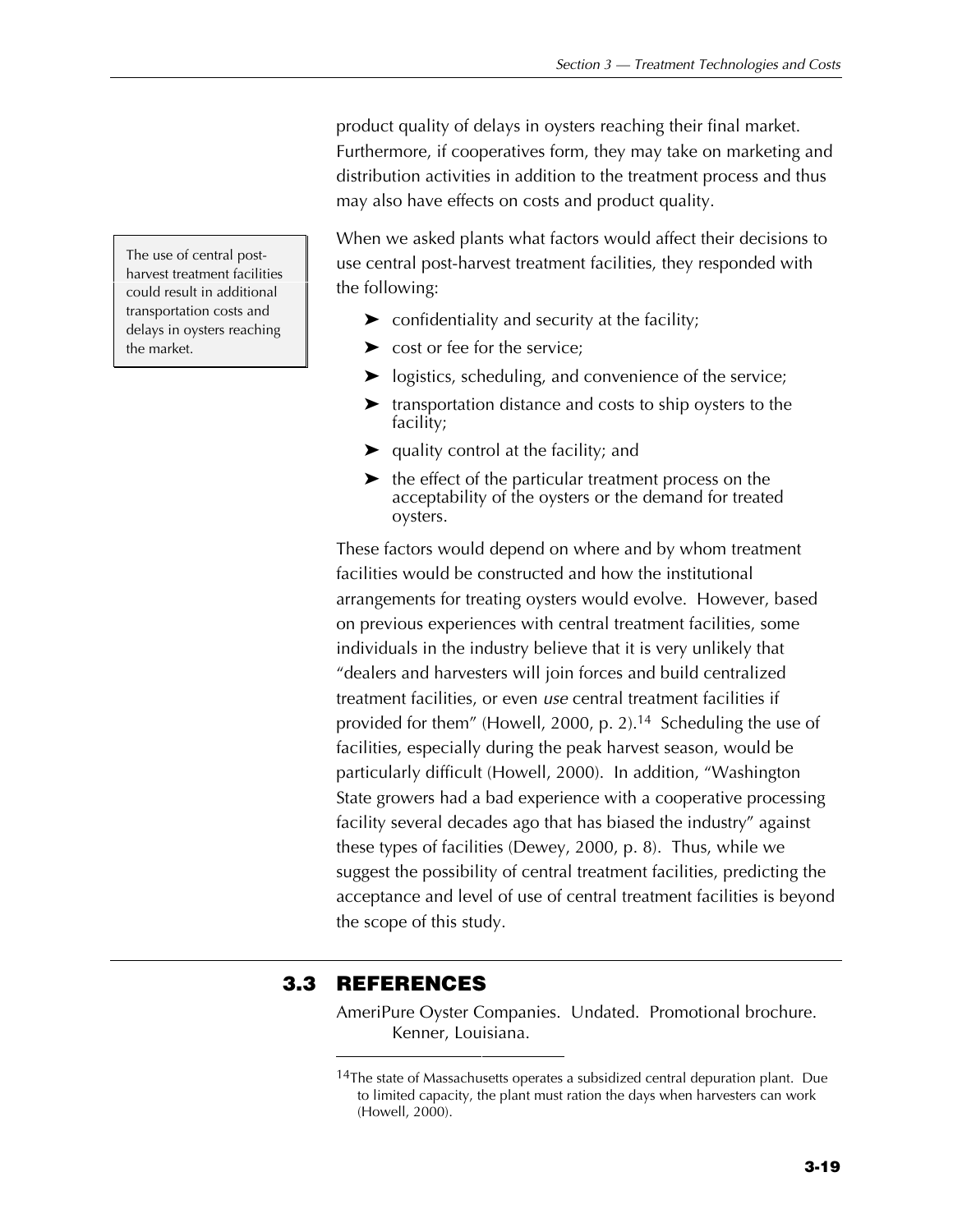- Andrews, L., Sugar Processing Research Institute, New Orleans, LA. December 13, 1999. Personal communication with Mary Muth, Research Triangle Institute.
- Andrews, L., Sugar Processing Research Institute, New Orleans, LA. February 4, 2000. Personal communication with Mary Muth, Research Triangle Institute.
- Dewey, B., Taylor Shellfish Company, Inc. February 6, 2000. "Economic Impacts of Requiring Post-Harvest Treatment of Oysters—January 2000." Comments delivered to Mary Muth, Research Triangle Institute.
- Distefano, P., Office of Seafood, Center for Food Safety and Applied Nutrition, Food and Drug Administration. November 18, 1999. Personal communication with Mary Muth, Research Triangle Institute.
- Food and Drug Administration, Department of Health and Human Services. *Federal Register*. October 19, 1999. "National Fisheries Institute and Louisiana Department of Agriculture and Forestry; Filing of Food Additive Petition." 64(201):56351.
- Hillman, C., Hillman Shrimp and Oyster Company, Dickinson, Texas. October 6, 1999. Teleconference with Mary Muth and Don Anderson, Research Triangle Institute.
- Howell, L., Spinney Creek Shellfish, Inc. February 9, 2000. "Review of Economic Impacts of Requiring Post-Harvest Treatment for Oysters—January 2000." Comments delivered to Mary Muth, Research Triangle Institute.
- National Shellfish Sanitation Program (NSSP). 1997. "Guide for the Control of Molluscan Shellfish." Produced jointly by the Interstate Shellfish Sanitation Conference and the U.S. Department of Health and Human Services, Public Health Service, Food and Drug Administration.
- Nelson, C., Bon Secour Fisheries, Inc., Bon Secour, Alabama. September 29, 1999. Teleconference with Mary Muth, Research Triangle Institute.
- Nelson, C., Bon Secour Fisheries, Inc., Bon Secour, Alabama. February 5, 2000. "Economic Impacts of PHT." Memorandum to Mary Muth, Research Triangle Institute.
- Schegan, J., and P. Fahey, AmeriPure Oyster Companies, Inc., Kenner, Louisiana. October 5, 1999. Teleconference with Mary Muth and Don Anderson, Research Triangle Institute.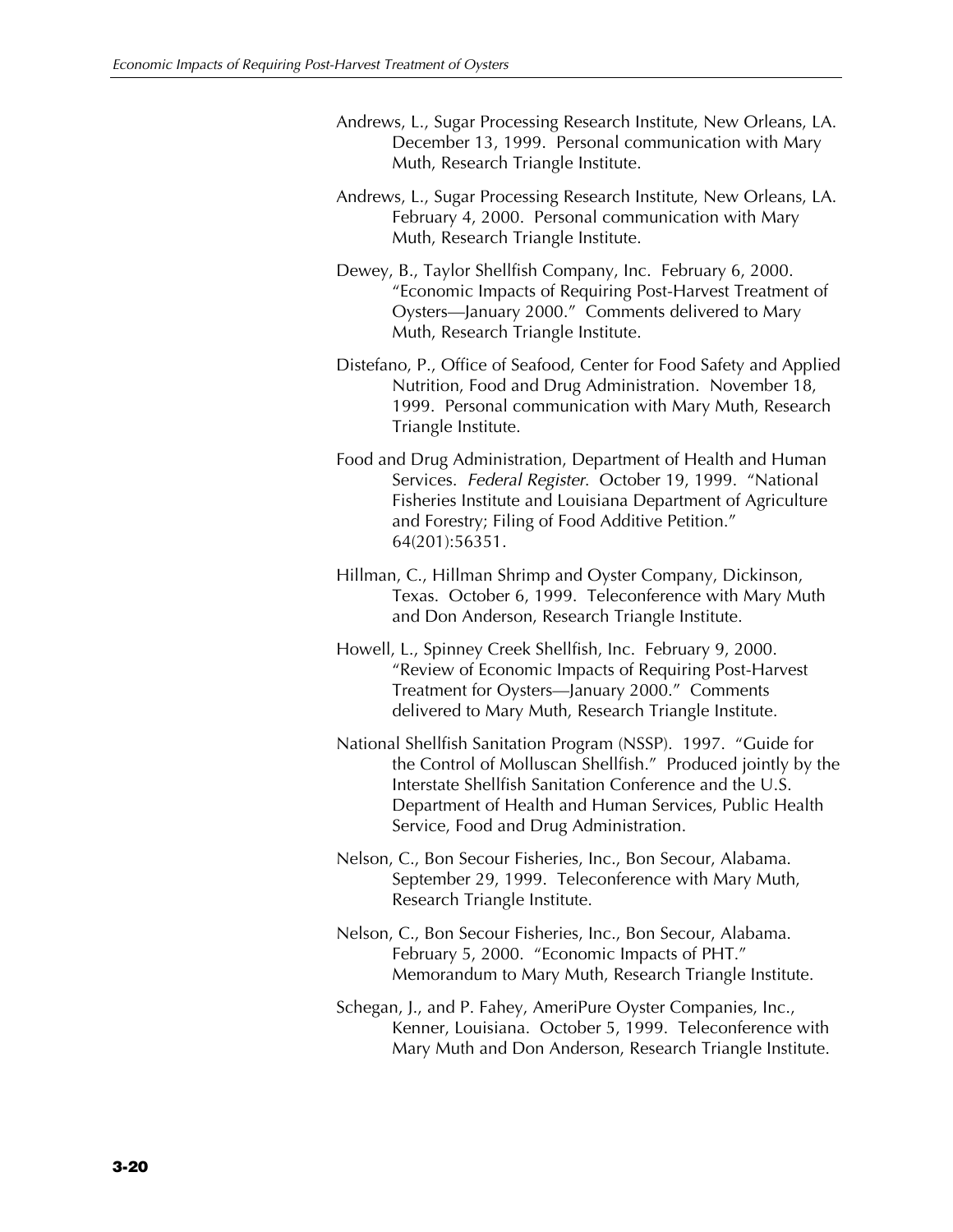- Tesvich, J., and P. Fahey, AmeriPure Oyster Companies. February 7, 2000. "RTI Draft Report on Oysters." Facsimile to Mary Muth, Research Triangle Institute.
- Voisin, M., Motivatit Seafoods, Inc., Houma, Louisiana. October 6, 1999. Teleconference with Mary Muth and Don Anderson, Research Triangle Institute.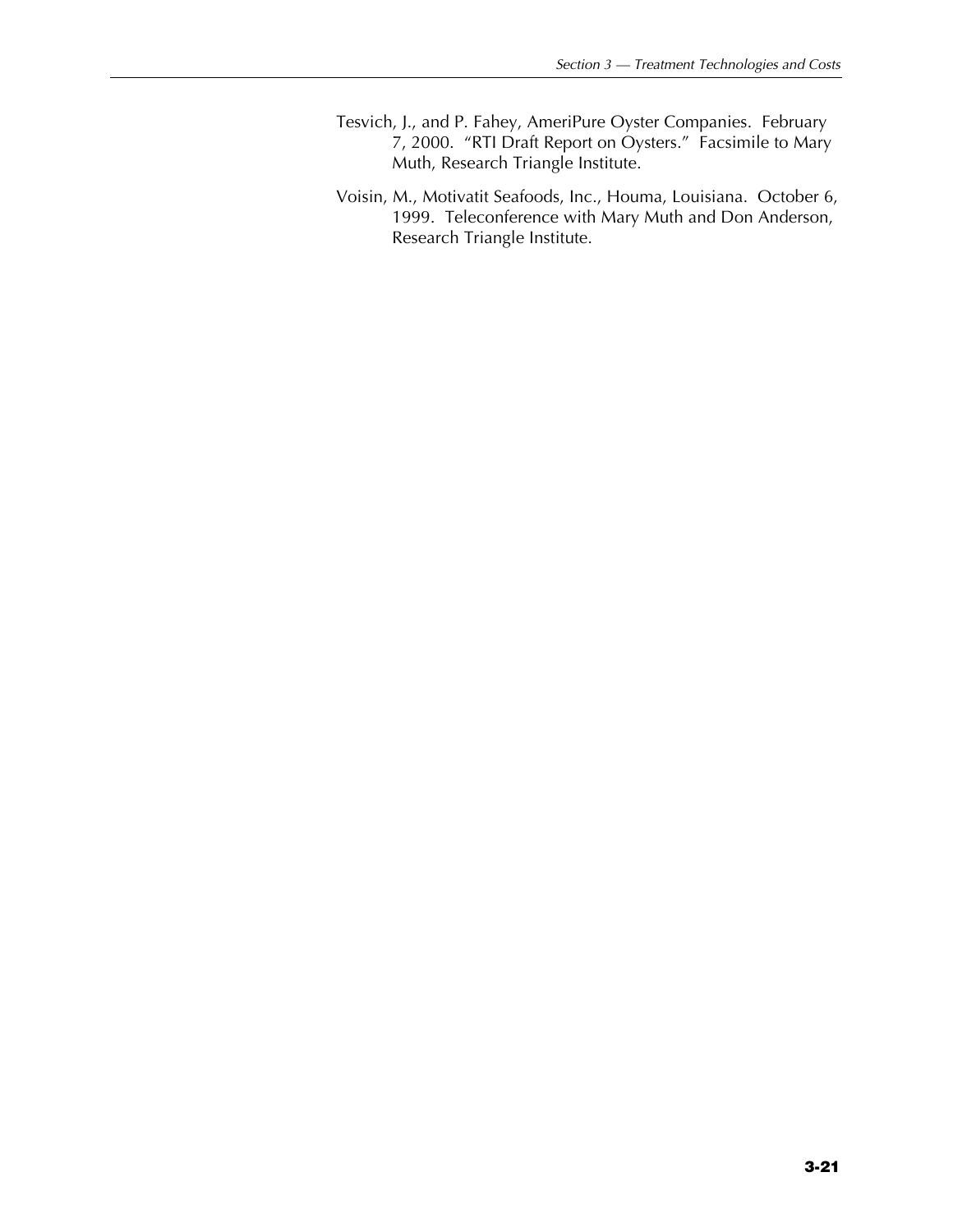# **Potential Effects of Treatment on<br>Demand for Oysters**

Post-harvest treatment of oysters affects the demand for shucked and raw halfshell products because it affects both the physical characteristics (e.g., sensory, safety, or other quality characteristics) and the economic attributes (e.g., where and when it is sold and at what price) of each product. In this section, we briefly describe potential consumer reaction to treatment, potential restaurant and food service manager reaction to treatment, and information provided to us by the companies that currently market treated oysters. Because the treatment processes we evaluated are currently operating only in the Gulf, nearly all of the information in this section pertains to Eastern oysters harvested in the Gulf. We follow with a summary of our conclusions about the overall potential effect of treatment on demand for each treatment technology.

Safety, sensory, and other quality characteristics will affect the demand for postharvest treated oysters relative to untreated oysters.

# **4.1 POTENTIAL CONSUMER REACTION TO POST-HARVEST TREATMENT**

Ultimately, the effects of post-harvest treatment on oyster demand depend on whether consumers prefer or dislike treated oysters compared to untreated oysters. Consumers' specific reactions depend on the following:

- $\blacktriangleright$  whether consumers are concerned about safety,
- $\blacktriangleright$  whether changes in the sensory characteristics are acceptable or possibly even preferred, and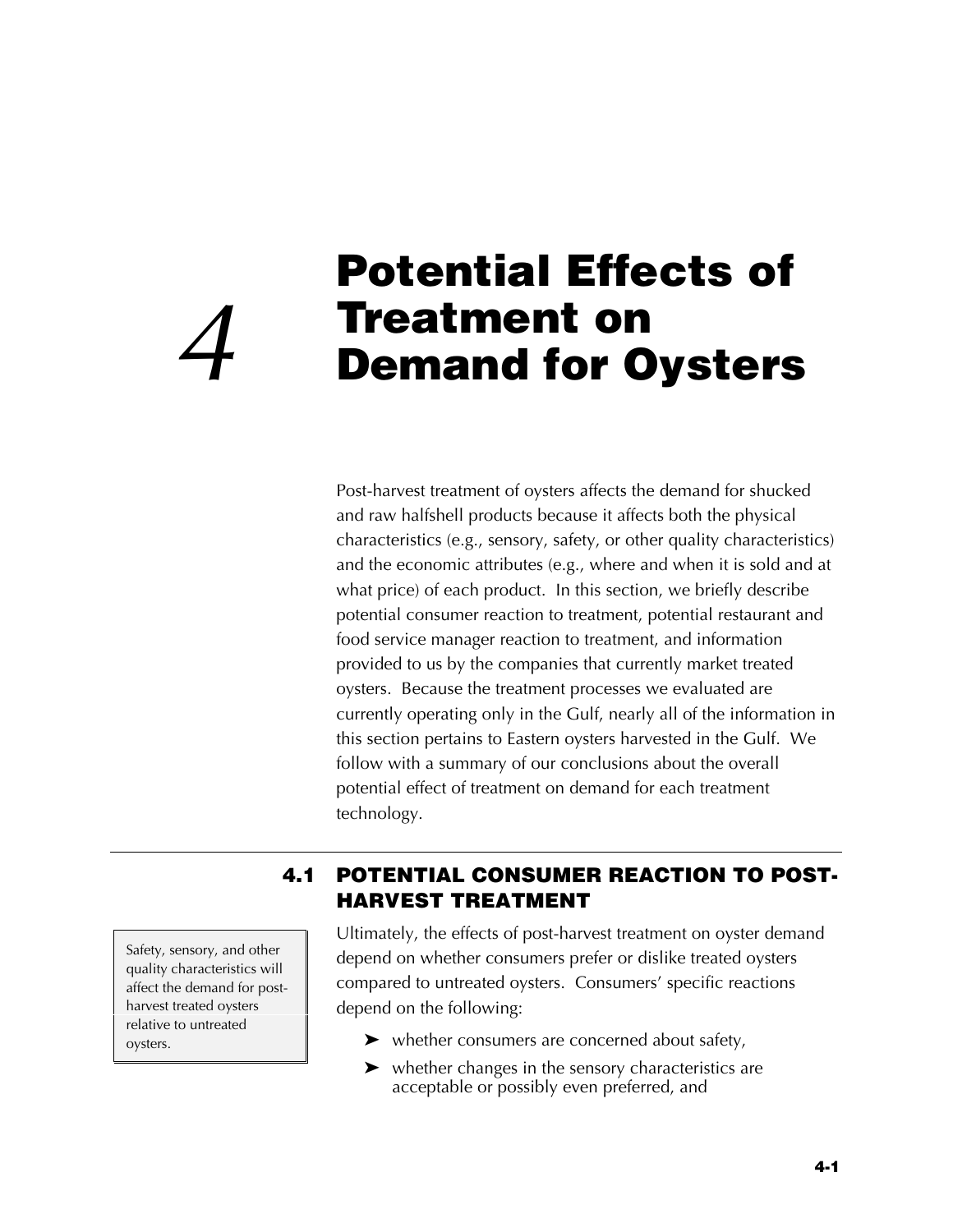$\triangleright$  whether there are other quality changes associated with treatment (e.g., how the oyster muscle is separated from the shell).

Their responses to each of these factors affect their willingness-topay for treated oysters relative to untreated oysters. In general, we expect these effects to be greater for halfshell oysters intended for raw consumption than for shucked oysters intended for cooked consumption. Without regard to changes in the safety or sensory attributes of oysters, consumers of raw halfshell oysters "have been trained to discard shellfish that are dead, gaped, and unresponsive" (Dewey, 2000, p. 2). Thus, consumer acceptability may be affected until consumers become accustomed to these changes resulting from treatment. Because cooking kills *V. vulnificus and V. parahaemolyticus* bacteria, safety is less of a consideration for shucked oysters.<sup>1</sup> Furthermore, sensory changes as a result of treatment are more likely to be noticeable for raw halfshell oysters than for shucked oysters that are cooked.

To evaluate potential consumer reaction to treated oysters, RTI conducted taste tests of treated and untreated raw halfshell oysters in New Orleans on August 5, 1999. The participants were not professional tasters but were individuals who normally eat raw oysters three or more times per year. None of the participants believed that they or anyone in their household had ever become sick from eating oysters, and most felt the risk of illness was either somewhat or very unlikely.

The logistics of the taste tests involved purchasing shellstock at the dock; shipping it to each of the plants that currently have treatment processes in place (Dickinson, Texas; Houma, Louisiana; and Kenner, Louisiana); treating the oysters in a timely manner; reshipping them to New Orleans by the date of the taste tests; and finally, transferring the oysters to a lab for testing. Due to the difficulties we encountered in conducting the taste tests, we do not feel confident that we can make meaningful comparisons of sensory characteristics between the treatment options or between treated and untreated oysters. However, we do feel that we can state some

<sup>&</sup>lt;sup>1</sup>However, safety is still a consideration for shucked oysters because anecdotal evidence suggests that some consumers eat them raw. Seven of 19 participants in RTI's taste tests (discussed below) consume shucked oysters raw. In addition, 16 of 20 restaurant managers and chefs that we surveyed know of individuals who consume shucked oysters raw.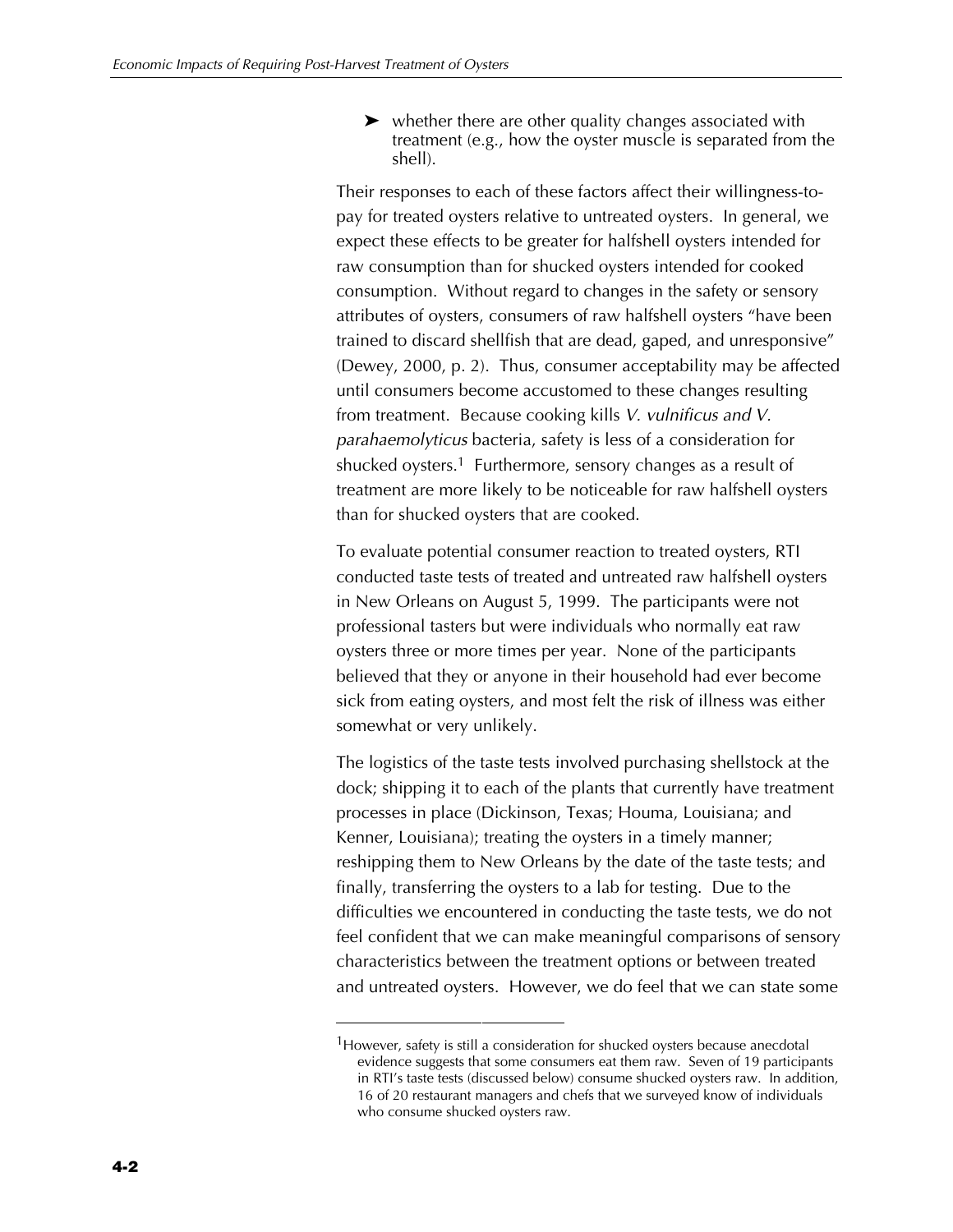general conclusions about the attitudes of the taste test participants toward treatment of oysters.

About one-fourth of the participants indicated that they would not change the frequency with which they consume oysters as a result of mandatory treatment and increased retail price of \$1 to \$2 per dozen. Most of the remaining participants indicated that they would continue to eat raw oysters but would do so less frequently. Overall, their responses indicated that they would reduce the number of times they consume oysters per year by 35 to 52 percent if only treated oysters were available and the price of treated oysters was \$1 to \$2 per dozen higher than untreated oysters. In considering these results, it is important to keep in mind that all of the participants in this study regularly consume raw, untreated Gulf oysters, which they generally consider to be safe. Results may have differed if participants included individuals who do not currently consume oysters due to safety concerns. Furthermore, the responses from the taste test panel may be due to one or more of the following factors: increased price for treated oysters, changes in the sensory characteristics of treated oysters, and the perception that treated oysters are no longer a raw, live product. We cannot disaggregate the effects of these factors in their responses.

The results of the taste tests we conducted are generally opposite those of two studies on consumer responses to safer oysters.2 The first study was a telephone survey of approximately 1,000 individuals in Florida by Degner and Petrone (1994) on potential consumer response to depurated oysters.3 The responses to their survey are based entirely on perceived changes in the safety characteristics of raw oysters and not on any perceived changes in sensory characteristics. Their survey found that 55 percent of respondents who consume oysters would be willing to buy depurated oysters. Of this group, 70 percent would be willing to pay a premium (relative to 50 cents per oyster) ranging from 1 to 50 cents per oyster for the "safer" depurated oysters. At a retail price of 55 cents per depurated oyster, they project that the number of oyster consumers would increase by 30 percent, and the number

<sup>&</sup>lt;sup>2</sup>Neither of these studies identify the pathogens that affect the safety of the oysters.

 $3$ Depurated oysters have been processed to reduce the number of pathogenic organisms by putting the oysters in tanks of disinfected water for a minimum of 44 hours (NSSP, 1997).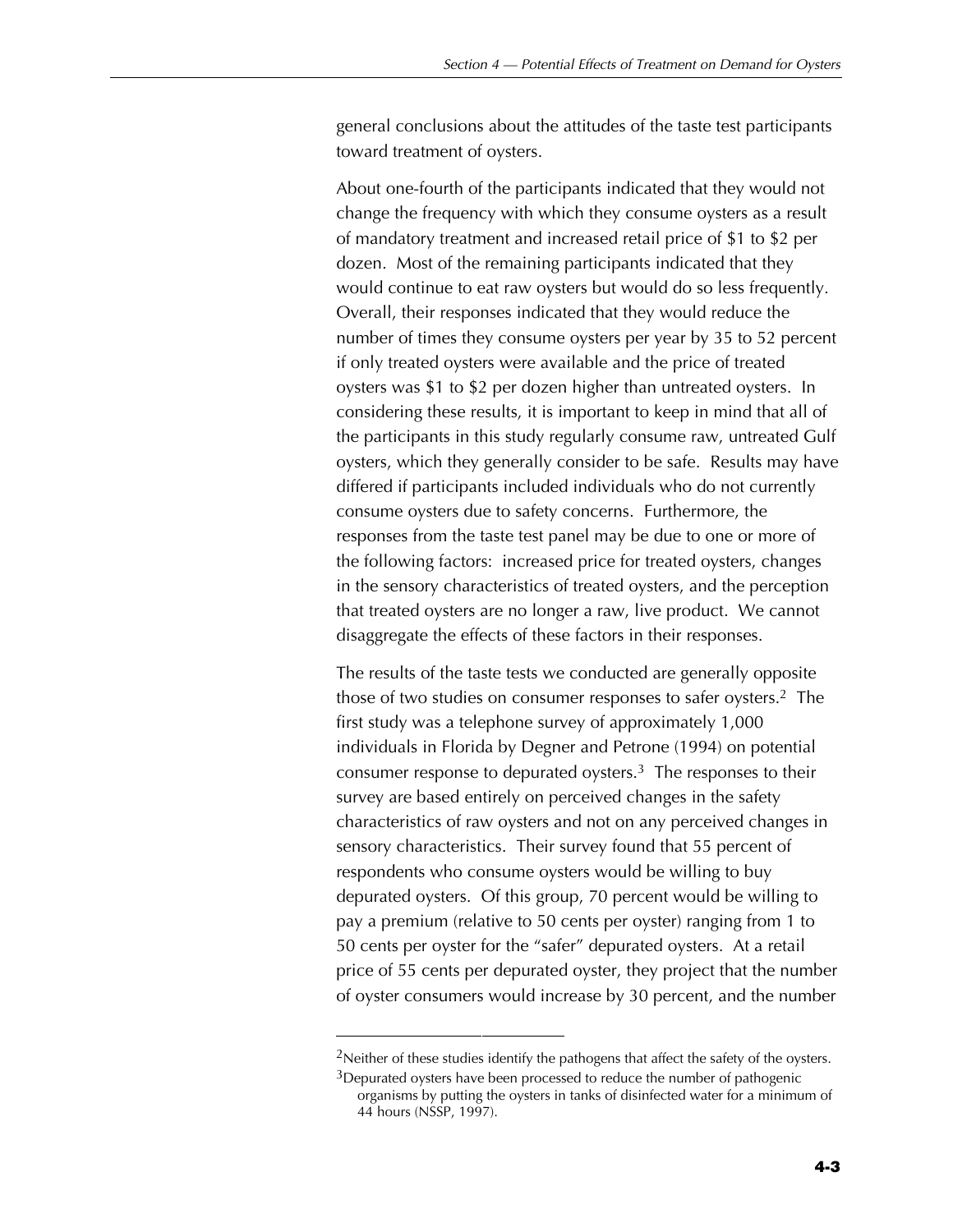of occasions upon which oysters would be eaten would increase by nearly 60 percent, resulting in a total projected increase in oyster consumption of 39 percent. At a retail price per depurated oyster of 65 to 75 cents, they project total increases in oyster consumption of nearly 25 percent.

The second study was a survey by Lin and Milon (1995) on willingness-to-pay for safer oysters. They surveyed approximately 1,000 individuals in the mid-Atlantic and Southeastern states about their potential reactions to a *hypothetical* government inspection program that would decrease the incidence of illness from consuming oysters. They found that frequent oyster consumers, as were the taste test participants, were less willing to pay a price premium for safer oysters than infrequent consumers. Furthermore, their willingness-to-pay responses were higher if they had had a personal experience with illness from eating unsafe oysters, which was not the case for any of the taste test participants. Including participants who were not willing to pay anything more for safer oysters, they found increased willingness-to-pay averaged 18 to 20 percent more (72 to 80 cents more for a dozen oysters with a retail price of \$4.00 in 1990 dollars).

In conclusion, we expect different responses to treatment of raw halfshell oysters based on whether an individual consumer is currently consuming raw oysters ("in-the-market") or is not currently consuming raw oysters due to safety considerations ("outof-the-market"). For "in-the-market" consumers, perceived sensory changes or the perception that treated oysters are no longer truly raw may cause them to reduce their consumption of raw oysters. These consumers are not likely to be willing to pay more for treated oysters. For "out-of-the-market" consumers, safety considerations may override perceived sensory changes, and they may be willing to pay more for treated oysters relative to current prices for untreated oysters. Based on the evidence presented above, the net effect of treatment on demand for oysters from these two groups of consumers is unknown; demand for treated oysters relative to untreated oysters may increase or decrease. In presenting these results, we acknowledge that all of the information we have on consumer willingness-to-pay for safer oysters is based on consumers in the Southern areas of the country where *V. vulnificus* is most prevalent.

Consumers who currently consume raw oysters may be less willing to pay for safer oysters compared to consumers who do not currently consume raw oysters for safety reasons.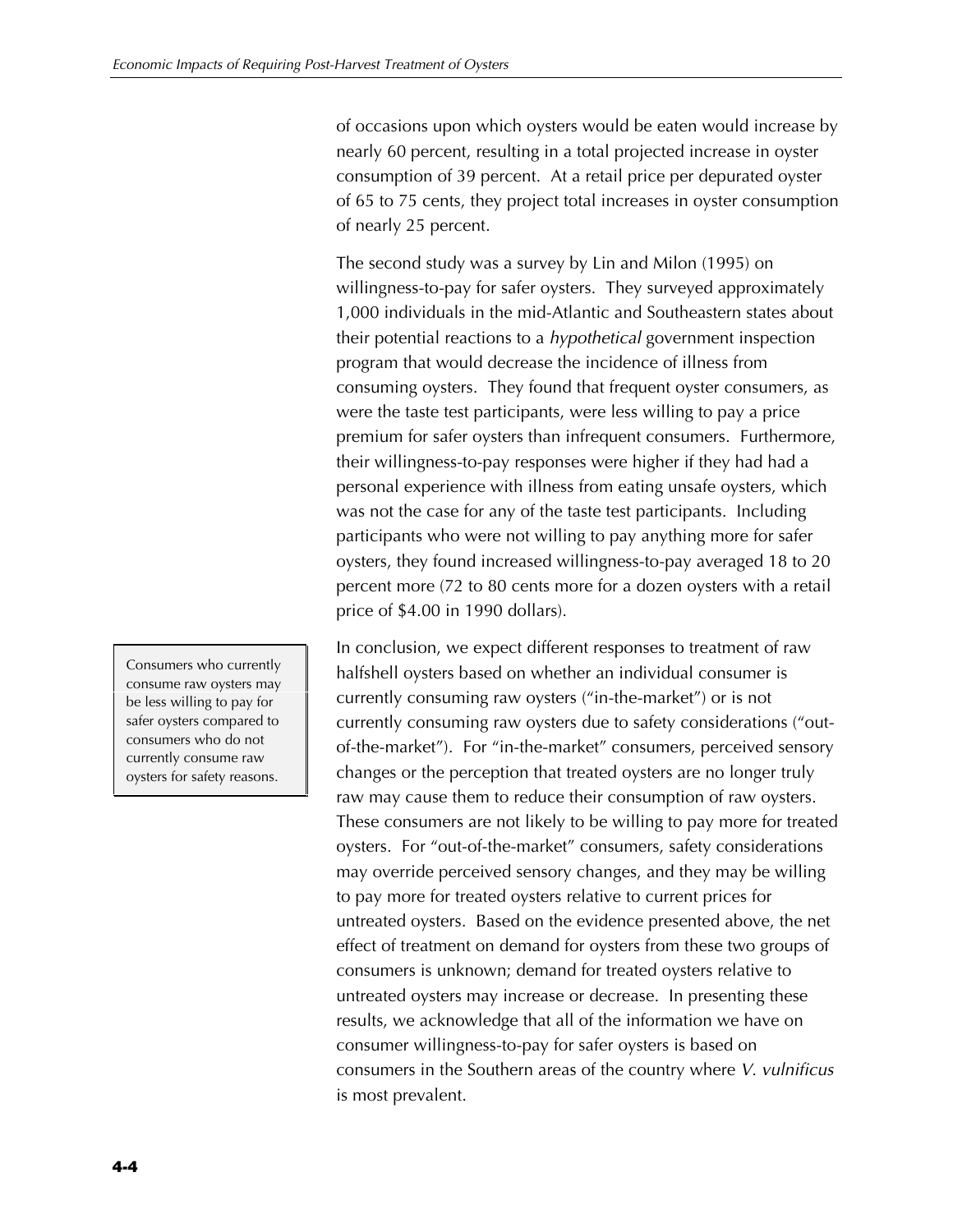In contrast to the raw halfshell market, we expect the effects of treatment on the demand for shucked oysters to be primarily due to changes in other quality characteristics of the oysters. However, we expect these effects to be small because these changes are less noticeable in cooked oysters.

# **4.2 POTENTIAL RESTAURANT MANAGER REACTION TO POST-HARVEST TREATMENT**

In addition to consumer perceptions regarding treatment, the effects of post-harvest treatment on oyster demand depend on whether and where oysters are available as a result of treatment. A restaurant or food service operation's decision to carry oysters is and will continue to be affected by whether or not the oysters are treated. Their specific reactions depend on the following:

- $\blacktriangleright$  whether they are concerned about safety from a product liability viewpoint,
- $\blacktriangleright$  whether they have other quality concerns about the product,
- $\blacktriangleright$  whether it is feasible from a practical standpoint for the establishment to offer treated oysters (i.e., due to shelf life, storage requirements, and the need for a shucker on staff), and
- $\blacktriangleright$  the cost of treated oysters relative to untreated oysters and the effects of the increased cost on menu prices.

Their responses to each of these factors affect whether or not they will begin to offer or discontinue offering oysters as a result of treatment. The decision to offer treated oysters may be made by the corporate headquarters of hotel and chain restaurants or by restaurant managers and chefs at individual restaurant locations. We describe our findings with regard to each of these types of restaurants below.

# **4.2.1 Corporate Headquarters' Decisions to Offer Treated Oysters**

For restaurants owned by a corporate entity, the decision to carry treated oysters is likely to be driven by liability and reputation concerns. To learn more about the decisions by particular corporate headquarters to carry treated oysters, we interviewed individuals at the corporate headquarters of Marriott and Red Lobster. Both of these entities offer AmeriPure treated oysters at

Restaurant manager reaction to treated oysters will depend on product liability concerns, quality issues, and the practicality of serving treated oysters.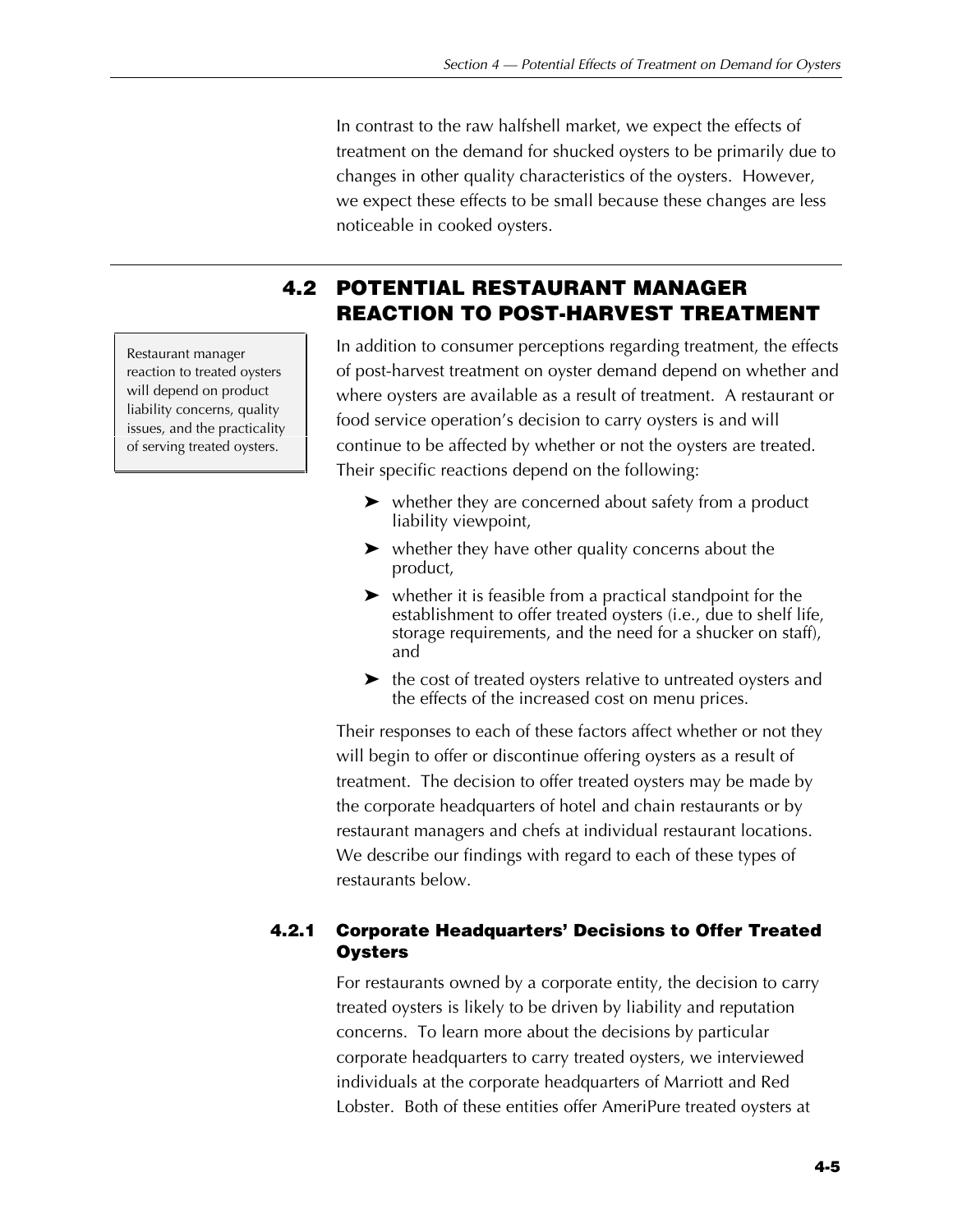their restaurants and appear to have similar experiences with treated oysters.

Restaurants that are owned by Marriott International, Inc. and Host Marriott Corporation began serving raw halfshell and shucked pasteurized AmeriPure oysters approximately 2 years ago due to concerns about safety and liability (Grim, 1999). All of the Gulfharvested oysters that they sell are treated; however, they also serve untreated oysters harvested from other regions because some chefs prefer oysters from particular geographical regions from which treated oysters are not currently available. They would prefer that all of the oysters they serve be treated, regardless of harvest location. The menus at restaurants that serve treated oysters do not state that the oysters are treated, and consumers appear to have reacted favorably to treated oysters.

Similarly, Red Lobster restaurants began offering raw halfshell and shucked pasteurized AmeriPure oysters a few years ago in response to *Vibrio* outbreaks (Karppe, 1999). Not all Red Lobster restaurants serve raw oysters, but those that do serve only treated raw oysters. Although Red Lobster restaurants do not state on their menu that the raw halfshell oysters are treated, they do display the AmeriPure advertising banner. Treated oysters appear to be selling well at Red Lobster restaurants (Karppe, 1999). All of the restaurants that have begun serving AmeriPure oysters, which totaled 60 by October 1999, continue to serve them.

# **4.2.2 Individual Restaurants' Decisions to Offer Treated Oysters**

To learn more about the experiences and perceptions of individual restaurant managers and chefs regarding treated oysters, we conducted a small-scale survey of 20 restaurants over the 4-week period of October 22 through November 19, 1999. We selected restaurants in the following categories:

- $\blacktriangleright$  restaurants that serve cooked but not raw oysters (6 restaurants),
- $\blacktriangleright$  restaurants that serve untreated raw oysters (7 restaurants), and
- $\blacktriangleright$  restaurants that serve post-harvest treated oysters (7) restaurants).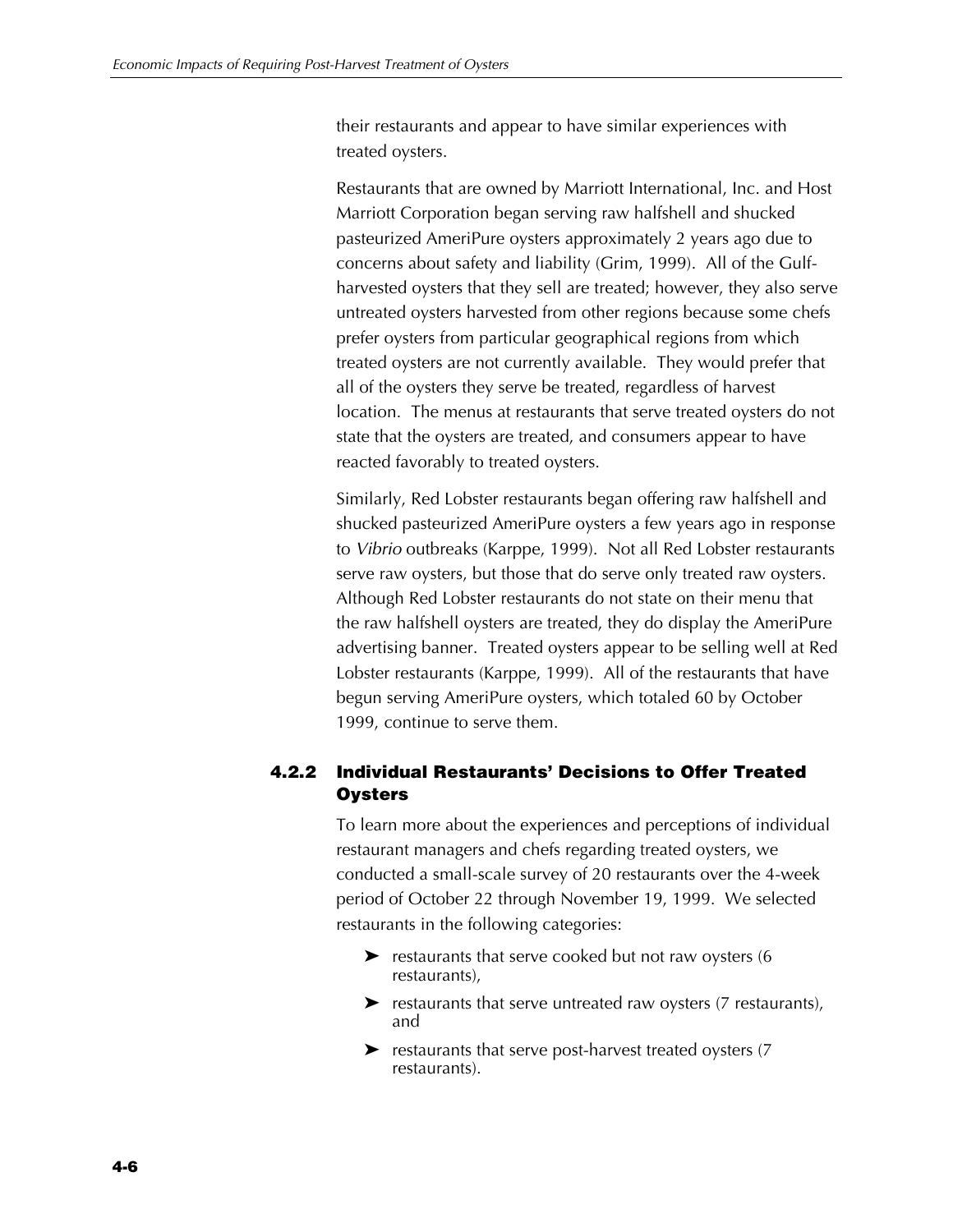Based on information from restaurant managers, it appears that post-harvest treatment may either have little effect on or potentially increase availability and sales of raw oysters.

Restaurants that serve cooked but not raw oysters and restaurants that serve untreated raw oysters were randomly selected from restaurant listings in each city. Restaurants that serve post-harvest treated oysters were suggested to us by the plants that produce treated oysters or the distributors that handle their product. In all, we surveyed restaurants in the following cities: San Antonio, TX (2); New Orleans, LA (3); Gulfport, MS (1); various cities in Florida  $(5)$ ; Washington, DC $(2)$ ; New York, NY $(2)$ ; Chicago, IL $(3)$ ; and Seattle, WA (2).

In general, we found that half of restaurants that *currently serve only cooked oysters* are at least somewhat likely to begin offering raw oysters if treated oysters retail for an additional price of \$1 per dozen compared to untreated raw oysters. Six of the seven restaurants that *currently serve untreated raw oysters* expect that a post-harvest treatment requirement would have no effect on their sales of oysters (assuming a \$1 per dozen additional retail price). Furthermore, six of the seven restaurants that *currently serve either pasteurized or IQF oysters* report that their patrons do not seem to have noticed a difference in the oysters served (5 restaurants) or actually seem to prefer treated oysters (1 restaurant). Overall, it appears from these results that post-harvest treatment could either have little effect on or potentially increase availability and sales of raw oysters. In the following sections, we describe the findings for each group of restaurants in more detail.<sup>4</sup>

## *Restaurants That Serve Only Cooked Oysters*

Restaurants that serve only cooked oysters mostly serve fried or poached oysters. They do not serve raw oysters for one or more of the following reasons:

- $\blacktriangleright$  short shelf life,
- $\blacktriangleright$  customer safety and liability concerns,
- $\blacktriangleright$  too labor intensive, and
- $\blacktriangleright$  low consumer demand.

To learn about their likelihood of serving treated raw oysters, we asked the following question:

<sup>&</sup>lt;sup>4</sup>The complete results of the restaurant manager surveys are available in Durocher, Cates, and Muth (1999).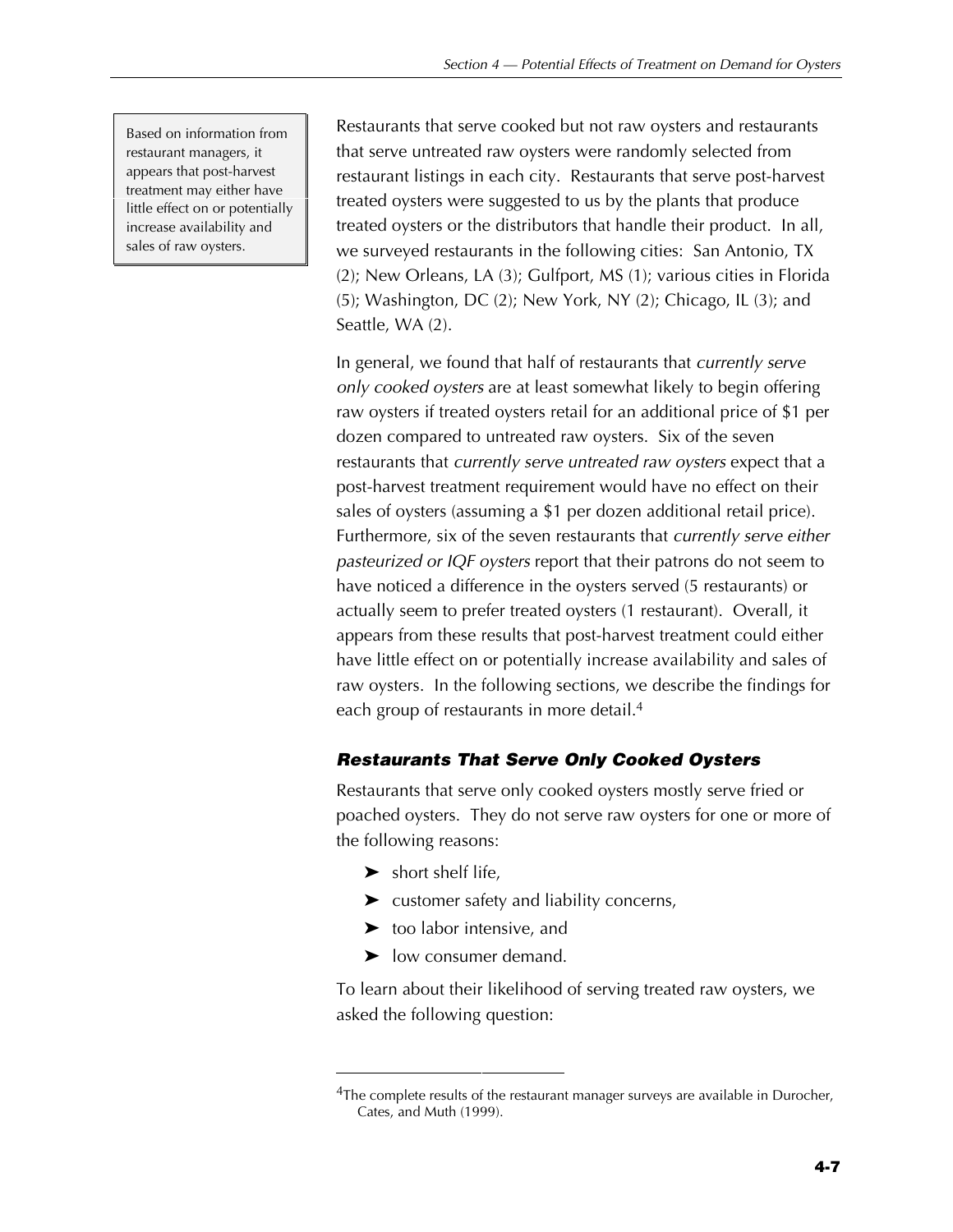*Assuming that treated oysters would retail for an additional \$1.00 (\$2.00) per dozen compared to untreated oysters, within the next 12 months how likely would you consider offering them as a menu option for customers who prefer raw oysters?*

Their responses indicate that half of the restaurants would be somewhat likely to offer raw treated oysters at either additional retail price, but that the other half would be very unlikely, somewhat unlikely, or neither likely nor unlikely to offer raw untreated oysters (Table 4-1).

**Table 4-1. Likelihood of Restaurants that Serve Only Cooked Oysters Offering Treated Oysters** Half of restaurants that serve only cooked oysters are somewhat likely to offer treated raw oysters.

|                                                  | <b>Additional Retail Price for Treated Oysters</b> |               |  |
|--------------------------------------------------|----------------------------------------------------|---------------|--|
| <b>Likelihood of Serving Treated Raw Oysters</b> | \$1 Per Dozen                                      | \$2 Per Dozen |  |
| Very unlikely                                    |                                                    |               |  |
| Somewhat unlikely                                |                                                    |               |  |
| Neither likely nor unlikely                      |                                                    | 0             |  |
| Somewhat likely                                  | 3                                                  | 3             |  |
| Very likely                                      | 0                                                  | 0             |  |

#### *Restaurants That Serve Untreated Raw Oysters*

Six of the seven restaurants we surveyed that serve untreated raw oysters serve them year round. One restaurant does not serve them year round due to safety concerns.

To learn about their potential responses to post-harvest treatment, we asked them questions about the following:

- ► whether they would be likely to offer treated oysters *in addition to* or *instead of* untreated oysters at an additional retail price of \$1.00 per dozen (assuming that post-harvest treatment is optional, not required), and
- $\triangleright$  whether they expect raw oyster sales to be affected by treatment (assuming that post-harvest treatment is required).

In response to the first question, three of the seven restaurants reported that they would be at least somewhat likely to offer treated oysters *in addition to* untreated oysters, and two of the seven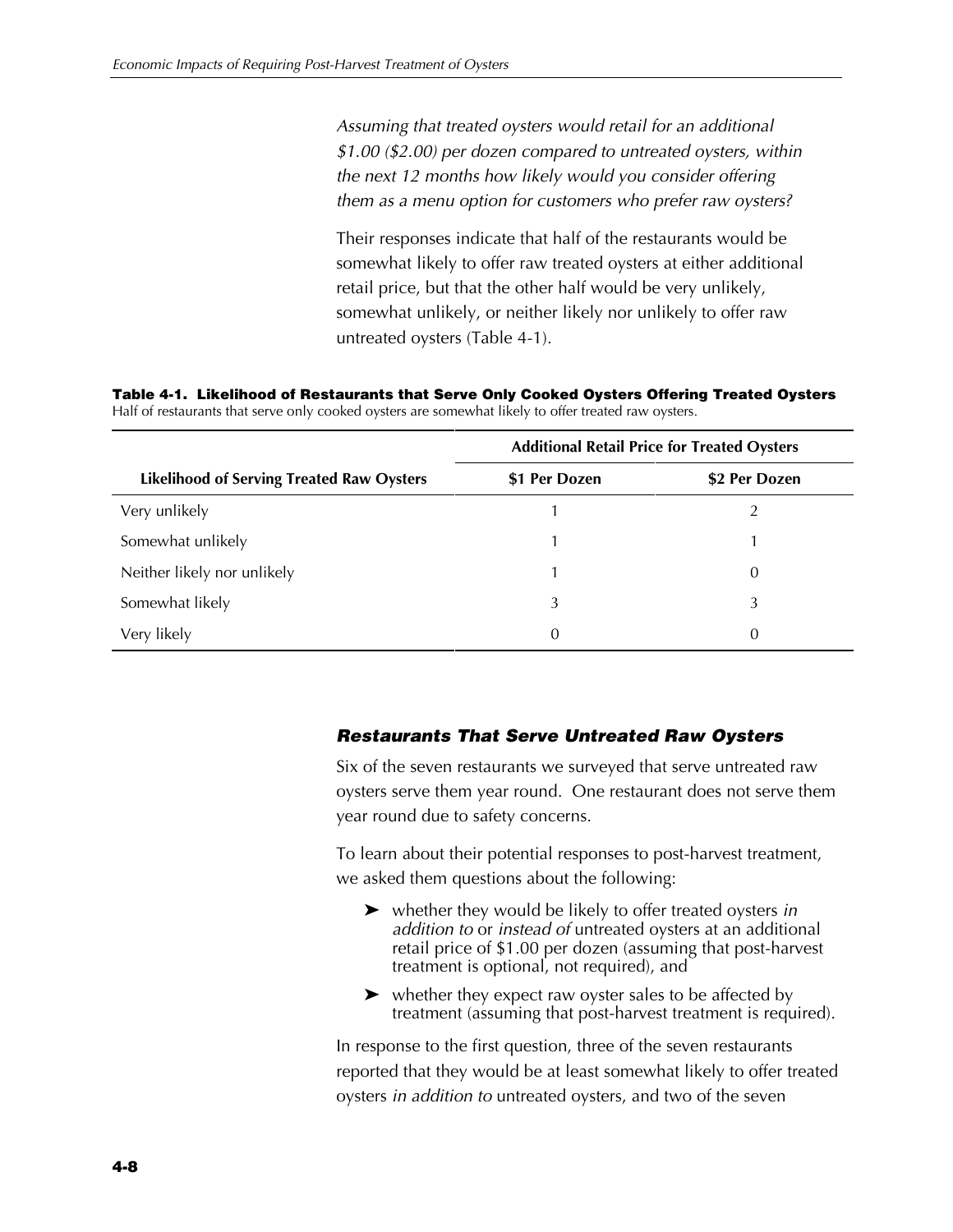restaurants reported that they would be at least somewhat likely to offer treated oysters *instead of* untreated oysters.

To address the second question, we specifically asked the following:

*Assume that regulations were in place that would require raw oyster shellstock to be treated to kill bacteria and that you could no longer sell untreated oysters. Assume that treated oysters would retail for an additional cost of \$1.00 (\$2.00) per dozen. How would you expect this to affect your sales of raw oysters?*

Their responses indicate that nearly all of the restaurants expect required post-harvest treatment of oysters at an additional retail price of \$1 per dozen to have no effect on raw oyster sales (Table 4-2). At an additional retail price of \$2 per dozen, most of the restaurants expect a decrease in sales, and one restaurant reported it would not sell treated oysters.

|                                             | <b>Additional Retail Price for Treated Oysters</b> |               |  |
|---------------------------------------------|----------------------------------------------------|---------------|--|
| <b>Perceived Effect on Raw Oyster Sales</b> | \$1 per Dozen                                      | \$2 per Dozen |  |
| Increase sales greatly (more than 25%)      | 0                                                  | 0             |  |
| Increase sales slightly (less than 25%)     | 0                                                  | 0             |  |
| No change in sales                          | 6                                                  |               |  |
| Decrease sales slightly (less than 25%)     | 0                                                  | 4             |  |
| Decrease sales greatly (more than 25%)      |                                                    |               |  |
| I would not sell treated oysters            | 0                                                  |               |  |

**Table 4-2. Perceived Effect of Post-Harvest Treatment Requirements on Sales of Raw Oysters by Restaurants that Currently Serve Untreated Raw Oysters** Most restaurants expect no effect on sales at an additional retail price of \$1 per dozen compared to untreated oysters.

#### *Restaurants That Serve Treated Raw Oysters*

Of the restaurants we interviewed that serve treated oysters, five serve pasteurized AmeriPure oysters and two serve Hillman IQF oysters.<sup>5</sup> Six of the seven restaurants are located in the Gulf and

<sup>&</sup>lt;sup>5</sup>We were unable to obtain names of restaurants that serve pressure-treated oysters from the distributor.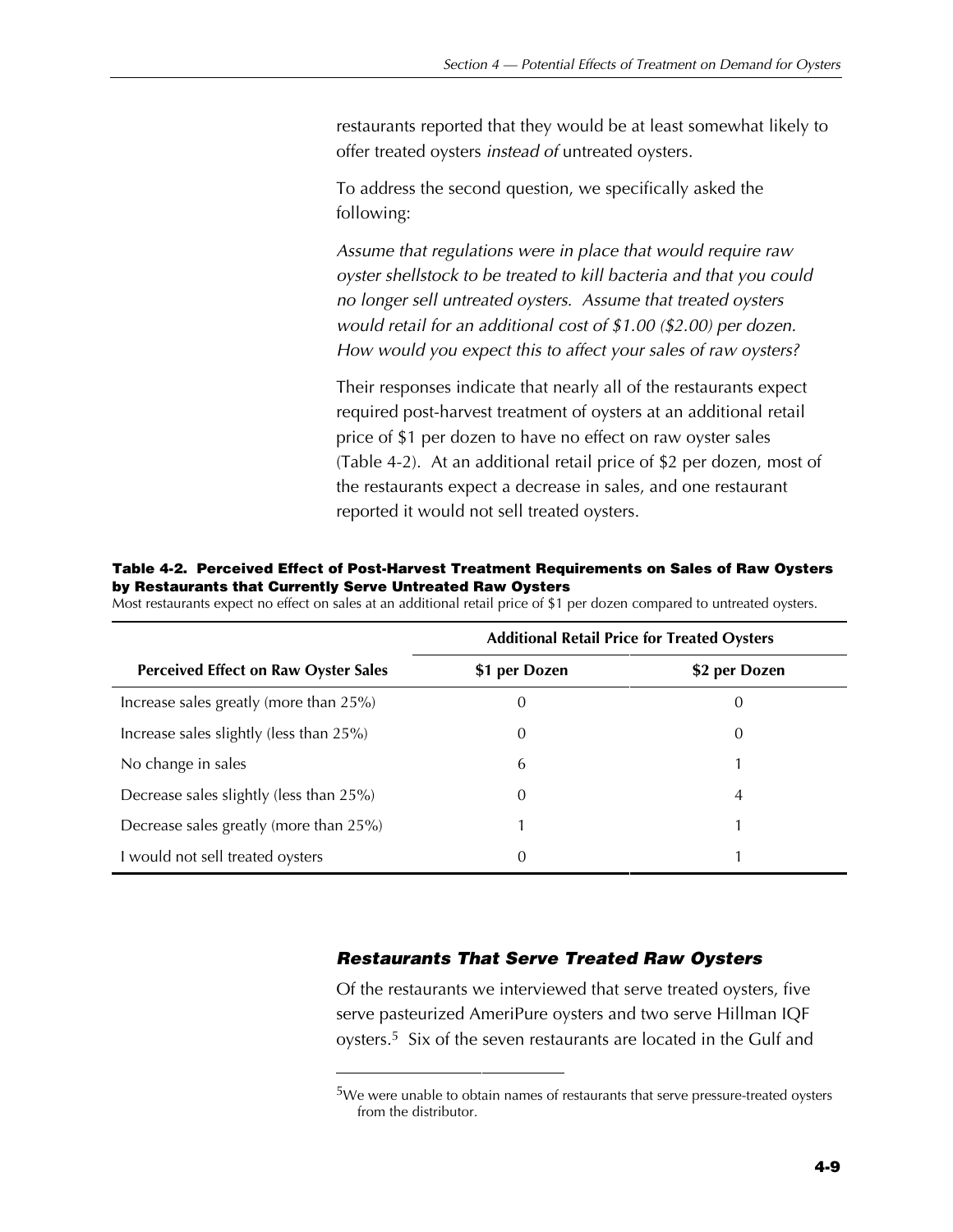the seventh is located in Chicago. Their stated reasons for serving treated oysters include the following:

- $\blacktriangleright$  reduced risk and liability concerns,
- $\blacktriangleright$  extended shelf life, and
- $\blacktriangleright$  customer demand for treated oysters.

As noted above, six of the seven restaurants that currently serve either pasteurized or IQF oysters report that their patrons do not seem to have noticed a difference in the oysters served (5 restaurants) or actually seem to prefer treated oysters (1 restaurant).6 Nearly all of the restaurants charge either the same or up to \$1 per dozen more for treated oysters compared to what they previously charged for untreated oysters.

We also asked the respondents how they believe their customers perceive differences in the sensory attributes of treated oysters compared to untreated oysters. Nearly all of the respondents believe that treated oysters compare favorably to untreated oysters in appearance, odor, and flavor (Table 4-3).

**Table 4-3. Perceived Customer Comparisons of Sensory Attributes of Treated Oysters**

Managers and chefs of restaurants that serve treated oysters believe that treated oysters compare favorably to untreated oysters.

|                                                | <b>Oyster Attributes</b> |      |               |
|------------------------------------------------|--------------------------|------|---------------|
| <b>Customer Perceptions of Treated Oysters</b> | Appearance               | Odor | <b>Flavor</b> |
| Treated about the same as untreated            |                          |      |               |
| Treated better than untreated                  |                          |      |               |
| Treated not as good as untreated               |                          |      |               |

 <sup>6</sup>Other restaurant responses to AmeriPure treated oysters were documented by the members of the Louisiana Oyster Task Force (1999).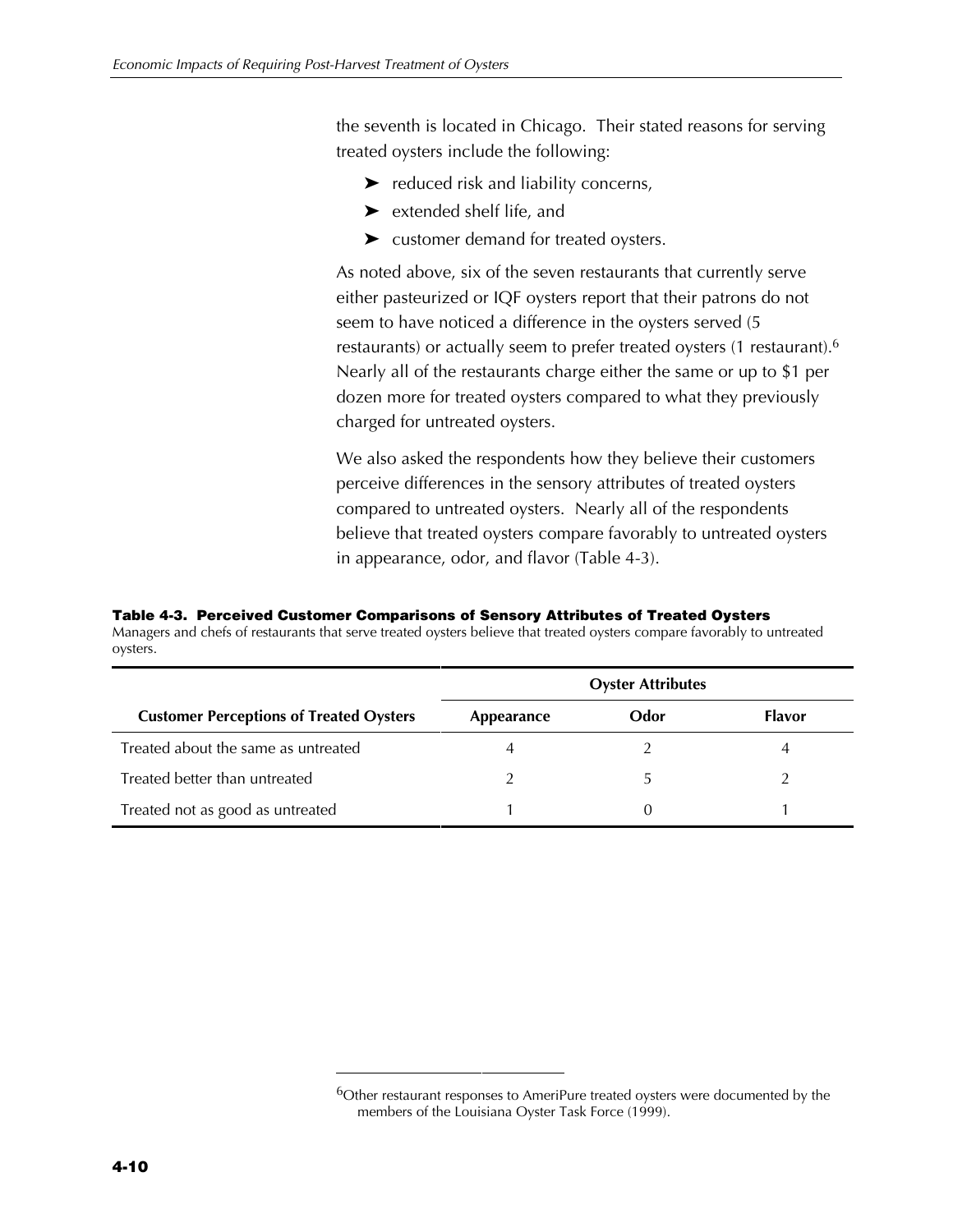The companies with treatment processes in place claim they are able to obtain a higher price for treated oysters compared to untreated oysters either because of increased safety or other changes in the attributes of the product.

## **4.3 COMPANY EVIDENCE OF THE EFFECTS OF POST-HARVEST TREATMENT ON DEMAND**

Because all three treatment technologies are currently in use, we have evidence of the effects of post-harvest treatment on demand from our interviews with the companies in the Gulf that currently treat oysters. These three companies handle and treat Gulfharvested oysters. In general, the companies with treatment processes in place claim they are able to obtain a higher price for treated oysters compared to untreated oysters. For two of these processes, the effects on price result not only from increased safety but also from the fact that oysters intended to be served raw on the halfshell are either pre-shucked or more easily shucked than untreated oysters. The effects on prices are described below based on information provided by the companies with treatment processes.7

The IQF treatment process applies only to raw halfshell oysters since the treatment technology is not currently available for shucked oysters. For raw halfshell oysters, oyster processors currently receive higher prices than for untreated oysters because the oysters are already shucked and on the halfshell, and thus the restaurant does not need to have a shucker on staff. Furthermore, because the oysters are frozen, they can be shipped further distances and kept for longer periods of time. For all of these reasons, raw halfshell oysters can be made available in locations where they otherwise may not be (e.g., inland casinos). Thus, IQF oysters generally retail for higher prices than untreated oysters in the locations where they are served. However, in coastal areas where oysters are harvested, such as the Gulf region, it is unlikely that most consumers would be willing to pay a higher price for IQF oysters than untreated oysters (Hillman, 1999).

For the cool pasteurization process, AmeriPure obtains a 10 to 20 percent price premium for treated shucked oysters relative to untreated shucked oysters from the Gulf (Dickenson, 2000). One retailer in particular, Kroger, carries only post-harvested treated oysters from the Gulf. In addition, pasteurized raw halfshell oysters sell for prices above those of untreated raw halfshell oysters

 $7$ In considering this evidence, we acknowledge that if all oysters were required to be treated, and thus plants could not differentiate their product because it was treated, plants may be less able to obtain higher prices for treated product.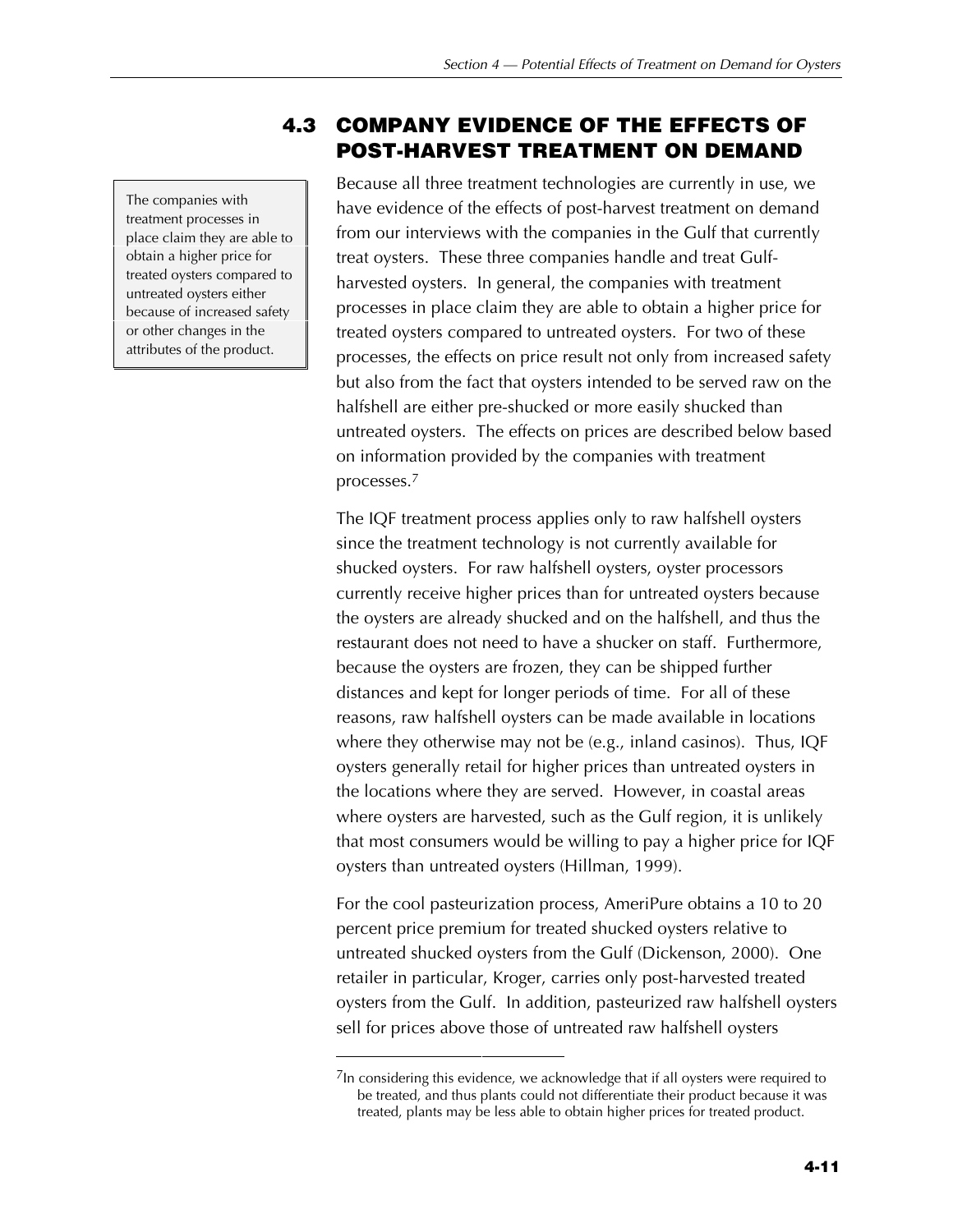primarily because they are perceived as safer. The convenience and other quality attributes of pasteurized raw halfshell oysters are similar to those of untreated oysters because the treatment process does not change how the oysters are shucked, handled, and stored. As reported in the *Wall Street Journal* (Chase, 1999) and the *New York Times* (St. George, 1998), pasteurized AmeriPure oysters sell at wholesale prices of 6 to 8 cents per oyster more than untreated oysters.

For the hydrostatic pressure process, both shucked and raw halfshell oysters sell for higher prices than untreated oysters because of quality, convenience, and safety differences. Pressuretreated shucked oysters sell for approximately 10 percent more than untreated shucked oysters due to quality differences in the oysters (Voisin, 1999). In particular, the muscle of the oyster separates from the shell cleanly during the process. Pressure-treated raw halfshell oysters sell for approximately 10 cents per oyster more than untreated raw halfshell oysters due primarily to convenience and safety differences (Voisin, 1999). Because the raw halfshell oysters have already been opened by the process (and kept shut with a band), they are easily reopened and prepared for serving on the halfshell.

## **4.4 SUMMARY OF POTENTIAL TREATMENT EFFECTS ON DEMAND**

Based on the evidence presented in the preceding sections, which applies mostly to Eastern oysters harvested in the Gulf, it appears that demand for treated raw halfshell oysters could potentially increase relative to untreated raw halfshell oysters. We are less able to draw conclusions about oysters harvested from other regions of the country. $8$ 

Table 4-4 summarizes the evidence we have on potential effects of post-harvest treatment of oysters on demand for raw halfshell oysters harvested from the Gulf. For each information source, we

 $8B$  Because of the uncertainties regarding the effects of post-harvest treatment on demand for oysters, the economic model presented in Section 5 presents the estimated effects of treatment requirements both *with* and *without* demand effects.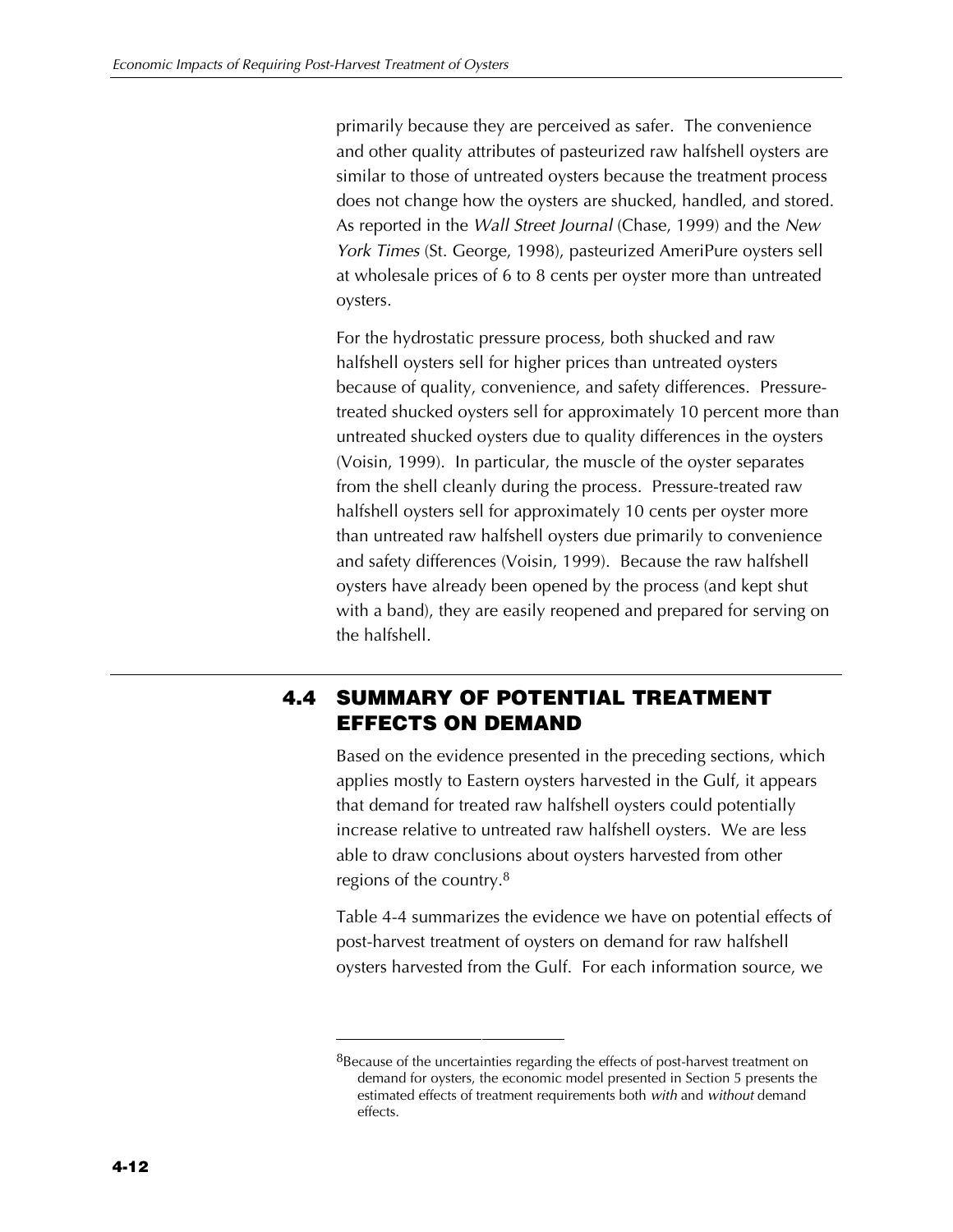#### **Table 4-4. Summary of the Potential Effects of Post-Harvest Treatment on Demand for Raw Halfshell Oysters**

With the exception of the taste test results, post-harvest treatment of raw halfshell oysters indicates positive effects of treatment on oyster demand.

| <b>Treatments</b>           | <b>Taste Test Results</b> | <b>Restaurant Survey</b> | <b>Plant Experience</b> |
|-----------------------------|---------------------------|--------------------------|-------------------------|
| <b>Cryogenic IQF</b>        | -                         |                          |                         |
| <b>Cool Pasteurization</b>  |                           |                          |                         |
| <b>Hydrostatic Pressure</b> |                           | $NA^a$                   |                         |

<sup>a</sup>We were unable to contact restaurants serving pressure-treated raw halfshell oysters.

indicate whether the information we have indicates that consumers will increase consumption and/or be willing to pay more (indicated by +) or decrease consumption and/or be unwilling to pay more (indicated by –) for treated relative to untreated oysters. While the taste tests indicate negative effects, the restaurant survey and plant experience, which are indirect measures of consumer acceptance, indicate positive effects.

In comparison to raw halfshell oysters, we have relatively less information on the potential effects of treatment on shucked oyster demand. We did not include shucked oysters in the taste tests and restaurant survey; thus, the only information we have on shucked oyster demand is from plant experience. As noted previously, the IQF process does not apply to shucked oysters. For the other two processes, plant experience indicates positive effects of treatment on demand for shucked oysters.

### **4.5 REFERENCES**

- Chase, M. February 8, 1999. "Eating Raw Shellfish Is Risky for Everyone But Lethal for Some." *Wall Street Journal*. 233(26):B1.
- Degner, R.L., and C. Petrone. 1994. "Consumer and Restaurant Manager Reaction to Depurated Oysters and Clams." Florida Agricultural Market Research Center, Food and Resource Economics Department, Institute of Food and Agricultural Sciences, University of Florida, Gainesville, FL, Industry Report 94-1.
- Dewey, B., Taylor Shellfish Company, Inc. February 6, 2000. "Economic Impacts of Requiring Post-Harvest Treatment of Oysters—January 2000." Comments delivered to Mary Muth, Research Triangle Institute.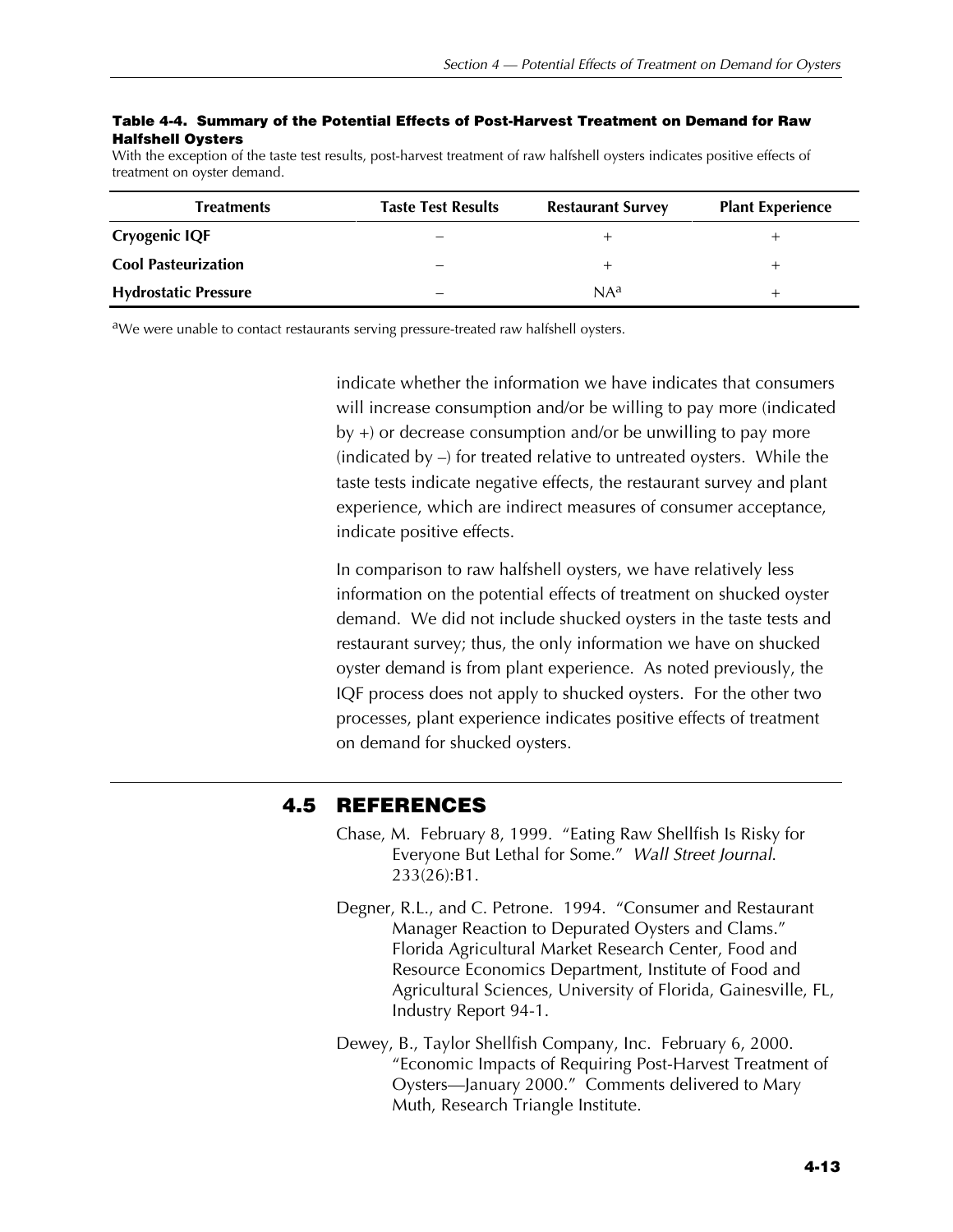- Dickenson, B., Marketing Specialists, Smyrna, Georgia. February 7, 2000. Letter to Pat Fahey, AmeriPure Oyster Companies, Kenner, Louisiana.
- Durocher, B., S. Cates, and M. Muth, Research Triangle Institute. November 24, 1999. "Restaurant Manager Survey Results." Memorandum prepared for Ken Moore, Interstate Shellfish Sanitation Conference.
- Grim, D., Marriott Corporation. September 29, 1999. Telephone conversation with Mary Muth, Research Triangle Institute.
- Hillman, C., Hillman Shrimp and Oyster Company, Dickinson, Texas. October 6, 1999. Teleconference with Mary Muth and Don Anderson, Research Triangle Institute.
- Karppe, M., Red Lobster Corporation. October 7, 1999. Telephone conversation with Mary Muth, Research Triangle Institute.
- Lin, C.-T. Jordan, and J.W. Milon. 1995. "Contingent Valuation of Health Risk Reductions for Shellfish Products." Chapter 5 in *Valuing Food Safety and Nutrition*, J. Caswell, ed. Westview Press: Boulder, CO.
- Louisiana Oyster Task Force. May 12, 1999. "Formal Comments and Supporting Documents." Submitted to the Louisiana Department of Health and Hospitals, Office of Public Health.
- National Shellfish Sanitation Program (NSSP). 1997. "Guide for the Control of Molluscan Shellfish." Produced jointly by the Interstate Shellfish Sanitation Conference and the U.S. Department of Health and Human Services, Public Health Service, Food and Drug Administration.
- St. George, D. February 17, 1998. "A Harvest of Risk and Burden for Oystermen." *The New York Times.* A1.
- Voisin, M., Motivatit Seafoods, Inc., Houma, Louisiana. October 6, 1999. Teleconference with Mary Muth and Don Anderson, Research Triangle Institute.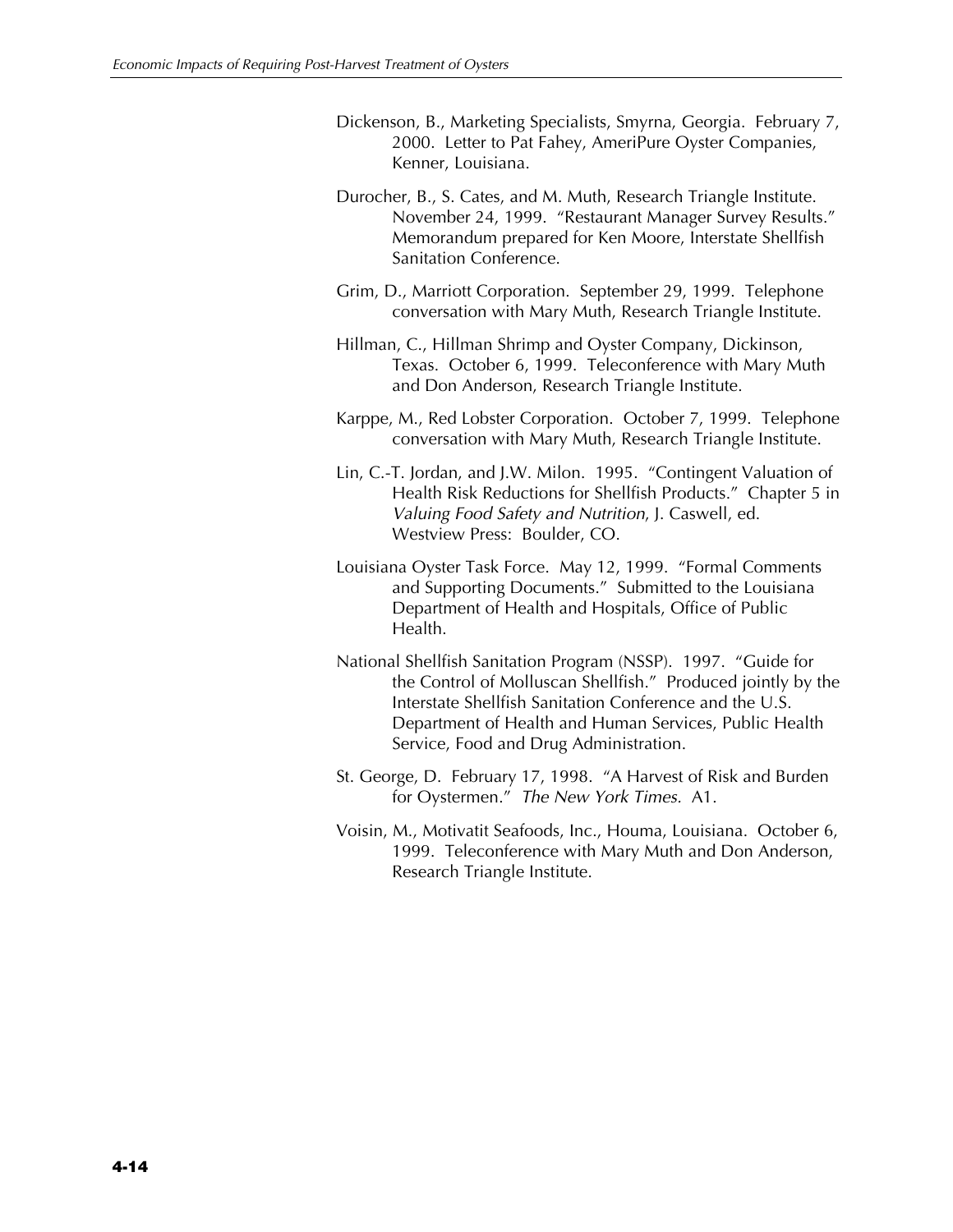# **Estimated Effects of Post-Harvest Treatment** *5* **Requirements**

The economic model estimates the effects of post-harvest treatment requirements on prices and output in the halfshell, shucked, and shellstock markets and on plant employment in the processing sector.

Using information and data from our profile of the oyster industry, we developed a model to estimate the economic impacts of requiring post-harvest treatment of oysters. We use information from Section 3 on the costs of the treatment technologies in conjunction with information from Section 4 on the expected effects of treatment on demand for oysters to estimate changes in prices and output in the halfshell, shucked, and shellstock markets and to estimate changes in plant employment in the processing sector. We also investigate the potential distributional effects of treatment requirements on international trade and on plants of different sizes.

This section presents the results of our analysis. We begin by describing the assumptions of the analysis and the baseline data used in constructing the model. We present the estimated shifts in supply and demand for halfshell and shucked oysters for each of the treatments. Finally, we provide our estimates of the economic effects of the treatment technologies. The methodology we used to obtain these results is described in Appendix A, and detailed model results are provided in Appendix B.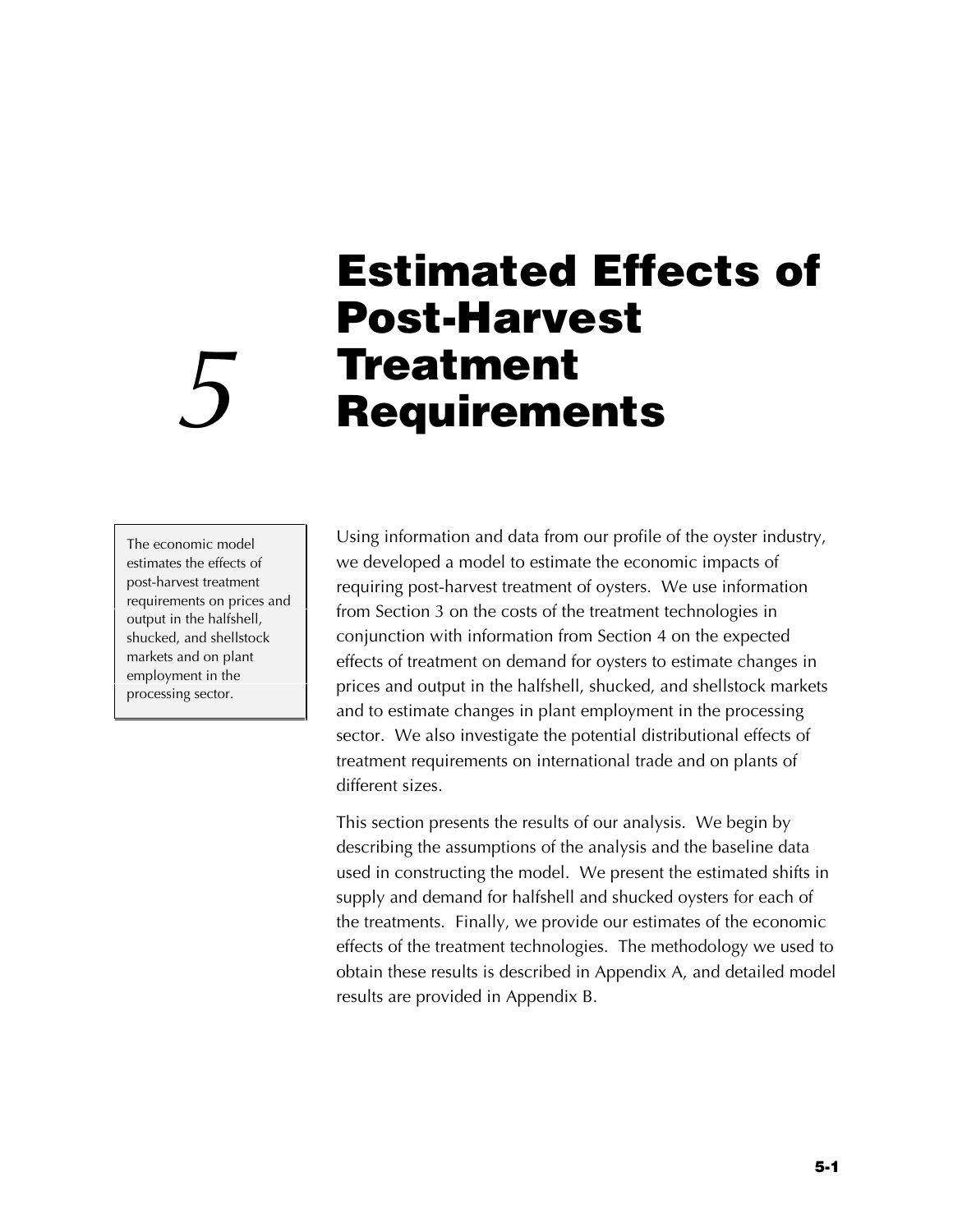## **5.1 ASSUMPTIONS AND BASELINE INDUSTRY DATA**

In this section, we describe the assumptions of the economic model and the baseline data used in constructing the model. The assumptions are required for tractability and application of the model, and the baseline data are used to calibrate the model.

## **5.1.1 Assumptions of the Analysis**

In developing a model of the national oyster industry, we made several assumptions regarding the treatment requirements and the structure of the oyster industry. These assumptions are listed and briefly described below.

- **EXECUTE:** Both the harvesting and processing sectors of the oyster **industry are perfectly competitive.** Perfect competition means that individual producers of shucked and halfshell oysters and harvesters of shellstock receive the going market price for similar quality products rather than influence market prices.
- **EXECUTE:** Treatment requirements would be imposed year-round. According to CSPI (1999), levels of *V. vulnificus* are higher in summer-harvested oysters, but it has been detected in oysters harvested during most months of the year.
- $\blacktriangleright$  The per-unit costs of treatment will be the same for all **plants.** Because we have little information on the size distribution of oyster plants, we are not able to assign different cost estimates to different size plants in the economic model.1
- **EXECUTE:** Shellstock may be harvested from any region of the **country to satisfy processing needs in any of the other regions.** Based on information provided to us by industry representatives (described in Section 2.3), shellstock is frequently shipped to other regions for processing.
- **EXECUTE:** International trade flows of oysters will be unaffected by **treatment requirements.** Treatment requirements for exported and imported oysters would cause changes in

Assumptions of the model include those that define how treatment requirements will be imposed and the structure of the oyster industry.

<sup>&</sup>lt;sup>1</sup>Per-unit treatment costs would actually differ across plants depending at least in part on their size, with smaller plants likely incurring higher per-unit costs and larger plants likely incurring lower per-unit costs (see Section 3 for cost estimates for different size processes). If plants were to use a central treatment facility, transportation costs to and from the facility would raise their per-unit costs even higher. Because the existence and location of central treatment facilities is only speculative at this time, we do not have estimates of these transportation costs.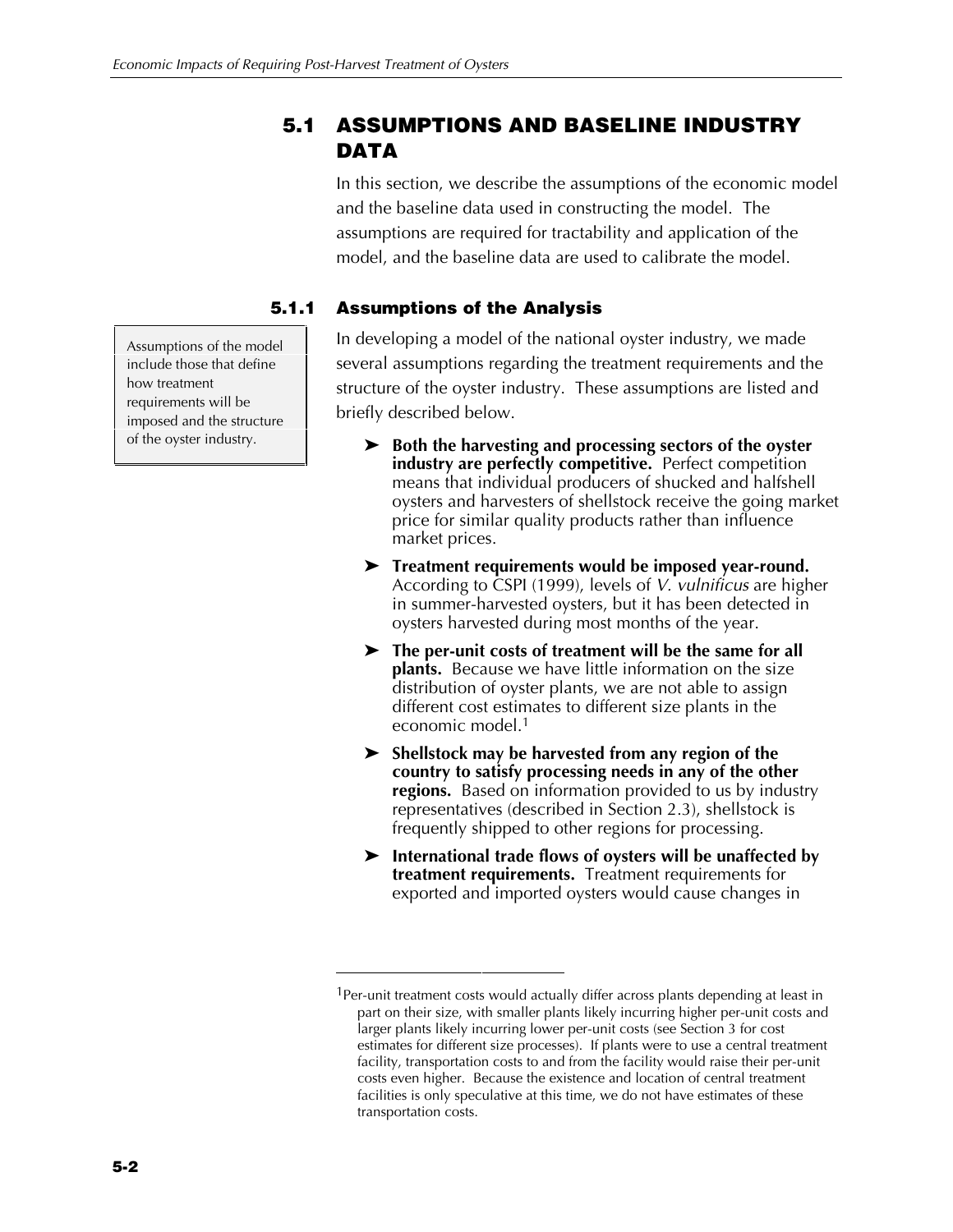international trade that cannot be addressed in the economic model.2

**EXECUTE:** The Atlantic, Gulf, Northeast, and Pacific oyster processing **regions can each be considered distinct markets with interregional trade flows between them.** Based on information from industry representatives, the characteristics of the oyster markets in each of these areas differ considerably. However, trade flows of products between regions are substantial.

Finally, we assume three possible treatment requirement scenarios. From most restrictive to least restrictive, they are as follows:

- **EX** requirements throughout the **United States**, for both **shucked** and **raw halfshell** oysters;
- $\triangleright$  requirements in the **Gulf only**, for both **shucked** and **raw halfshell** oysters; and
- ▶ requirements in the **Gulf only**, for **raw halfshell** oysters only.

In Section 5.3, we present the results of the economic model for the first two types of requirements. For the Gulf-only requirements for raw halfshell oysters, we describe why the economic model is less appropriate and the qualitative differences we expect compared to Gulf-only requirements for both shucked and raw halfshell oysters.

### **5.1.2 Baseline Oyster Industry Data**

We use 1997 data as the baseline in the economic impacts model for two primary reasons: (1) 1997 is the most recent year for which complete data are available for the industry; and (2) with the exception of the cryogenic IQF process, post-harvest treated oysters were not yet widely available, and thus the 1997 data were mostly unaffected by changes in the marketplace resulting from postharvest treatment.<sup>3</sup> By assuming 1997 as the baseline, we are projecting the effects of treatment requirements as if 1997 was a typical year for the industry. To the extent that 1997 was better or worse than a typical year, the model may understate or overstate the potential effects of treatment requirements.

 $2$ The reasons why post-harvest treatment may affect international trade in oysters are described in Section 5.3.4.

 $3B$  Because the cryogenic IQF process was in use for a significant portion of the Gulf market, we adjust our data for its effects as noted later.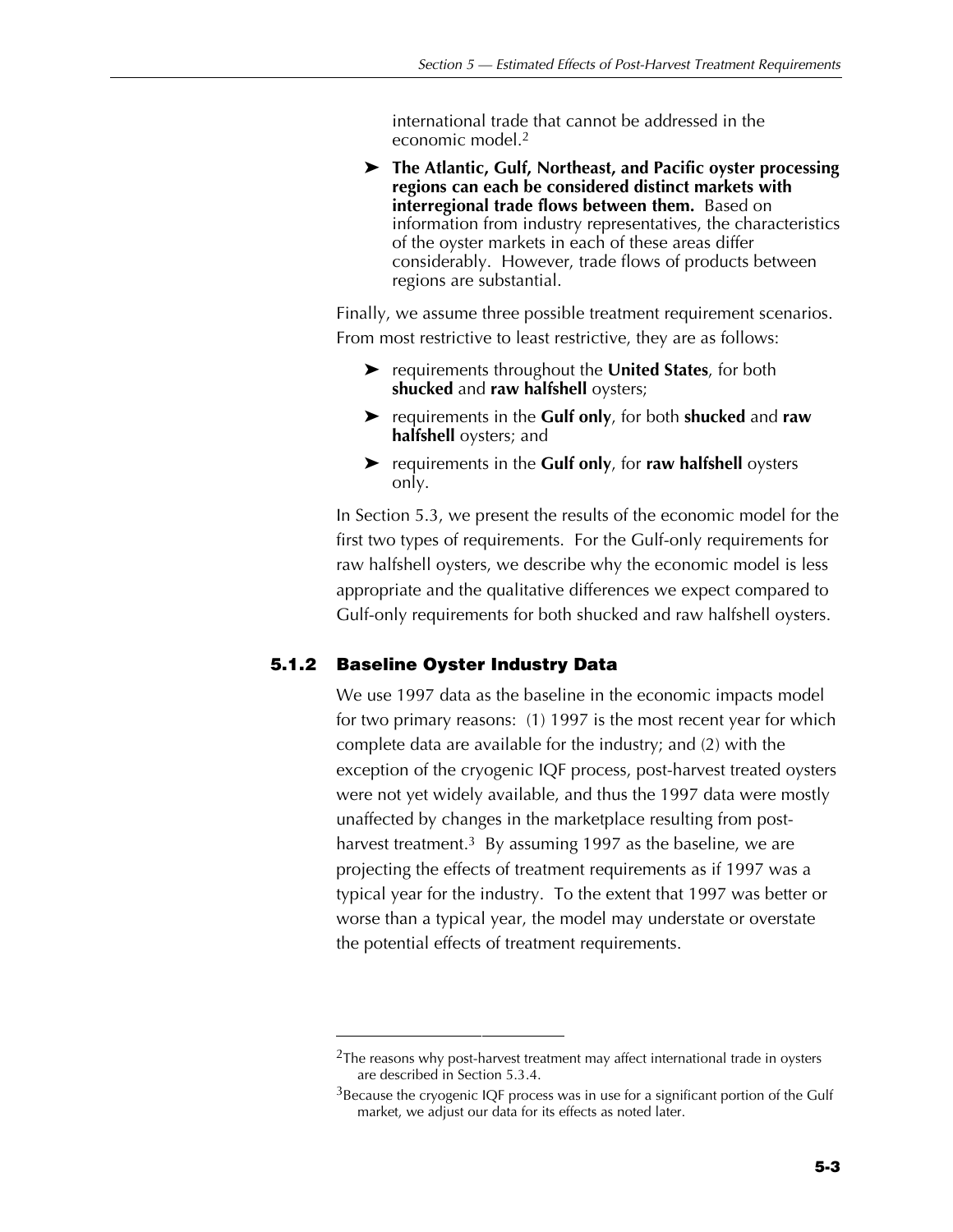We compiled baseline oyster industry data from NMFS datasets and adjusted the data based on information from industry sources.

Table 5-1 presents the 1997 baseline data as used in the economic impacts model. Note that we express halfshell and shellstock volumes on a meat-weight basis, in addition to a per-oyster basis, so that our data are consistent across product forms in the economic impacts model. These data were obtained and adjusted as follows:

- **EX Shucked product volumes** were obtained from NMFS shucking plant data.
	- $\checkmark$  NMFS converts from gallons to pounds by multiplying by 8.5; thus, we adjusted the data to reflect 7 pounds of meat per gallon (see Section 2.2 for further discussion).
- ▶ Halfshell product volumes were estimated based on the proportion of shellstock used for shucked and halfshell uses as suggested to us by industry representatives.
	- $\checkmark$  We assumed halfshell volumes of 25 percent in the Atlantic, 50 percent in the Gulf, 90 percent in the Northeast, and 20 percent in the Pacific.
	- $\checkmark$  To translate meat-weight pounds to number of oysters, we assumed 7 pounds of meat per 275 oysters, except for the Pacific where we assumed 7 pounds of meat per 150 oysters.
- **EX Shellstock input volumes** were estimated by adding shucked and halfshell volumes, without distinguishing from which region the shellstock are harvested.4
- $\blacktriangleright$  Halfshell and shellstock volumes treated and marketed as cryogenic IQF product were subtracted from the Gulf totals because IQF halfshell oysters are marketed differently than untreated oysters (see Section 5.3.1 for more explanation).
	- $\checkmark$  We assumed 10 percent of the halfshell volume in the Gulf is marketed as cryogenic IQF product based on information provided to us by industry sources.
- **►** Wholesale shucked product prices were obtained from NMFS shucking plant data.
	- $\checkmark$  We adjusted the prices to reflect 7 pounds of meat per gallon rather than 8.5 as noted above.
- Z **Wholesale halfshell product prices** were estimated based on the relationship between shucked prices and halfshell prices, on a meat-weight basis, as reported at the Fulton Fish Market (U.S. Department of Commerce, 1997).

<sup>&</sup>lt;sup>4</sup>Note that our estimate of shellstock volume implies that national NMFS harvest data are understated by approximately 43 percent. As described in Section 2.1, this is not inconsistent with statements by industry representatives.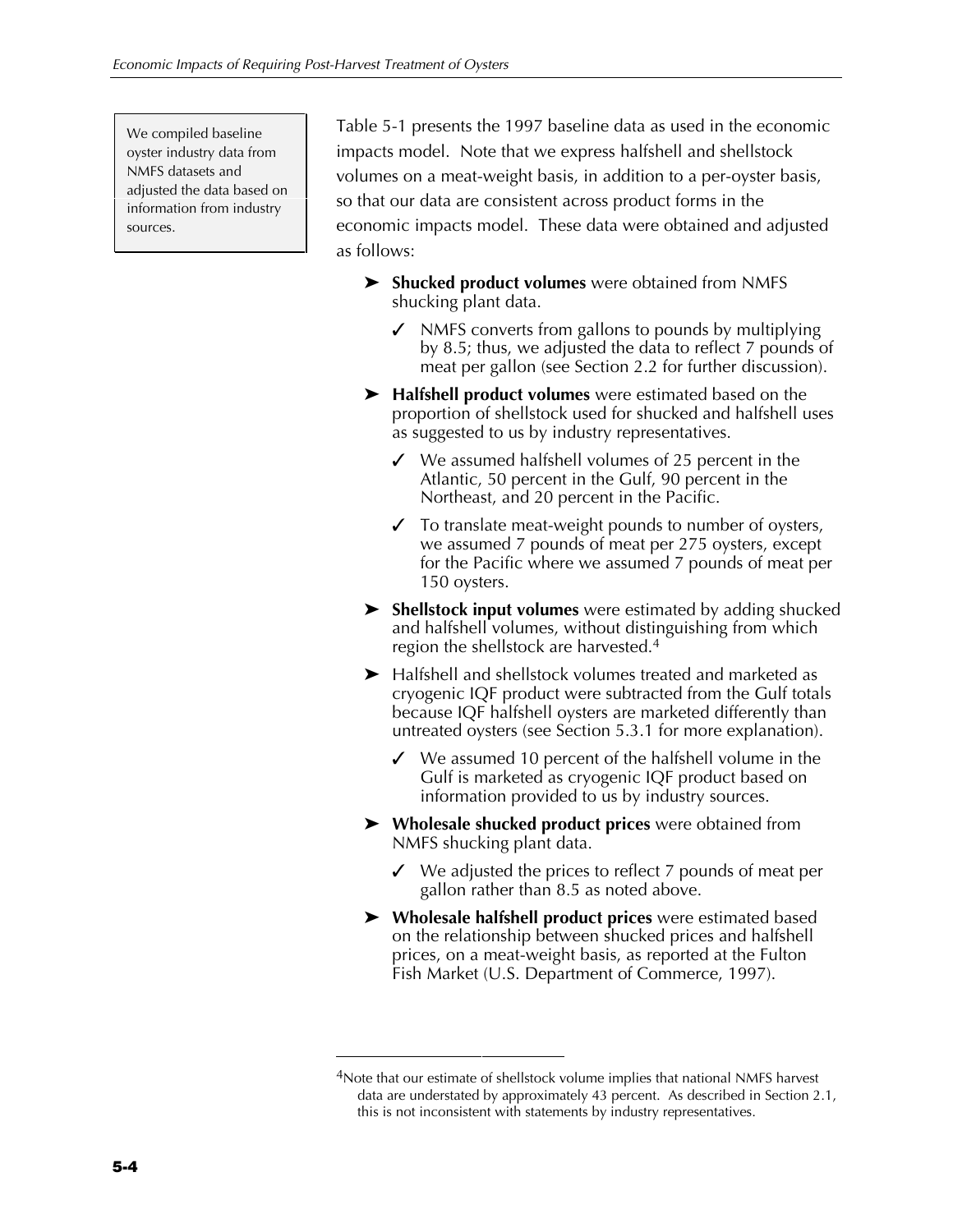#### **Table 5-1. Baseline Wholesale Oyster Industry Data, 1997**

Baseline oyster industry data were obtained from NMFS and augmented with information from industry sources.

|                                       | U.S. Total    | <b>Atlantic</b> | Gulfa        | <b>Northeast</b> | <b>Pacific</b> |
|---------------------------------------|---------------|-----------------|--------------|------------------|----------------|
| Halfshell volume (output)             |               |                 |              |                  |                |
| Meat-weight pound                     | 17,727,374    | 1,776,342       | 11,115,330   | 2,384,226        | 2,451,476      |
| No. of oysters <sup>b</sup>           | 652,656,187   | 69,784,874      | 436,673,663  | 93,666,021       | 52,531,629     |
| Shucked volume (output)               |               |                 |              |                  |                |
| Meat-weight pound                     | 29,294,007    | 5,329,027       | 13,894,162   | 264,914          | 9,805,904      |
| Shellstock volume (input)             |               |                 |              |                  |                |
| Meat-weight pound                     | 47,021,381    | 7,105,369       | 25,009,492   | 2,649,140        | 12,257,380     |
| No. of oysters <sup>b</sup>           | 1,628,386,738 | 279,139,496     | 982,515,741  | 104,073,357      | 262,658,143    |
| Halfshell price (output)              |               |                 |              |                  |                |
| Per meat-weight pound                 | \$7.33        | \$7.70          | \$5.55       | \$9.56           | \$7.94         |
| Per oyster <sup>b</sup>               | \$0.20        | \$0.20          | \$0.14       | \$0.24           | \$0.37         |
| Shucked price (output)                |               |                 |              |                  |                |
| Per meat-weight pound                 | \$4.42        | \$5.13          | \$4.44       | \$5.31           | \$3.97         |
| Shellstock price (input)              |               |                 |              |                  |                |
| Per meat-weight pound                 | \$2.57        | \$3.41          | \$2.13       | \$3.61           | \$2.74         |
| Per oyster <sup>b</sup>               | \$0.07        | \$0.09          | \$0.05       | \$0.09           | \$0.13         |
| Halfshell revenue                     | \$129,941,650 | \$13,677,835    | \$61,690,079 | \$22,793,201     | \$19,464,719   |
| Shucked revenue                       | \$129,479,511 | \$27,337,909    | \$61,690,079 | \$1,406,693      | \$38,929,439   |
| Shellstock cost                       | \$120,844,948 | \$24,229,308    | \$53,270,217 | \$9,563,395      | \$33,585,221   |
| No. of plants <sup>c</sup>            |               |                 |              |                  |                |
| Shucker/packer                        | 392           | 112             | 161          | 79               | 40             |
| In-shell                              | 1,150         | 232             | 173          | 446              | 270            |
| No. of FTE plant workers <sup>d</sup> | 1,953         | 398             | 1,098        | 42               | 416            |

<sup>a</sup>Gulf shellstock and halfshell volumes do not include the 10 percent of the market that we estimate are processed by cryogenic IQF.

bWe assumed 7 pounds of meat per 275 oysters, except in the Pacific where we assumed 150 oysters.

cThe number of plants listed is the number of shellfish shippers and shucker/packers on the Interstate Shellfish Shippers List and is an upperbound on the number of oyster plants. Because inland plants are not included above, U.S. totals shown here are less than U.S. totals on the Shippers List.

 $d$ FTE = full time equivalent. We estimated the number of FTE workers based on annual volumes.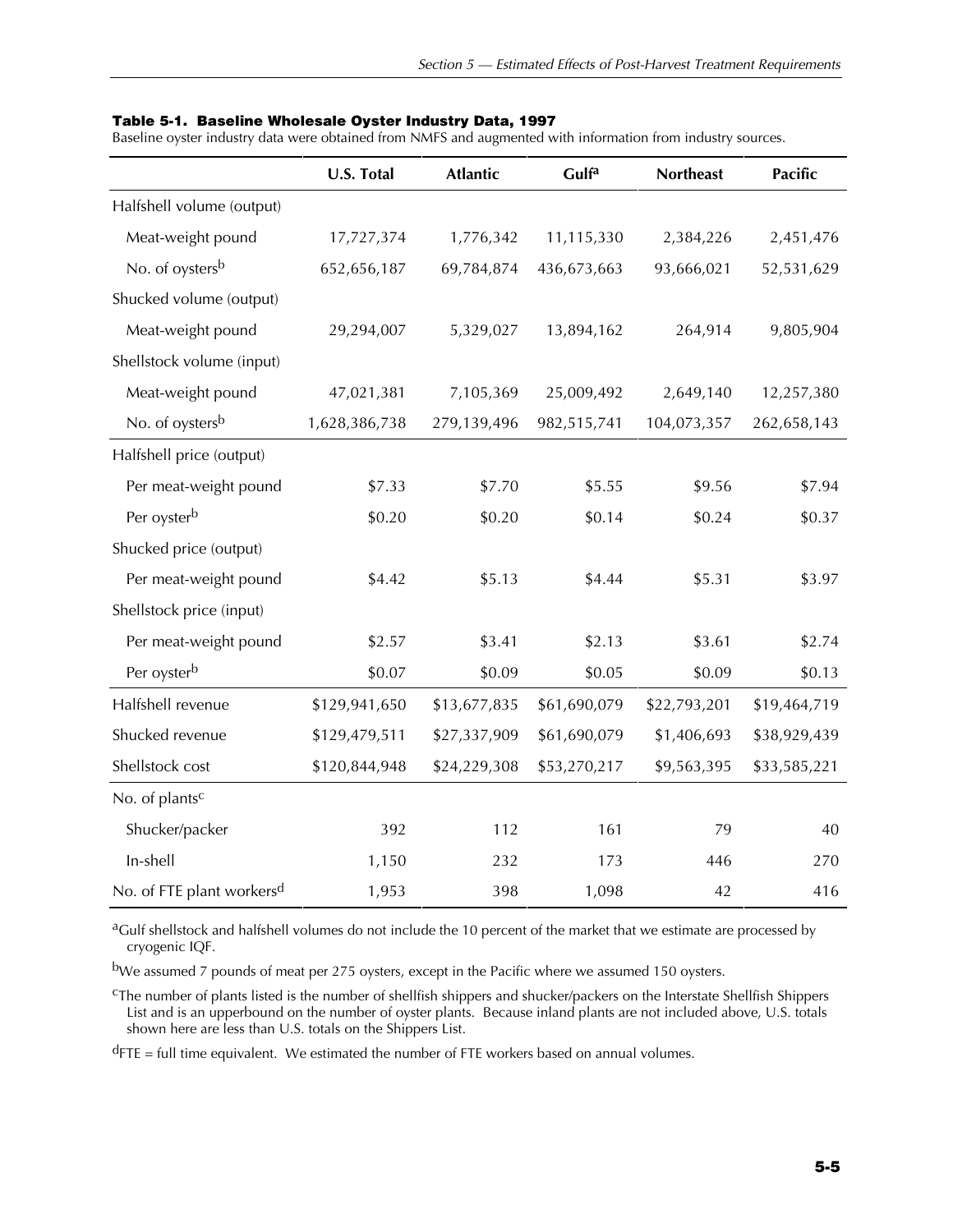- $\checkmark$  We assumed that halfshell prices were higher than shucked prices by 50 percent in the Atlantic, 25 percent in the Gulf, 80 percent in the Northeast, and 100 percent in the Pacific.
- ▶ Harvest shellstock prices were obtained from NMFS harvest data.
- > **Numbers of plants** were obtained from the Interstate Certified Shellfish Shippers List.Not all of these plants handle oysters, but the number of plants on the Shippers List provides an upperbound to the number of plants affected by post-harvest treatment requirements.
- Z **Shucker employment** and **halfshell worker employment** numbers were estimated based on the volume that a fulltime employee can process on an annual basis.
	- $\checkmark$  We assumed that a full-time shucker can shuck 14,000 meat pounds per year (except in the Pacific, for which we assumed 25,000 meat pounds per year for the larger Pacific oyster), and a full-time halfshell worker can handle shellstock equivalent to 105,000 meat pounds per year.

## **5.2 COST AND DEMAND CHANGES FOR THE TREATMENT TECHNOLOGIES**

To determine how the baseline data on volumes, prices, and employment may change as a result of post-harvest treatment requirements, we obtained estimates of the costs of post-harvest treatment on a per-unit basis (i.e., how supply of oysters shifts) and how the demand for oysters may change due to changes in preferences for treated oysters.5 We describe each of these shifts below.

## **5.2.1 Cost Shifts for Post-Harvest Treatment Process**

We estimated the costs of post-harvest treatment processes using data and information provided by the plants with treatment processes in place. We use these costs as a proxy for the shift in supply of halfshell and shucked oysters as a result of treatment requirements (see Appendix A for more explanation). Thus, the costs on a per-unit basis are expressed as a proportion relative to the market price to obtain the supply shifts used in the model. The

Supply of halfshell and shucked oysters will shift by the per-unit costs of post-harvest treatment.

<sup>&</sup>lt;sup>5</sup>As described in Section 5.3, we estimated the model with both effects of treatment on supply (costs) and demand and with effects of treatment on supply (costs) only.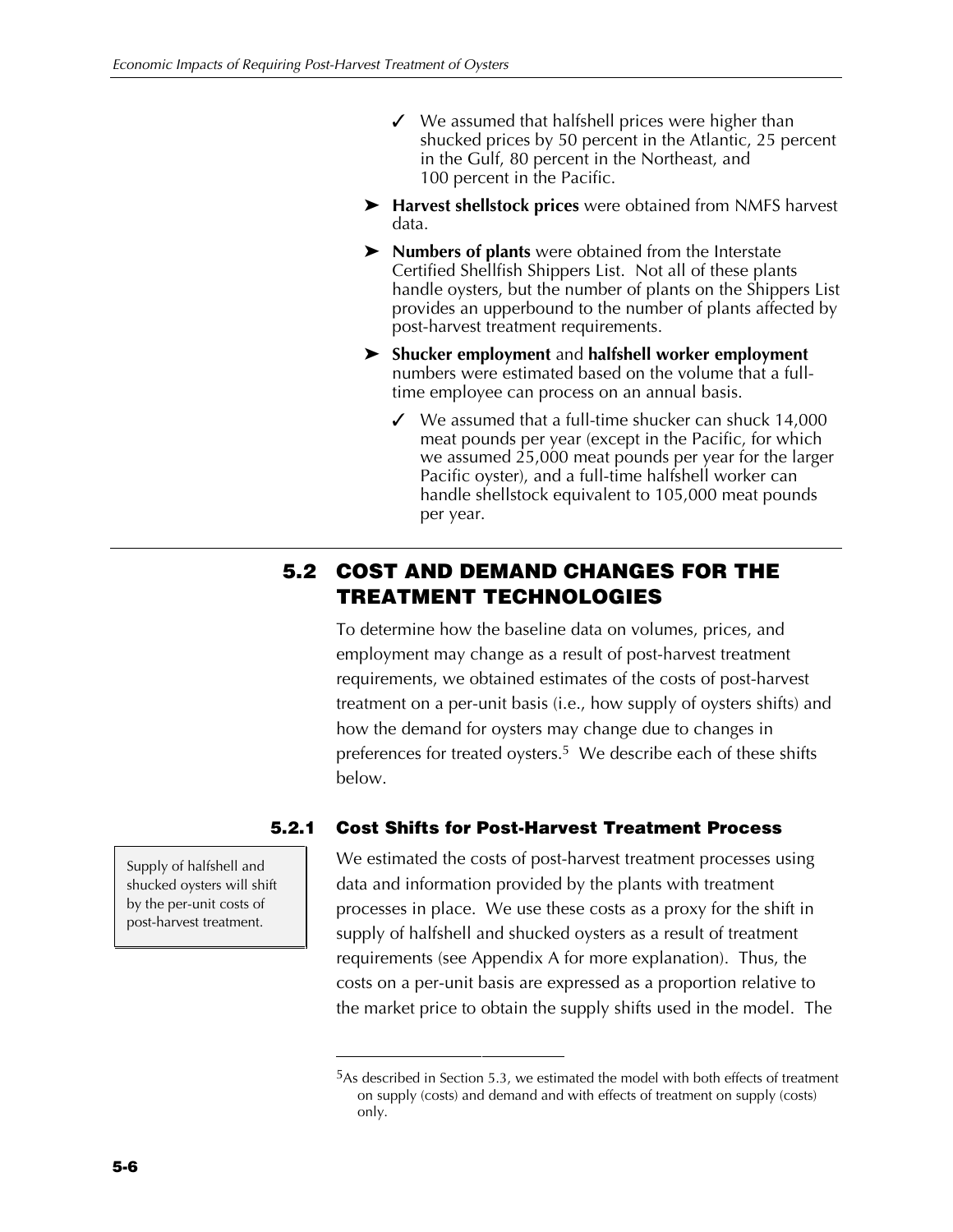cost estimates, which are described in detail in Section 3.1, include the following:

- $\blacktriangleright$  annualized plant expansion costs for the space required to house the treatment equipment,
- $\blacktriangleright$  annualized capital equipment and installation costs,
- $\blacktriangleright$  annual operating and maintenance costs (e.g., labor, energy, water, replacement parts, and oyster bands for halfshell product), and
- $\triangleright$  per-unit royalties charged by the owners of the technologies for the cool pasteurization and hydrostatic pressure processes.

Table 5-2 lists the per-unit treatment costs for medium-size (or average-size) processes for each treatment technology. We provide the estimates based on \$10 per hour wage rates (including benefits) as in Section 3 and also on \$15 per hour wage rates (including benefits) to reflect higher wage rates in the Northeast region. The estimates on a per-meat pound are used in the model, but we provide the estimates on a per-oyster basis for comparison. Two of these estimates in the table bear some explanation. First, negative treatment costs for shucked product result from either yield increases or reduced shucking labor from the treatment process. Second, the treatment costs for IQF halfshell product are very large primarily because the oysters must be shucked and prepared on the halfshell prior to treatment and because the oysters must be kept frozen once they are treated.

## **5.2.2 Demand Shifts for Treated Oysters**

Demand for oysters may change as a result of treatment both because current consumers of oysters adjust their consumption or because consumers not currently consuming oysters begin to consume oysters. We based our estimates of changes in demand for treated shucked and halfshell oysters primarily on the increases in wholesale prices that the plants with treatment processes in place claim they are able to obtain. The reasons for these shifts in demand, which are described in detail in Section 4 and may or may not apply to each treatment, include the following:

- $\blacktriangleright$  reduced concerns about safety by consumers of halfshell oysters,
- $\blacktriangleright$  reduced concerns about liability by restaurants and food service operations serving halfshell oysters,

The demand for halfshell and shucked oysters will shift if consumers prefer, or potentially dislike, treated oysters relative to untreated oysters.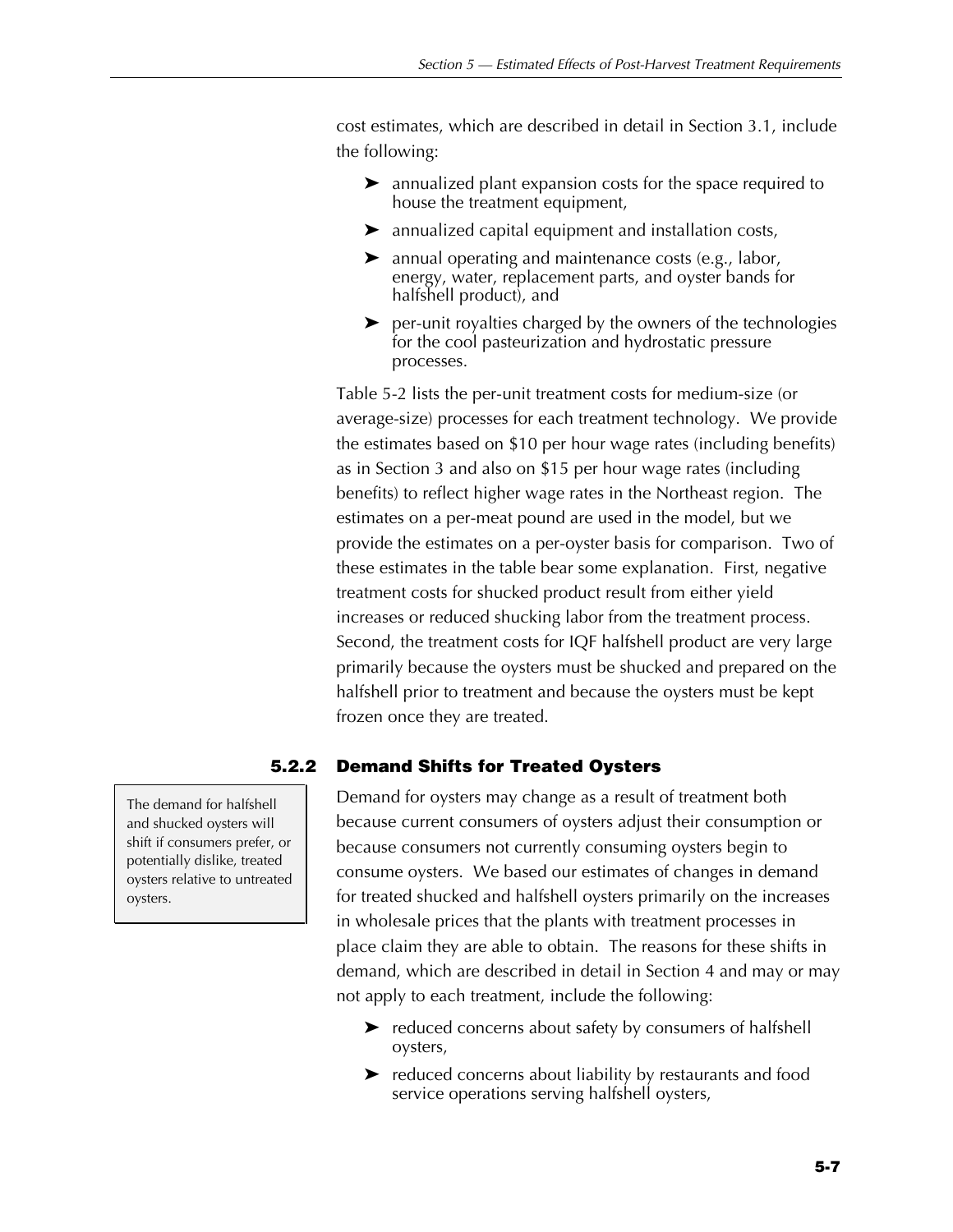|                                    | <b>Shucked</b>                 |                                |                                | <b>Halfshell</b>               |
|------------------------------------|--------------------------------|--------------------------------|--------------------------------|--------------------------------|
|                                    | \$10/Hour<br><b>Wage Rates</b> | \$15/Hour<br><b>Wage Rates</b> | \$10/Hour<br><b>Wage Rates</b> | \$15/Hour<br><b>Wage Rates</b> |
| Cryogenic IQF                      |                                |                                |                                |                                |
| Cost per oyster                    | nab                            | nab                            | \$0.139                        | \$0.177                        |
| Cost per pound (meat) $C$          |                                |                                | \$5.461                        | \$6.954                        |
| Cool Pasteurization                |                                |                                |                                |                                |
| Cost per oyster                    | $-$0.001$                      | \$0.002                        | \$0.035                        | \$0.043                        |
| Cost per pound (meat) <sup>C</sup> | $-$ \$0.039                    | \$0.079                        | \$1.375                        | \$1.689                        |
| Hydrostatic Pressure               |                                |                                |                                |                                |
| Cost per oyster                    | $-$ \$0.029                    | $-$ \$0.028                    | \$0.033                        | \$0.036                        |
| Cost per pound (meat) $^C$         | $-1.139$                       | $-1.100$                       | \$1.296                        | \$1.414                        |

#### **Table 5-2. Per-Unit Treatment Cost Estimates (medium or average size processes)a**

Treatment costs vary by product type and treatment method and depend, in part, on wage rates.

aWe calculated treatment cost estimates based on data provided by the plants with treatment processes in place.

b<sub>The cryogenic IQF process has not been adopted for use on shucked oysters.</sub>

cCost per pound of meat was calculated based on the assumption that 275 oysters yield 7 pounds of meat. In the Pacific, the cost per oyster would be higher than these estimates but the number of oysters per pound would be lower such that the per pound estimates would be similar.

- $\blacktriangleright$  greater feasibility of serving halfshell oysters in particular locations (particularly in inland areas),
- $\blacktriangleright$  changes in the sensory characteristics of the halfshell oysters, and
- $\triangleright$  other quality changes that occur in halfshell and shucked oysters as result of treatment.

Table 5-3 lists the estimated proportionate shift in demand (i.e., the percentage change in willingness-to-pay) for shucked and halfshell product treated by each method. We estimated these shifts based on claims by the plants that currently market treated oysters (see Section 4.3). Because these demand shifts are somewhat speculative, we consider the impacts of post-harvest treatment requirements both with and without the demand shifts. In the case without demand shifts, we are assuming that consumers are indifferent between treated and untreated oysters.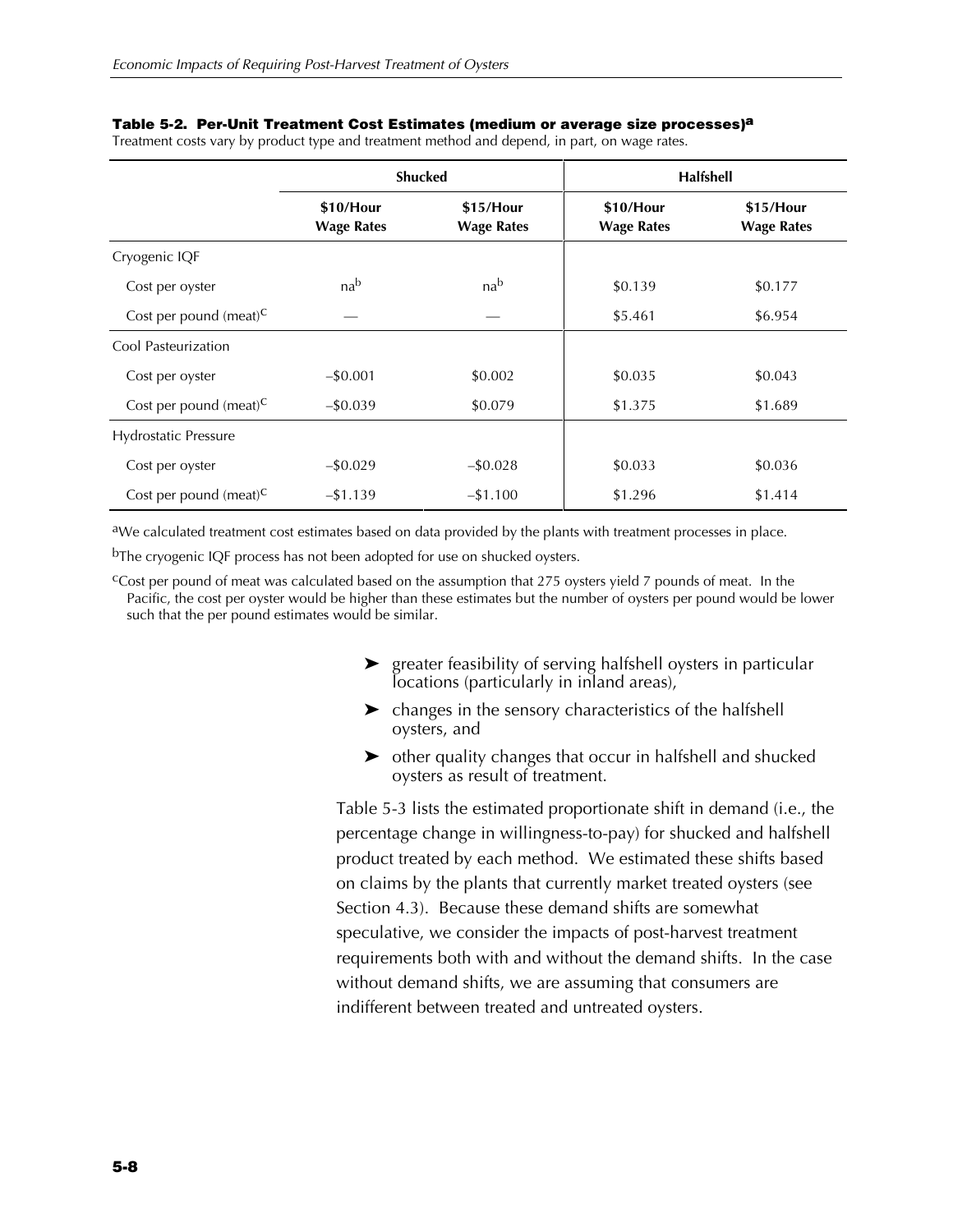|                    | Table 5-3. Proportionate Demand Shift Estimates Resulting from Post-Harvest Treatment <sup>a</sup>                     |  |  |  |
|--------------------|------------------------------------------------------------------------------------------------------------------------|--|--|--|
|                    | Willingness-to-pay for treated oysters at the wholesale level is estimated to be between 0 and 33 percent greater than |  |  |  |
| untreated ovsters. |                                                                                                                        |  |  |  |

| <b>Process</b>              | <b>Shucked</b> | Halfshell |
|-----------------------------|----------------|-----------|
| Cryogenic IQF               | nab            | 33%       |
| Cool Pasteurization         | 15%            | 15%       |
| <b>Hydrostatic Pressure</b> | 10%            | 20%       |

aWe based our estimates on claims by the plants that have treatment processes in place.

<sup>b</sup>The IQF process has not been adopted for use on shucked oysters.

## **5.3 ECONOMIC EFFECTS OF POST-HARVEST TREATMENT REQUIREMENTS**

We estimated the economic effects of post-harvest treatment requirements by incorporating the supply and demand shifts described above into an economic model of the oyster industry. The model, which is described in Appendix A, estimates the plantlevel effects of the requirements on

- $\triangleright$  output volumes for halfshell and shucked oysters,
- $\blacktriangleright$  input volumes for shellstock,
- $\blacktriangleright$  output prices for halfshell and shucked oysters,
- $\blacktriangleright$  input prices for shellstock oysters,
- $\blacktriangleright$  revenue generated from halfshell and shucked oysters,
- $\blacktriangleright$  total costs of shellstock,
- $\blacktriangleright$  total costs of the treatment process, and
- $\blacktriangleright$  changes in oyster plant employment (process workers).

The potential effects on plant closures, which are not estimated from the economic model, are discussed in Section 5.3.5.

Because the cryogenic IQF treatment process is substantially different from the cool pasteurization and hydrostatic pressure processes, we address it separately prior to describing the results for the other two processes.

## **5.3.1 The Cryogenic IQF Treatment Process**

Based on our discussions with industry representatives, we believe cryogenic IQF-treated halfshell oysters are essentially in a different market than halfshell oysters that are untreated or treated by either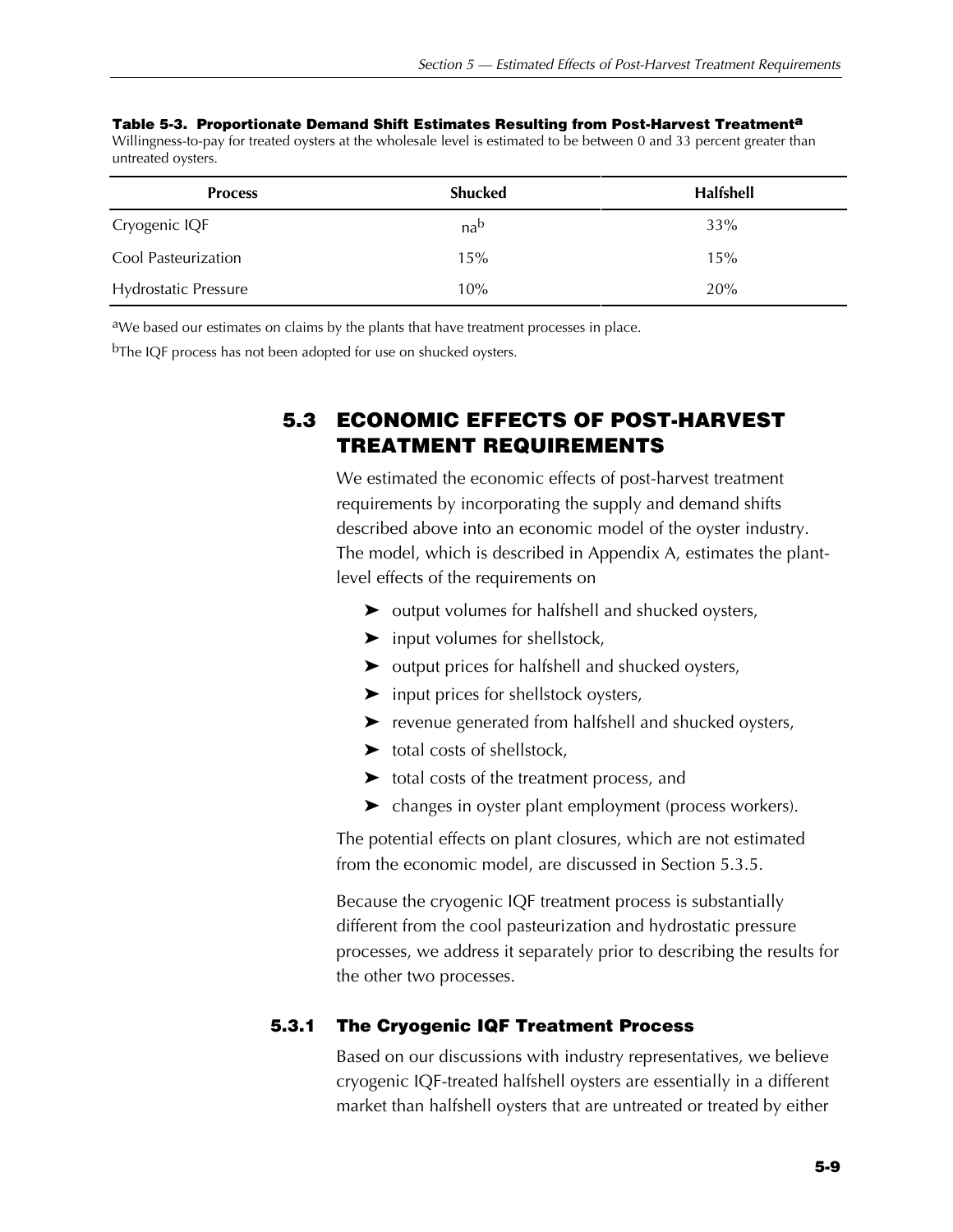of the other two treatment methods. The oysters are packaged on the halfshell (i.e., shucking costs are incurred at the oyster plant) and are kept frozen in storage and distribution once treated. The costs of treating IQF oysters, as indicated in Table 5-2, are three to five times higher than for either of the other two processes. The market for these oysters is in locations where halfshell oysters would normally not be available for consumption such as inland casinos, cruise ships, and similar types of venues. In areas where there are no impediments to serving halfshell oysters, particularly in coastal areas, it is unlikely that consumers would be willing to pay the additional costs associated with IQF oysters.

*A plant faced with the decision about which post-harvest treatment method to choose is unlikely to consider cryogenic IQF as an option unless the plant is prepared to market halfshell oysters differently than they have in the past.*

Thus, a plant faced with the decision about which post-harvest treatment method to choose is unlikely to consider cryogenic IQF as an option unless the plant is prepared to market halfshell oysters differently than they have in the past. However, the cryogenic IQF market is substantial in the Gulf region; we estimate that approximately 10 percent of the halfshell oysters processed in the Gulf are treated by the cryogenic IQF process (three plants are currently operating, and one is coming on-line shortly).6 We expect the cryogenic IQF halfshell market to be essentially unaffected by treatment requirements. For this reason, and because the IQF treatment method has not been adapted for use on shucked oysters, we exclude the IQF proportion of the Gulf market by subtracting 10 percent of the halfshell and shellstock volumes from the baseline data. We estimate the effects of post-harvest treatment on the remaining portion of the Gulf market for each of the other two treatments.

<sup>&</sup>lt;sup>6</sup>An industry representative informed us that two cryogenic plants are also operating in Virginia, but we were unable to confirm the relative sizes of these plants.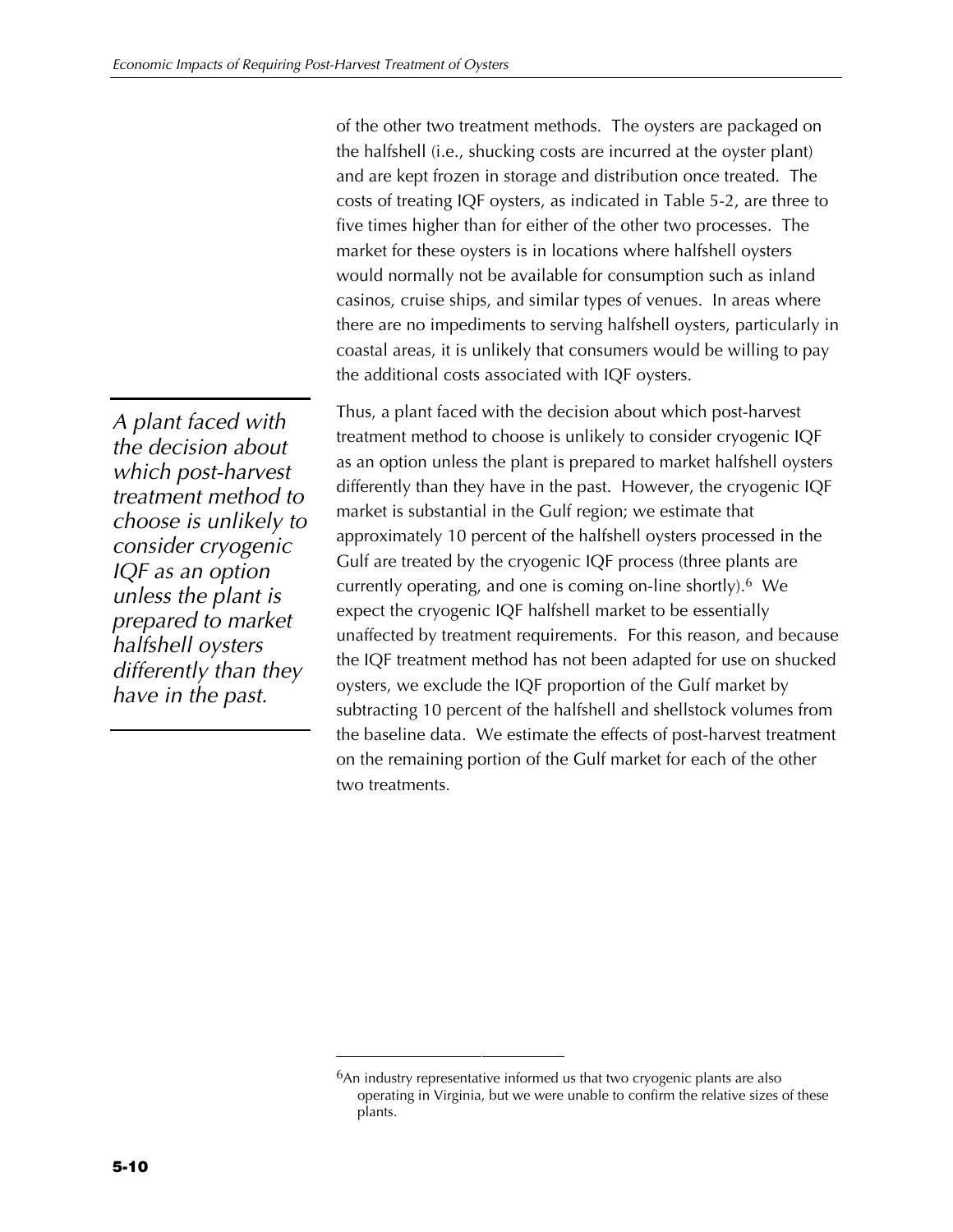We considered scenarios in which treatment requirements would apply to both shucked and halfshell product or only halfshell product, to the Gulf region or to all of the United States, and with and without demand shifts for treated product.

## **5.3.2 Economic Effects of Treatment Requirements for Both Shucked and Raw Halfshell Oysters (Gulf Only and United States)**

We estimated the effects of post-harvest treatment requirements assuming that the entire industry would adopt either the cool pasteurization process or the hydrostatic pressure process.<sup>7</sup> In estimating these effects, we considered scenarios in which

- $\blacktriangleright$  treatment requirements would apply to
	- the entire United States, for both raw halfshell and shucked product;
	- $\checkmark$  the Gulf only, for both raw halfshell and shucked product; or
	- $\checkmark$  the Gulf only, for raw halfshell product only; and
- $\blacktriangleright$  treatment requirements would affect
	- $\checkmark$  only the costs of producing oysters (supply shifts—see Table 5-2) or
	- $\triangledown$  both the costs and willingness-to-pay for oysters (supply shifts and demand shifts—see Table 5-3).

Because the economic model is less appropriate in considering the effects of *Gulf only, raw halfshell only* treatment requirements, we address this scenario separately in Section 5.3.3.8 Also, because the demand shifts are somewhat speculative, we estimated the economic impacts both with and without them.

In this section, we focus on the effects of treatment requirements that apply to *both raw halfshell and shucked product* and consider the following four scenarios for each treatment process:

- $\blacktriangleright$  Gulf-only requirements with supply shifts,
- $\blacktriangleright$  Gulf-only requirements with supply and demand shifts,
- $\blacktriangleright$  U.S. requirements with supply shifts, and
- $\blacktriangleright$  U.S. requirements with supply and demand shifts.

 $7$ We assumed that all plants adopt either one technology or the other because we do not have information on the characteristics of individual oyster plants and thus cannot predict the proportion of plants that may adopt one technology versus the other.

 $8B$  Because the treatment processes yield benefits, such as increased yields and reduced shucking labor, for shucked oysters products, plants that install treatment equipment are likely to run the processes for both raw halfshell and shucked product.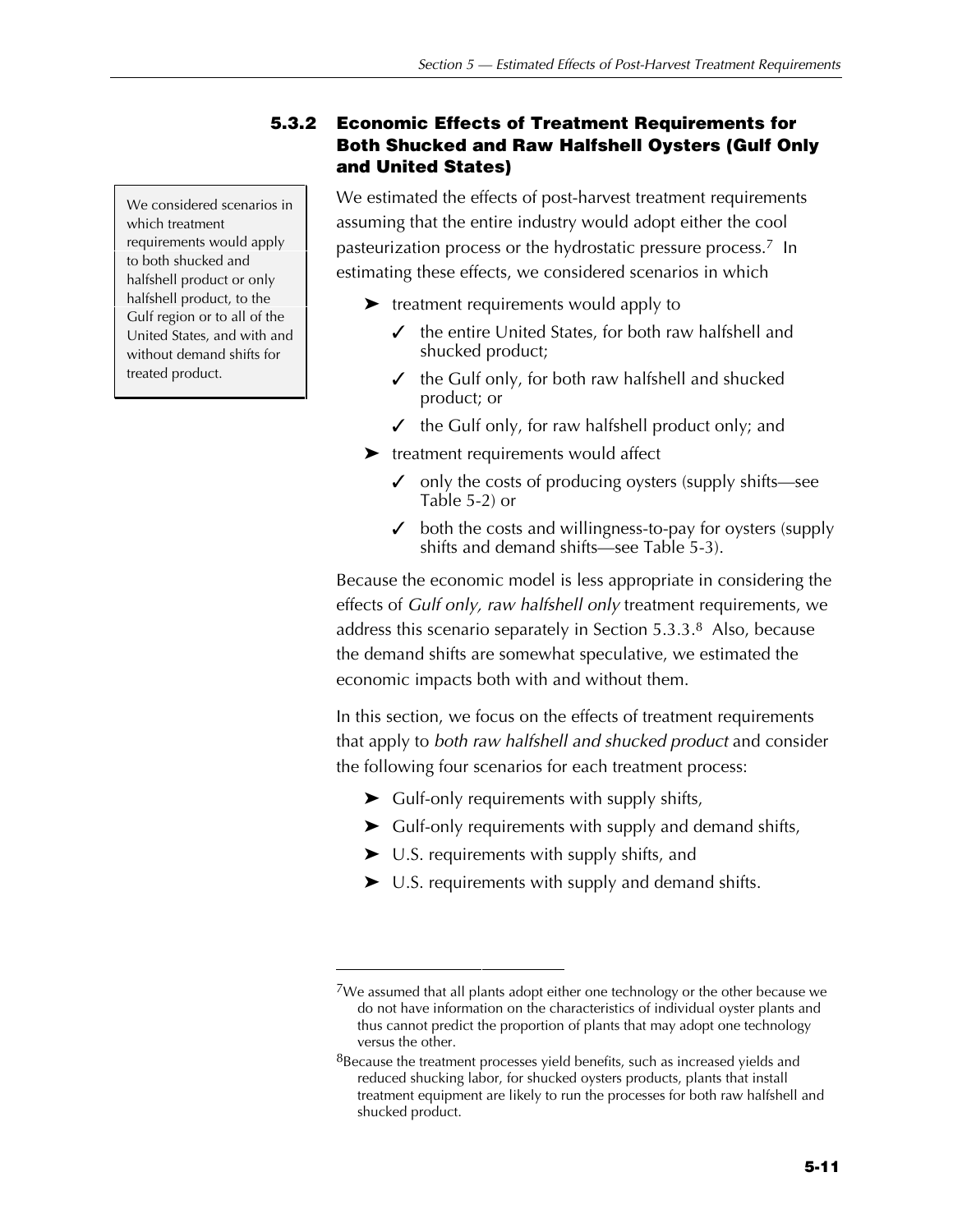The results of these four scenarios for each treatment process are summarized in Table 5-4 for the cool pasteurization process and in Table 5-5 for the hydrostatic pressure process. These tables summarize the estimated effects of treatment requirements on prices, volumes, revenues, shellstock costs, treatment costs (or savings), and plant employment. In addition to these summaries, the complete results of each scenario are presented in Appendix B.

In general, the overall economic effects of treatment requirements are greatest when requirements apply to the entire United States, rather than to only the Gulf region, and when demand shifts are included in the model in addition to supply shifts. Even when requirements are applied only to the Gulf, some effects occur in other regions because of the interregional shipment of oysters between regions. If requirements apply to the entire United States, prices and volumes are affected similarly across regions, except in the Northeast because the region shucks few oysters and thus would not experience the benefits of the treatment processes for shucked oysters. Depending on the scenario, total FTE employment in the industry increases by a minimum of 28 percent for the cool pasteurization process but decreases by a minimum of 23 percent for the hydrostatic pressure process. Industry-wide treatment costs total a minimum of \$14 million for the cool pasteurization treatment process and treatment savings total a minimum of \$2 million for the hydrostatic pressure process. If demand shifts are included in the model in addition to supply shifts, then producers appear to benefit in the case of either treatment technology because revenues are estimated to rise more than the increase in costs associated with the treatment technologies.

The effects of a Gulf-only treatment requirement that would require shellstock oysters harvested in the Gulf to be treated prior to shipment out of the Gulf would have even greater economic effects than estimated by the economic model.

In the scenario with Gulf-only controls, the effects on both the Gulf and other regions would likely be greater than those estimated by the economic model if treatment requirements imply that shellstock oysters may not leave the region prior to treatment. Shellstock oysters are currently shipped from the Gulf to other regions, particularly the Atlantic and Pacific regions, primarily for shucking but also for raw halfshell use. If Gulf oysters were required to be treated in the Gulf, then the volume of product processed in the Gulf would increase greatly. Plants in regions that depend on Gulf shellstock may then have difficulties in purchasing sufficient shellstock inputs to ensure their economic viability. Predicting the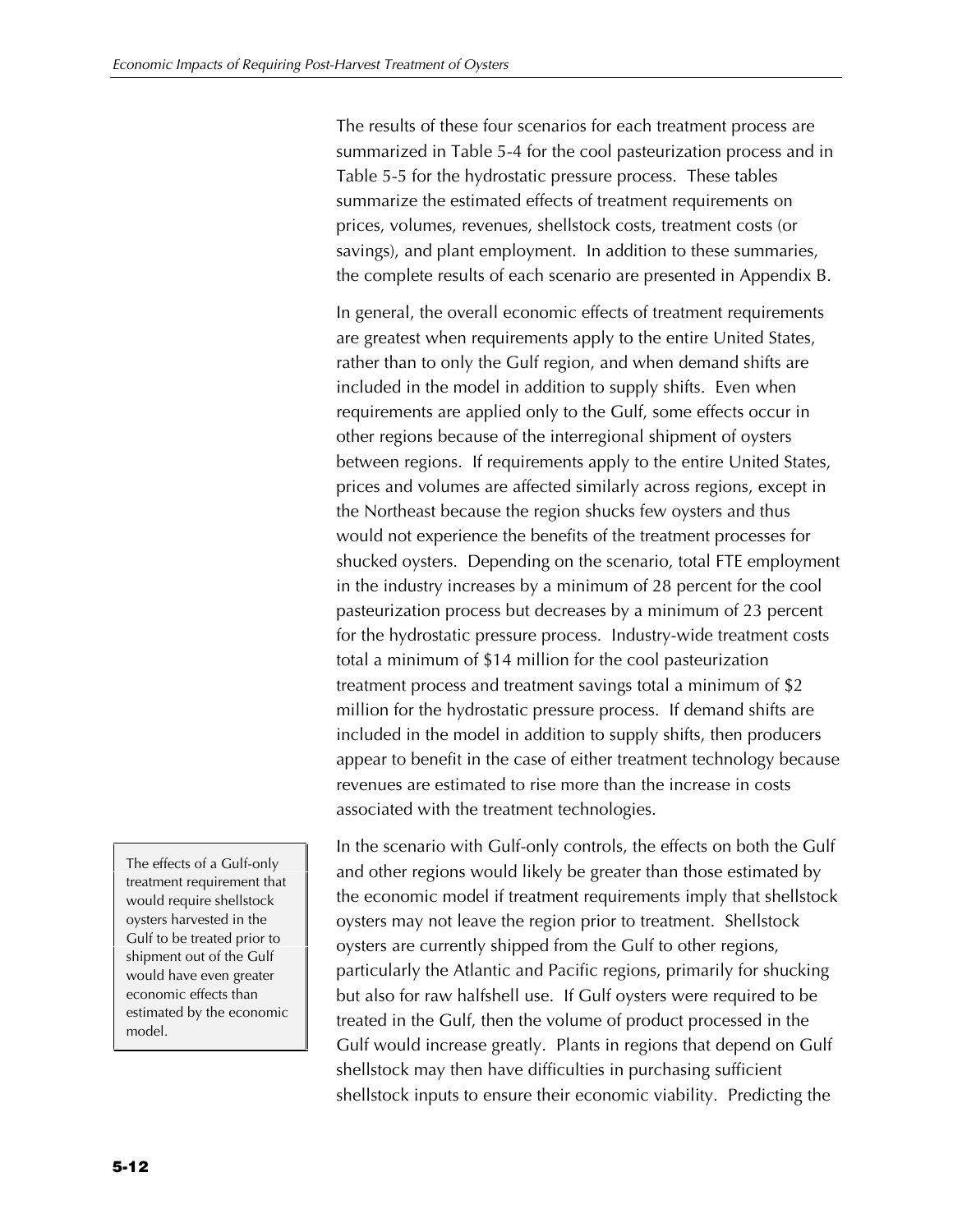#### **Table 5-4. Summary of Results Assuming All Plants Adopt the Cool Pasteurization Treatment Process**

We considered four combinations of treatment requirements and supply and demand shifts.<sup>a</sup>

| Scenario: Gulf-only controls, supply shifts only                                                                                                                                                                                                                                                                                                                                                                                                                                                                                                                                                                                                                                                                                                                                                                                                                                                                                                                                                                                                                                                                                          | Scenario: U.S. controls, supply shifts only                                                                                                                                                                                                                                                                                                                                                                                                                                                                                                                                                                                                                                                                                                                                                                                                                                                                                      |
|-------------------------------------------------------------------------------------------------------------------------------------------------------------------------------------------------------------------------------------------------------------------------------------------------------------------------------------------------------------------------------------------------------------------------------------------------------------------------------------------------------------------------------------------------------------------------------------------------------------------------------------------------------------------------------------------------------------------------------------------------------------------------------------------------------------------------------------------------------------------------------------------------------------------------------------------------------------------------------------------------------------------------------------------------------------------------------------------------------------------------------------------|----------------------------------------------------------------------------------------------------------------------------------------------------------------------------------------------------------------------------------------------------------------------------------------------------------------------------------------------------------------------------------------------------------------------------------------------------------------------------------------------------------------------------------------------------------------------------------------------------------------------------------------------------------------------------------------------------------------------------------------------------------------------------------------------------------------------------------------------------------------------------------------------------------------------------------|
| In the Gulf, prices for raw halfshell oysters increase<br>➤<br>by 10 percent, shucked oysters increase by<br>1 percent, and shellstock oysters decrease by<br>2 percent. Price changes in other regions are<br>1 percent or less for raw halfshell and shucked<br>oysters and 1 percent or less for shellstock.<br>In the Gulf, volumes for raw halfshell oysters<br>➤<br>decrease by 5 percent, shucked oysters increase by<br>2 percent, and shellstock oysters decrease by<br>1 percent. Volume increases in other regions are<br>2 percent or less for all products.<br>In the Gulf, revenues increase by 5 percent for raw<br>➤<br>halfshell oysters and 3 percent for shucked oysters,<br>shellstock costs decrease 3 percent, and treatment<br>costs are \$14.0 million. In other regions, revenues<br>and shellstock costs both increase by much lesser<br>amounts.<br>In the Gulf, FTE plant workers increase by<br>➤<br>30 percent primarily due to a large increase in                                                                                                                                                         | Across the U.S., prices for raw halfshell oysters<br>➤<br>increase by 8 to 12 percent, shucked oysters<br>increase by 2 percent in all regions, and shellstock<br>oysters change by -2.5 to 2.2 percent.<br>Across the U.S., volumes for raw halfshell oysters<br>➤<br>decrease by 1 to 2 percent, shucked oysters<br>increase by 1 to 3 percent, and shellstock oysters<br>change by $-1.5$ to 1.3 percent.<br>For all regions in the U.S. combined, revenues<br>➤<br>increase by 8 percent for raw halfshell oysters and<br>4 percent for shucked oysters, which is offset by an<br>increase in shellstock costs of 1.4 percent and<br>treatment costs of \$22.7 million (\$14.4 million in<br>the Gulf).<br>For all regions in the U.S. combined, FTE plant<br>➤<br>workers increase by 28 percent primarily due to a<br>large increase in halfshell handlers for the banding<br>operation.                                   |
| halfshell handlers for the banding operation.                                                                                                                                                                                                                                                                                                                                                                                                                                                                                                                                                                                                                                                                                                                                                                                                                                                                                                                                                                                                                                                                                             |                                                                                                                                                                                                                                                                                                                                                                                                                                                                                                                                                                                                                                                                                                                                                                                                                                                                                                                                  |
| Employment changes in other regions are                                                                                                                                                                                                                                                                                                                                                                                                                                                                                                                                                                                                                                                                                                                                                                                                                                                                                                                                                                                                                                                                                                   |                                                                                                                                                                                                                                                                                                                                                                                                                                                                                                                                                                                                                                                                                                                                                                                                                                                                                                                                  |
| 2 percent or less.                                                                                                                                                                                                                                                                                                                                                                                                                                                                                                                                                                                                                                                                                                                                                                                                                                                                                                                                                                                                                                                                                                                        |                                                                                                                                                                                                                                                                                                                                                                                                                                                                                                                                                                                                                                                                                                                                                                                                                                                                                                                                  |
| Scenario: Gulf only, supply and demand shifts                                                                                                                                                                                                                                                                                                                                                                                                                                                                                                                                                                                                                                                                                                                                                                                                                                                                                                                                                                                                                                                                                             | Scenario: U.S. controls, supply and demand shifts                                                                                                                                                                                                                                                                                                                                                                                                                                                                                                                                                                                                                                                                                                                                                                                                                                                                                |
| In the Gulf, prices for raw halfshell oysters increase<br>➤<br>by 22 percent, shucked oysters increase by 11<br>percent, and shellstock oysters increase by 16<br>percent. Price increases in other regions are 3<br>percent or less for raw halfshell and shucked<br>oysters and 5 percent or less for shellstock.<br>In the Gulf, volumes for raw halfshell oysters<br>➤<br>increase by 7 percent, shucked oysters decrease by<br>12 percent, and shellstock oysters increase by<br>10 percent. Volume increases in other regions are<br>4 percent or less for all products.<br>In the Gulf, revenues increase by 31 percent for<br>➤<br>raw halfshell oysters and 24 percent for shucked<br>oysters, which is offset by an increase in shellstock<br>costs of 27 percent and treatment costs of<br>\$15.8 million. In other regions, revenues and<br>shellstock costs both increase by much lesser<br>amounts.<br>In the Gulf, FTE plant workers increase by 44<br>➤<br>percent primarily due to a large increase in<br>halfshell handlers for the banding operation.<br>Employment changes in other regions are 3<br>percent or less. | Across the U.S., prices for raw halfshell oysters<br>➤<br>increase by 22 to 29 percent, shucked oysters<br>increase by 13 to 16 percent, and shellstock<br>oysters increase by 20 to 27 percent.<br>Across the U.S., volumes for raw halfshell oysters<br>➤<br>increase by 12 to 16 percent, shucked oysters<br>increase by 13 to 17 percent, and shellstock<br>oysters increase by 12 to 16 percent.<br>For all regions in the U.S. combined, revenues<br>➤<br>increase by 43 percent for raw halfshell oysters<br>and 34 percent for shucked oysters, which is offset<br>by an increase in shellstock costs of 43 percent<br>and treatment costs of \$26.4 million (\$16.8)<br>million in the Gulf).<br>For all regions in the U.S. combined, FTE plant<br>➤<br>workers increase by 46 percent primarily due to<br>increases in production volumes and a large<br>increase in halfshell handlers for the banding<br>operation. |

aComplete numerical results are provided in Appendix B.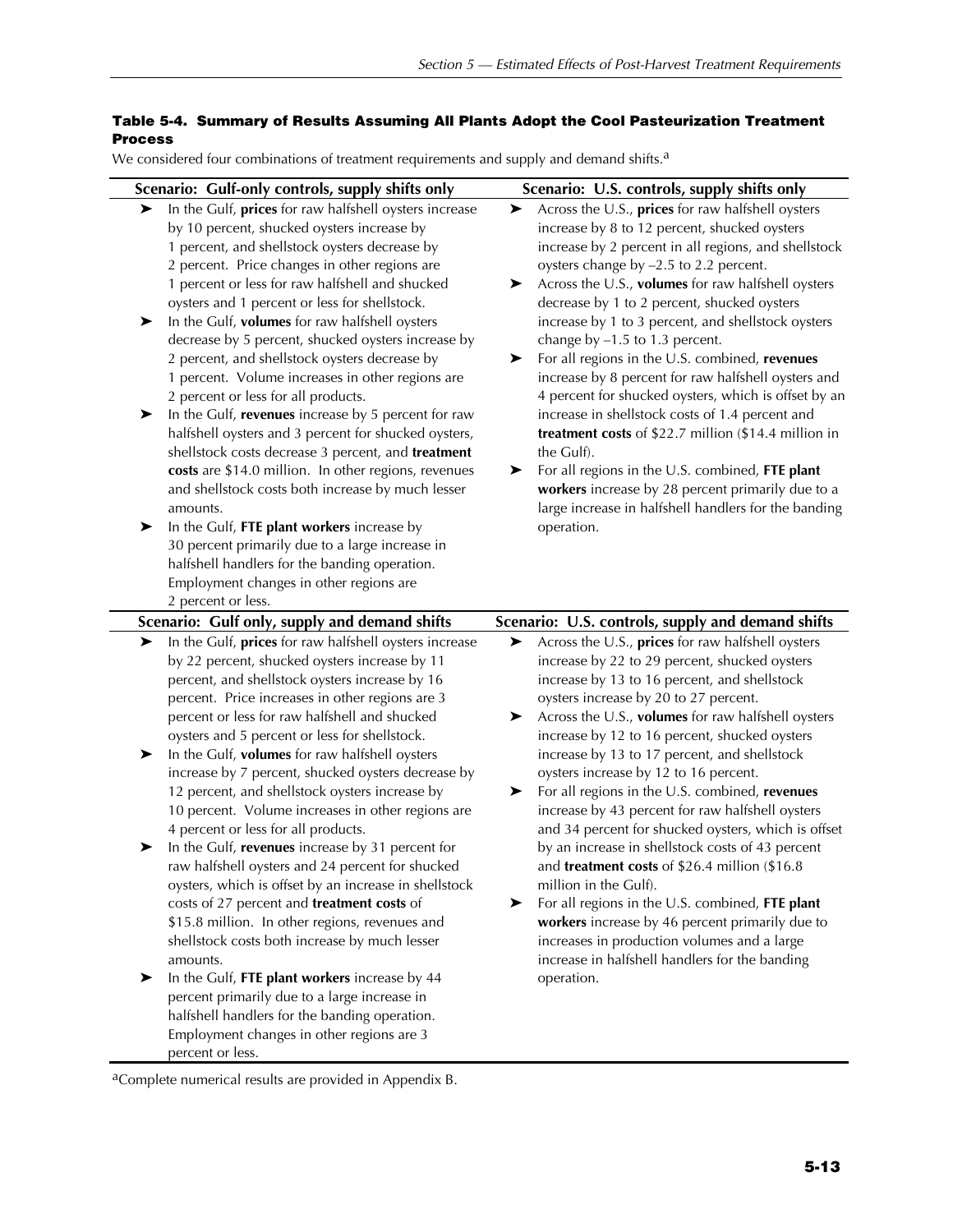#### **Table 5-5. Summary of Results Assuming All Plants Adopt the Hydrostatic Pressure Process**

We considered four combinations of treatment requirements and supply and demand shifts.<sup>a</sup>

|                  | Scenario: Gulf-only controls, supply shifts only                                                                                                                                                                                                                                                                                                                                                                                                                                                                                                                                                                                                                                                                                                                                                                                                                                                                                                                                                                                                                                                             | Scenario: U.S. controls, supply shifts only                                                                                                                                                                                                                                                                                                                                                                                                                                                                                                                                                                                                                                                                                                                                                                                                                                                                                                                                                                                                                                                                                                                           |  |
|------------------|--------------------------------------------------------------------------------------------------------------------------------------------------------------------------------------------------------------------------------------------------------------------------------------------------------------------------------------------------------------------------------------------------------------------------------------------------------------------------------------------------------------------------------------------------------------------------------------------------------------------------------------------------------------------------------------------------------------------------------------------------------------------------------------------------------------------------------------------------------------------------------------------------------------------------------------------------------------------------------------------------------------------------------------------------------------------------------------------------------------|-----------------------------------------------------------------------------------------------------------------------------------------------------------------------------------------------------------------------------------------------------------------------------------------------------------------------------------------------------------------------------------------------------------------------------------------------------------------------------------------------------------------------------------------------------------------------------------------------------------------------------------------------------------------------------------------------------------------------------------------------------------------------------------------------------------------------------------------------------------------------------------------------------------------------------------------------------------------------------------------------------------------------------------------------------------------------------------------------------------------------------------------------------------------------|--|
| ➤<br>➤<br>➤<br>➤ | In the Gulf, prices for raw halfshell oysters increase<br>by 8 percent, shucked oysters decrease by 6<br>percent, and shellstock oysters increase by 3<br>percent. Prices change in other regions by -1 to<br>0 percent for all products.<br>In the Gulf, volumes for raw halfshell oysters<br>decrease by 6 percent, shucked oysters increase by<br>8 percent, and shellstock oysters increase by 2<br>percent. Volumes change in other regions by -1 to<br>1 percent for all products.<br>In the Gulf, revenues increase by 1.5 percent for<br>raw halfshell oysters and 2 percent for shucked<br>oysters, which is offset by increases in shellstock<br>costs of 5 percent. Treatment process savings<br>total \$3.7 million. In other regions, absolute<br>changes in revenues and shellstock costs are<br>generally smaller than in the Gulf.<br>In the Gulf, FTE plant workers decrease by 28<br>percent due to a large decrease in the number of<br>shuckers, which is partially offset by an increase in<br>halfshell handlers for the banding operation.<br>Employment changes in other regions are | Across the U.S., <b>prices</b> for raw halfshell oysters<br>➤<br>increase by 4 to 9 percent, shucked oysters<br>decrease by 6 to 7 percent, and shellstock oysters<br>increase by 2 to 8 percent except in the Northeast<br>where they decrease by 3 percent.<br>Across the U.S., volumes for raw halfshell oysters<br>➤<br>decrease by 3 to 5 percent, shucked oysters<br>increase by 4 to 7 percent, and shellstock oysters<br>increase by 1 to 5 percent except in the Northeast<br>where they decrease by 2 percent.<br>For all regions in the U.S. combined, revenues<br>➤<br>increase by 3 percent for raw halfshell oysters and<br>decrease by 2 percent for shucked oysters, and<br>shellstock costs increase by 6 percent. Treatment<br>process savings total \$13.2 million. Treatment<br>costs are positive only in the Northeast.<br>For all regions in the U.S. combined, FTE plant<br>➤<br>workers decrease by 33 percent due to a large<br>decrease in the number of shuckers, which is<br>partially offset by an increase in halfshell handlers<br>for the banding operation. However, FTE plant<br>workers in the Northeast increase by 145 percent. |  |
|                  | -1 percent or smaller.                                                                                                                                                                                                                                                                                                                                                                                                                                                                                                                                                                                                                                                                                                                                                                                                                                                                                                                                                                                                                                                                                       |                                                                                                                                                                                                                                                                                                                                                                                                                                                                                                                                                                                                                                                                                                                                                                                                                                                                                                                                                                                                                                                                                                                                                                       |  |
| ➤                | Scenario: Gulf only, supply and demand shifts<br>In the Gulf, prices for raw halfshell oysters increase                                                                                                                                                                                                                                                                                                                                                                                                                                                                                                                                                                                                                                                                                                                                                                                                                                                                                                                                                                                                      | Scenario: U.S. controls, supply and demand shifts<br>Across the U.S., prices for raw halfshell oysters<br>➤                                                                                                                                                                                                                                                                                                                                                                                                                                                                                                                                                                                                                                                                                                                                                                                                                                                                                                                                                                                                                                                           |  |
| ➤<br>➤<br>➤      | by 22 percent, shucked oysters increase by<br>3 percent, and shellstock oysters increase by<br>20 percent. Prices increase in other regions by less<br>than 3 percent for all products.<br>In the Gulf, volumes for raw halfshell oysters<br>increase by 9 percent, shucked oysters increase by<br>15 percent, and shellstock oysters increase by<br>12 percent. Volumes increase in other regions by<br>less than 4 percent for all products.<br>In the Gulf, revenues increase by 34 percent for<br>raw halfshell oysters and 18 percent for shucked<br>oysters, which is offset by increases in shellstock<br>costs of 35 percent. Treatment process savings<br>total \$2.4 million. In other regions, absolute<br>changes in revenues and shellstock costs are much<br>smaller than in the Gulf.<br>In the Gulf, FTE plant workers decrease by<br>20 percent due to a large decrease in the number<br>of shuckers, which is partially offset by an increase<br>in halfshell handlers for the banding operation.<br>Employment changes in other regions are less than                                     | increase by 21 to 27 percent, shucked oysters<br>increase by 3 to 6 percent, and shellstock oysters<br>increase by 23 to 26 percent.<br>Across the U.S., volumes for raw halfshell oysters<br>➤<br>increase by 14 to 18 percent, shucked oysters<br>increase by 14 to 16 percent, and shellstock<br>oysters increase by 14 to 16 percent.<br>For all regions in the U.S. combined, revenues<br>➤<br>increase by 44 percent for raw halfshell oysters<br>and 21 percent for shucked oysters, which is offset<br>by increases in shellstock costs of 45 percent.<br>Treatment process savings total \$12.1, but<br>treatment costs are positive in the Northeast.<br>For all regions in the U.S. combined, FTE plant<br>➤<br>workers decrease by 23 percent due to a large<br>decrease in the number of shuckers, which is<br>partially offset by an increase in halfshell handlers<br>for the banding operation. However, FTE plant<br>workers in the Northeast increase by 188 percent.                                                                                                                                                                               |  |

aComplete numerical results are provided in Appendix B.

1 percent.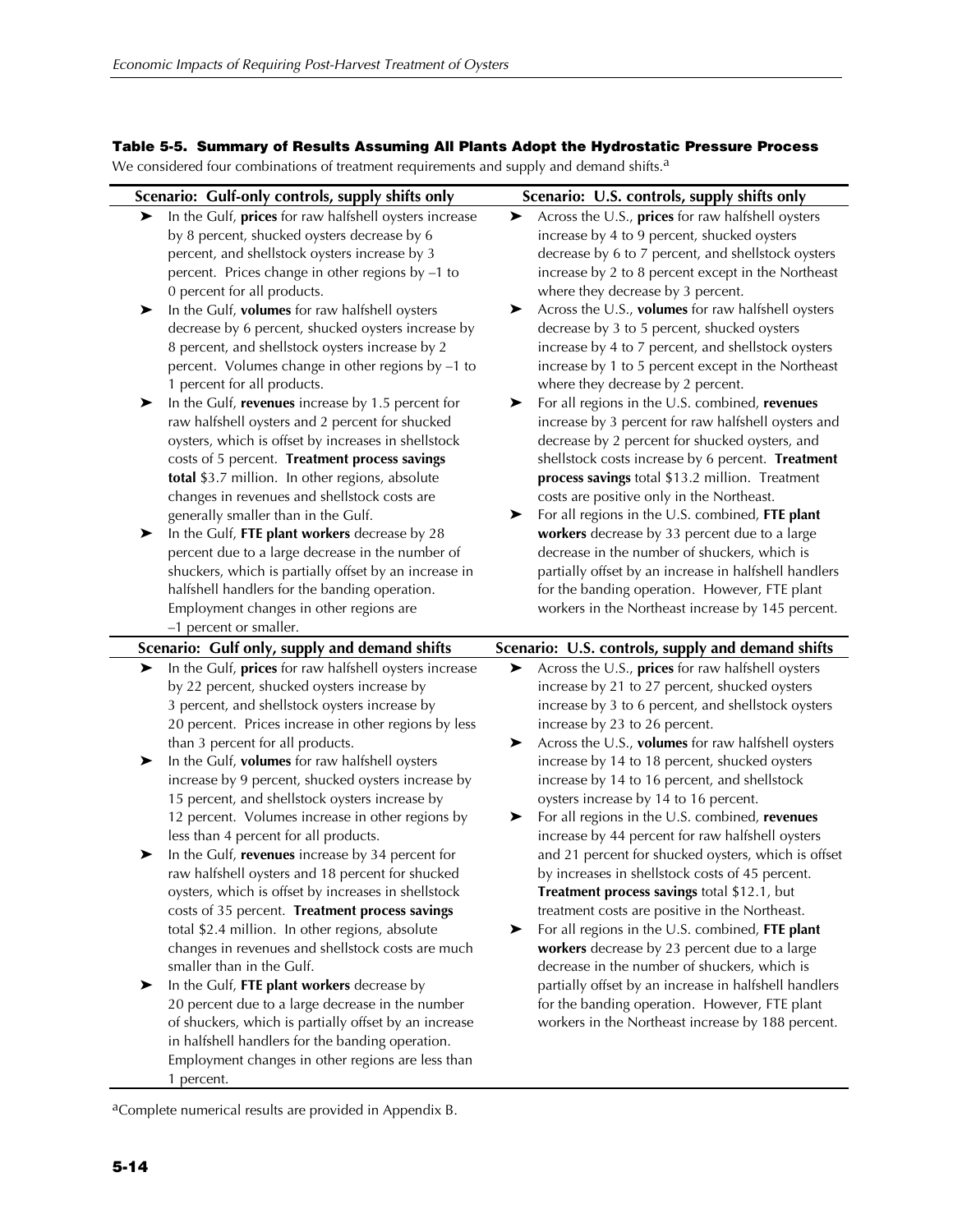economic effects of such a requirement is beyond the capabilities of the model because the model focuses on the processing rather than the harvesting sector of the industry, and because we do not have reliable data on the volume of shellstock oysters shipped for processing outside of the Gulf.

## **5.3.3 Economic Effects of Treatment Requirements for Only Gulf, Raw Halfshell Oysters**

If treatment requirements were to apply to only raw halfshell product processed in the Gulf, the results of the model differ from those presented above. While our economic model can be used to estimate the potential effects of this scenario, we believe the results of such an analysis would be less useful because of the nature of the treatment technologies we evaluated. In particular, both the hydrostatic pressure process and the cool pasteurization process appear to yield benefits to plants that shuck oysters due to increased yields and, in the case of the hydrostatic pressure process, shucker labor savings. Thus, producers that shuck oysters would likely use these processes for shucked oysters in addition to halfshell oysters and thus would treat shucked oysters even if not required to do so.

If we estimate the economic effects of treatment requirements for *Gulf only, raw halfshell oysters only*, it appears that we should include treatment cost savings for shucked oysters as we have done for the scenario of treatment requirements that apply to both shucked and raw halfshell oysters in the Gulf. However, the economic model cannot account for the fact that some producers may stop producing raw halfshell product entirely or for the potential effect of requiring that Gulf oysters must be treated before being shipped out of the region.

If we did consider the case in which Gulf region producers treat *raw halfshell oysters only* regardless of any potential benefits from treating shucked oysters, we would expect to see the following effects of post-harvest treatment requirements as compared to the results we presented for *the Gulf region only* including *both raw halfshell and shucked oysters*:

 $\blacktriangleright$  In the Gulf, production of raw halfshell oysters would be lower and the production of shucked oysters would be higher. Some producers would choose to shuck all the

Because of the benefits of the treatment processes for shucked oysters, producers that shuck oysters would likely use these processes for both shucked and halfshell oysters even if not required to treat shucked oysters.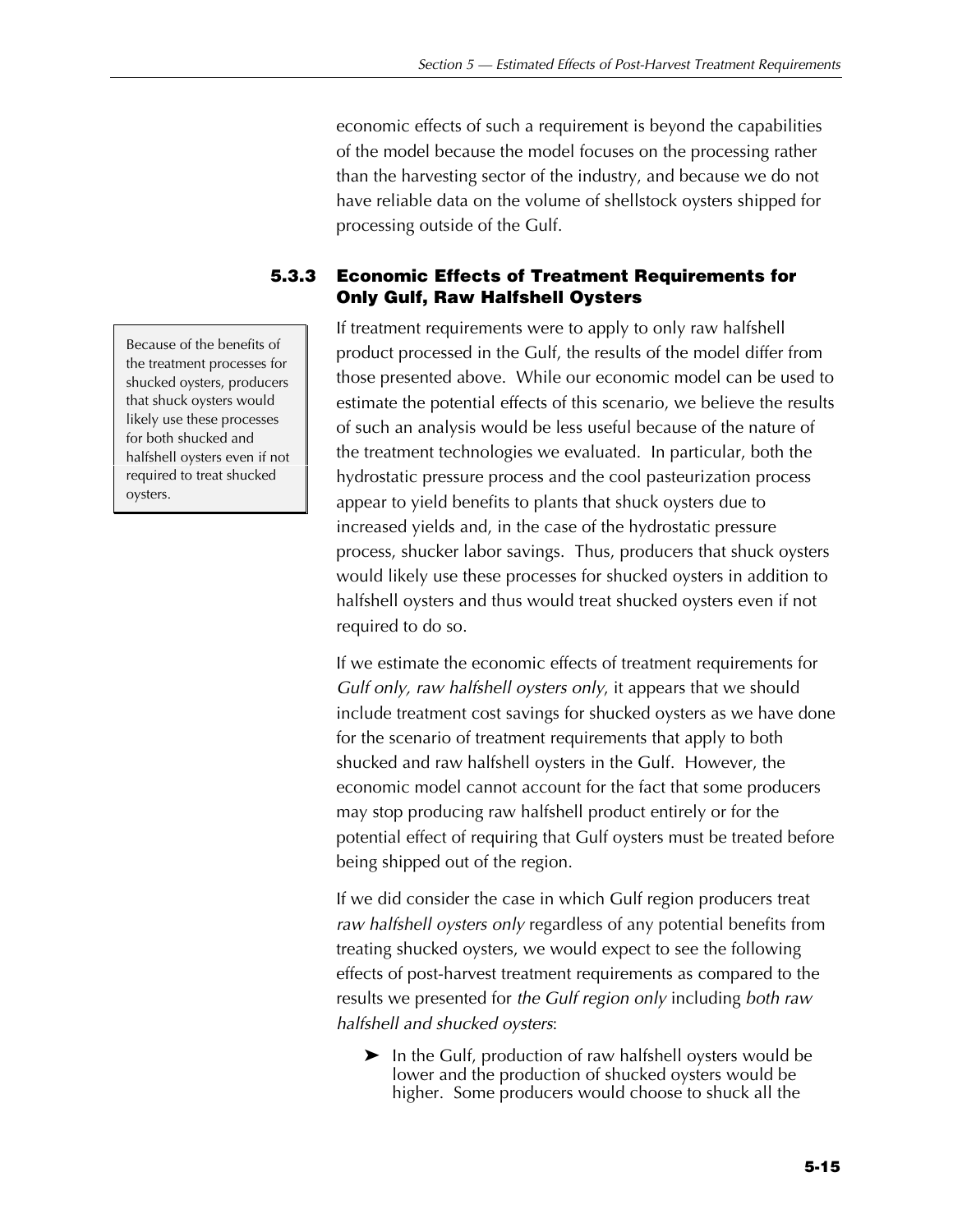oysters they process to avoid installing treatment equipment, while other producers would shift a portion of their production from raw halfshell to shucked oysters to avoid a portion of the costs of treating oysters.

- $\blacktriangleright$  In the Gulf, prices of raw halfshell oysters would rise less (and perhaps fall) because some consumers would likely switch to shucked oysters rather than pay more for raw halfshell oysters and other regions would likely purchase fewer Gulf raw halfshell oysters. With lower prices for raw halfshell oysters, producers would be less able to recoup the costs of treatment.
- $\blacktriangleright$  In the Gulf, prices of shucked oysters may rise or fall depending on how much consumers switch from raw halfshell oyster to shucked oyster consumption (causing prices to increase) and how much producers switch from raw halfshell to shucked oyster production (causing prices to decrease).
- $\triangleright$  Total treatment costs would increase because they would no longer be offset by treatment savings for shucked product.
- $\blacktriangleright$  FTE plant workers would be higher for both processes as a result of greater shucked volumes, and FTE workers would increase rather than decrease for the hydrostatic pressure process because shucking labor reductions would not be realized.

As described in the previous section for the case of Gulf-only requirements for both shucked and raw halfshell oysters, the interregional trade effects of treatment requirements will depend on how the treatment requirements are imposed. In particular, if Gulf oysters were required to be treated in the Gulf, then the volume of product processed in the Gulf would increase greatly. As mentioned previously, modeling the effects of such a requirement is beyond the scope of the economic model.

## **5.3.4 Potential International Trade Effects of Treatment Requirements**

As mentioned in Section 5.3.2, oysters imported into or exported from the United States may also be required to be treated. Industry representatives believe that treatment requirements for imported and exported oysters will greatly reduce international trade of oysters (Howell, 2000; Dewey, 2000). For U.S. oysters intended for the export market, post-harvest treatment may reduce the market for U.S. oysters because foreign consumers are likely to be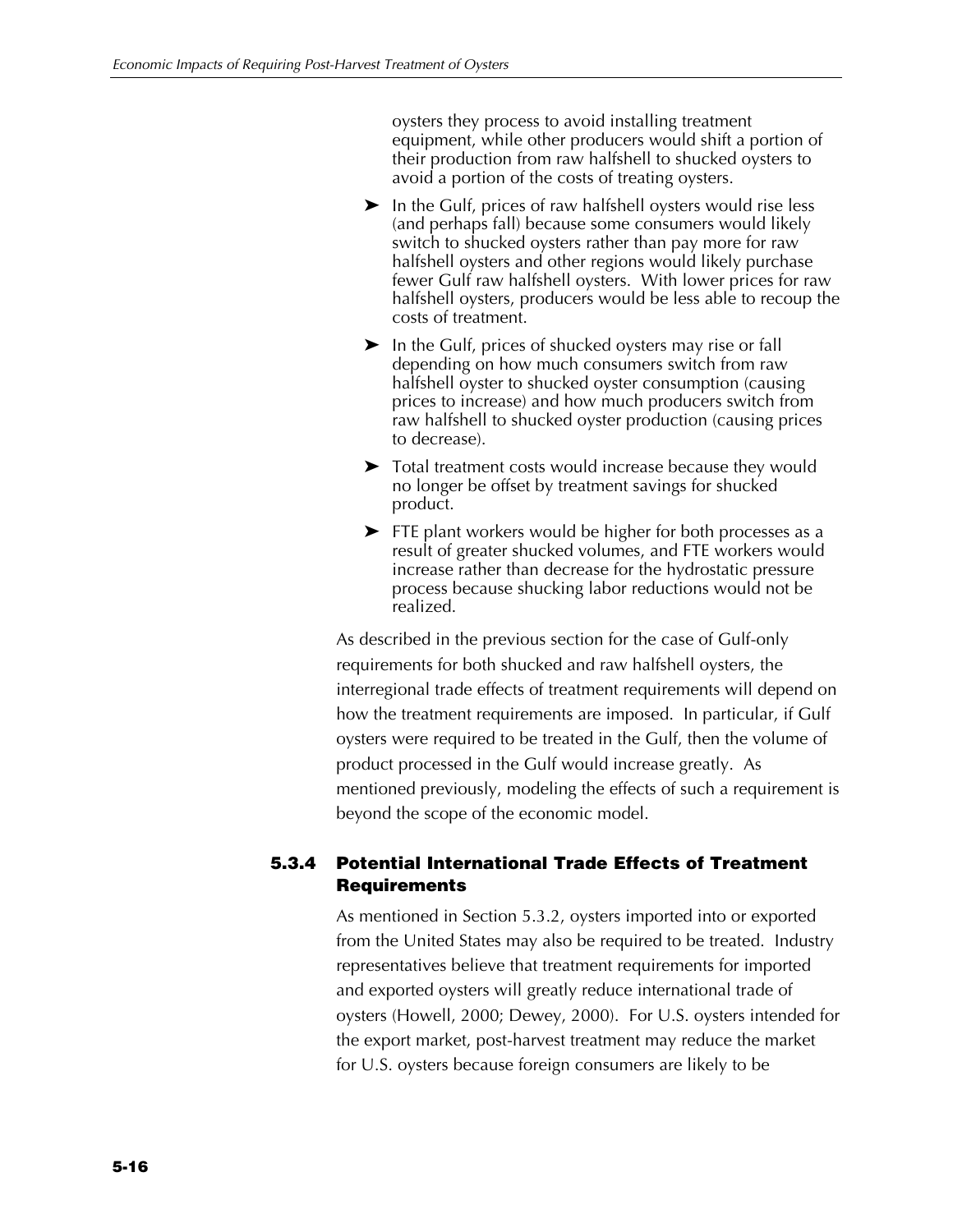- $\blacktriangleright$  sensitive to changes in sensory characteristics resulting from treatment, particularly in Asian markets;
- $\triangleright$  concerned that the need for treatment (as indicated on the label) insinuates that something may be wrong with the product; and
- $\triangleright$  not accepting of additional processing of oysters, particularly in European countries.

For foreign oysters intended for import into the United States, postharvest treatment requirements may reduce the volume of imports because foreign firms will export to other countries rather than comply with U.S. treatment requirements. Treatment requirements would likely affect oysters that enter the United States as IQF product, if they are mechanically frozen, and as live product intended for the halfshell market (e.g., from Canada and Chile).

## **5.3.5 Potential Effects of Treatment Requirements on Individual Plants**

Individual plants will be affected by treatment requirements both through the effects of treatment costs on market prices and output and because of the changes in their processes that are required to conduct post-harvest treatment activities.9 A decline in output that occurs as a result of treatment may result from several individual plants reducing their level of output and from the less efficient plants shutting down (e.g., if it is too small relative to the capacity of the treatment equipment or they cannot borrow sufficient funds for purchasing capital equipment). However, in cases in which one observes increases in output as a result of treatment requirements, the reduction in output from plants that shut down is more than offset by increases in output by plants that remain in the market.

Plants may shut down as a result of treatment requirements because either the revenue of the plant is not sufficient to cover its production costs plus the costs of treatment, or because it is technically infeasible for the plant to install treatment equipment. However, in cases where the treatment technology actually results

Plant shut-downs may occur because the revenue of the plant is not sufficient to cover its production costs plus the costs of treatment, or because it is technically infeasible for the plant to install treatment equipment.

 $9$ Given sufficient information on the characteristics of individual plants (e.g., their size, access to financial resources, proportion of product to the halfshell and shucked market), one could model the decisions of individual plants to choose one technology versus the other. Then, based on changes in their own production costs and in market prices, one could estimate which plants may potentially close as a result of post-harvest treatment. However, detailed data of this nature could not be obtained for this industry.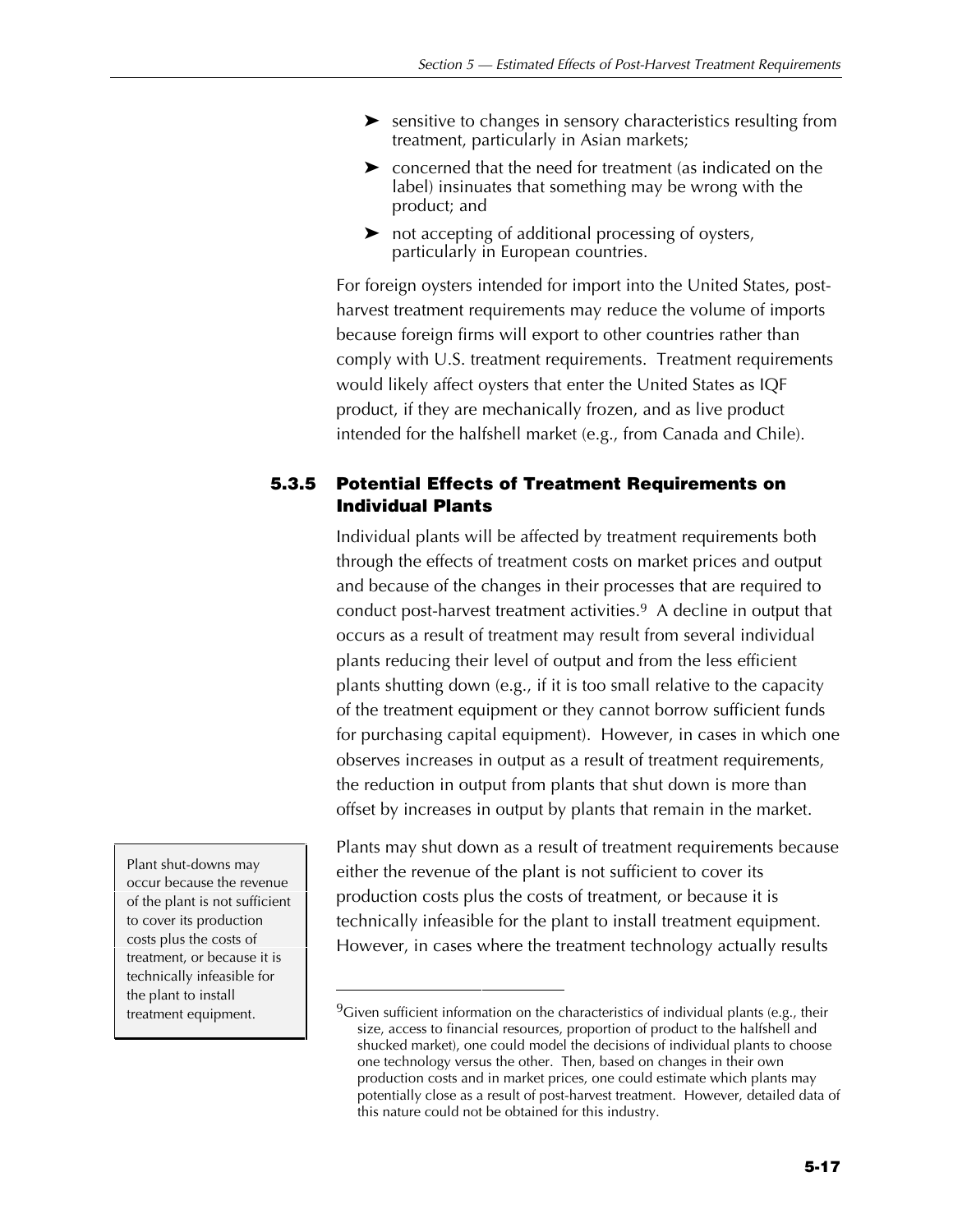in cost savings for the industry (i.e., through reductions in the costs of shucking), we expect plant closures primarily because it is technically infeasible for the plant to install treatment equipment. In particular, we know that the oyster industry is characterized by many small operations that may not have the financial resources or the technical capacity to install and maintain treatment equipment.

While central treatment facilities may become available for small facilities to treat oysters, many in the industry have concerns about their feasibility for widely dispersed producers in an industry that does not have a history of successful cooperative efforts involving other shellfish-related activities (Howell, 2000; Dewey, 2000).10 In addition, the use of central treatment facilities may substantially increase the costs of producing oysters due to the costs of transporting product to the facility. Transportation costs are already a substantial portion of the costs of producing oysters (Nelson, 2000).

## **5.4 REFERENCES**

- Center for Science in the Public Interest (CSPI). June 29, 1998. "Citizen Petition." Submitted to the Dockets Management Branch, FDA, HHS.
- Dewey, B., Taylor Shellfish Company, Inc. February 6, 2000. "Economic Impacts of Requiring Post-Harvest Treatment of Oysters—January 2000." Comments delivered to Mary Muth, Research Triangle Institute.
- Howell, L., Spinney Creek Shellfish, Inc. February 9, 2000. "Review of Economic Impacts of Requiring Post-Harvest Treatment for Oysters—January 2000." Comments delivered to Mary Muth, Research Triangle Institute.
- Nelson, C., Bon Secour Fisheries, Inc., Bon Secour, Alabama. February 4, 2000. Personal communication with Mary Muth, Research Triangle Institute.
- Tesvich, J., and P. Fahey, AmeriPure Oyster Companies. February 7, 2000. "RTI Draft Report on Oysters." Facsimile to Mary Muth, Research Triangle Institute.

 $10$ These cooperative efforts include a depuration plant currently operating in Massachusetts and a shucked oyster repacking and marketing facility that operated in the 1960s and 1970s in Washington state.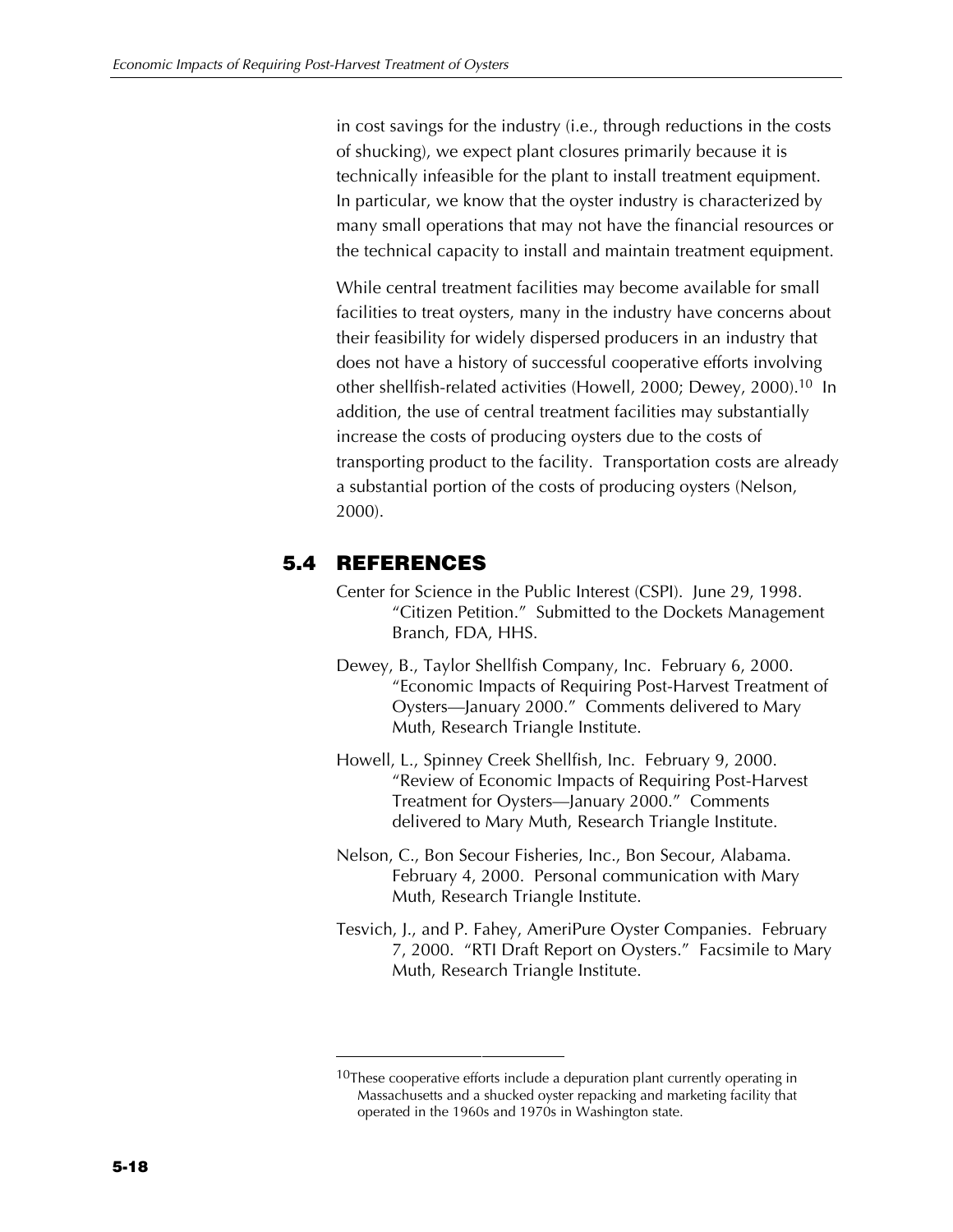U.S. Department of Commerce. 1997. "Fresh Prices at Fulton Fish Market." New York, NY. <www.st.nmfs.gov/st1/market\_news/nyfu97.pdf>.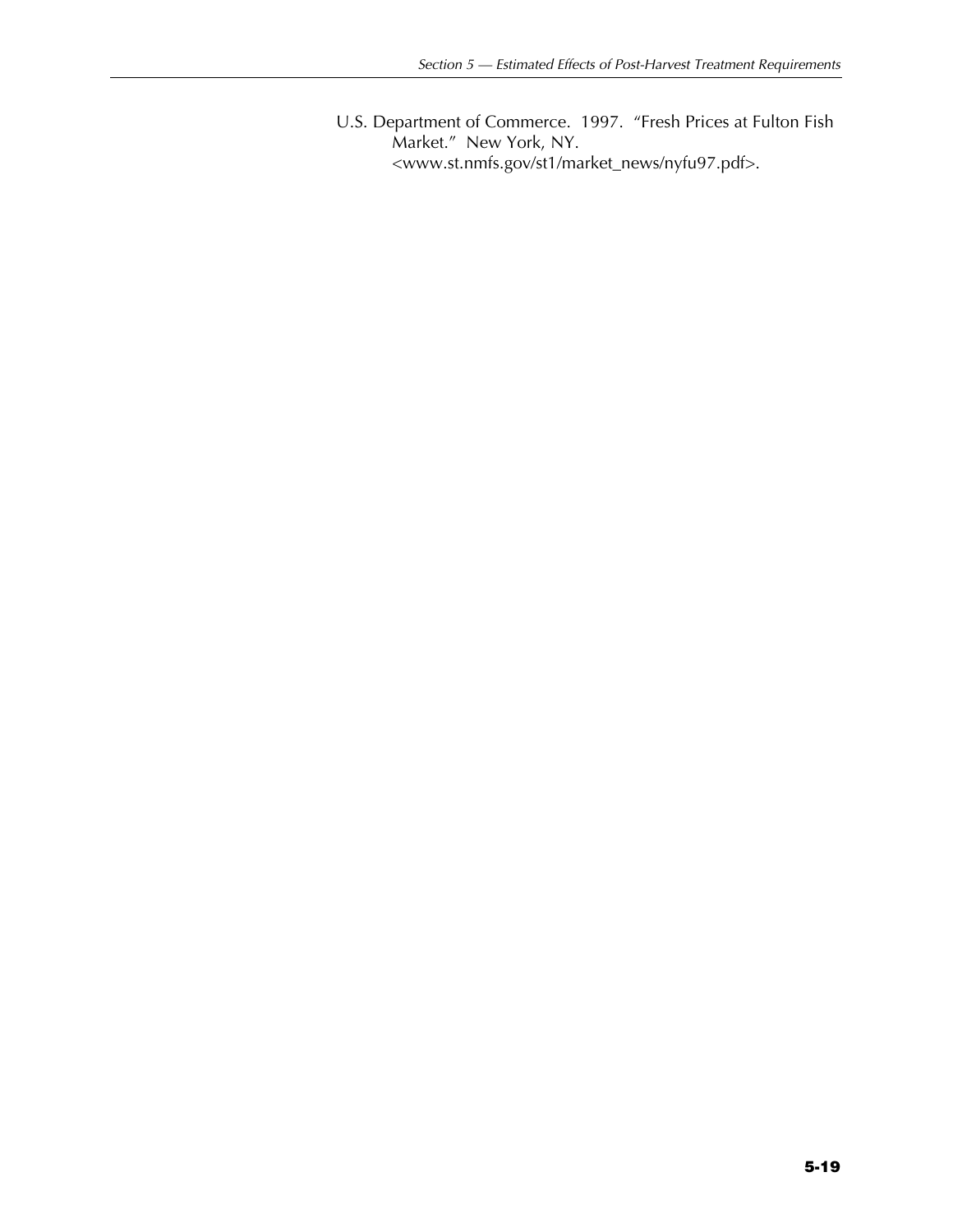## **Appendix A: Economic Impacts Methodology**

The economic effects of each treatment technology depend on

- $\blacktriangleright$  which products in which regions are required to be treated,
- $\blacktriangleright$  the relative sizes and directions of the shifts in supply and demand for halfshell and shucked oysters, and
- $\blacktriangleright$  the effects of adjustments in wholesale halfshell and shucked oyster market quantities on the shellstock oyster market.

The results of the model that we presented in Section 5 were obtained from a comparative statics model of the U.S. and regional oyster markets. Post-harvest treatment requirements would affect the wholesale (processing sector) markets for halfshell and shucked oysters both because of the costs of conducting post-harvest treatment activities (supply shifts) and the effects of post-harvest treatment on willingness-to-pay for oysters (demand shifts). As described in Section 5, we estimated the effects of post-harvest treatment requirements under four scenarios:

- $\blacktriangleright$  treatment requirements would affect halfshell and shucked oysters in the **Gulf only,** and treatment would shift only the **supply** curves for oysters;
- $\blacktriangleright$  treatment requirements would affect halfshell and shucked oysters in all of the **United States**, and treatment would shift only the **supply** curves for oysters;
- $\blacktriangleright$  treatment requirements would affect halfshell and shucked oysters in the **Gulf only**, and treatment would shift both the **supply** curves and the demand curves for oysters; and
- $\blacktriangleright$  treatment requirements would affect halfshell and shucked oysters in all of the **United States**, and treatment would shift both the **supply** curves and the **demand** curves for oysters.

We addressed qualitatively how the results would differ if treatment requirements applied only to **Gulf halfshell oysters**, but do not present the results of the model under this scenario because it appears likely that producers would treat shucked oysters even if not required to do so.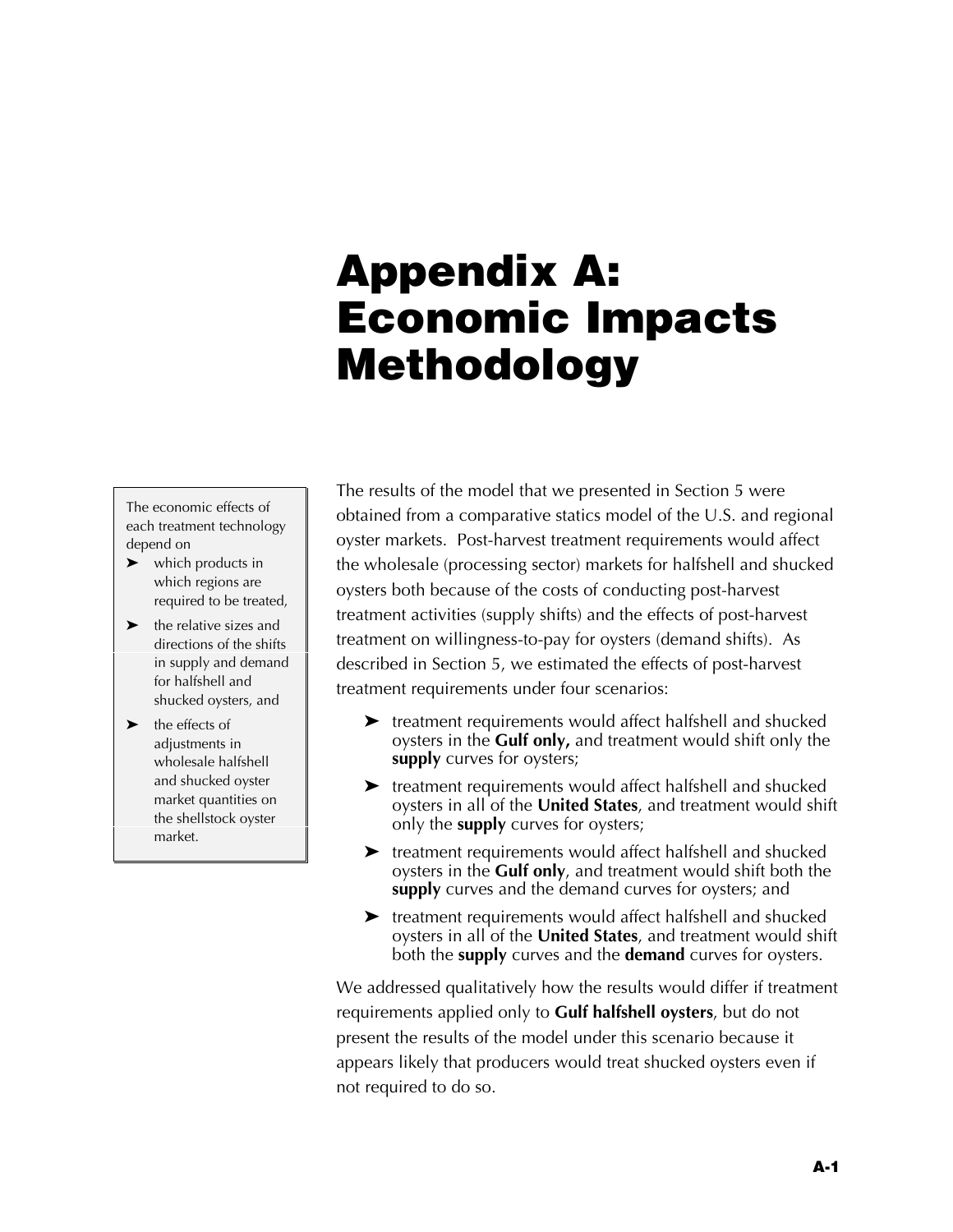In this appendix, we describe the graphical and mathematical representations of the model, provide the elasticity estimates used in the model, and indicate how each result in the model was obtained.

## **A.1 GRAPHICAL REPRESENTATION OF THE ECONOMIC MODEL OF THE OYSTER INDUSTRY**

In this section, we demonstrate graphically the effects of supply and demand shifts in the wholesale halfshell and shucked oyster markets and the resulting effects on the shellstock oyster market. Each of the treatment technologies we considered has different expected effects on supply and demand as described in Sections 3 and 4. Use of a treatment technology may affect the costs of producing oysters in one of the following ways:

- $\triangleright$  costs of producing halfshell and shucked oysters may both increase, or
- $\triangleright$  costs of producing halfshell oysters may increase while the costs of producing shucked oysters may decrease.

The economic effects of these alternative scenarios are illustrated in the following set of figures:

Z **Figure A-1a illustrates the effects of a treatment technology that increases the costs of producing halfshell and shucked oysters when treatment requirements apply to both products.** In the halfshell and shucked markets, the costs of treatment shift the supply curves upward (from S<sub>H</sub> to S<sub>H</sub> in the halfshell market and from S<sub>S</sub> to  $S_{\mathsf{S}}^{'}$  in the shucked market). The shift is greater in the halfshell market than in the shucked market because the costs of treatment are higher for halfshell oysters primarily due to costs of banding oysters intended for the halfshell market. If demand is unchanged, then the prices of halfshell and shucked oysters rise relative to the prices for untreated oysters (from  $P_H$  to  $P_H^{'}$  in the halfshell market and from P<sub>S</sub> to  $P_S^{'}$  in the shucked market), and the market-clearing quantities decrease (from Q<sub>H</sub> to Q<sub>H</sub> in the halfshell market and from Q<sub>S</sub> to Q<sub>S</sub> in the shucked market). If, however, demand for each type of oyster increases (e.g., due to increased safety and other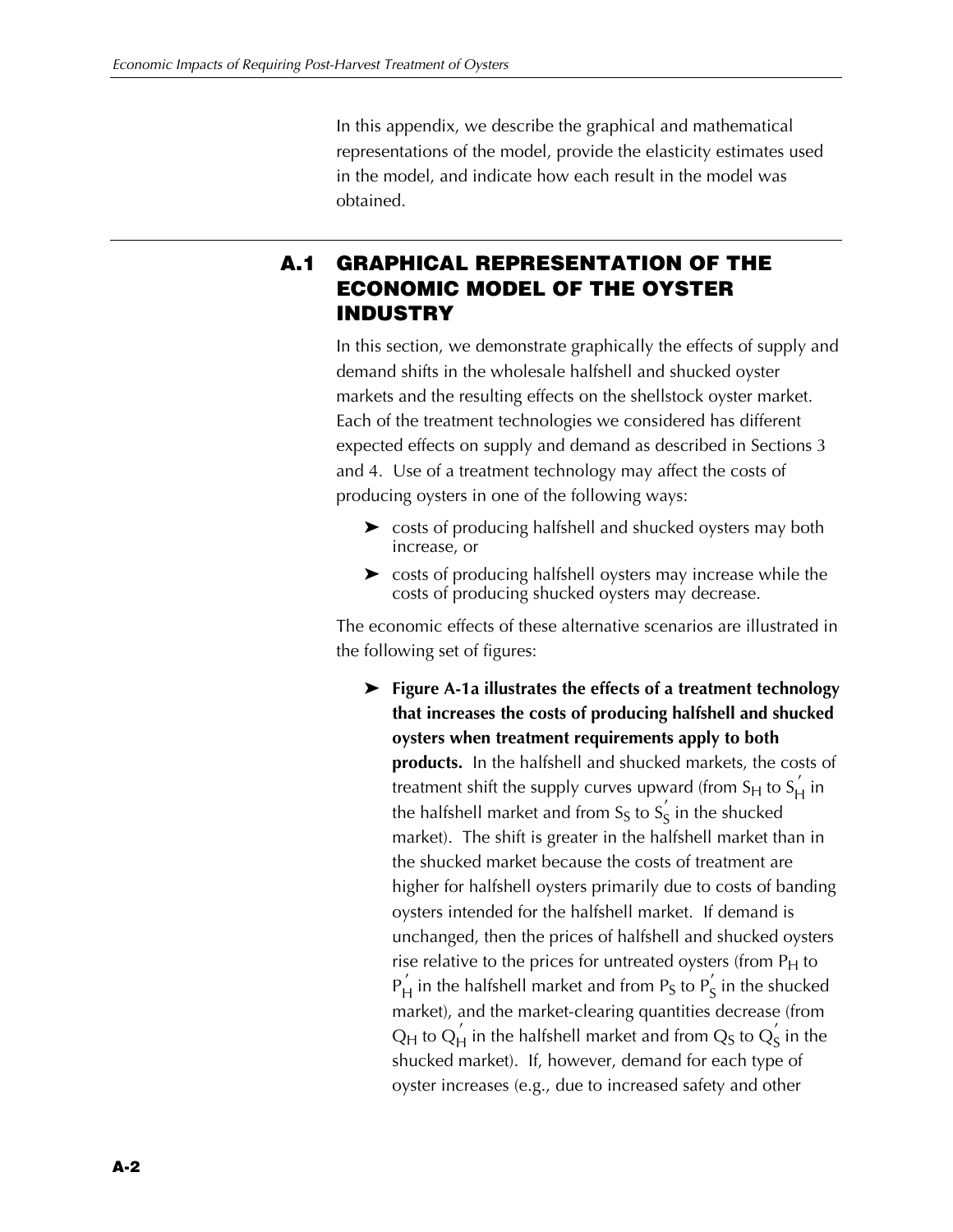#### **Figure A-1a. Wholesale Market Effects of a Treatment Process that Increases the Costs of Producing Halfshell and Shucked Oysters**

The supply curves shift up due to the increase in production costs. The demand curves may or may not shift due to changes in product characteristics following treatment.



quality changes), then the price of halfshell oysters increases to  $P_{H'}^{''}$  and the price of shucked oysters increases to  $P_S^{''}$ . The market-clearing quantities of halfshell and shucked oysters may increase or decrease compared to the market-clearing quantities for untreated oysters depending on the relative sizes of the supply and demand shifts (shown as decrease to  $Q_{\mathsf{H}}^{''}$  and  $Q_{\mathsf{S}}^{''}$  in the figure). In addition to the shifts in supply and demand due to the direct effects of the treatment process, supply and demand for each product may also shift due to the changes in relative prices of each. In other words, if the price of halfshell oysters rises more than the price of shucked oysters as a result of treatment effects, consumers may substitute shucked oysters for halfshell oysters, and producers may shift some production from shucked oysters to halfshell oysters. These general equilibrium market effects are not illustrated here but are included in the mathematical model.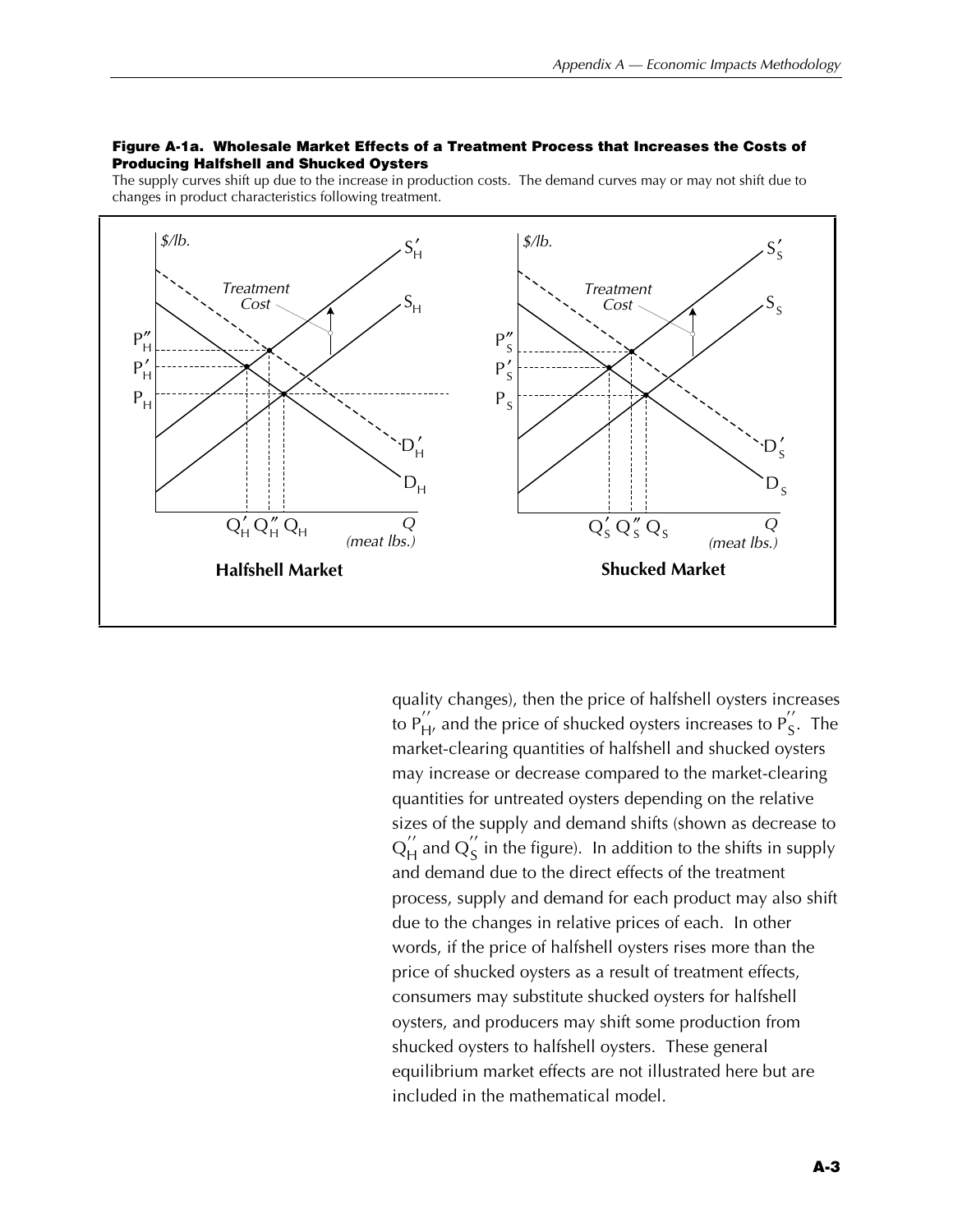**Example 2-18 Figure A-1b illustrates the effects of a treatment technology that increases the costs of producing halfshell oysters and reduces the costs of producing shucked oysters when treatment requirements apply to both products.** In the halfshell market, the costs of treatment shift the supply curve upward from S<sub>H</sub> to S<sub>H</sub>, and in the shucked market, the cost savings from treatment shift the supply curve downward from S<sub>S</sub> to S<sub>S</sub>. (The cost savings from producing shucked oysters are obtained either because yields increase or because treated oysters are more easily shucked than untreated oysters.) If demand is unchanged, then the price of halfshell oysters rises relative to the price for untreated oysters from  $P_H$  to  $P'_H$ , and the price of shucked oysters falls from P<sub>S</sub> to P<sup>'</sup><sub>S</sub>. Correspondingly, the market-clearing quantity of halfshell oysters decreases from  $Q_H$  to  $Q_{H'}^{'}$  and the market-clearing quantity of shucked oysters increases from  $\mathrm{Q}_\mathrm{S}$  to  $\mathrm{Q}_\mathrm{S}^{'}$ . If, however, demand for each type of oyster increases (e.g., due to increased safety and other quality changes), then the price of halfshell oysters increases to  $P''_{H'}$ and the price of shucked oysters may increase or decrease compared to the price of untreated shucked oysters depending on the relative size of the supply and demand shifts (shown as a decrease to  $P_S^{''}$  in the figure). The marketclearing quantity of halfshell oysters may increase or decrease compared to the market-clearing quantity for untreated oysters depending on the relative sizes of the supply and demand shifts (shown as a decrease to  $\operatorname{Q}\nolimits'^{'}_H$  in the figure), and the market-clearing quantity of shucked oysters will increase to  $Q_{S}^{''}$ . As in Figure A-1a, the general equilibrium market effects of the relative price changes in each market are not illustrated here but are included in the mathematical model.

As noted in the above discussions, the market-clearing quantities of halfshell and shucked oysters will change for each treatment technology, and thus the quantity of shellstock purchased by processors from harvesters must adjust. The expected effects of treatment on the shellstock market are summarized in the following figure: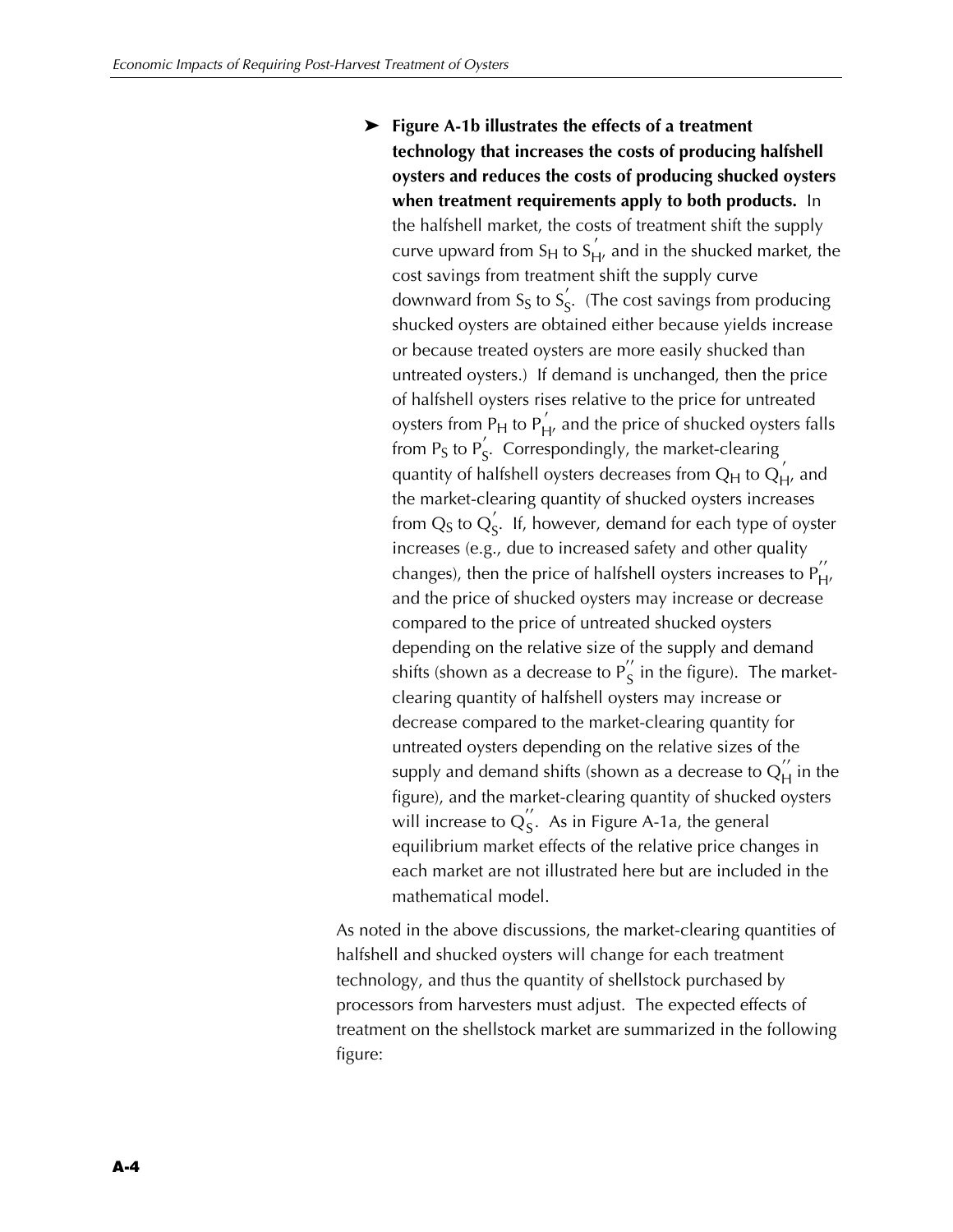#### **Figure A-1b. Wholesale Market Effects of a Treatment Process that Increases the Costs of Producing Halfshell Oysters but Decreases the Costs of Producing Shucked Oysters**

The halfshell oyster supply curve shifts up and the shucked oyster supply curve shifts down due to changes in the costs of producing oysters. The demand curves may or may not shift due to changes in product characteristics following treatment.



Z **Figure A-2 illustrates the effects on the shellstock market for the case in which a treatment process increases the costs of producing both halfshell and shucked oysters and has no effect on demand.** As shown, shellstock and all other inputs  $(S_{AOI})$  such as labor, water, and energy are combined during the production process to produce halfshell and shucked oysters. If we assume that all other inputs are competitively supplied at a constant market price (i.e., supplied perfectly elastically corresponding to the supply curve  $S_{\text{AOI}}$ , then decreases in the market quantities of halfshell and shucked oysters correspond to a decrease in the market quantity of shellstock along the upward-sloping supply curve for shellstock and thus a decrease in the price of shellstock. If, however, the market quantities of halfshell or shucked oysters increase either because the demand curve shifts out by more than the shift in the supply curve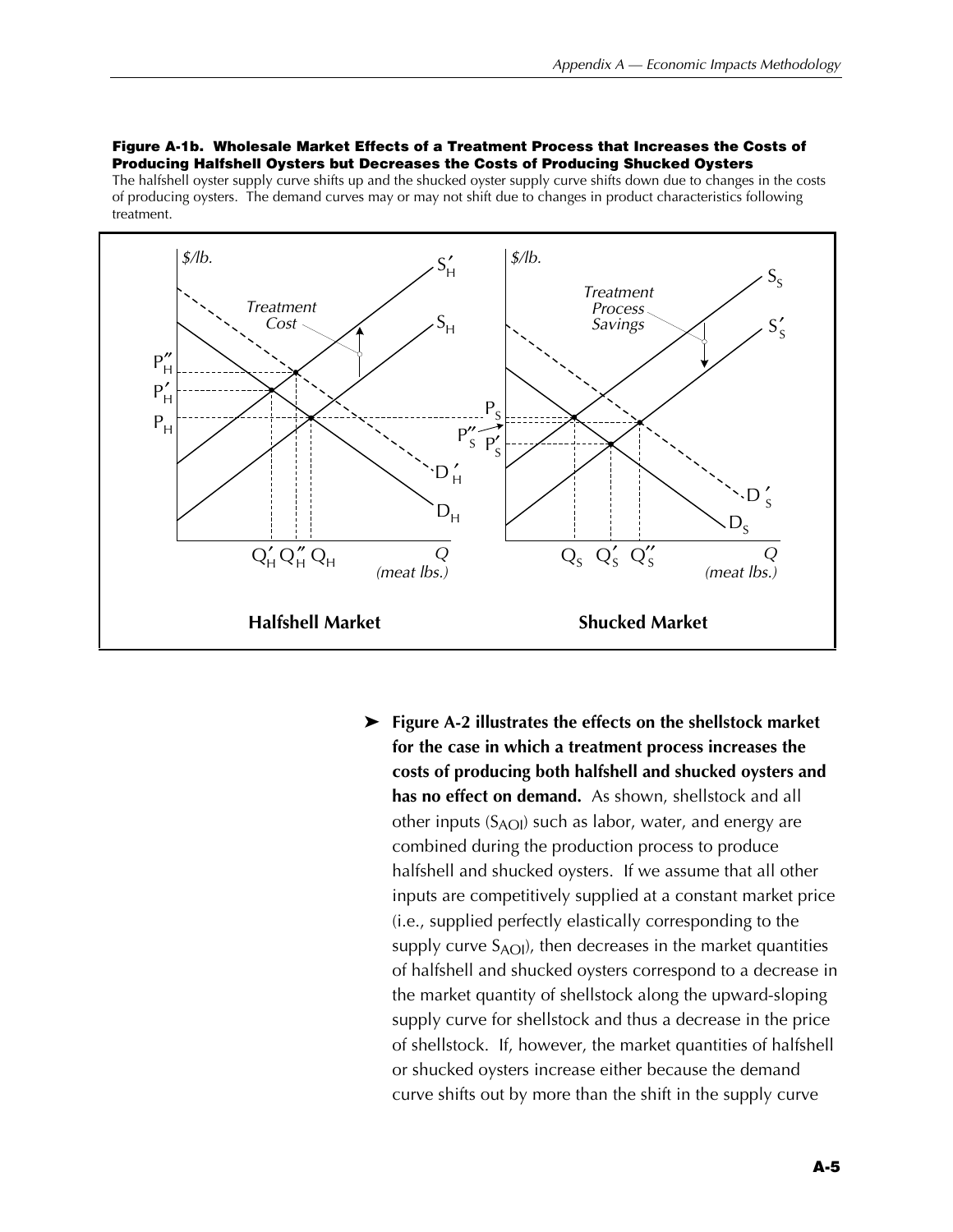#### **Figure A-2. Effects of the Post-Harvest Treatment Requirements on the Market for Shellstock Oysters**

Post-harvest treatment requirements at the processing level will affect the volume of shellstock oysters purchased from harvesters.



or the treatment process reduces the costs of producing shucked oysters, then the market quantity of shellstock will increase and thus the price of shellstock will increase. In a general equilibrium framework, changes in the price of shellstock affect the costs of producing halfshell and shucked oysters; thus, supply of each product will shift even further. Although not illustrated here, these market effects are included in the mathematical model. Similarly, the effects of a treatment process that increases the costs of producing halfshell oysters but decreases the costs of producing shucked oysters can also be illustrated.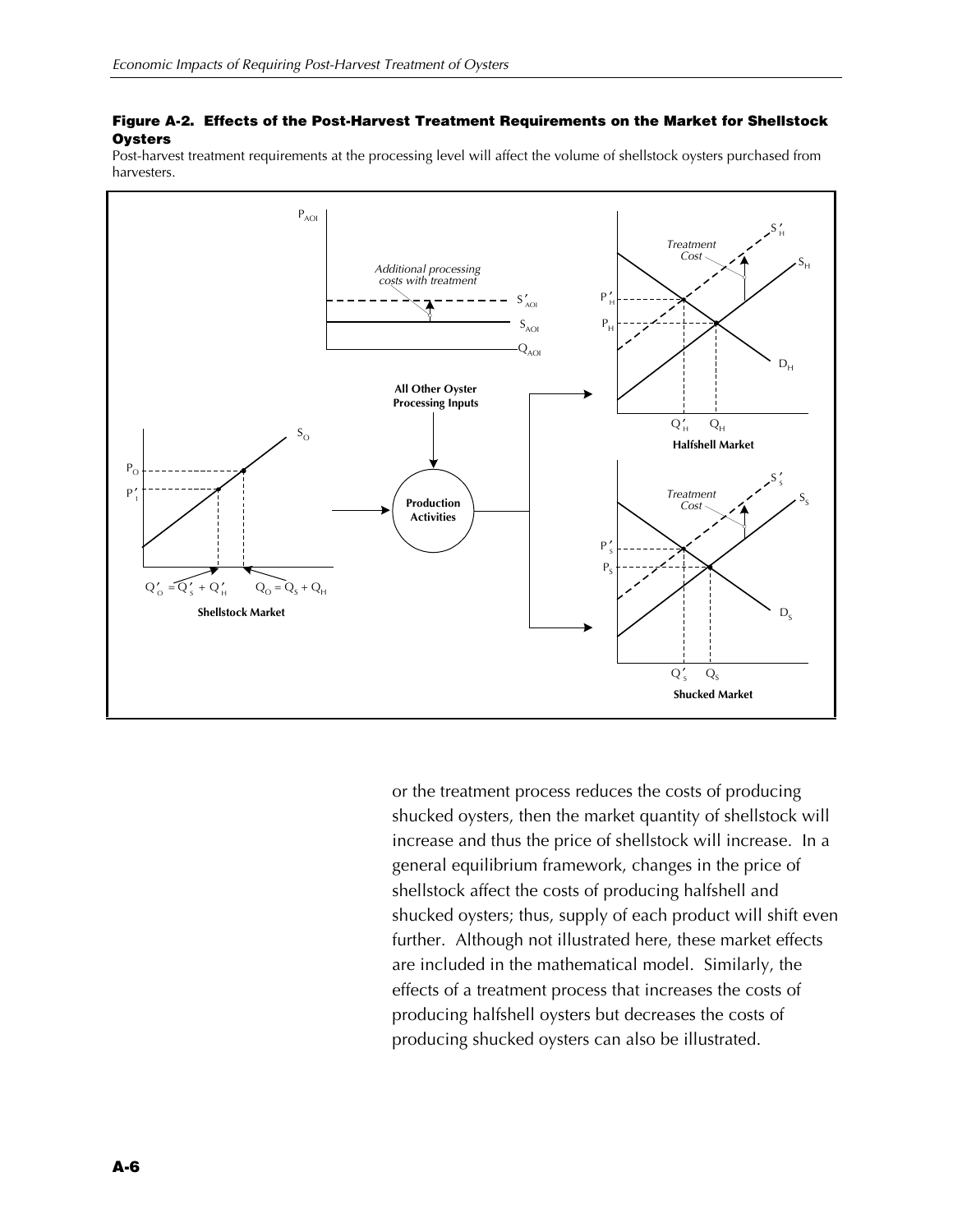The above set of figures was used as the basis for developing the mathematical model of the oyster industry described in the following section.

## **A.2 MATHEMATICAL REPRESENTATION OF THE ECONOMIC MODEL OF THE OYSTER INDUSTRY**

The following assumptions were used in developing the economic model (see Section 5.1.1 for more detail):

- $\triangleright$  Both the harvesting and processing sectors of the oyster industry are perfectly competitive.
- $\blacktriangleright$  Treatment requirements will be imposed year-round.
- $\blacktriangleright$  The per-unit costs of treatment will be the same for all plants regardless of size, location, or oyster species processed, except that labor costs are 50 percent higher in the Northeast.
- $\blacktriangleright$  Shellstock may be harvested from any region of the country to satisfy processing needs in any of the other regions.
- $\blacktriangleright$  International trade flows of oysters will be unaffected by treatment requirements.
- $\blacktriangleright$  The Atlantic, Gulf, Northeast, and Pacific oyster processing regions can each be considered distinct markets with interregional trade flows among them. We assume the Gulf region is linked to the Atlantic and Pacific regions and the Atlantic market is linked to the Northeast market.
- $\triangleright$  Both shucked and halfshell oysters will be required to be treated.

For consistency in the model, all prices and quantities are expressed in meat-weight pound equivalents. In developing the model we first describe the equilibrium conditions in each market, then totally differentiate these expressions to determine the effects of treatment requirements, and finally obtain the comparative static solutions. Each step is described below.

In each region, market equilibrium for each product can be expressed by equating the demand equation with the supply equation. For example, in the Gulf region, market equilibrium in the shucked oyster market can be expressed as

$$
Q_S^D (P_S^G, P_{S'}^A, P_{S'}^P, P_{H'}^G, TP_S^G) = Q_S^S (P_{S'}^G, P_{H'}^G, P_{O}^G, TC_S^G).
$$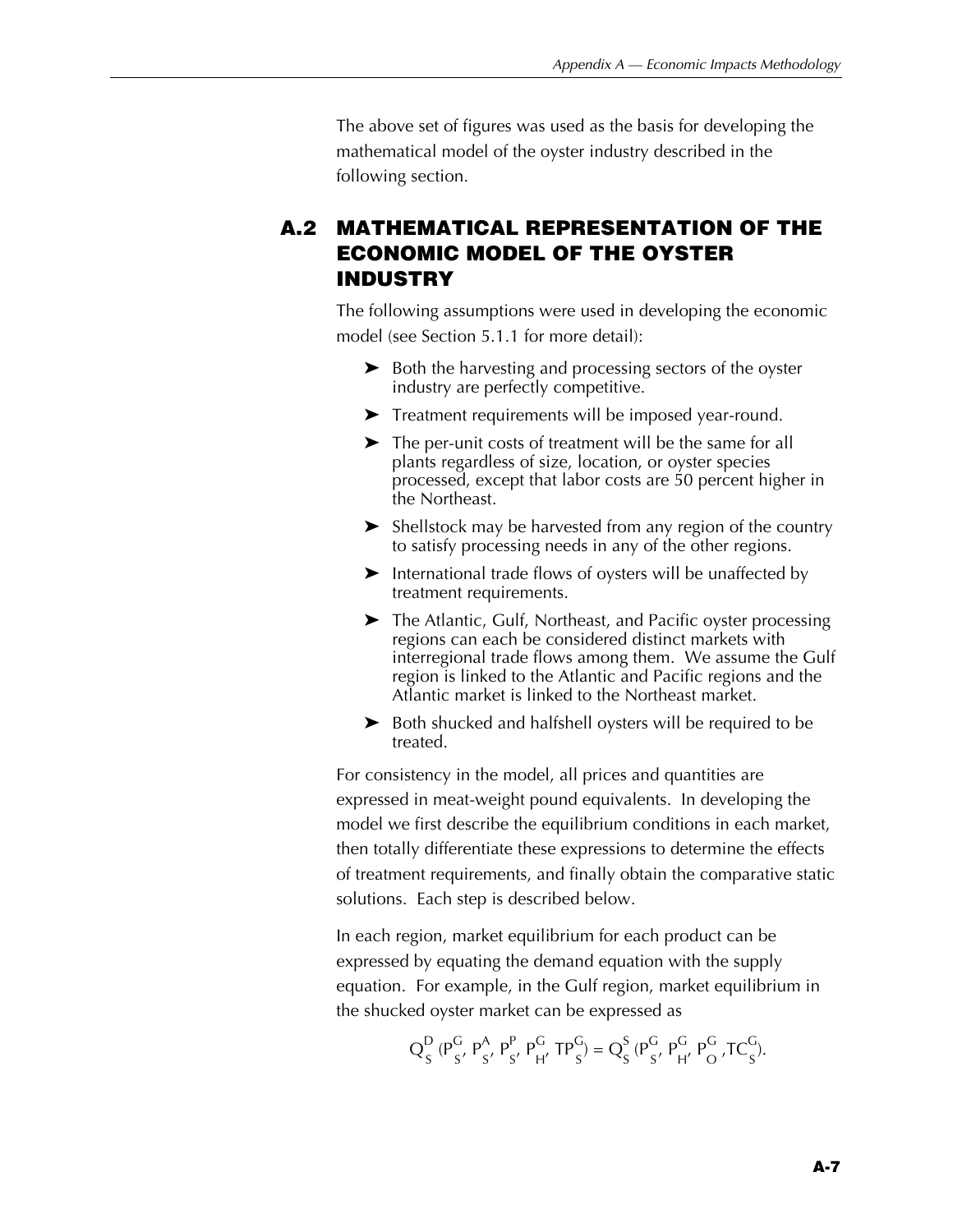The economic model begins with equilibrium expressions for the following markets:

- wholesale shucked oysters,
- wholesale halfshell oysters, and
- $\blacktriangleright$  shellstock oysters at the harvest level.

On the left side of the equation,  $Q_{c}^{D}$  is the demand for shucked by the contract of the Gulf,  $P_S^G$  is the price of shucked oysters in the Gulf,  $P_S^A$  is the price of shucked oysters in the Atlantic,  $P_S^P$  is the price of shucked oysters in the Pacific,  $P_H^G$  is the price of halfshell oysters in the Gulf, and TP $_S^G$  is a demand shifter for consumer preferences toward treatment of shucked Gulf oysters. On the right side of the equation,  $\overline{Q}_{c}^{S}$  is the supply of shucked oysters in the Gulf,  $\overline{P}_{C}^{G}$  is the price of shellstock oysters in the Gulf, and  $TC_S^G$  is a supply shifter for the costs of treatment of Gulf shucked oysters. We have assumed that shucked oyster prices in the Gulf are affected by shucked oyster prices in the Atlantic and Pacific regions and by halfshell oyster prices in the Gulf. Thus, shucked oyster prices in the Gulf are assumed to be unaffected by halfshell oyster prices in the other regions. Note also that this expression assumes that prices of other food products (e.g., other shellfish, seafood, protein sources) do not affect the demand for shucked oysters; in other words, the demand for shucked oysters is separable from these other products. Because our model uses a single year as the baseline, we assume that treatment requirements will not be affected by other demand factors such as income and population. Furthermore, we assume that other supply factors, such as wages and energy costs, will not be affected by treatment requirements.

Next, market equilibrium in the Gulf halfshell oyster market can be expressed as

$$
Q_{H}^{D} (P_{H'}^{G} P_{H'}^{A} P_{H'}^{P} P_{S'}^{G} T P_{H}^{G}) = Q_{H}^{S} (P_{H'}^{G} P_{S'}^{G} P_{O'}^{G} T C_{H'}^{G}).
$$

On the left side of the equation,  $Q_{H}^{D}$  is the demand for halfshell oysters,  $P_{H}^{G}$  is the price of halfshell oysters in the Gulf,  $P_{H}^{A}$  is the price of halfshell oysters in the Atlantic,  $P_H^P$  is the price of shucked oysters in the Pacific,  $P_S^G$  is the price of shucked oysters in the Gulf, and TP $_{\rm H}^{\rm G}$  is a demand shifter for consumer preferences toward treatment of Gulf halfshell oysters. On the right side of the equation,  $Q_H^S$  is the supply of halfshell oysters,  $P_O^G$  is the price of shellstock oysters in the Gulf, and  $TC_{H}^{G}$  is a supply shifter for the costs of treatment of Gulf halfshell oysters. The assumptions of this equilibrium expression are the same as for the shucked market equilibrium expression noted above.

Finally, because the demand for shellstock is derived from the demand for shucked and halfshell oysters, equilibrium in the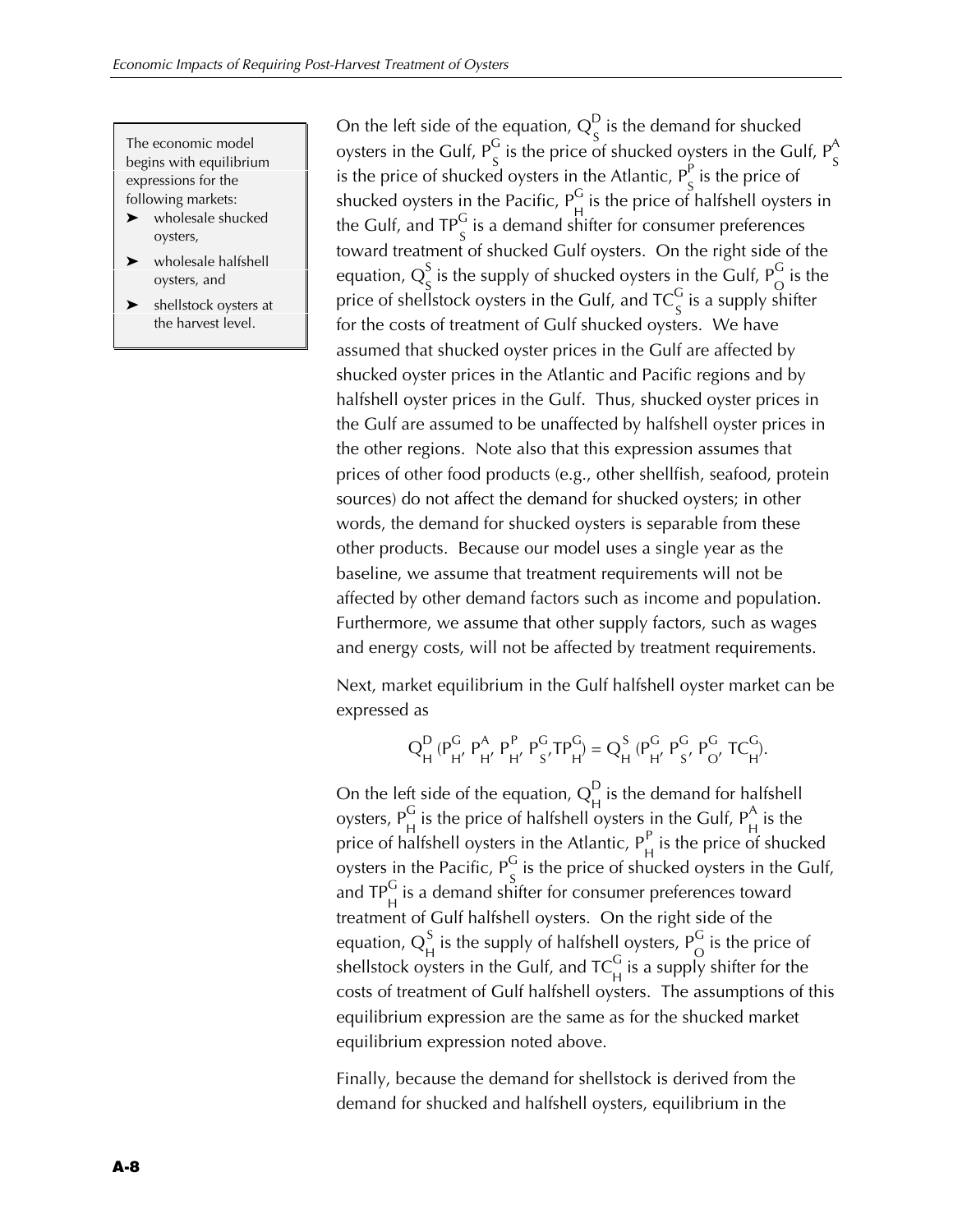shellstock market is determined based on the quantity demanded from each of these markets. That is,

$$
Q_O^G = Q_S^G + Q_H^G
$$

where  $Q_\mathrm{O}^\mathrm{G}$  is the quantity of shellstock oysters,  $Q_\mathrm{S}^\mathrm{G}$  is the quantity of shucked oysters, and  $Q_H^G$  is the quantity of halfshell oysters. The equilibrium price in the shellstock market is determined based on the elasticity of supply for shellstock oysters.

We developed this set of equilibrium conditions for each of the four regions considered in the analysis. By totally differentiating the equilibrium conditions in the shucked and halfshell oyster markets and expressing each in elasticity form, we obtained a set of five equations for each region that describes the following:

- $\blacktriangleright$  price changes in the wholesale shucked market,
- $\blacktriangleright$  price changes in the wholesale raw halfshell market,
- $\blacktriangleright$  quantity changes in the wholesale shucked market,
- $\blacktriangleright$  quantity changes in the wholesale halfshell market, and
- $\blacktriangleright$  price changes in the shellstock harvest market.

As noted above, because we assume the shellstock market adjusts completely to changes in the shucked and halfshell markets, we obtain the change in the quantity of shellstock oysters by adding the quantity changes in the shucked and halfshell markets.

We put the set of 20 equations with 20 unknowns (five equations for each of four markets) into a matrix format and programmed the model in Microsoft Excel. The percentage shifts in the supply and demand for oysters resulting from treatment are used as inputs into the model.

The elasticity estimates used in the model, which are listed in Table A-1, are based on estimates in the economics literature and on RTI's previous study of the effects of *Vibrio* controls in the oyster industry (see Anderson et al., 1996). These elasticity estimates include those for the own-price, cross-price, and interregional cross-price elasticities of demand for oysters and the own-price and cross-price elasticities of supply for oysters.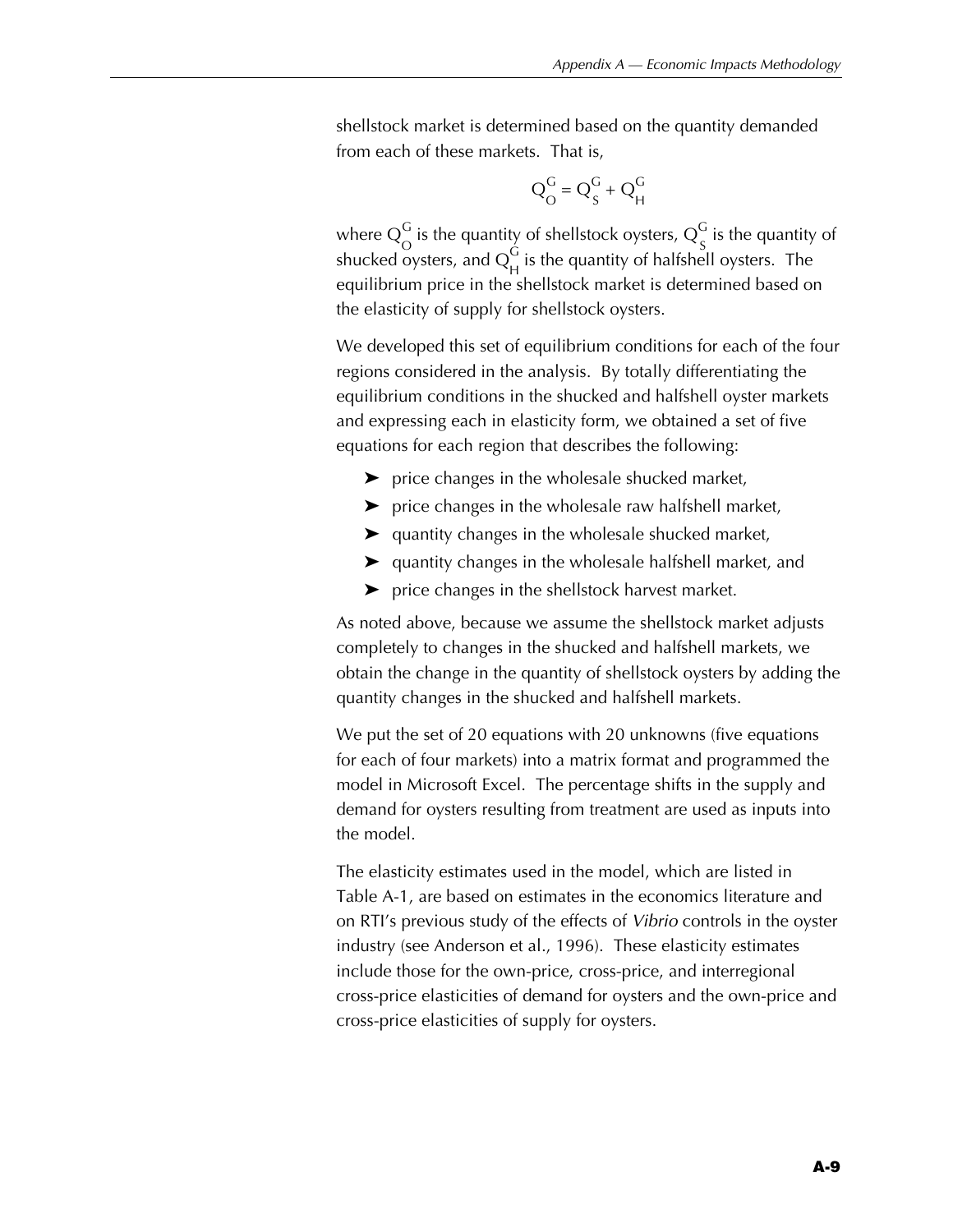### **Table A-1. Oyster Demand and Supply Elasticity Estimates Used in the Economic Impacts Model**

The elasticity estimates include both within region and interregional relationships.

| Elasticity                                        | <b>Assigned Value</b> |
|---------------------------------------------------|-----------------------|
| Within region own-price elasticities of demand:   |                       |
| Halfshell                                         | $-0.56$               |
| Shucked                                           | $-1.13$               |
| Within region cross-price elasticities of demand: |                       |
| Halfshell-shucked                                 | 0.31                  |
| Shucked-halfshell                                 | 0.31                  |
| Interregional cross-price elasticities of demand: |                       |
| Halfshell                                         | 0.20                  |
| Shucked                                           | 0.40                  |
| Within region own-price elasticities of supply:   |                       |
| Halfshell                                         | 1.97                  |
| Shucked                                           | 2.30                  |
| Shellstock                                        | 1.64                  |
| Within region cross-price elasticities of supply: |                       |
| Halfshell-shucked                                 | $-0.30$               |
| Shucked-halfshell                                 | $-0.30$               |
| Halfshell-shellstock                              | $-0.50$               |
| Shucked-shellstock                                | $-0.50$               |

For the demand side of each market, the elasticity values were based primarily on estimates in the economics literature. The elasticity of demand for shucked oysters is assumed to be –1.13, which is the elasticity estimate obtained by Cheng and Capps (1988) for retail oysters and similar to the –1.1 elasticity estimate obtained in RTI's previous study for shellstock oysters. The elasticity of demand for halfshell oysters is assumed to be half as elastic as for shucked oysters with a value of –0.56 because the results of the taste tests and restaurant manager surveys suggested that consumers are relatively insensitive to price changes for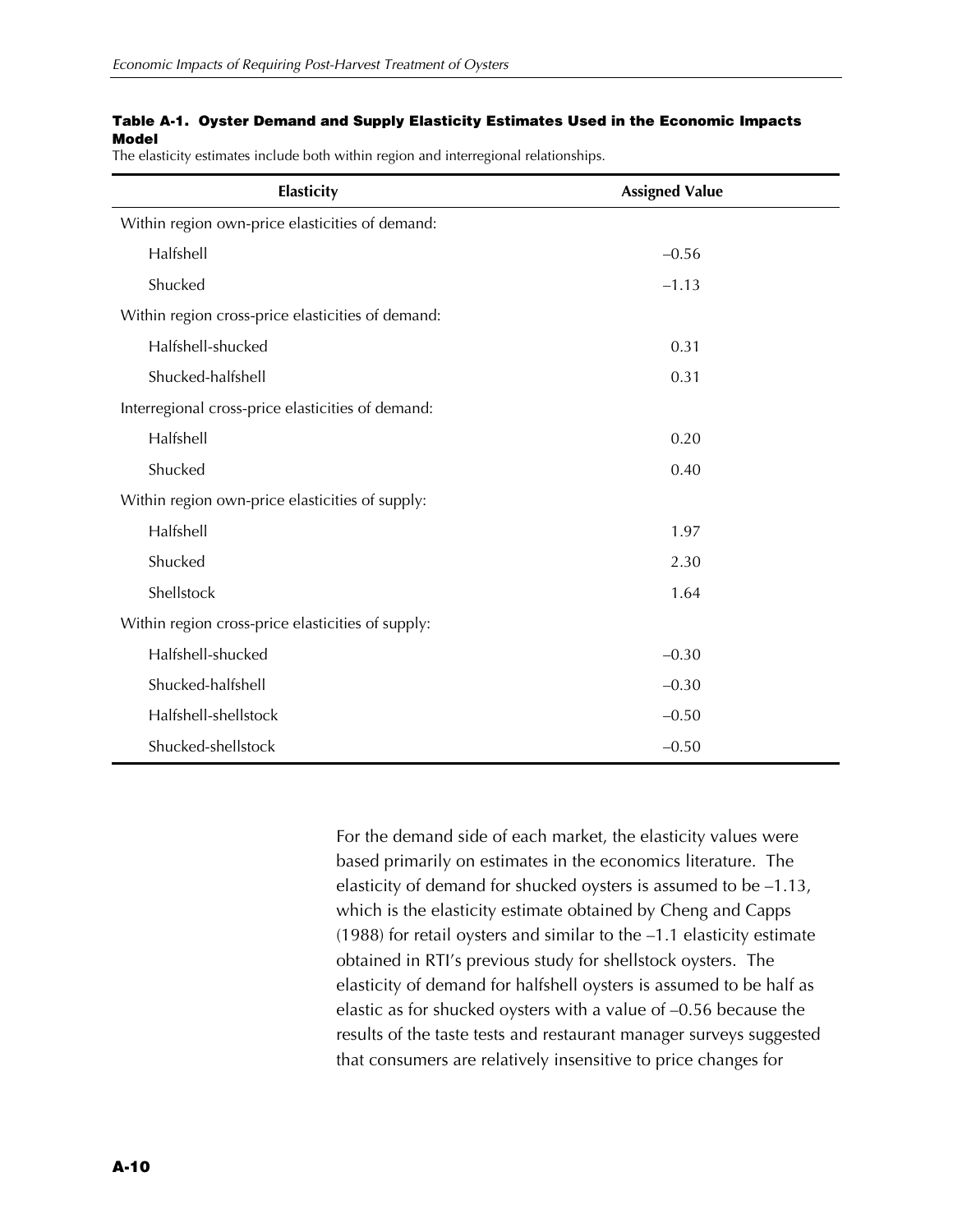halfshell oysters. The cross-price elasticities between shucked and halfshell oysters are assumed to be 0.31 based on Cheng and Capps estimate of the cross-price elasticity between oysters and poultry. The interregional cross-price elasticities were chosen to be inelastic with the halfshell oyster value half that of the shucked oyster value.

For the supply side of each market, the elasticity values were based primarily on RTI's previous estimates. The average shellstock supply elasticity estimate across the Gulf regions in RTI's previous study was 1.64. We assumed for this study that the elasticity of supply is 20 percent greater than this value for halfshell oysters and 40 percent greater for shucked oysters to reflect the higher costs of processing respectively for each product.<sup>1</sup> The cross-price elasticity of supply between shucked and halfshell product was assumed to be low at –0.30 based on our belief that the proportion of shucked versus halfshell oysters produced is relatively insensitive to price changes in each market. Furthermore, the cross-price elasticities of supply between the shellstock and halfshell markets and between the shellstock and shucked markets were both assumed to be –0.50 based on the assumption that approximately half of the value of shellstock price changes is reflected in wholesale market supply adjustments.

# **A.3 OBTAINING THE ECONOMIC MODEL RESULTS**

Using the model solution described above, we obtained estimates of price and quantity changes in each market, plant revenue changes, plant cost changes, and plant employment changes if post-harvest oyster treatment requirements were imposed. These estimates are provided in Tables 5-4 and 5-5 and Appendix B. In this section, we reiterate the method by which each estimate was obtained.

 $\blacktriangleright$  Percentage changes for the following values were obtained directly from the matrix solution described in Section A.2

ε S S  $\underset{H}{\sim}$  > ε<sub>C</sub> S based on the elasticity definition  $\epsilon^S = \frac{\partial Q}{\partial P} \bullet \frac{P}{Q}$ .

<sup>&</sup>lt;sup>1</sup>The elasticity of supply for processed oysters must be greater than for shellstock oysters if the slopes of the respective supply curves are the same. For example, if  $P_H$  is greater than  $P_0$  at a given market quantity, and processing costs are a constant per unit cost at all output levels (implying equal supply slopes), then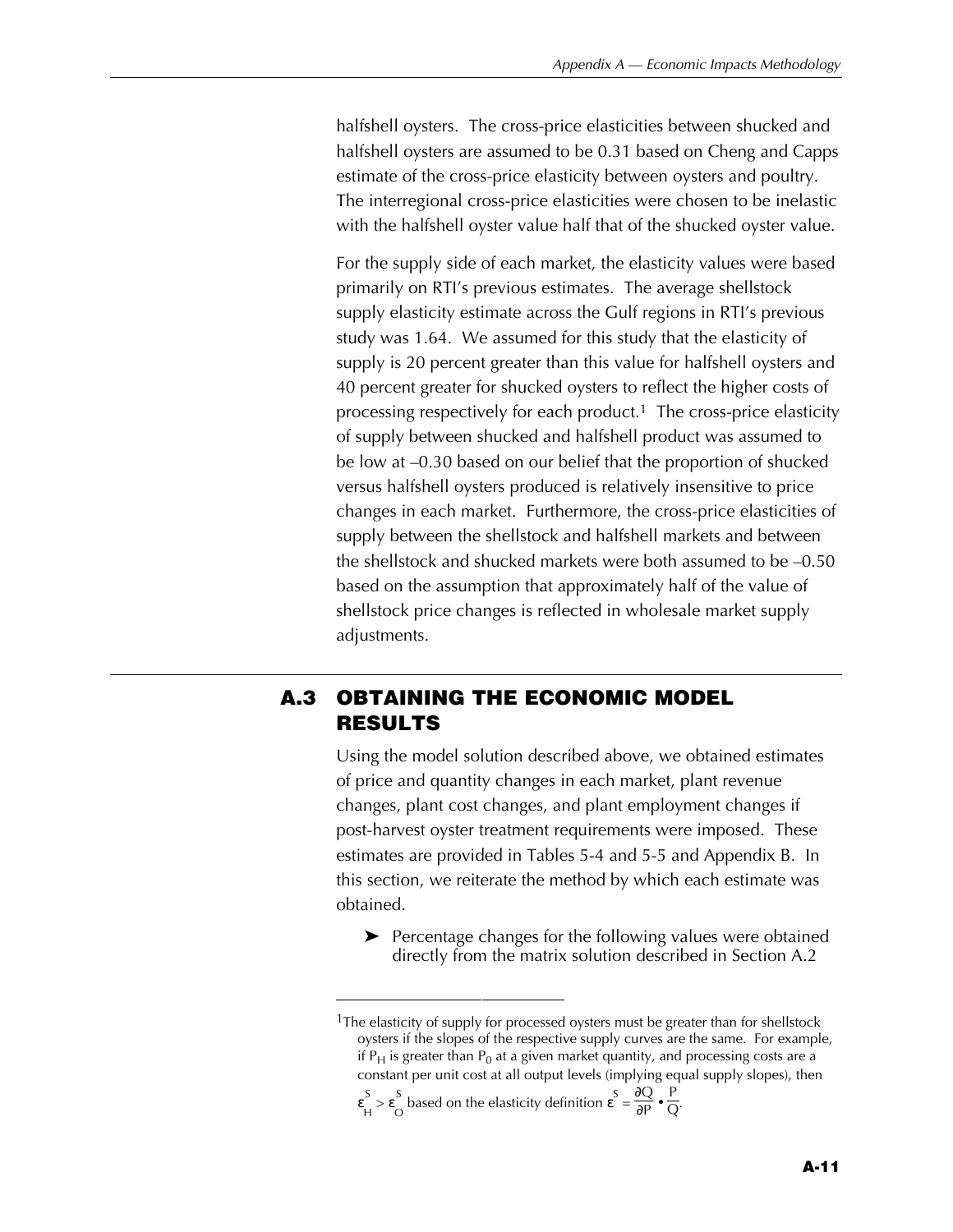and applied to baseline values in Table 5-1 to calculate post-treatment values:

- X **wholesale halfshell oyster volume**,
- X **wholesale shucked oyster volume**,
- X **wholesale halfshell oyster price**,
- X **wholesale shucked oyster price**, and
- X **harvest-level shellstock oyster price**.
- Absolute changes in the **harvest-level shellstock volume** were obtained by adding the absolute changes in the shucked and halfshell volumes as predicted from the model.
- $\triangleright$  Post-treatment revenues from products were calculated by multiplying post-treatment prices by post-treatment volumes for the following:
	- X **halfshell oyster revenue**, and
	- X **shucked oyster revenue**.
- **EX Total shellstock costs** were calculated by multiplying the post-treatment price by the post-treatment volume.
- $\triangleright$  **Total treatment costs** were calculated by multiplying the volume of halfshell and shucked products by their respective treatment costs as indicated in Table 5-2.
- $\blacktriangleright$  The number of **FTE plant workers** includes adjustments in the number of workers due to changes in the volume of products handled and increases or decreases in the number of workers due to the treatment process itself. The adjustments in the number of workers due to changes in product volume were based on the values noted in Section 5.1 (14,000 meat pounds per year for each shucker in the Atlantic, Gulf, and Northeast and 25,000 for each shucker in the Pacific and 105,000 meat pounds per year for each halfshell handler in all regions). The adjustments in the number of workers due to the treatment processes themselves were assumed to be as follows:
	- For the cool pasteurization process, we assumed that one additional worker per 525,000 meat pounds is required to run the treatment process for both halfshell and shucked product, and one additional worker per 39,375 meat pounds is required to band halfshell oysters.
	- $\checkmark$  For the hydrostatic pressure process, we assumed that no additional workers are required to run the treatment process (although we do include additional costs for higher skilled laborers in the treatment cost estimates); one additional worker per 31,500 meat pounds is required to band halfshell oysters using a banding machine in all regions; and one less shucker is required per 21,000 meat pounds of shucked oysters in the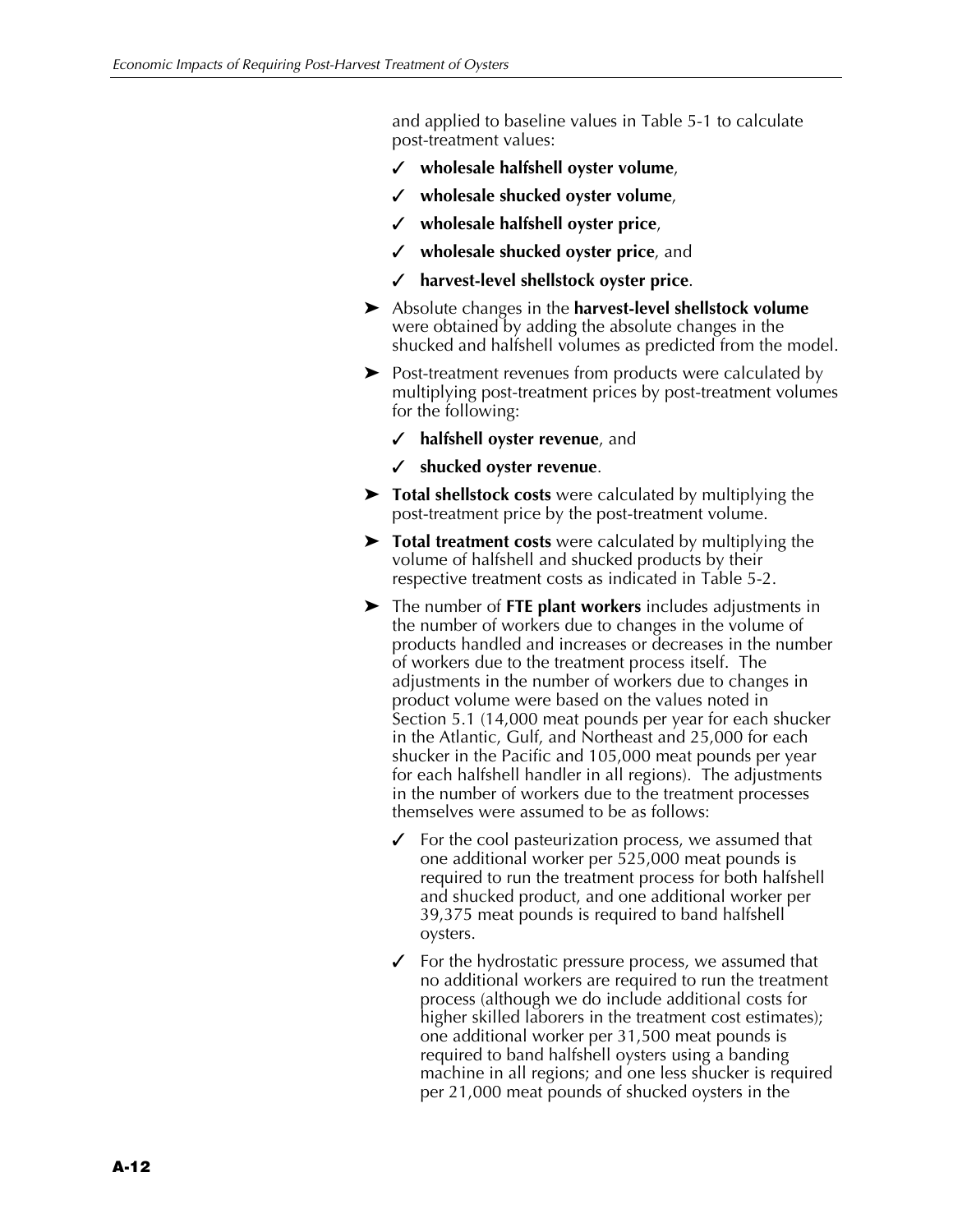Atlantic, Gulf, and Northeast and per 38,000 meat pounds in the Pacific.

## **A.4 REFERENCES**

- Anderson, D.W., R.C. Lindrooth, B.C. Murray, and J.L. Teague. 1996. "Cost of Restrictions on Gulf Oyster Harvesting for Control of *Vibrio vulnificus*-Caused Disease." Research Triangle Park, NC: Research Triangle Institute.
- Cheng, H.-T., and O. Capps, Jr. August 1988. "Demand Analysis of Fresh and Frozen Finfish and Shellfish in the United States." *American Journal of Agricultural Economics* 70(3):533-542.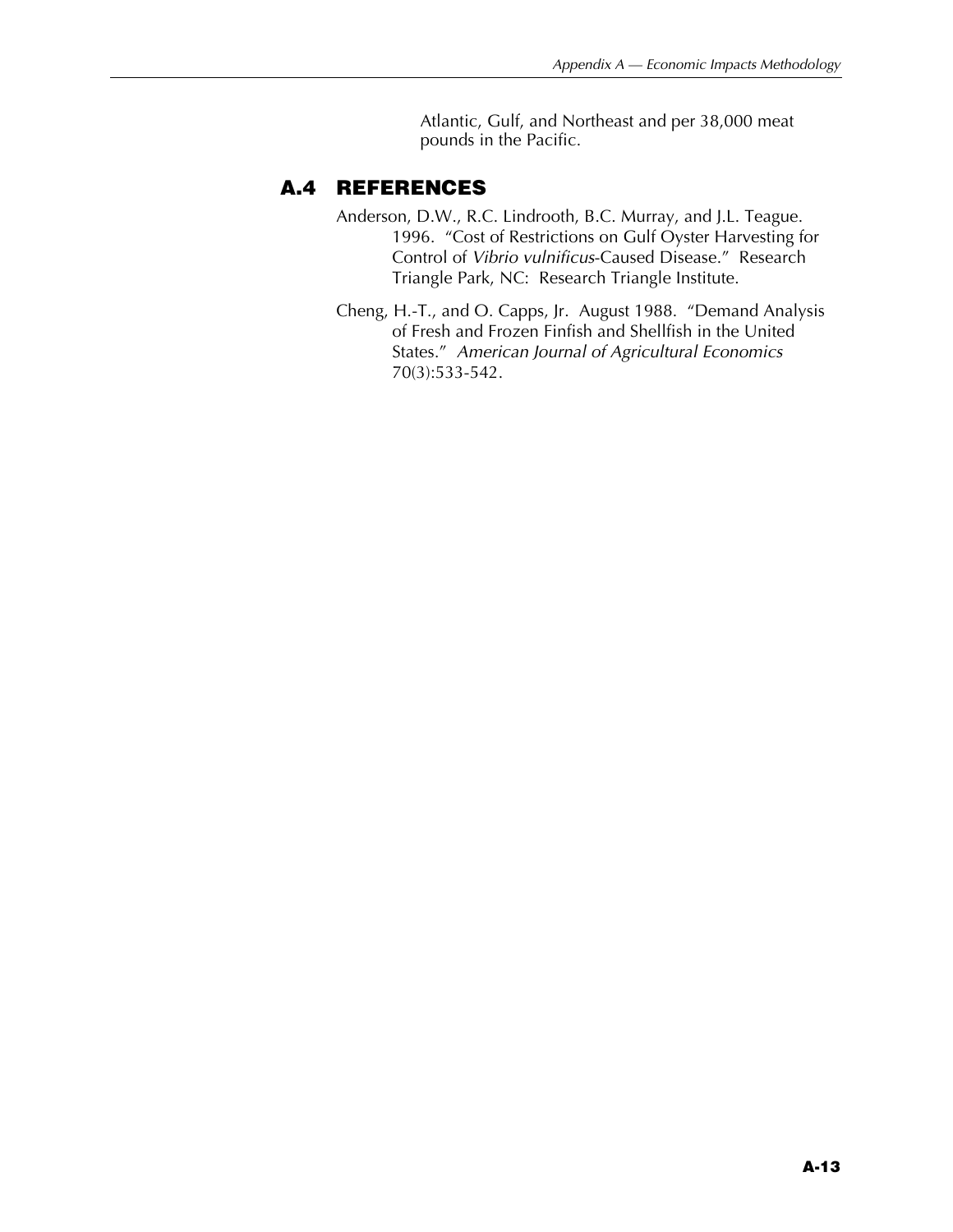# **Appendix B: Detailed Economic Model Results**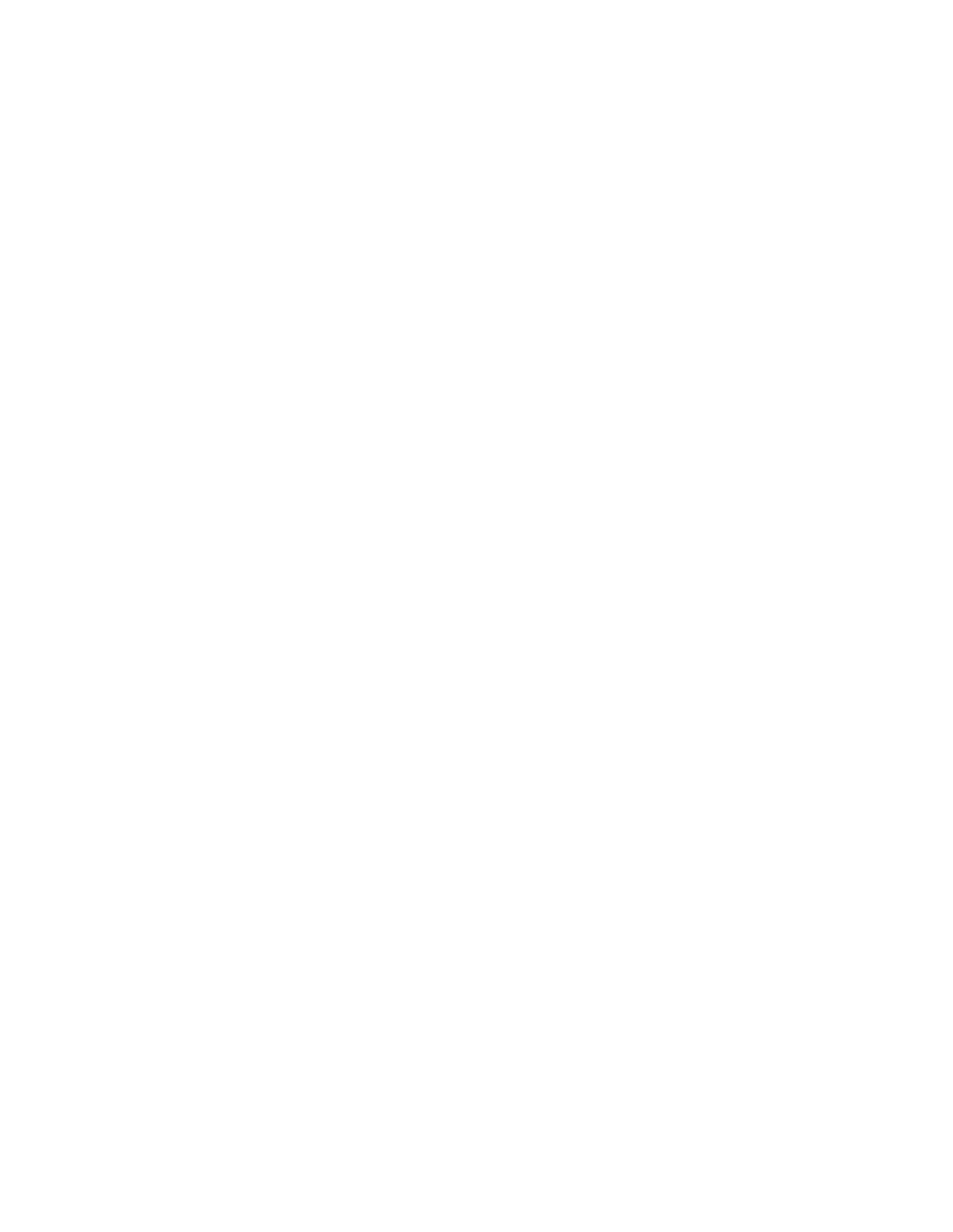|                          | <b>U.S. Total</b>         |                         | <b>Atlantic</b>           |                         | Gulf                      |                         | <b>Northeast</b>          |                         | <b>Pacific</b>            |                         |
|--------------------------|---------------------------|-------------------------|---------------------------|-------------------------|---------------------------|-------------------------|---------------------------|-------------------------|---------------------------|-------------------------|
|                          | Post-<br><b>Treatment</b> | $\frac{0}{0}$<br>Impact | Post-<br><b>Treatment</b> | $\frac{0}{0}$<br>Impact | Post-<br><b>Treatment</b> | $\frac{0}{0}$<br>Impact | Post-<br><b>Treatment</b> | $\frac{0}{0}$<br>Impact | Post-<br><b>Treatment</b> | $\frac{0}{0}$<br>Impact |
| Halfshell volume         |                           |                         |                           |                         |                           |                         |                           |                         |                           |                         |
| Meat-weight pounds       | 17,273,630                | $-2.6\%$                | 1,803,983                 | 1.6%                    | 10,592,213                | $-4.7\%$                | 2,388,318                 | $0.2\%$                 | 2,489,116                 | 1.5%                    |
| No. of oysters           | 634,158,390               | $-2.8%$                 | 70,870,766                | 1.6%                    | 416,122,656               | $-4.7\%$                | 93,826,774                | 0.2%                    | 53,338,194                | 1.5%                    |
| Shucked volume           |                           |                         |                           |                         |                           |                         |                           |                         |                           |                         |
| Meat-weight pounds       | 29,614,812                | $1.1\%$                 | 5,348,054                 | 0.4%                    | 14,162,560                | 1.9%                    | 265,229                   | $0.1\%$                 | 9,838,969                 | 0.3%                    |
| Shellstock volume        |                           |                         |                           |                         |                           |                         |                           |                         |                           |                         |
| Meat-weight pounds       | 46,888,442                | $-0.3\%$                | 7,152,037                 | 0.7%                    | 24,754,773                | $-1.0\%$                | 2,653,547                 | $0.2\%$                 | 12,328,085                | $0.6\%$                 |
| No. of oysters           | 1,621,901,556             | $-0.4%$                 | 280,972,886               | $0.7\%$                 | 972,508,937               | $-1.0\%$                | 104,246,479               | $0.2\%$                 | 264, 173, 254             | 0.6%                    |
| Halfshell price          |                           |                         |                           |                         |                           |                         |                           |                         |                           |                         |
| Per meat-weight pounds   | \$7.04                    | 6.0%                    | \$7.79                    | 1.1%                    | \$6.10                    | 10.0%                   | \$9.58                    | $0.2\%$                 | \$8.03                    | $1.1\%$                 |
| Per oyster               | \$0.19                    | 6.0%                    | \$0.20                    | $1.1\%$                 | \$0.15                    | 10.0%                   | \$0.24                    | 0.2%                    | \$0.37                    | 1.1%                    |
| Shucked price            |                           |                         |                           |                         |                           |                         |                           |                         |                           |                         |
| Per meat-weight pounds   | \$4.46                    | 0.9%                    | \$5.16                    | 0.5%                    | \$4.50                    | 1.4%                    | \$5.32                    | $0.1\%$                 | \$3.99                    | 0.5%                    |
| Shellstock price         |                           |                         |                           |                         |                           |                         |                           |                         |                           |                         |
| Per meat-weight pounds   | \$2.56                    | $-0.4%$                 | \$3.45                    | 1.1%                    | \$2.09                    | $-1.7\%$                | \$3.62                    | $0.3\%$                 | \$2.77                    | $0.9\%$                 |
| Per oyster               | \$0.07                    | $-0.4%$                 | \$0.09                    | $1.1\%$                 | \$0.05                    | $-1.7%$                 | \$0.09                    | 0.3%                    | \$0.13                    | 0.9%                    |
| Halfshell revenue        | \$121,606,354             | 3.3%                    | \$14,049,762              | $2.7\%$                 | \$64,650,918              | 4.8%                    | \$22,872,680              | $0.3\%$                 | \$19,979,967              | 2.6%                    |
| Shucked revenue          | \$132,082,063             | 2.0%                    | \$27,583,338              | 0.9%                    | \$63,757,740              | 3.4%                    | \$1,410,253               | $0.3\%$                 | \$39,254,088              | 0.8%                    |
| Shellstock cost          | \$120,034,411             | $-0.7%$                 | \$24,651,147              | 1.7%                    | \$51,846,945              | $-2.7%$                 | \$9,605,437               | 0.4%                    | \$34,098,507              | 1.5%                    |
| Treatment cost           | \$14,007,704              | N/A                     | \$0                       | N/A                     | \$14,007,704              | N/A                     | \$0                       | N/A                     | \$0                       | N/A                     |
| No. of FTE plant workers | 2,287                     | 17.1%                   | 399                       | 0.4%                    | 1,429                     | 30.1%                   | 42                        | 0.1%                    | 417                       | 0.4%                    |

### **Table B-1. Results for the Pasteurization Treatment Process with Supply Shifts: Gulf-Only Requirements**

We estimated changes in the oyster industry assuming all Gulf producers adopt the pasteurization process, and demand for oysters would be unaffected by treatment.

Note: Percentage changes are relative to the baseline data in Table 5-1.

*Appendix B — Detailed Economic Model Results*

Appendix B - Detailed Economic Model Results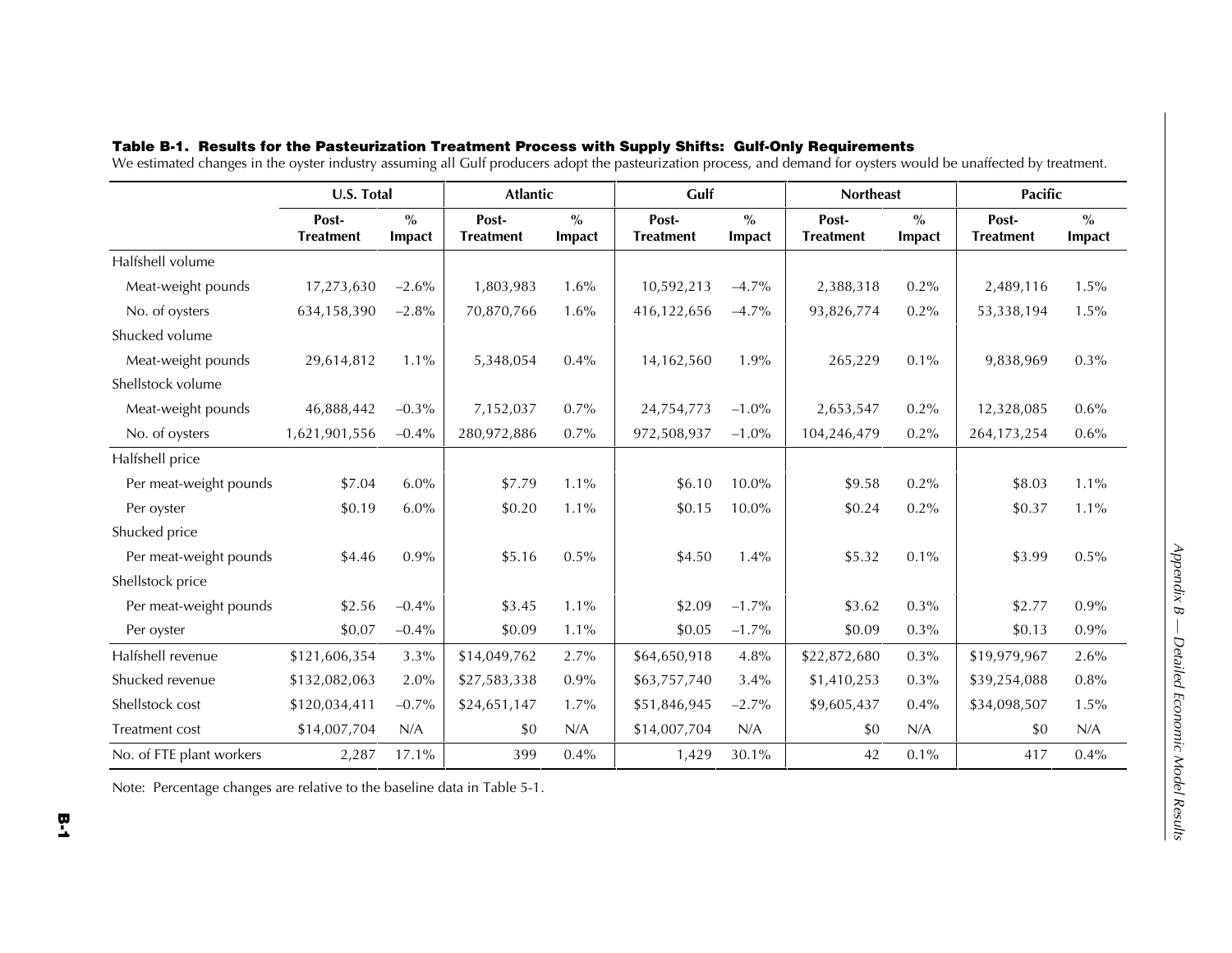|                          | U.S. Total                |                         | <b>Atlantic</b>           |                                              | Gulf                      |                         | <b>Northeast</b>          |                         | <b>Pacific</b>            |                                              |
|--------------------------|---------------------------|-------------------------|---------------------------|----------------------------------------------|---------------------------|-------------------------|---------------------------|-------------------------|---------------------------|----------------------------------------------|
|                          | Post-<br><b>Treatment</b> | $\frac{0}{0}$<br>Impact | Post-<br><b>Treatment</b> | $\mathbf{0}_{\mathbf{0}}^{\prime}$<br>Impact | Post-<br><b>Treatment</b> | $\frac{0}{0}$<br>Impact | Post-<br><b>Treatment</b> | $\frac{0}{0}$<br>Impact | Post-<br><b>Treatment</b> | $\mathbf{0}_{\mathbf{0}}^{\prime}$<br>Impact |
| Halfshell volume         |                           |                         |                           |                                              |                           |                         |                           |                         |                           |                                              |
| Meat-weight pounds       | 17,368,181                | $-2.0\%$                | 1,763,107                 | $-0.7\%$                                     | 10,858,495                | $-2.3\%$                | 2,340,274                 | $-1.8\%$                | 2,406,304                 | $-1.8%$                                      |
| No. of oysters           | 639,351,673               | $-2.0\%$                | 69,264,929                | $-0.7%$                                      | 426,583,728               | $-2.3\%$                | 91,939,349                | $-1.8\%$                | 51,563,667                | $-1.8%$                                      |
| Shucked volume           |                           |                         |                           |                                              |                           |                         |                           |                         |                           |                                              |
| Meat-weight pounds       | 29,924,513                | $2.2\%$                 | 5,437,828                 | 2.0%                                         | 14,250,502                | 2.6%                    | 268,547                   | $1.4\%$                 | 9,967,636                 | $1.6\%$                                      |
| Shellstock volume        |                           |                         |                           |                                              |                           |                         |                           |                         |                           |                                              |
| Meat-weight pounds       | 47,292,694                | $0.6\%$                 | 7,200,935                 | 1.3%                                         | 25,108,997                | $0.4\%$                 | 2,608,822                 | $-1.5\%$                | 12,373,940                | $1.0\%$                                      |
| No. of oysters           | 1,636,964,046             | 0.5%                    | 282,893,892               | 1.3%                                         | 986,424,871               | 0.4%                    | 102,489,416               | $-1.5\%$                | 265, 155, 867             | $1.0\%$                                      |
| Halfshell price          |                           |                         |                           |                                              |                           |                         |                           |                         |                           |                                              |
| Per meat-weight pounds   | \$7.32                    | $10.2\%$                | \$8.44                    | $9.6\%$                                      | \$6.21                    | 11.9%                   | \$10.29                   | $7.7\%$                 | \$8.62                    | 8.5%                                         |
| Per ovster               | \$0.20                    | 10.2%                   | \$0.22                    | 9.6%                                         | \$0.16                    | 11.9%                   | \$0.26                    | $7.7\%$                 | \$0.40                    | 8.5%                                         |
| Shucked price            |                           |                         |                           |                                              |                           |                         |                           |                         |                           |                                              |
| Per meat-weight pounds   | \$4.51                    | 2.0%                    | \$5.25                    | 2.3%                                         | \$4.55                    | 2.4%                    | \$5.40                    | 1.7%                    | \$4.04                    | $1.7\%$                                      |
| Shellstock price         |                           |                         |                           |                                              |                           |                         |                           |                         |                           |                                              |
| Per meat-weight pounds   | \$2.59                    | 0.8%                    | \$3.49                    | 2.2%                                         | \$2.14                    | $0.7\%$                 | \$3.52                    | $-2.5\%$                | \$2.78                    | $1.6\%$                                      |
| Per oyster               | \$0.07                    | 0.8%                    | \$0.09                    | 2.2%                                         | \$0.05                    | 0.7%                    | \$0.09                    | $-2.5\%$                | \$0.13                    | $1.6\%$                                      |
| Halfshell revenue        | \$127,135,085             | $8.0\%$                 | \$14,878,431              | 8.8%                                         | \$67,459,445              | 9.4%                    | \$24,086,176              | 5.7%                    | \$20,733,026              | $6.5\%$                                      |
| Shucked revenue          | \$134,959,555             | $4.2\%$                 | \$28,533,637              | 4.4%                                         | \$64,809,301              | 5.1%                    | \$1,450,171               | $3.1\%$                 | \$40,258,652              | 3.4%                                         |
| Shellstock cost          | \$122,488,078             | 1.4%                    | \$25,096,824              | 3.6%                                         | \$53,831,137              | $1.1\%$                 | \$9,182,777               | $-4.0\%$                | \$34,433,354              | 2.5%                                         |
| Treatment cost           | \$22,705,215              | N/A                     | \$2,210,566               | N/A                                          | \$14,370,386              | N/A                     | \$3,207,323               | N/A                     | \$2,916,941               | N/A                                          |
| No. of FTE plant workers | 2,493                     | 27.6%                   | 464                       | 16.6%                                        | 1,445                     | 31.6%                   |                           | 106 154.3%              | 479                       | 15.1%                                        |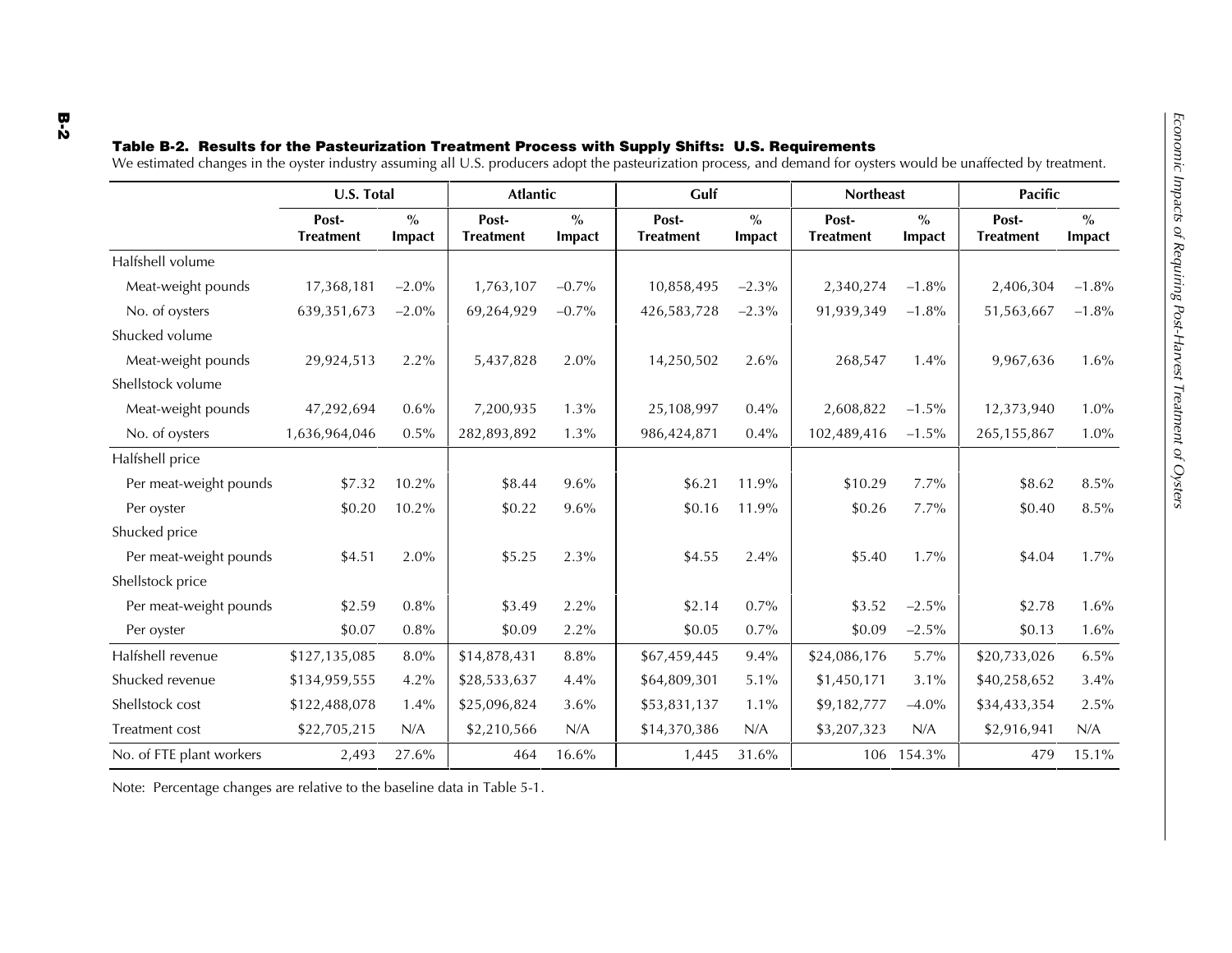|                          | <b>U.S. Total</b>         |                         | <b>Atlantic</b>           |                         | Gulf                      |                         | <b>Northeast</b>          |                         | <b>Pacific</b>            |                         |
|--------------------------|---------------------------|-------------------------|---------------------------|-------------------------|---------------------------|-------------------------|---------------------------|-------------------------|---------------------------|-------------------------|
|                          | Post-<br><b>Treatment</b> | $\frac{0}{0}$<br>Impact | Post-<br><b>Treatment</b> | $\frac{0}{0}$<br>Impact | Post-<br><b>Treatment</b> | $\frac{0}{0}$<br>Impact | Post-<br><b>Treatment</b> | $\frac{0}{0}$<br>Impact | Post-<br><b>Treatment</b> | $\frac{0}{0}$<br>Impact |
| Halfshell volume         |                           |                         |                           |                         |                           |                         |                           |                         |                           |                         |
| Meat-weight pounds       | 18,703,749                | $5.5\%$                 | 1,837,697                 | 3.5%                    | 11,935,331                | $7.4\%$                 | 2,396,575                 | $0.5\%$                 | 2,534,146                 | 3.4%                    |
| No. of oysters           | 689,537,520               | $5.7\%$                 | 72,195,225                | 3.5%                    | 468,888,006               | $7.4\%$                 | 94, 151, 155              | $0.5\%$                 | 54,303,134                | 3.4%                    |
| Shucked volume           |                           |                         |                           |                         |                           |                         |                           |                         |                           |                         |
| Meat-weight pounds       | 31,287,124                | 6.8%                    | 5,471,182                 | 2.7%                    | 15,493,256                | 11.5%                   | 266,558                   | 0.6%                    | 10,056,127                | 2.6%                    |
| Shellstock volume        |                           |                         |                           |                         |                           |                         |                           |                         |                           |                         |
| Meat-weight pounds       | 49,990,873                | $6.3\%$                 | 7,308,878                 | 2.9%                    | 27,428,587                | 9.7%                    | 2,663,133                 | $0.5\%$                 | 12,590,274                | 2.7%                    |
| No. of oysters           | 1,739,100,820             | 6.8%                    | 287,134,499               | 2.9%                    | 1,077,551,650             | 9.7%                    | 104,623,094               | 0.5%                    | 269,791,578               | 2.7%                    |
| Halfshell price          |                           |                         |                           |                         |                           |                         |                           |                         |                           |                         |
| Per meat-weight pounds   | \$7.45                    | 12.2%                   | \$7.96                    | 3.3%                    | \$6.77                    | 22.0%                   | \$9.61                    | $0.6\%$                 | \$8.20                    | 3.2%                    |
| Per oyster               | \$0.20                    | 12.2%                   | \$0.21                    | 3.3%                    | \$0.17                    | 22.0%                   | \$0.24                    | $0.6\%$                 | \$0.38                    | 3.2%                    |
| Shucked price            |                           |                         |                           |                         |                           |                         |                           |                         |                           |                         |
| Per meat-weight pounds   | \$4.71                    | 6.6%                    | \$5.26                    | 2.6%                    | \$4.93                    | 10.9%                   | \$5.34                    | 0.5%                    | \$4.07                    | 2.5%                    |
| Shellstock price         |                           |                         |                           |                         |                           |                         |                           |                         |                           |                         |
| Per meat-weight pounds   | \$2.79                    | 8.6%                    | \$3.57                    | 4.7%                    | \$2.47                    | 15.9%                   | \$3.64                    | $0.9\%$                 | \$2.86                    | 4.5%                    |
| Per oyster               | \$0.08                    | 8.6%                    | \$0.09                    | 4.7%                    | \$0.06                    | 15.9%                   | \$0.09                    | 0.9%                    | \$0.14                    | 4.5%                    |
| Halfshell revenue        | \$139,342,929             | 18.4%                   | \$14,623,452              | $6.9\%$                 | \$80,822,626              | 31.0%                   | \$23,040,420              | 1.1%                    | \$20,769,562              | 6.7%                    |
| Shucked revenue          | \$147,362,354             | 13.8%                   | \$28,801,713              | 5.4%                    | \$76,314,927              | 23.7%                   | \$1,422,952               | 1.2%                    | \$40,920,129              | 5.1%                    |
| Shellstock cost          | \$139,474,534             | 15.4%                   | \$26,093,976              | 7.7%                    | \$67,690,658              | 27.1%                   | \$9,697,195               | 1.4%                    | \$36,033,867              | 7.3%                    |
| Treatment cost           | \$15,802,195              | N/A                     | \$0                       | N/A                     | \$15,802,195              | N/A                     | \$0                       | N/A                     | \$0                       | N/A                     |
| No. of FTE plant workers | 2,452                     | 25.6%                   | 408                       | 2.7%                    | 1,576                     | 43.5%                   | 42                        | 0.6%                    | 426                       | 2.6%                    |

### **Table B-3. Results for the Pasteurization Treatment Process with Supply and Demand Shifts: Gulf-Only Requirements**

We estimated changes in the oyster industry assuming all Gulf producers adopt the pasteurization process, and demand for oysters would increase with treatment.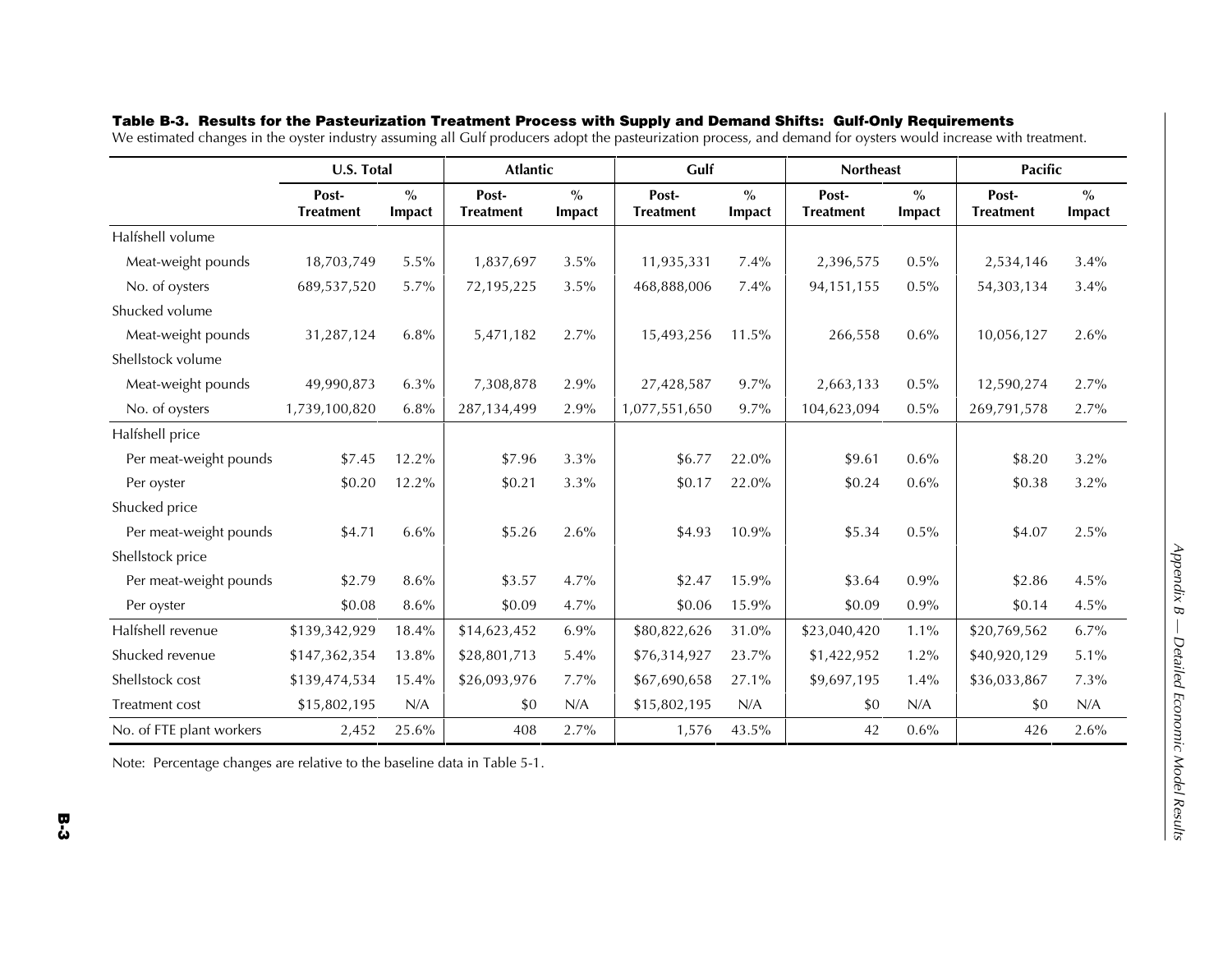|                          | U.S. Total                |                         | <b>Atlantic</b>           |                                              | Gulf                      |                         | <b>Northeast</b>          |                         | <b>Pacific</b>            |                         |
|--------------------------|---------------------------|-------------------------|---------------------------|----------------------------------------------|---------------------------|-------------------------|---------------------------|-------------------------|---------------------------|-------------------------|
|                          | Post-<br><b>Treatment</b> | $\frac{0}{0}$<br>Impact | Post-<br><b>Treatment</b> | $\mathbf{0}_{\mathbf{0}}^{\prime}$<br>Impact | Post-<br><b>Treatment</b> | $\frac{0}{0}$<br>Impact | Post-<br><b>Treatment</b> | $\frac{0}{0}$<br>Impact | Post-<br><b>Treatment</b> | $\frac{0}{0}$<br>Impact |
| Halfshell volume         |                           |                         |                           |                                              |                           |                         |                           |                         |                           |                         |
| Meat-weight pounds       | 20,123,869                | 13.5%                   | 2,051,554                 | 15.5%                                        | 12,651,136                | 13.8%                   | 2,670,923                 | 12.0%                   | 2,750,256                 | 12.2%                   |
| No. of oysters           | 741,468,868               | 13.6%                   | 80,596,783                | 15.5%                                        | 497,008,900               | 13.8%                   | 104,929,132               | 12.0%                   | 58,934,052                | 12.2%                   |
| Shucked volume           |                           |                         |                           |                                              |                           |                         |                           |                         |                           |                         |
| Meat-weight pounds       | 33,938,531                | 15.9%                   | 6,221,975                 | 16.8%                                        | 16,274,520                | $17.1\%$                | 299,533                   | 13.1%                   | 11,142,503                | 13.6%                   |
| Shellstock volume        |                           |                         |                           |                                              |                           |                         |                           |                         |                           |                         |
| Meat-weight pounds       | 54,062,400                | $15.0\%$                | 8,273,529                 | 16.4%                                        | 28,925,656                | 15.7%                   | 2,970,456                 | 12.1%                   | 13,892,759                | 13.3%                   |
| No. of oysters           | 1,875,795,017             | 15.2%                   | 325,031,500               | 16.4%                                        | 1,136,365,040             | 15.7%                   | 116,696,493               | 12.1%                   | 297,701,984               | 13.3%                   |
| Halfshell price          |                           |                         |                           |                                              |                           |                         |                           |                         |                           |                         |
| Per meat-weight pounds   | \$8.36                    | 25.9%                   | \$9.72                    | 26.2%                                        | \$7.14                    | 28.6%                   | \$11.68                   | 22.2%                   | \$9.73                    | 22.5%                   |
| Per oyster               | \$0.23                    | 25.9%                   | \$0.25                    | 26.2%                                        | \$0.18                    | 28.6%                   | \$0.29                    | 22.2%                   | \$0.45                    | 22.5%                   |
| Shucked price            |                           |                         |                           |                                              |                           |                         |                           |                         |                           |                         |
| Per meat-weight pounds   | \$5.10                    | 15.4%                   | \$5.96                    | 16.2%                                        | \$5.17                    | 16.4%                   | \$6.03                    | 13.5%                   | \$4.49                    | 13.2%                   |
| Shellstock price         |                           |                         |                           |                                              |                           |                         |                           |                         |                           |                         |
| Per meat-weight pounds   | \$3.19                    | 24.1%                   | \$4.33                    | 27.0%                                        | \$2.68                    | 25.7%                   | \$4.33                    | 19.9%                   | \$3.34                    | 21.9%                   |
| Per oyster               | \$0.09                    | 24.1%                   | \$0.11                    | 27.0%                                        | \$0.06                    | 25.7%                   | \$0.11                    | 19.9%                   | \$0.16                    | 21.9%                   |
| Halfshell revenue        | \$168,235,547             | 42.9%                   | \$19,942,885              | 45.8%                                        | \$90,296,050              | 46.4%                   | \$31,198,287              | 36.9%                   | \$26,759,048              | 37.5%                   |
| Shucked revenue          | \$173,086,508             | 33.7%                   | \$37,101,355              | 35.7%                                        | \$84,092,845              | 36.3%                   | \$1,805,924               | 28.4%                   | \$50,071,587              | 28.6%                   |
| Shellstock cost          | \$172,459,056             | 42.7%                   | \$35,819,583              | 47.8%                                        | \$77,433,693              | 45.4%                   | \$12,856,401              | 34.4%                   | \$46,395,369              | 38.1%                   |
| Treatment cost           | \$26,336,536              | N/A                     | \$2,576,364               | N/A                                          | \$16,755,723              | N/A                     | \$3,660,748               | N/A                     | \$3,343,701               | N/A                     |
| No. of FTE plant workers | 2,848                     | 45.8%                   | 532                       | 33.8%                                        | 1,659                     | 51.1%                   |                           | 120 189.0%              | 536                       | 29.1%                   |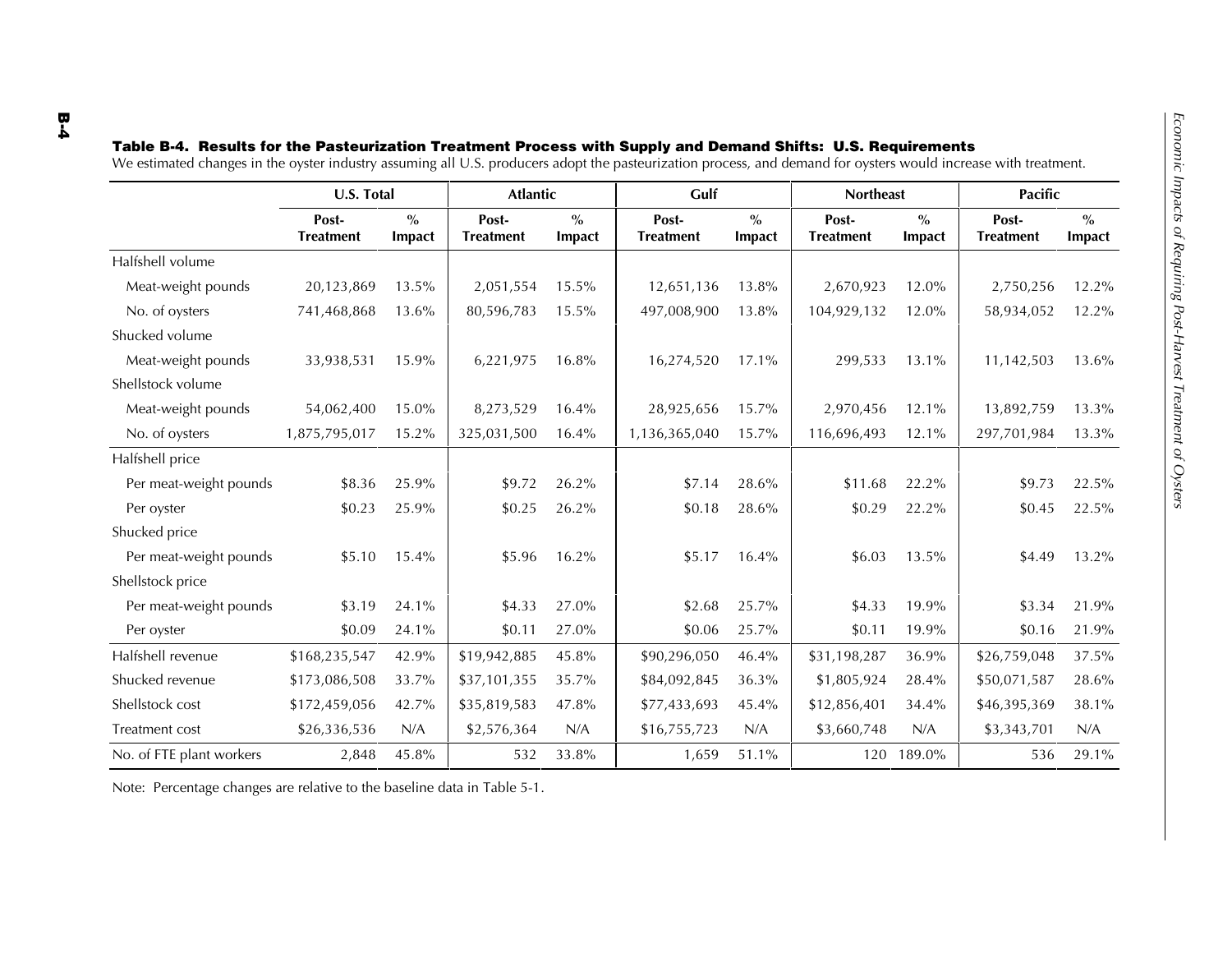### **Table B-5. Results for the Hydrostatic Pressure Process with Supply Shifts: Gulf-Only Requirements**

We estimated changes in the oyster industry assuming all Gulf producers adopt the hydrostatic pressure process, and demand for oysters would be unaffected by treatment.

|                          | U.S. Total                |                         | <b>Atlantic</b>           |                         | Gulf                      |                         | <b>Northeast</b>          |                         | <b>Pacific</b>            |                         |
|--------------------------|---------------------------|-------------------------|---------------------------|-------------------------|---------------------------|-------------------------|---------------------------|-------------------------|---------------------------|-------------------------|
|                          | Post-<br><b>Treatment</b> | $\frac{0}{0}$<br>Impact | Post-<br><b>Treatment</b> | $\frac{0}{0}$<br>Impact | Post-<br><b>Treatment</b> | $\frac{0}{0}$<br>Impact | Post-<br><b>Treatment</b> | $\frac{0}{0}$<br>Impact | Post-<br><b>Treatment</b> | $\frac{0}{0}$<br>Impact |
| Halfshell volume         |                           |                         |                           |                         |                           |                         |                           |                         |                           |                         |
| Meat-weight pounds       | 17,069,014                | $-3.7\%$                | 1,799,538                 | $1.3\%$                 | 10,400,850                | $-6.4%$                 | 2,384,793                 | $0.0\%$                 | 2,483,833                 | 1.3%                    |
| No. of oysters           | 626,214,244               | $-4.1\%$                | 70,696,124                | 1.3%                    | 408,604,825               | $-6.4%$                 | 93,688,294                | 0.0%                    | 53,225,001                | 1.3%                    |
| Shucked volume           |                           |                         |                           |                         |                           |                         |                           |                         |                           |                         |
| Meat-weight pounds       | 30,268,143                | 3.3%                    | 5,257,289                 | $-1.3\%$                | 15,068,066                | 8.4%                    | 264,348                   | $-0.2\%$                | 9,678,440                 | $-1.3\%$                |
| Shellstock volume        |                           |                         |                           |                         |                           |                         |                           |                         |                           |                         |
| Meat-weight pounds       | 47,337,156                | $0.7\%$                 | 7,056,826                 | $-0.7%$                 | 25,468,916                | 1.8%                    | 2,649,141                 | $0.0\%$                 | 12,162,273                | $-0.8%$                 |
| No. of oysters           | 1,642,490,556             | 0.9%                    | 277,232,453               | $-0.7%$                 | 1,000,564,562             | 1.8%                    | 104,073,404               | $0.0\%$                 | 260,620,136               | $-0.8%$                 |
| Halfshell price          |                           |                         |                           |                         |                           |                         |                           |                         |                           |                         |
| Per meat-weight pounds   | \$6.98                    | 5.1%                    | \$7.72                    | $0.3\%$                 | \$6.02                    | $8.5\%$                 | \$9.56                    | $0.0\%$                 | \$7.96                    | $0.2\%$                 |
| Per oyster               | \$0.19                    | 5.1%                    | \$0.20                    | $0.3\%$                 | \$0.15                    | 8.5%                    | \$0.24                    | $0.0\%$                 | \$0.37                    | 0.2%                    |
| Shucked price            |                           |                         |                           |                         |                           |                         |                           |                         |                           |                         |
| Per meat-weight pounds   | \$4.27                    | $-3.4%$                 | \$5.09                    | $-0.8%$                 | \$4.19                    | $-5.7\%$                | \$5.31                    | $-0.1\%$                | \$3.94                    | $-0.8%$                 |
| Shellstock price         |                           |                         |                           |                         |                           |                         |                           |                         |                           |                         |
| Per meat-weight pounds   | \$2.58                    | $0.4\%$                 | \$3.37                    | $-1.1\%$                | \$2.19                    | 3.0%                    | \$3.61                    | $0.0\%$                 | \$2.71                    | $-1.3\%$                |
| Per oyster               | \$0.07                    | 0.4%                    | \$0.09                    | $-1.1\%$                | \$0.05                    | 3.0%                    | \$0.09                    | $0.0\%$                 | \$0.13                    | $-1.3\%$                |
| Halfshell revenue        | \$119,141,719             | 1.2%                    | \$13,892,101              | 1.6%                    | \$62,622,312              | 1.5%                    | \$22,798,144              | 0.0%                    | \$19,765,672              | 1.5%                    |
| Shucked revenue          | \$129,244,969             | $-0.2\%$                | \$26,755,399              | $-2.1\%$                | \$63,076,398              | 2.2%                    | \$1,402,382               | $-0.3\%$                | \$38,111,150              | $-2.1\%$                |
| Shellstock cost          | \$122,129,864             | 1.1%                    | \$23,794,160              | $-1.8%$                 | \$55,883,134              | 4.9%                    | \$9,563,407               | $0.0\%$                 | \$32,900,572              | $-2.0\%$                |
| <b>Treatment cost</b>    | $-$ \$3,683,025           | N/A                     | \$0                       | N/A                     | $-$ \$3,683,025           | N/A                     | \$0                       | N/A                     | \$0                       | N/A                     |
| No. of FTE plant workers |                           | $1,633 -16.4\%$         | 393                       | $-1.2%$                 | 788                       | $-28.3\%$               | 42                        | $-0.1\%$                | 411                       | $-1.2\%$                |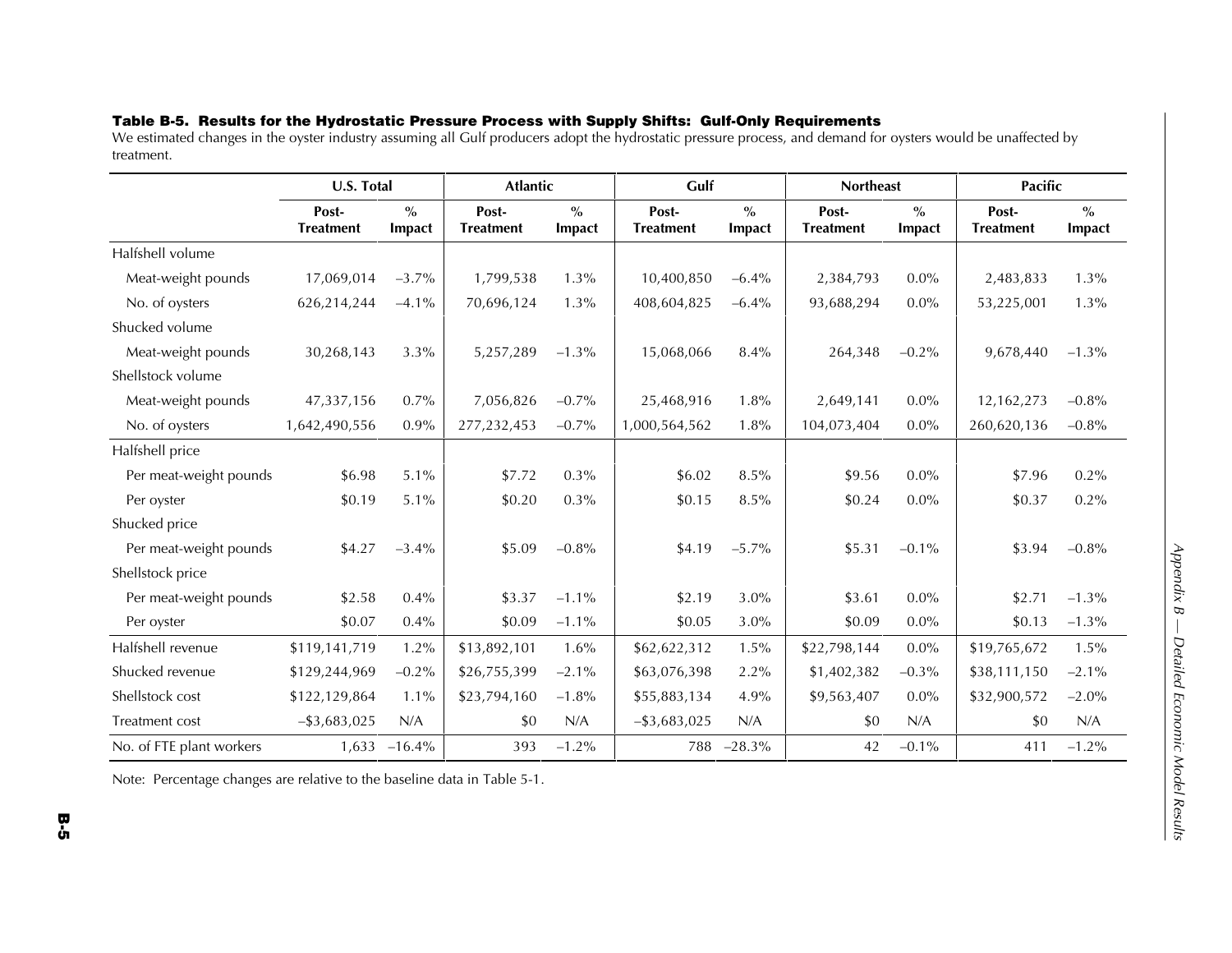|                          | U.S. Total                |                         | <b>Atlantic</b>           |                         | Gulf                      |                         | <b>Northeast</b>          |                         | <b>Pacific</b>            |                         |  |
|--------------------------|---------------------------|-------------------------|---------------------------|-------------------------|---------------------------|-------------------------|---------------------------|-------------------------|---------------------------|-------------------------|--|
|                          | Post-<br><b>Treatment</b> | $\frac{0}{0}$<br>Impact | Post-<br><b>Treatment</b> | $\frac{0}{0}$<br>Impact | Post-<br><b>Treatment</b> | $\frac{0}{0}$<br>Impact | Post-<br><b>Treatment</b> | $\frac{0}{0}$<br>Impact | Post-<br><b>Treatment</b> | $\frac{0}{0}$<br>Impact |  |
| Halfshell volume         |                           |                         |                           |                         |                           |                         |                           |                         |                           |                         |  |
| Meat-weight pounds       | 16,999,445                | $-4.1\%$                | 1,719,966                 | $-3.2%$                 | 10,619,506                | $-4.5\%$                | 2,313,193                 | $-3.0\%$                | 2,346,779                 | $-4.3\%$                |  |
| No. of oysters           | 625,928,566               | $-4.1\%$                | 67,570,100                | $-3.2%$                 | 417,194,881               | $-4.5\%$                | 90,875,453                | $-3.0\%$                | 50,288,132                | $-4.3\%$                |  |
| Shucked volume           |                           |                         |                           |                         |                           |                         |                           |                         |                           |                         |  |
| Meat-weight pounds       | 30,979,684                | 5.8%                    | 5,532,939                 | 3.8%                    | 14,671,490                | 5.6%                    | 281,151                   | 6.1%                    | 10,494,103                | $7.0\%$                 |  |
| Shellstock volume        |                           |                         |                           |                         |                           |                         |                           |                         |                           |                         |  |
| Meat-weight pounds       | 47,979,129                | $2.0\%$                 | 7,252,905                 | 2.1%                    | 25,290,996                | $1.1\%$                 | 2,594,344                 | $-2.1\%$                | 12,840,883                | 4.8%                    |  |
| No. of oysters           | 1,655,592,877             | $1.7\%$                 | 284,935,567               | 2.1%                    | 993,574,857               | $1.1\%$                 | 101,920,676               | $-2.1\%$                | 275,161,777               | 4.8%                    |  |
| Halfshell price          |                           |                         |                           |                         |                           |                         |                           |                         |                           |                         |  |
| Per meat-weight pounds   | \$7.14                    | 7.5%                    | \$8.23                    | 6.8%                    | \$6.05                    | $9.0\%$                 | \$9.96                    | 4.1%                    | \$8.50                    | 7.1%                    |  |
| Per oyster               | \$0.19                    | 7.5%                    | \$0.21                    | 6.8%                    | \$0.15                    | $9.0\%$                 | \$0.25                    | 4.1%                    | \$0.40                    | 7.1%                    |  |
| Shucked price            |                           |                         |                           |                         |                           |                         |                           |                         |                           |                         |  |
| Per meat-weight pounds   | \$4.11                    | $-7.0\%$                | \$4.80                    | $-6.4%$                 | \$4.12                    | $-7.1\%$                | \$4.96                    | $-6.5\%$                | \$3.70                    | $-6.8\%$                |  |
| Shellstock price         |                           |                         |                           |                         |                           |                         |                           |                         |                           |                         |  |
| Per meat-weight pounds   | \$2.66                    | 3.5%                    | \$3.53                    | 3.4%                    | \$2.17                    | 1.8%                    | \$3.49                    | $-3.4\%$                | \$2.95                    | 7.8%                    |  |
| Per oyster               | \$0.07                    | 3.5%                    | \$0.09                    | 3.4%                    | \$0.05                    | 1.8%                    | \$0.09                    | $-3.4%$                 | \$0.14                    | $7.8\%$                 |  |
| Halfshell revenue        | \$121,376,038             | 3.1%                    | \$14,148,112              | 3.4%                    | \$64,224,343              | 4.1%                    | \$23,029,402              | 1.0%                    | \$19,949,494              | $2.5\%$                 |  |
| Shucked revenue          | \$127,326,502             | $-1.7%$                 | \$26,579,125              | $-2.8%$                 | \$60,483,842              | $-2.0\%$                | \$1,395,283               | $-0.8%$                 | \$38,826,875              | $-0.3\%$                |  |
| Shellstock cost          | \$127,624,483             | 5.6%                    | \$25,574,621              | 5.6%                    | \$54,864,243              | 3.0%                    | \$9,047,882               | $-5.4%$                 | \$37,930,868              | 12.9%                   |  |
| Treatment cost           | $-$ \$13,254,580          | N/A                     | $-$ \$4,072,942           | N/A                     | $-$ \$2,947,948           | N/A                     | \$2,677,667               | N/A                     | $-$ \$8,911,358           | N/A                     |  |
| No. of FTE plant workers |                           | 1,303 -33.3%            |                           | 203 -49.0%              | 788                       | $-28.3\%$               |                           | 102 145.4%              |                           | 210 -49.4%              |  |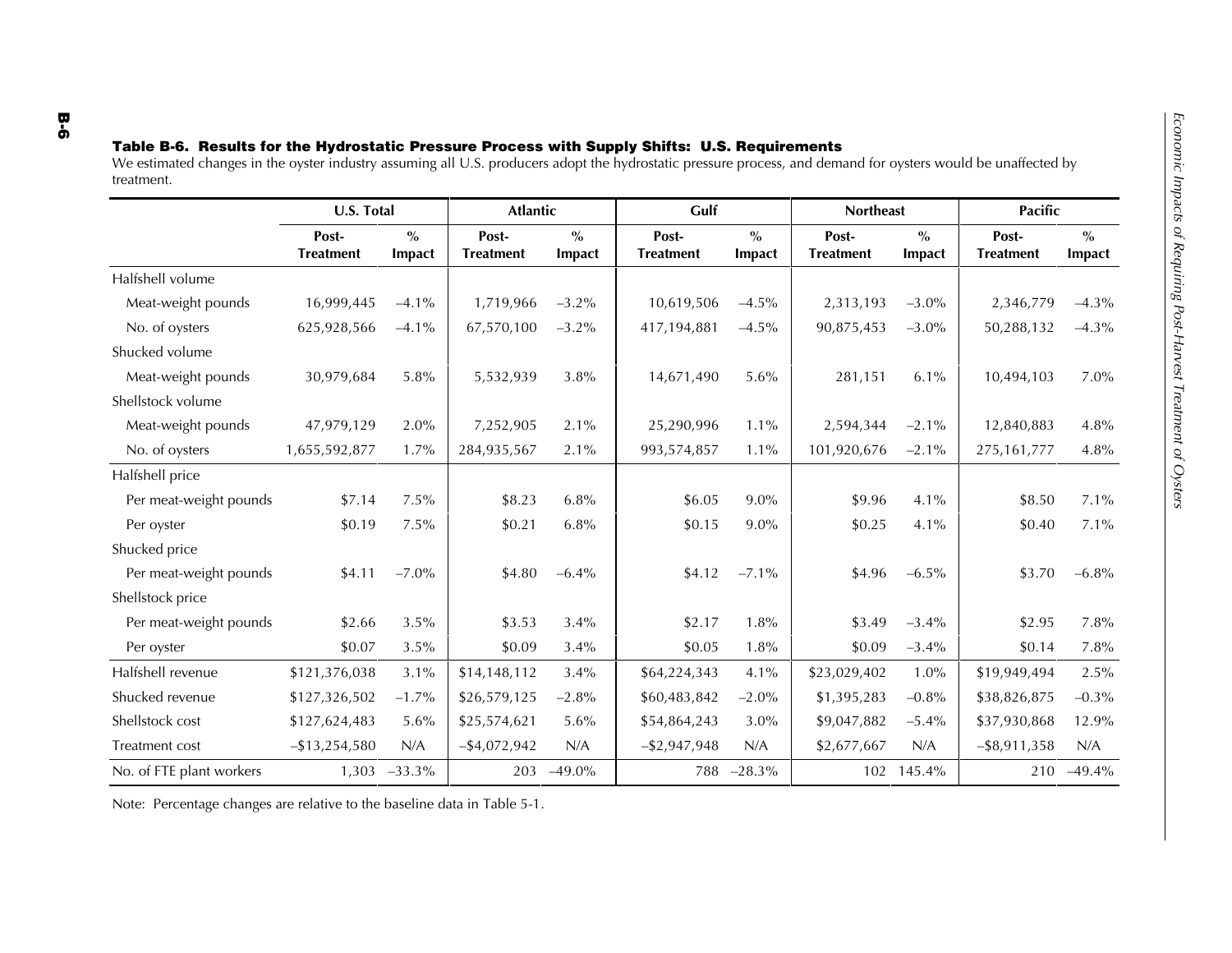### **Table B-7. Results for the Hydrostatic Pressure Process with Supply and Demand Shifts: Gulf-Only Requirements**

We estimated changes in the oyster industry assuming all Gulf producers adopt the hydrostatic pressure process, and demand for oysters would increase with treatment.

|                          | U.S. Total                |                         | <b>Atlantic</b>           |                                | Gulf                      |                         | <b>Northeast</b>          |                         | <b>Pacific</b>            |                         |
|--------------------------|---------------------------|-------------------------|---------------------------|--------------------------------|---------------------------|-------------------------|---------------------------|-------------------------|---------------------------|-------------------------|
|                          | Post-<br><b>Treatment</b> | $\frac{0}{0}$<br>Impact | Post-<br><b>Treatment</b> | $\frac{0}{0}$<br><b>Impact</b> | Post-<br><b>Treatment</b> | $\frac{0}{0}$<br>Impact | Post-<br><b>Treatment</b> | $\frac{0}{0}$<br>Impact | Post-<br><b>Treatment</b> | $\frac{6}{6}$<br>Impact |
| Halfshell volume         |                           |                         |                           |                                |                           |                         |                           |                         |                           |                         |
| Meat-weight pounds       | 18,922,470                | 6.7%                    | 1,837,712                 | 3.5%                           | 12,156,557                | $9.4\%$                 | 2,393,099                 | 0.4%                    | 2,535,103                 | 3.4%                    |
| No. of oysters           | 698,113,067               | $7.0\%$                 | 72,195,828                | 3.5%                           | 477,579,009               | 9.4%                    | 94,014,598                | 0.4%                    | 54,323,632                | 3.4%                    |
| Shucked volume           |                           |                         |                           |                                |                           |                         |                           |                         |                           |                         |
| Meat-weight pounds       | 31,447,860                | $7.4\%$                 | 5,364,782                 | 0.7%                           | 15,949,696                | 14.8%                   | 265,552                   | 0.2%                    | 9,867,831                 | $0.6\%$                 |
| Shellstock volume        |                           |                         |                           |                                |                           |                         |                           |                         |                           |                         |
| Meat-weight pounds       | 50,370,330                | $7.1\%$                 | 7,202,493                 | 1.4%                           | 28,106,252                | 12.4%                   | 2,658,650                 | 0.4%                    | 12,402,934                | 1.2%                    |
| No. of oysters           | 1,757,353,431             | 7.9%                    | 282,955,096               | 1.4%                           | 1,104,174,192             | 12.4%                   | 104,446,984               | 0.4%                    | 265,777,159               | 1.2%                    |
| Halfshell price          |                           |                         |                           |                                |                           |                         |                           |                         |                           |                         |
| Per meat-weight pounds   | \$7.42                    | 11.7%                   | \$7.89                    | 2.5%                           | \$6.78                    | 22.2%                   | \$9.60                    | 0.4%                    | \$8.13                    | 2.4%                    |
| Per oyster               | \$0.20                    | 11.7%                   | \$0.20                    | 2.5%                           | \$0.17                    | 22.2%                   | \$0.24                    | 0.4%                    | \$0.38                    | 2.4%                    |
| Shucked price            |                           |                         |                           |                                |                           |                         |                           |                         |                           |                         |
| Per meat-weight pounds   | \$4.50                    | 1.8%                    | \$5.19                    | 1.1%                           | \$4.55                    | 2.6%                    | \$5.32                    | 0.3%                    | \$4.01                    | 1.0%                    |
| Shellstock price         |                           |                         |                           |                                |                           |                         |                           |                         |                           |                         |
| Per meat-weight pounds   | \$2.81                    | 9.3%                    | \$3.49                    | 2.2%                           | \$2.56                    | 20.3%                   | \$3.63                    | 0.6%                    | \$2.79                    | 1.9%                    |
| Per oyster               | \$0.08                    | 9.3%                    | \$0.09                    | 2.2%                           | \$0.06                    | 20.3%                   | \$0.09                    | 0.6%                    | \$0.13                    | 1.9%                    |
| Halfshell revenue        | \$140,404,729             | 19.3%                   | \$14,502,841              | 6.0%                           | \$82,417,297              | 33.6%                   | \$22,965,269              | 0.8%                    | \$20,607,668              | 5.9%                    |
| Shucked revenue          | \$141,515,370             | 9.3%                    | \$27,825,148              | 1.8%                           | \$72,645,994              | 17.8%                   | \$1,414,061               | 0.5%                    | \$39,570,296              | 1.6%                    |
| Shellstock cost          | \$141,540,628             | 17.1%                   | \$25,111,085              | 3.6%                           | \$72,023,394              | 35.2%                   | \$9,654,236               | 0.9%                    | \$34,645,868              | 3.2%                    |
| Treatment cost           | $-$ \$2,411,806           | N/A                     | \$0                       | N/A                            | $-$ \$2,411,806           | N/A                     | \$0                       | N/A                     | \$0                       | N/A                     |
| No. of FTE plant workers | 1,743                     | $-10.8%$                | 401                       | 0.8%                           | 881                       | $-19.7\%$               | 42                        | 0.3%                    | 419                       | 0.8%                    |